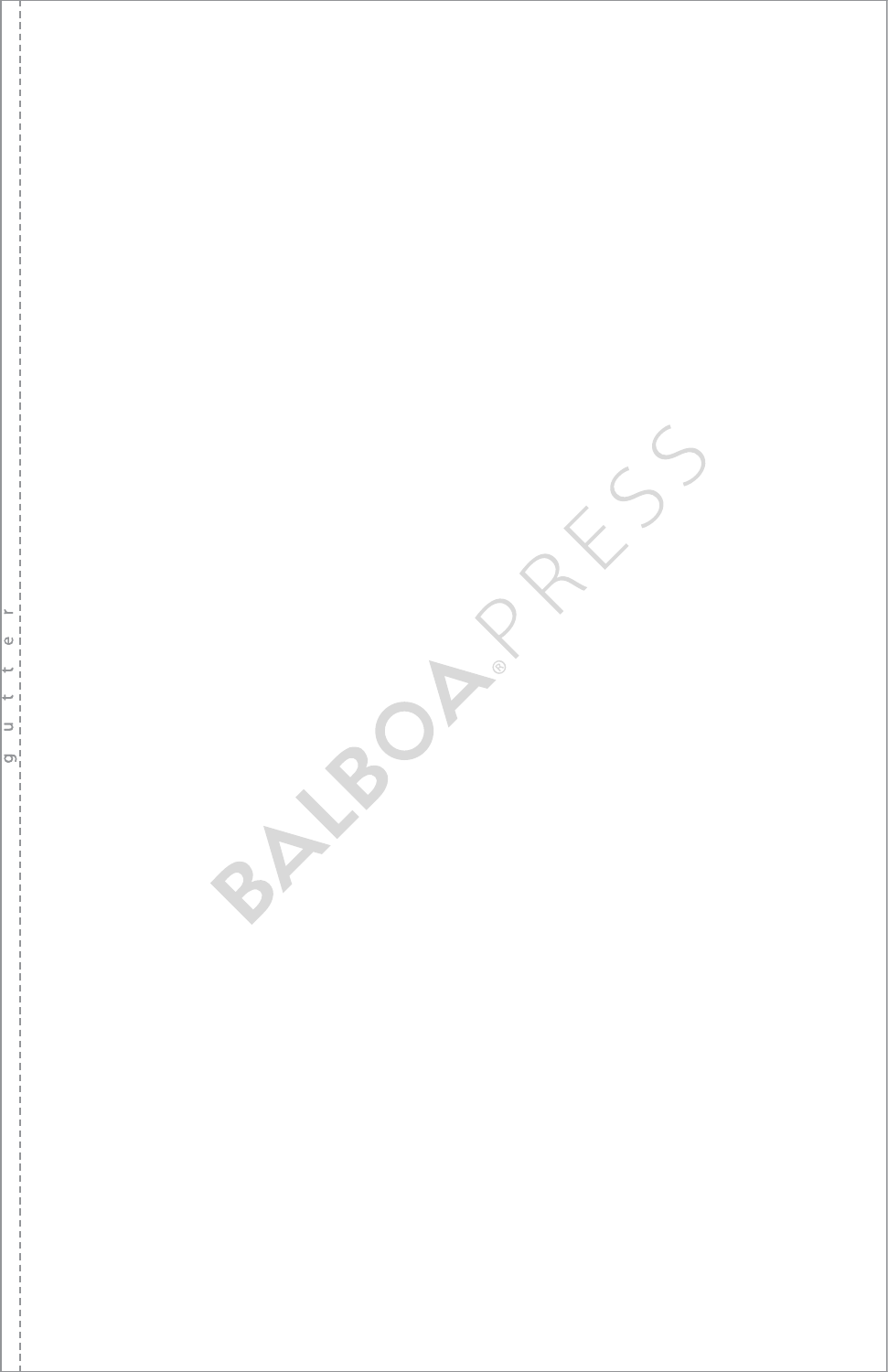BALBOARY 55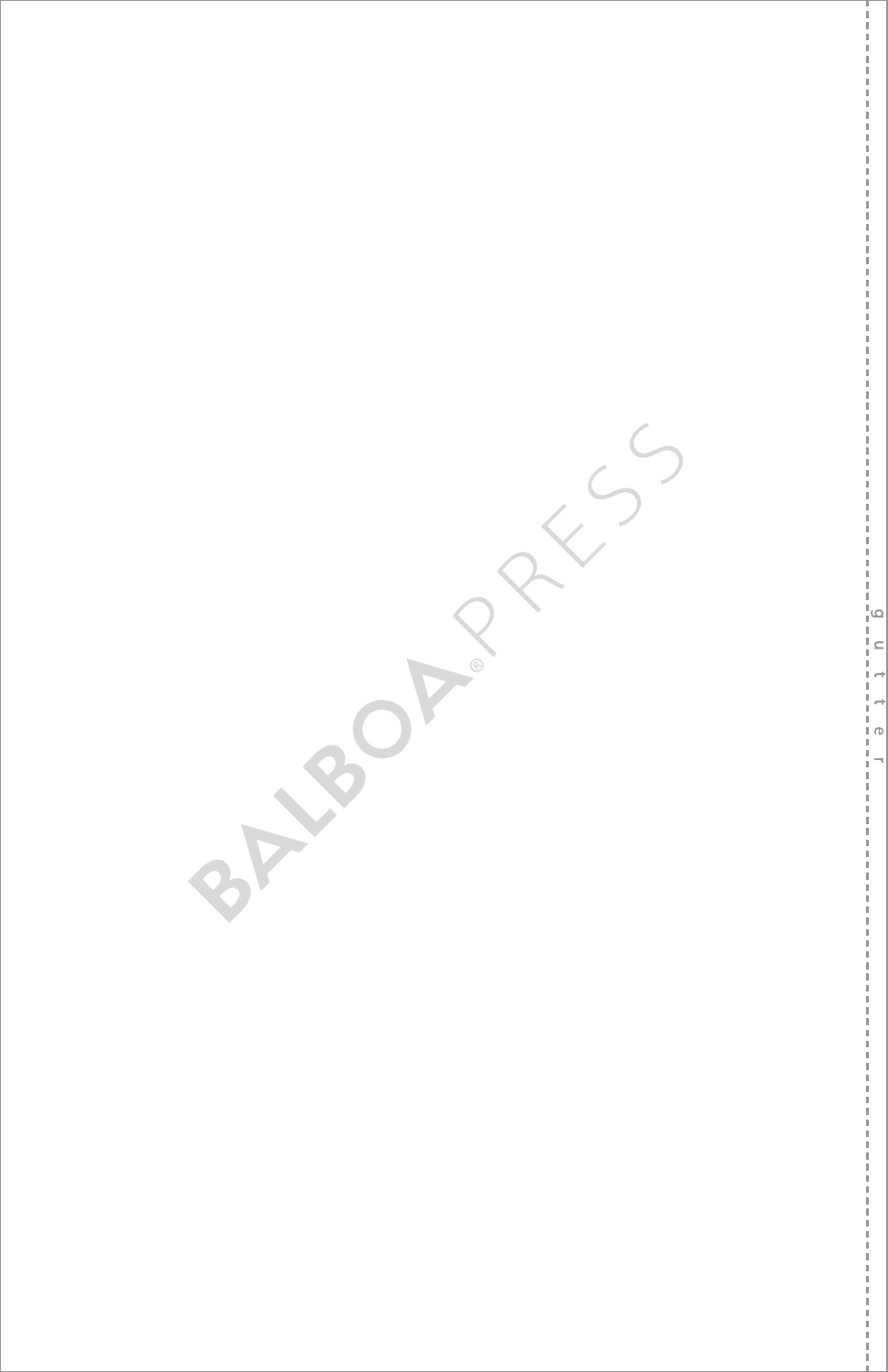# DISSOLVING THE EGO HELEN HAMILTON

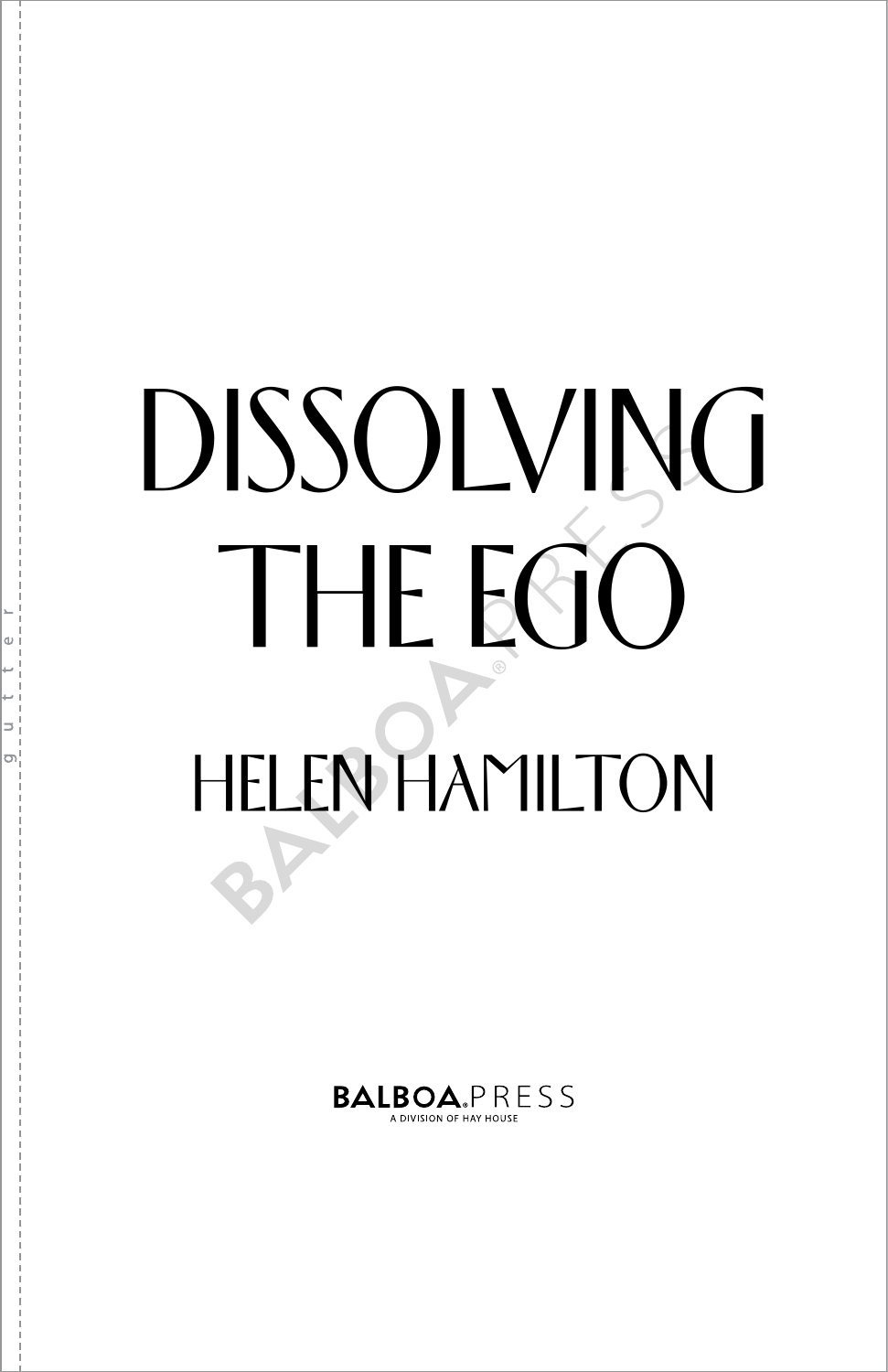Copyright © 2021 Helen Hamilton.

All rights reserved. No part of this book may be used or reproduced by any means, graphic, electronic, or mechanical, including photocopying, recording, taping or by any information storage retrieval system without the written permission of the author except in the case of brief quotations embodied in critical articles and reviews.

Balboa Press books may be ordered through booksellers or by contacting:

Balboa Press A Division of Hay House 1663 Liberty Drive Bloomington, IN 47403 www.balboapress.co.uk UK TFN: 0800 0148647 (Toll Free inside the UK) UK Local: 02036 956325 (+44 20 3695 6325 from outside the UK)

Because of the dynamic nature of the Internet, any web addresses or links contained in this book may have changed since publication and may no longer be valid. The views expressed in this work are solely those of the author and do not necessarily reflect the views of the publisher, and the publisher hereby disclaims any responsibility for them.

ے !  $\frac{1}{2}$ 

The author of this book does not dispense medical advice or prescribe the use of any technique as a form of treatment for physical, emotional, or medical problems without the advice of a physician, either directly or indirectly. The intent of the author is only to offer information of a general nature to help you in your quest for emotional and spiritual well-being. In the event you use any of the information in this book for yourself, which is your constitutional right, the author and the publisher assume no responsibility for your actions.

Any people depicted in stock imagery provided by Getty Images are models, and such images are being used for illustrative purposes only. Certain stock imagery © Getty Images.

Print information available on the last page.

ISBN: 978-1-9822-8274-5 (sc) ISBN: 978-1-9822-8273-8 (e)

Balboa Press rev. date: 02/18/2021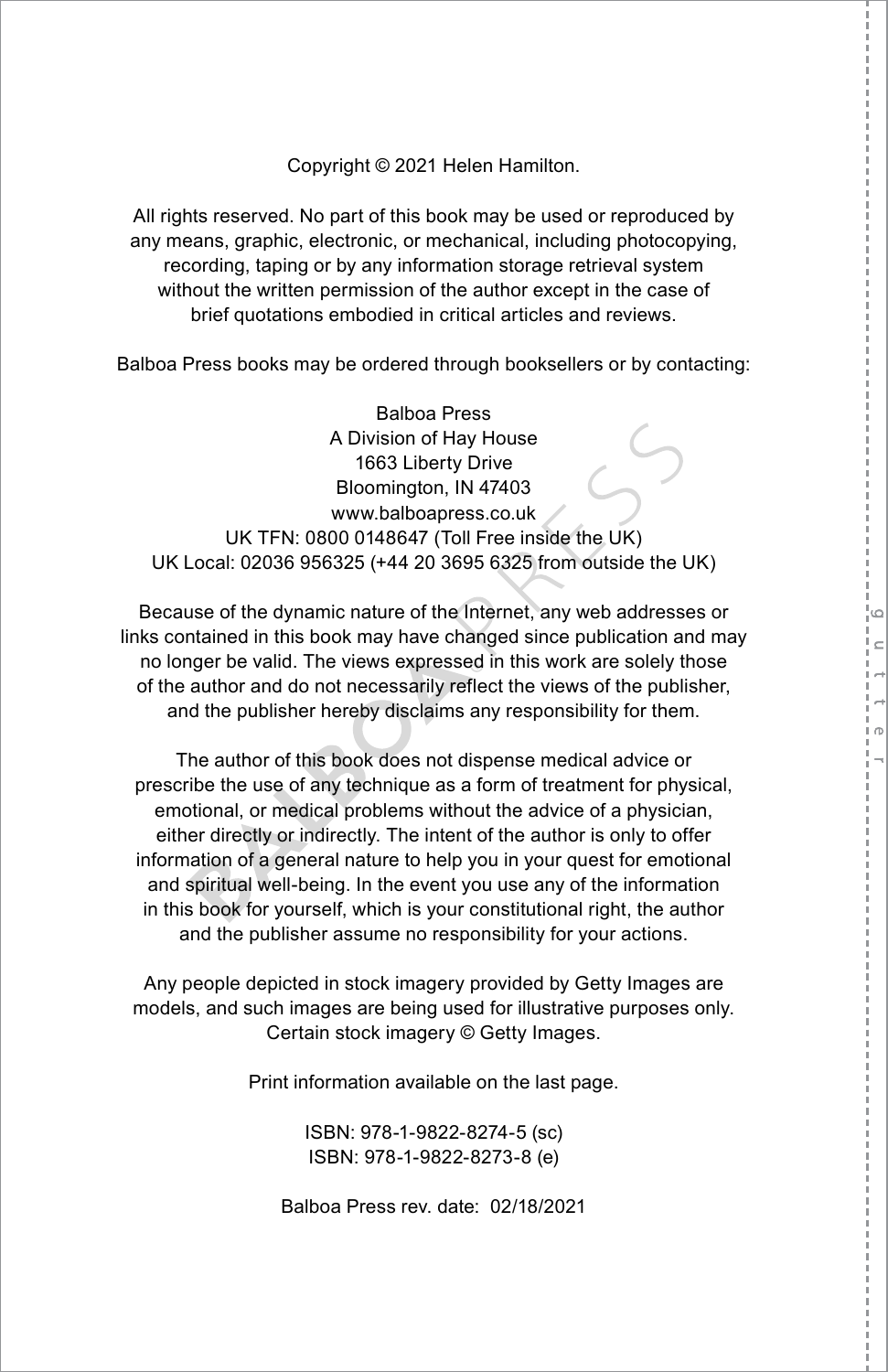# **DEDICATION**

This book is written for all those who wish to be free of suffering. It is dedicated to humanity and to all sentient Beings. It is the wish of the author that it help those ready to live in Freedom. It is humbly offered so that it might light the pathway when things may seem most dark.

Your Liberation is worth pursuing; no effort, struggle or despair will stop you and this book will be your guide. You CAN do it and you would not be reading this if you were not already called. Many are called to wake up but only a few believe they can do it. This book will walk with you to the goal.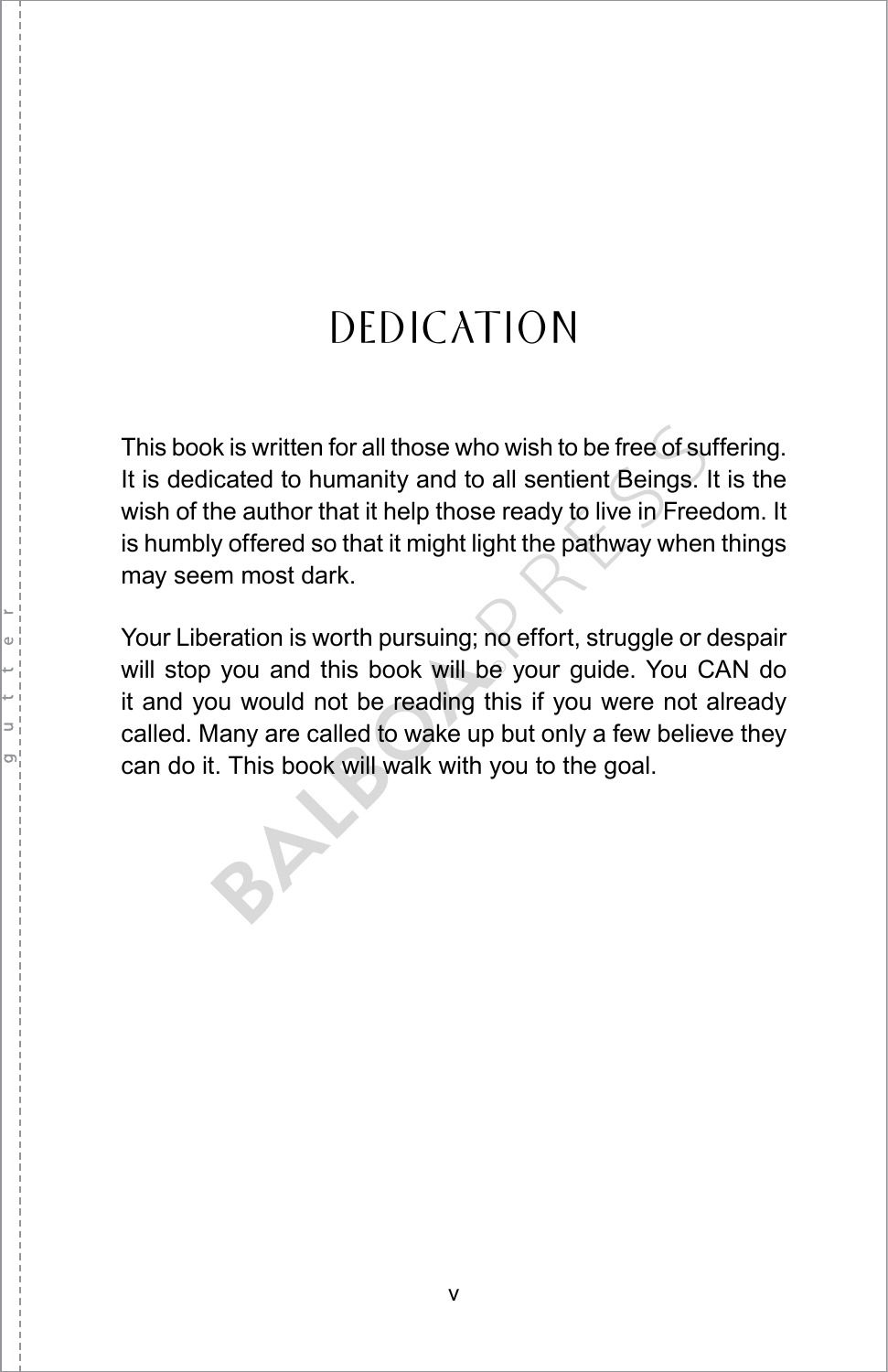BALBOARY 55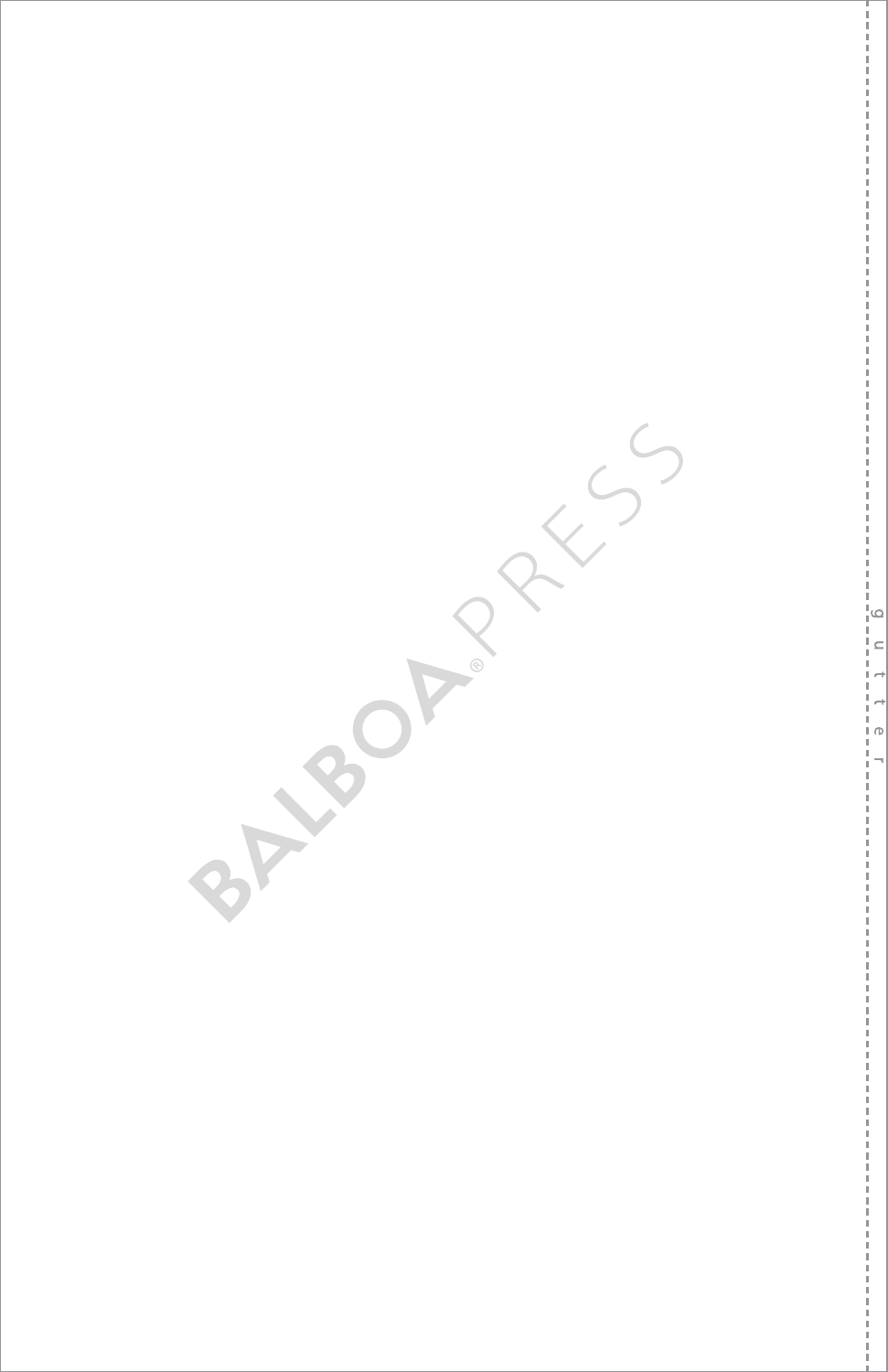# **CONTENTS**

| Chapter 3 |                                                 |  |
|-----------|-------------------------------------------------|--|
| Chapter 4 |                                                 |  |
| Chapter 5 |                                                 |  |
| Chapter 6 |                                                 |  |
| Chapter 7 |                                                 |  |
| Chapter 8 | Noticing the Sense of Being38                   |  |
| Chapter 9 | Noticing the Sense of Presence43                |  |
|           |                                                 |  |
|           |                                                 |  |
|           | Chapter 12 Be Conscious of Your Consciousness56 |  |
|           |                                                 |  |
|           |                                                 |  |
|           |                                                 |  |
|           |                                                 |  |
|           |                                                 |  |
|           | Chapter 18 Recognising Your Own Subjectivity 87 |  |
|           |                                                 |  |
|           |                                                 |  |
|           |                                                 |  |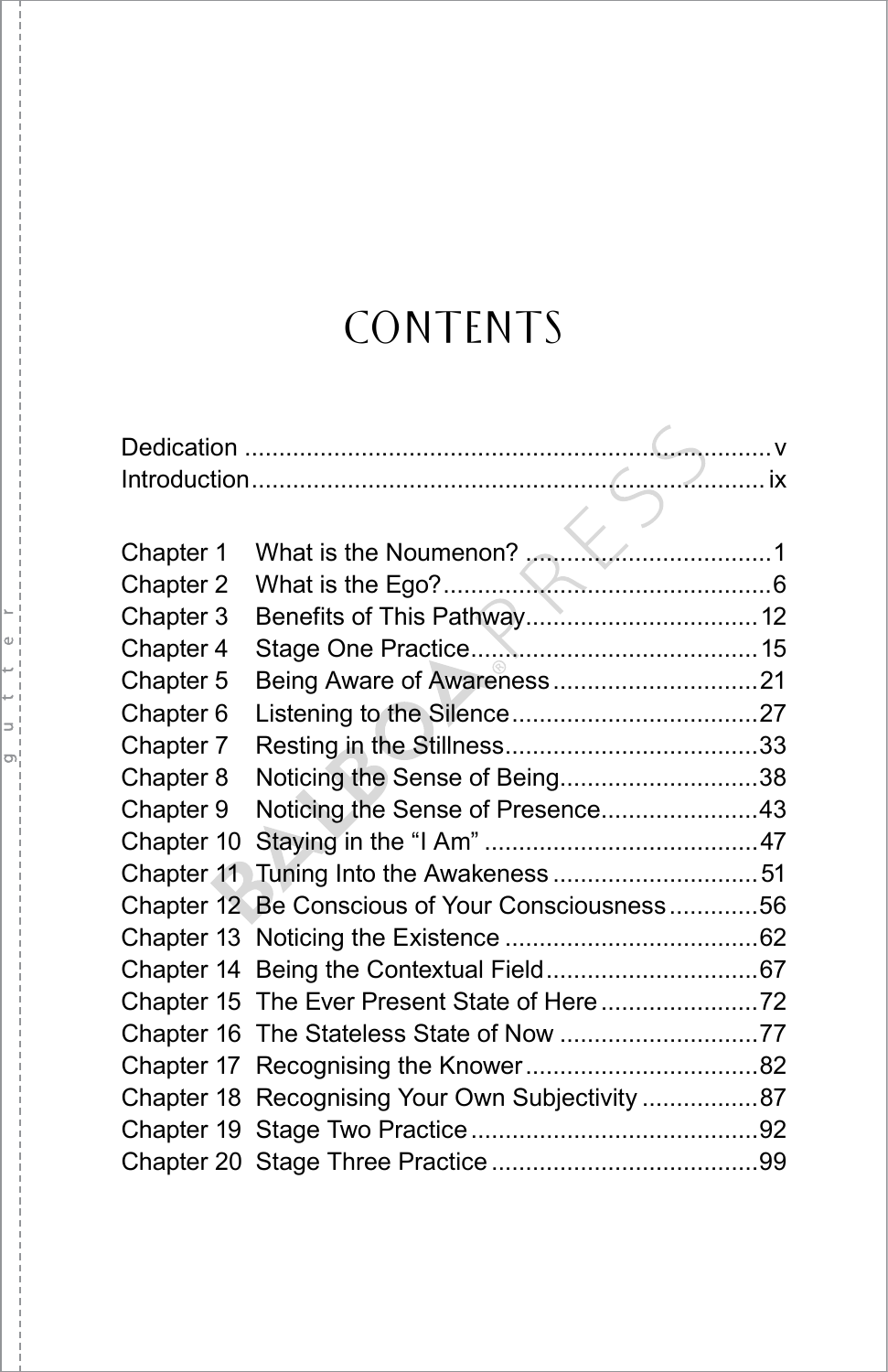| Chapter 23 Resistance, Obstacles and Distractions |  |
|---------------------------------------------------|--|
|                                                   |  |
|                                                   |  |
| Chapter 25 Summary of Common Names for the        |  |
|                                                   |  |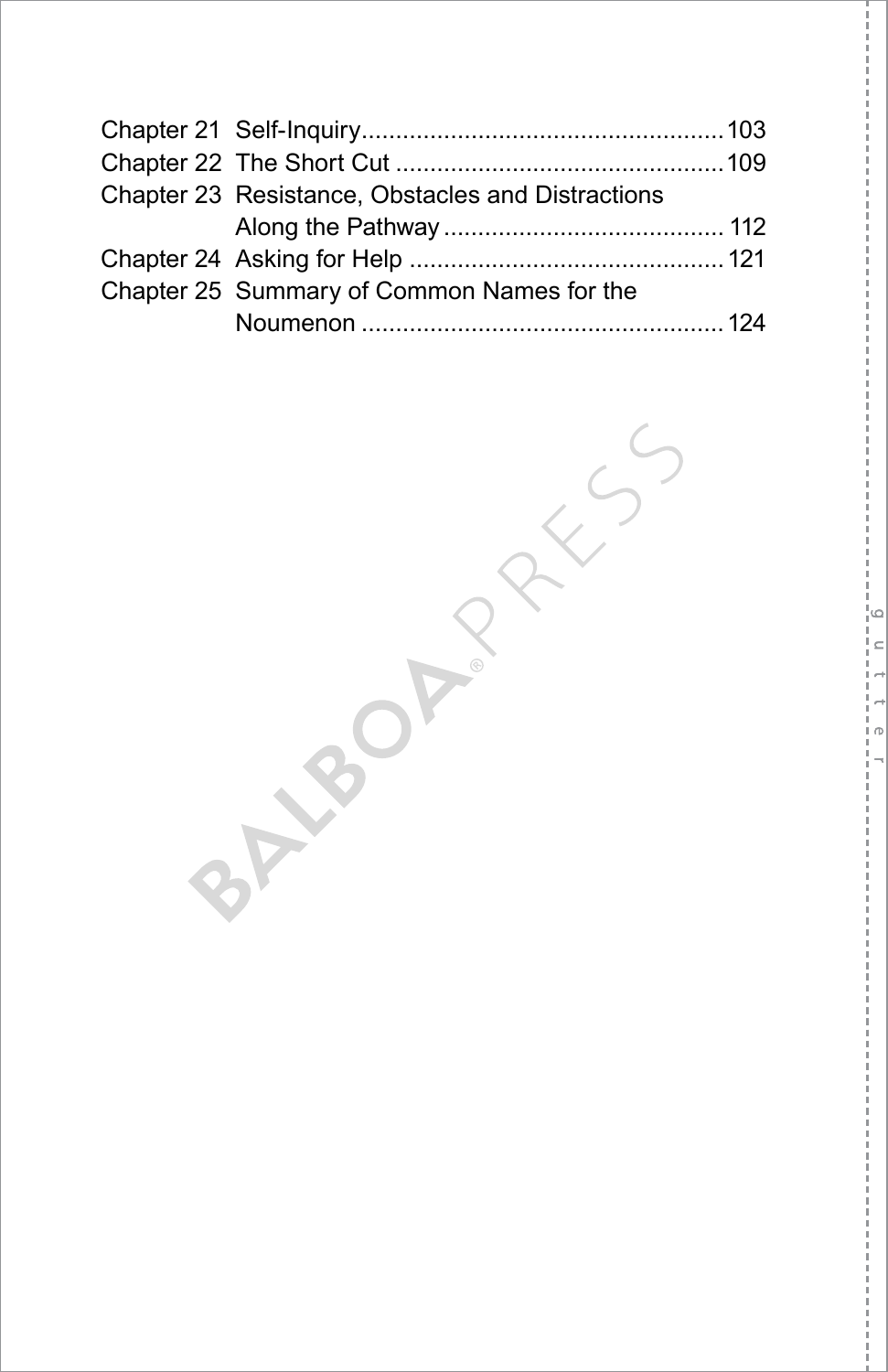# INTRODUCTION

This book is primarily written as an instruction manual. It came as a response to the hundreds of questions from students along the lines of "I know this mentally but how do I live like this?" Over and over again students would have insights and revelations into what they really are. Time and time again a glimpse would be seen that in fact we are not separate people; nor have we ever been. These glimpses came often for many but still there seemed to be little clear instruction on how to dissolve the egoic sense of self. This book is written for that purpose.

It's one thing to see what you are and it is another thing altogether to fully dedicate your life to your total awakening. Few are the ones that have walked all the way to the end of the road and this is due to many factors which we will look into.

## What Stops People Awakening?

The first reason most people don't wake up is that they don't have a clear insight into what they actually are. If you are reading this book and have not had a glimpse of what you are, of the Noumenon Itself, it's ok. Throughout the course of applying what you read here you will begin to see the Truth of your Being over and over. This book will help those fastest that HAVE seen and have chosen in their hearts to live from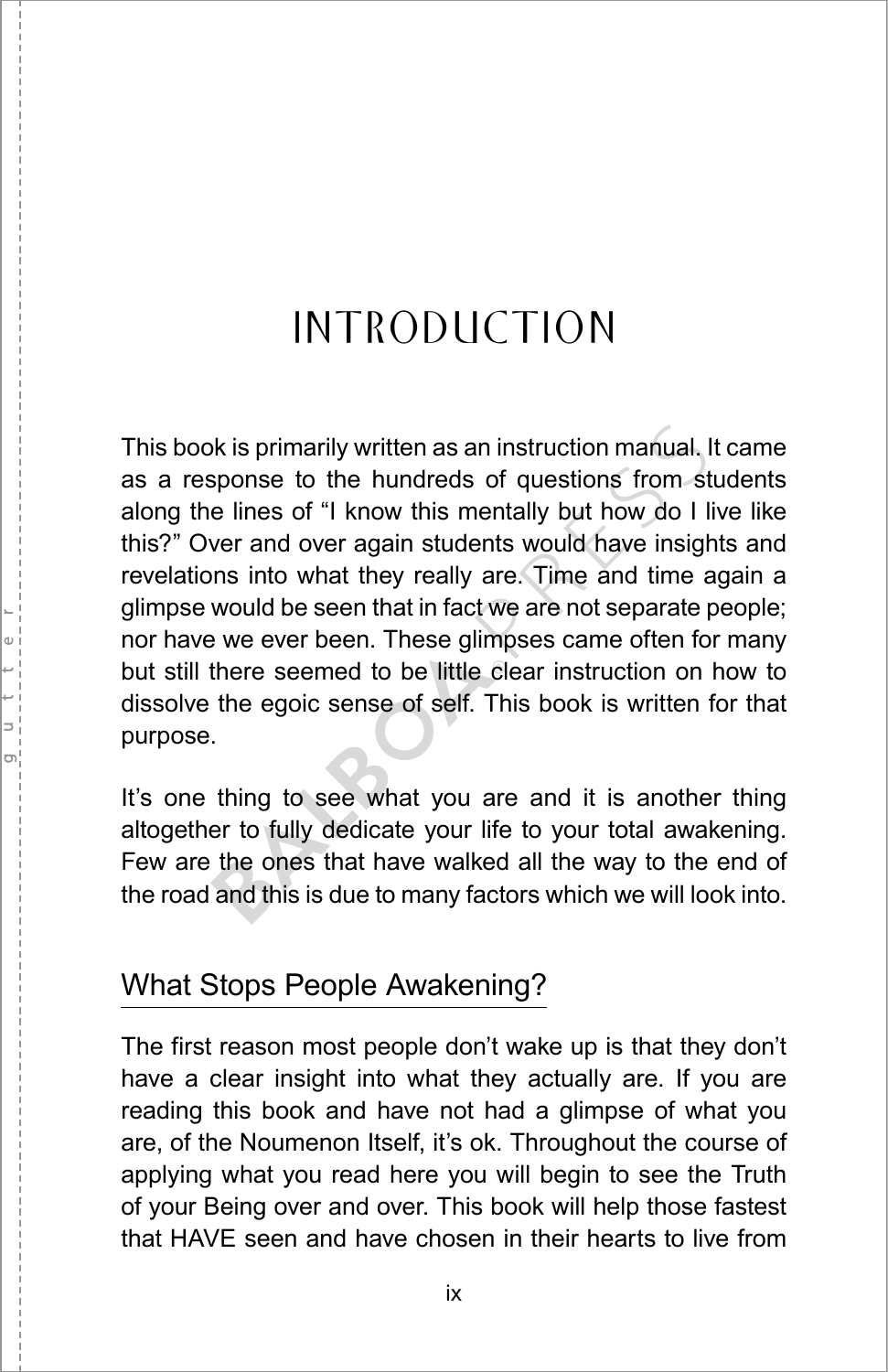this place of Truth. It is intended for those that find it simply impossible to spend one more day as a separate person because it is no longer tolerable.

Regardless of your experience or knowledge in these matters, this book is for you. It will help you begin from wherever you are starting from and move into total Freedom from the mind.

The second reason we do not usually wake up is because we have believed that it's too hard, it will cost us too much and that losing our sense of being a person will be a huge sacrifice that we will always regret. We can also fear that we will become some kind of automaton or robot with no ability to think for ourselves upon awakening. This is simply not true and this book will help you see that.

The third reason is because we have had very few contemporary examples of awakened Beings in our lives. We have heard of the great Sages and Avatars that lived long ago and we may see living Teachers here now, around us and on YouTube, but deep down in our mind we believe that Enlightenment is only for the lucky few or those that have a superhuman ability to concentrate. We may also believe that we need to have a living Teacher to talk to or that it is impossible to wake up fully in one lifetime. All these myths pervade the human consciousness and stop us from believing in our own liberation.

It is time to make a new paradigm. One in which many of us wake up and it becomes easier and easier for those that follow us because we have been living examples of Truth and the fact it is possible. Never has it been easier to wake up fully out of your limited sense of self into total Peace. Never has there been more help readily available through books like this or over the internet. Everything is set for you to wake up fully and shine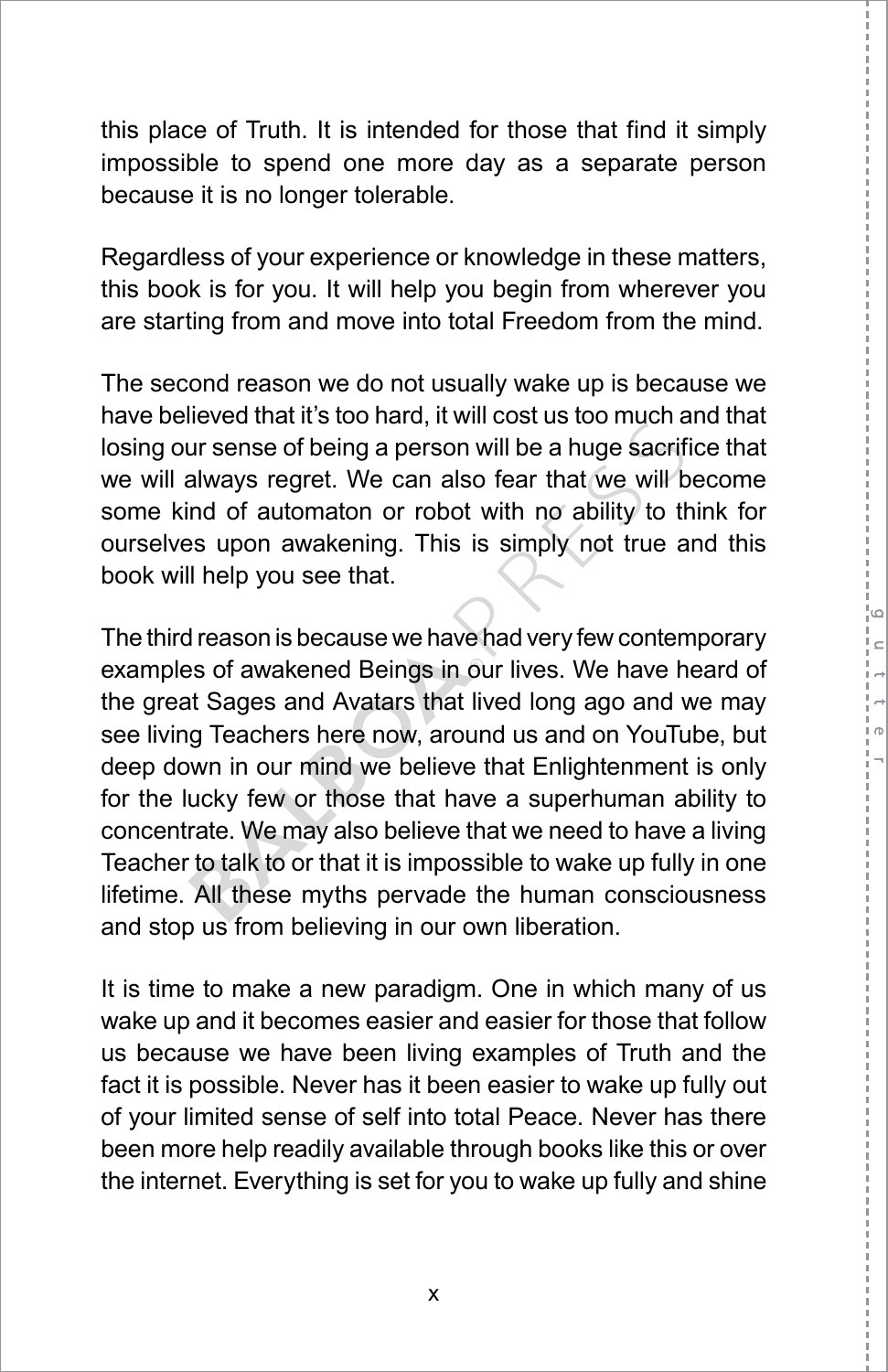as your True Being, but you must believe it is possible for you, even when others may tell you it's not.

You are not being asked to become anything other than you already are. You are only being asked to see clearly and then make a stand for freedom. All you need will come to you to complete the journey and detailed instructions are given in this book to help. Are you ready?

## What This Book Will Not Give You

This book will not spend time describing the Enlightened State and what it's like to live the Awakened Way. There has already been plenty of description of this and it serves no purpose to write about that here. Each time it is described it is only more mind food that will be taken, conceptualised and used to continue the dream of being a "someone" alone in time and space. I would like you to find out for yourself what it's like. Become what you have seen and live it fully.

The only thing that will be said about what happens when the ego dissolves finally is that it is totally worth it. It is worth spending every spare minute that you have in practice. It is worth every seeming sacrifice (it is later seen that anything you thought you had to give up was actually worthless anyway) and it is worth it every time you might have to muster up courage to go further.

There is nothing in this world that will compare with the Total Realisation of Truth. We are not discounting this world and all the experiences it has to offer but simply asking you to wake up first and be a beneficial source of Light to the world rather than a drain on it.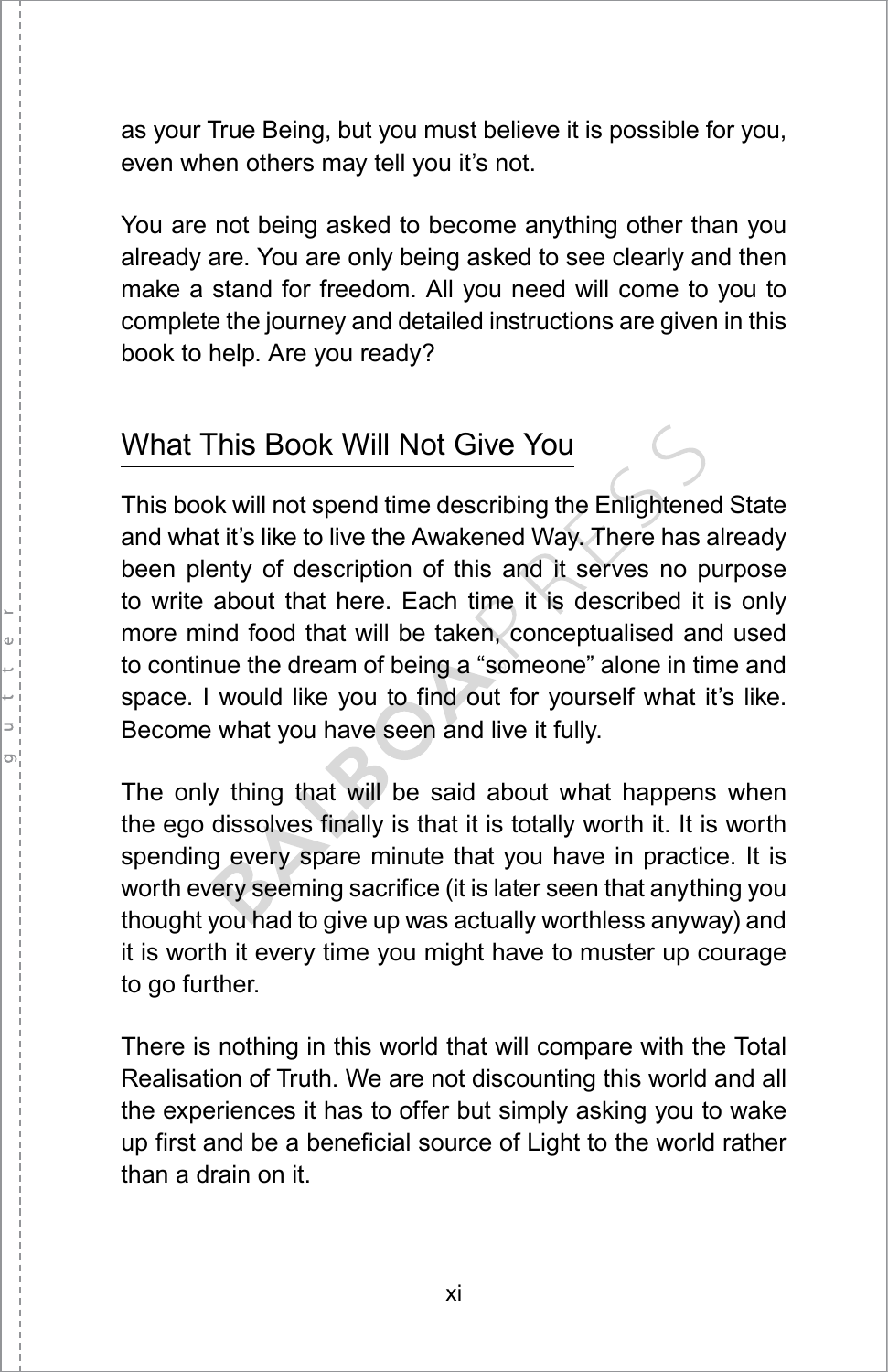## Why Do We Use the Word "Noumenon" Rather Than "God"?

Throughout the book there are many names given to what you are, such as Silence, Stillness, Being, Pure Awareness and many more. These are all names for That which has no name and is in no need of a name. It cannot be described in words yet we must use some label for It so that we may point towards It in this text.

We use the word "Noumenon" most often because it has very little (if any) previous meaning to most people. The Buddha avoided the use of the word "God" because for most people this word had so much "baggage" attached to it and so much programming around it. Spiritual students had very little room to explore what was to be found because they had so many preconceived ideas about God. Today's modern spiritual seeker is very well read and educated and is often used to terms such as "True Self", "Pure Awareness", "God", "Enlightenment", "Truth" or "Reality" among many others. It therefore serves us to use a name that has very little previous connections for most people AND accurately describes what it refers to (see the chapter titled: "*What is the Noumenon?*").

Awakening is really a letting go of all we believe and think to be true and as such we will also have to let go eventually of what we think Reality is and what we think we are. The term "Noumenon" helps us to do that; the meaning it has for you will be developed by you from the inside and not read about, learned or thought about. This is the best gift I can give you the chance to find out for yourself.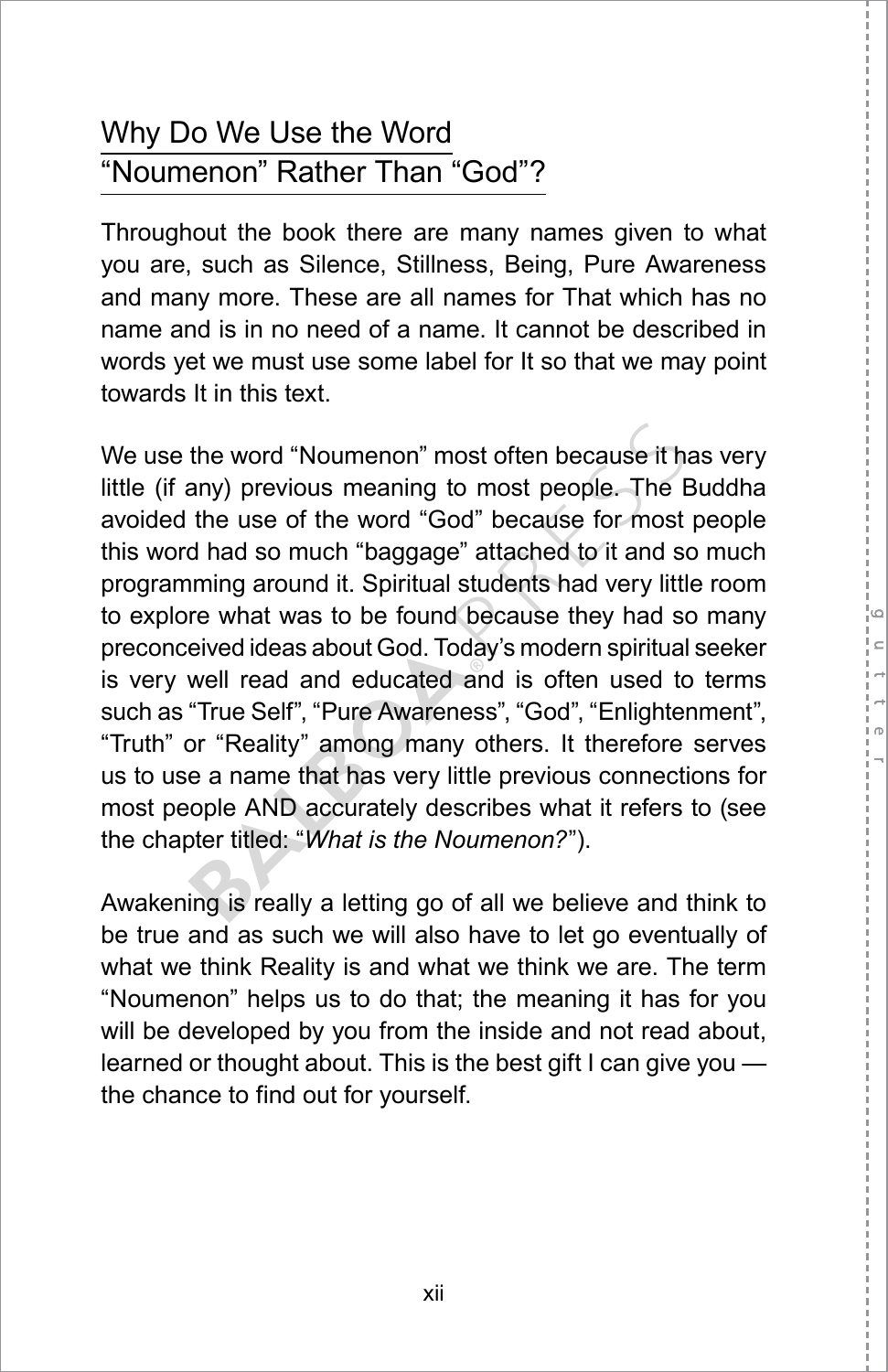## How to Use This Book

It is advised that you read this book in its entirety at least once. Any urge to skip over certain chapters will most likely be resistance coming to the surface. Even though you may feel you are reading the same thing again, know that this is done on purpose; important points are highlighted, repeated and in bold quite often because consciousness learns in a non-linear way. We learn spiritual information by reading or listening to it but we BECOME this information, by absorbing it again and again until it becomes familiar to us. When it becomes familiar it is accepted and acted upon.

Use this book as inspiration to continue along the pathway if you need to. Read and re-read and convince yourself of the importance of taking this journey.

Use this book as an instruction manual for each stage of your journey. Everyone that has ever awoken has had to have instruction from someone who has already completed the journey. It is worth re-reading the book occasionally too in order to see if any habits of resistance or avoidance have subtly crept in.

Reading the book in linear sequence is not necessary but is helpful and recommended. The order of the chapters is designed to cause a shift in consciousness and inspire the desire to fully awaken, if it is not already occurring.

It's possible that someone may read only one chapter, choose one stage one practice and fully awaken without reading another page after applying what they read to all areas of their life completely and without reservation. Most of us are not so driven as yet so you must ignite the fire to fully Realise your True Self by reading and contemplating what you read.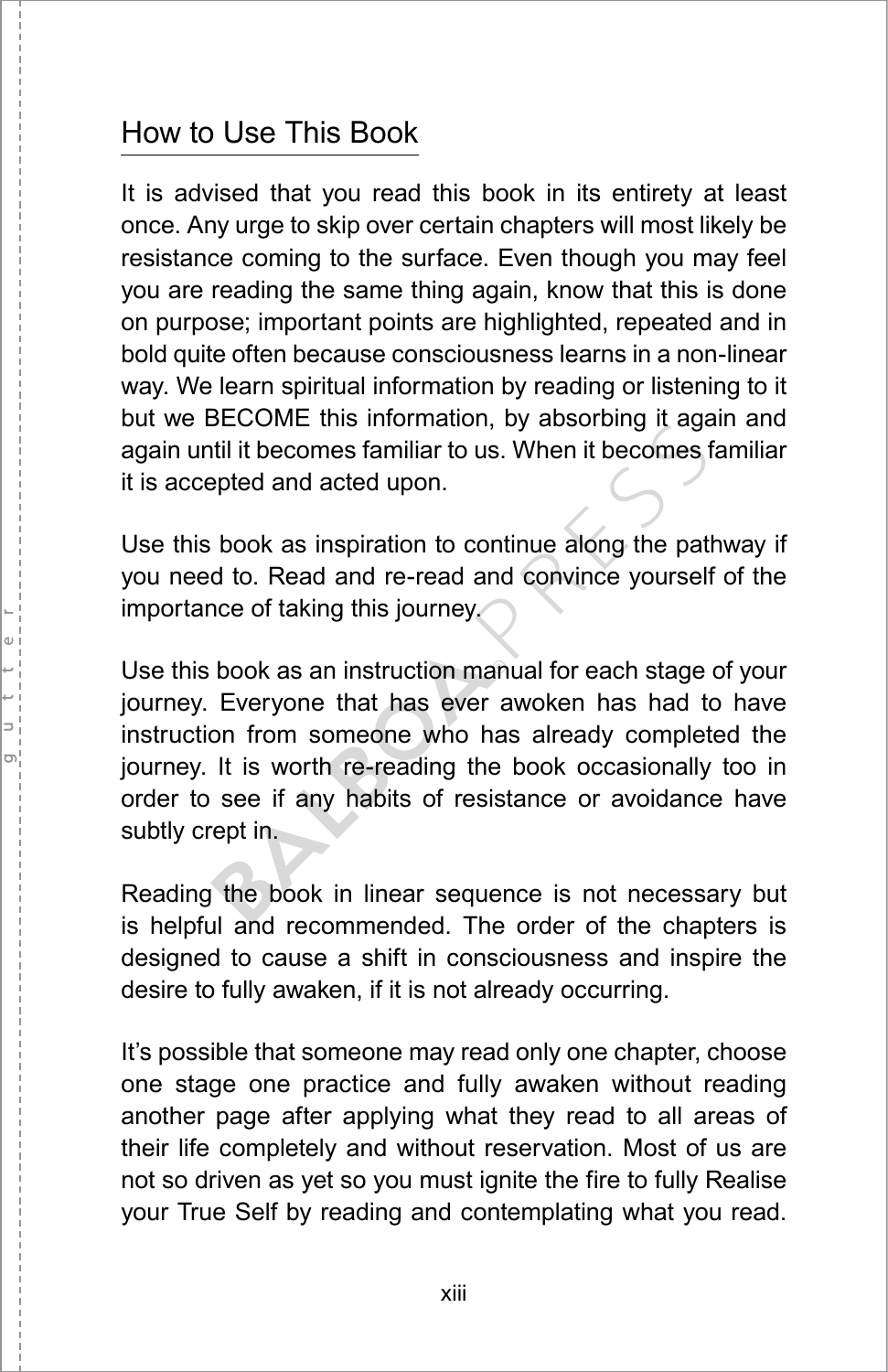When you think about what you have read you will find a fire is lit within you to BE what you are reading about and it grows stronger each day.

What is written in these words can only represent what you are. Heaven cannot be described in a book but the way to it can be shown clearly. Think of this book as a roadmap and compass and most importantly GET STARTED.

> OP  $A^8$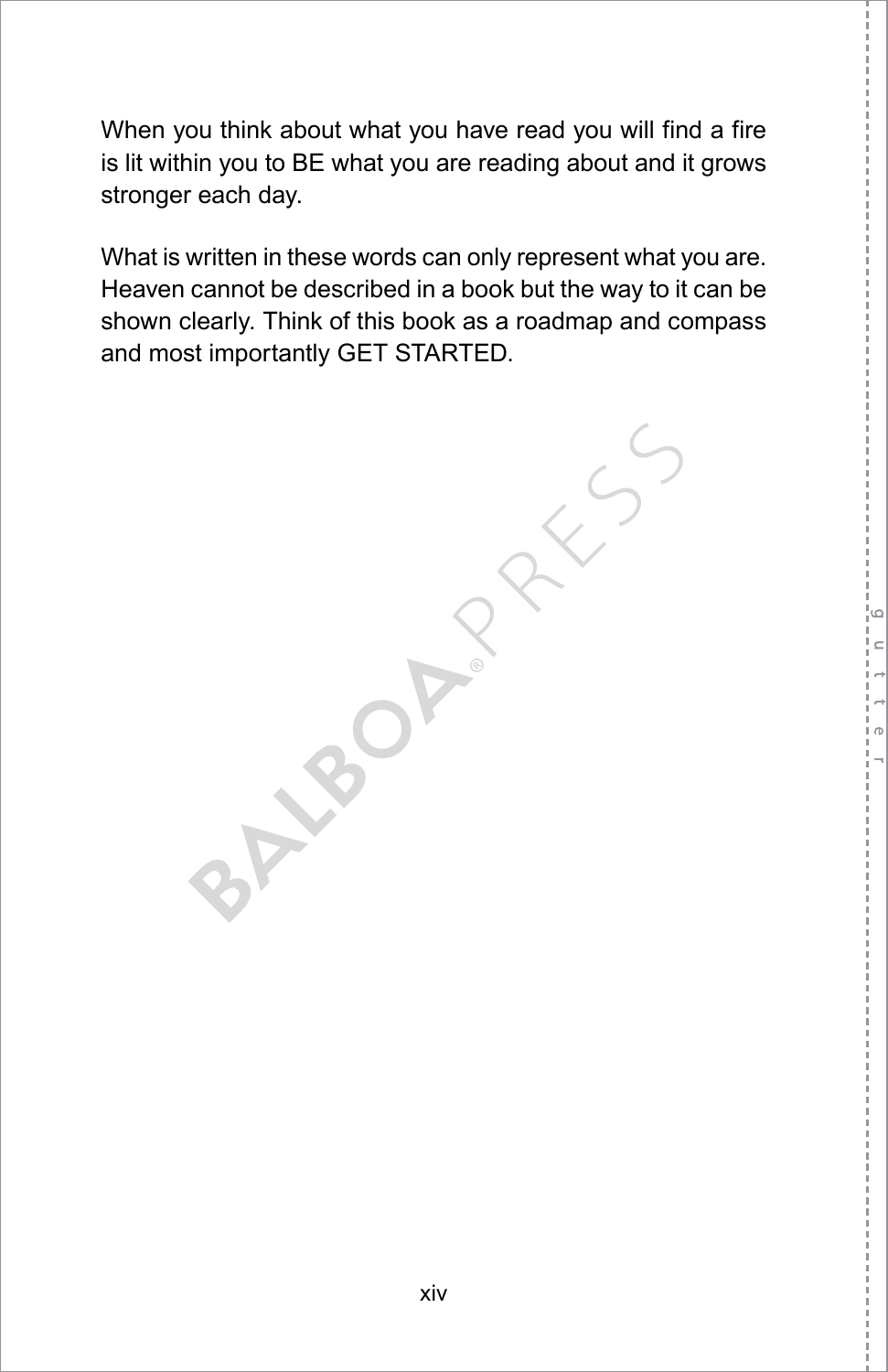# CHAPTER 1

## What is the Noumenon?

#### **The Noumenon is what you are, but you have been taught to think of yourSelf as a phenomenon.**

The Noumenon is a very useful name for what you really are and as such it will always be capitalised in this book. It is useful to look at the classical definition of the Noumenon, and the "opposite" of it which is a phenomenon (plural is phenomena):

#### Noumenon:

- A thing as it is in itself, as distinct from a thing that is knowable by the senses.
- A thing which is knowable only without the use of ordinary sense perception.
- A thing that cannot be experienced through the senses.

#### Phenomenon:

- The object of a person's perception
- A fact or situation that is observed to exist
- An event, fact or happening that can be observed to occur.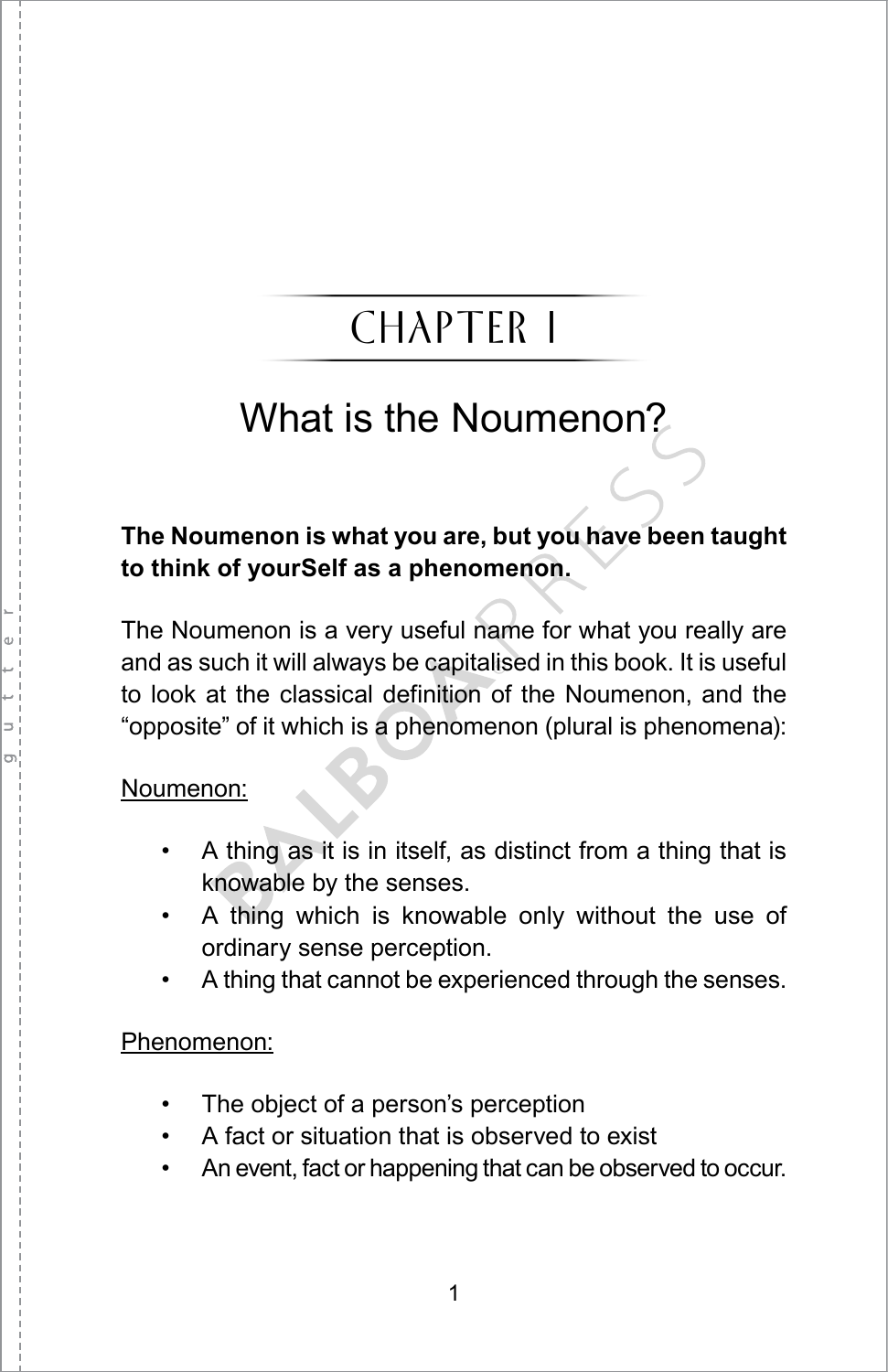We can see from these definitions that the Noumenon is something that you cannot experience through the physical senses; we cannot see it, taste it, touch it or smell it. We can also know that the Noumenon is not something that has a finite existence in time, meaning it has no start or ending. We can contrast this with a phenomenon which has a distinct start and end in time and has a duration or lifespan. A phenomenon can be seen, felt, touched or experienced. The Noumenon cannot.

We cannot come to know what we are and live as That by using just the methods that have worked in the past. We have been taught to gather knowledge and to learn about things and to acquire information. We have also been taught to value above all else the tangible world of objects and events; to judge what we can see, feel, hear, taste, touch or think about as real. We have also been conditioned to totally disregard what is invisible, intangible and formless. A good analogy is the moment we enter a room, we immediately look at the objects in the room but totally ignore the space in it or the air in it. If we see a lake or a body of water we immediately look at the birds floating on the surface and not the water. In this way we immediately bypass the obvious Noumenon that is the Silent Field in which all objects and phenomena appear.

 $\subseteq$ 

#### **Phenomena come and go. The Noumenon Is, always.**

## Phenomena of Thought

We have a habitual tendency to define ourselves by what we see; we think we are what we see. The first thing most of us notice is a sense of being someone that is made up of the phenomena of thoughts about ourselves. These can be thoughts about our history, our potential future, or dreams, hopes or goals, our desires and much more. We notice immediately this collection of familiar thoughts and we call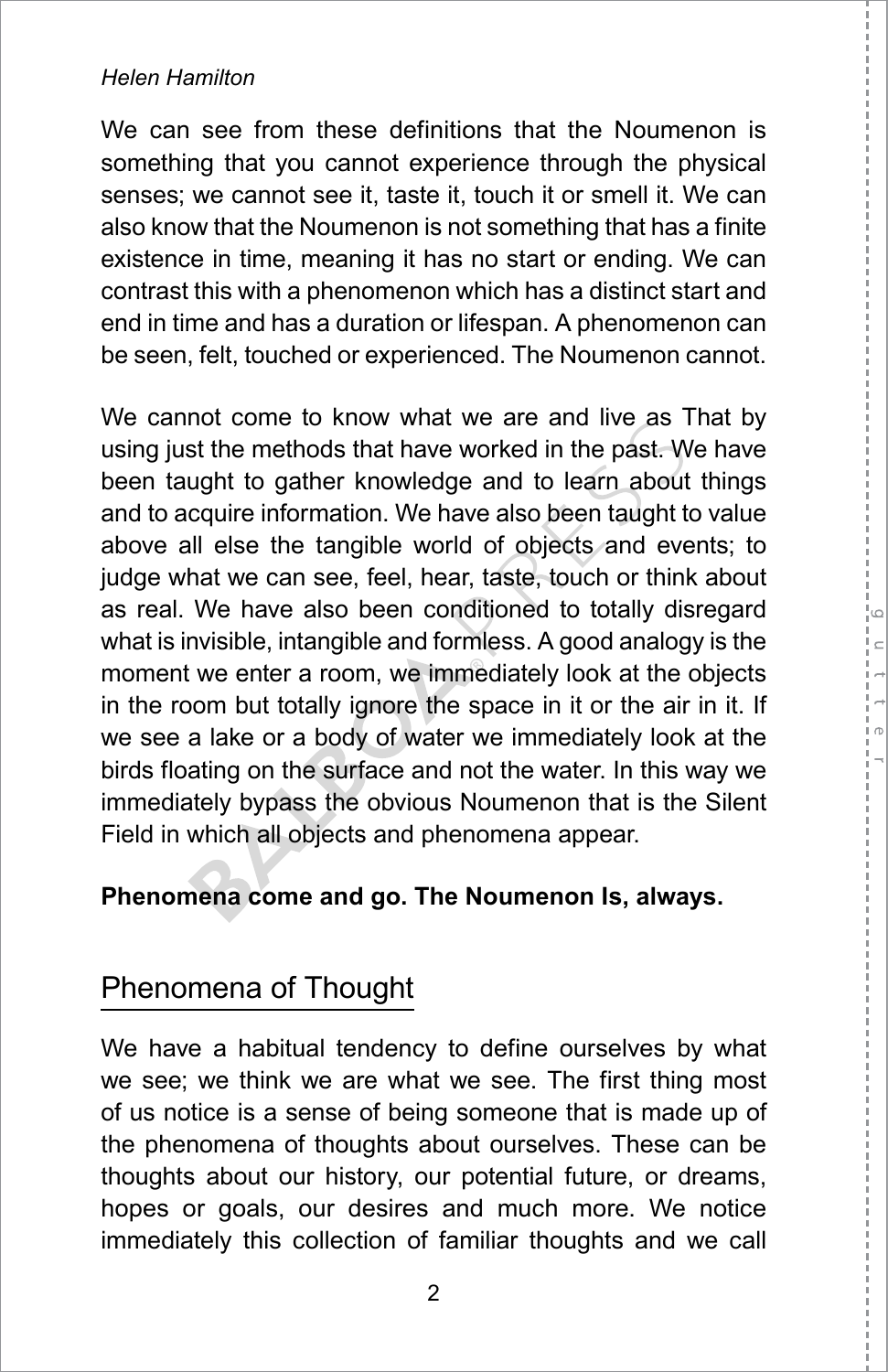it "me" and "my mind". We do not stop to notice that these thoughts appear in something that can recognise thoughts but ITSELF IS NOT A THOUGHT.

Thoughts are the first phenomena to appear in the Noumenon. The Noumenon is Silent, Infinite, Still, Peaceful, Invisible, Intangible and beyond time and space and yet all things appear in It. The first thing to appear in it is the thought "I am" or "I exist". After this, a whole lifetime's worth of thoughts are accumulated and we are systematically trained to pay more attention to what appears *in* the Noumenon than *the* Noumenon Itself.

How many times a day do you stop to look at what is looking at your thoughts?

How many times a day do you listen to your listening?

Have you ever wondered what is watching the endless succession of thoughts come and go?

Have you ever wondered why your attention ALWAYS goes to what you are thinking and NEVER goes to what is noticing the thinking?

Even the sense of "me" is not permanent. It was not here last night in deep sleep but it re-emerges every morning to feature throughout the whole waking day, then disappears again as you go to sleep. Even this sense of "me" is a phenomenon appearing in You — the Noumenon.

It does not matter if these are merely words for you right now. In time you will come to live from this place CONSCIOUSLY (you already are the Noumenon but It has not as yet recognised Itself). Apply what you learn in this book and all that will change.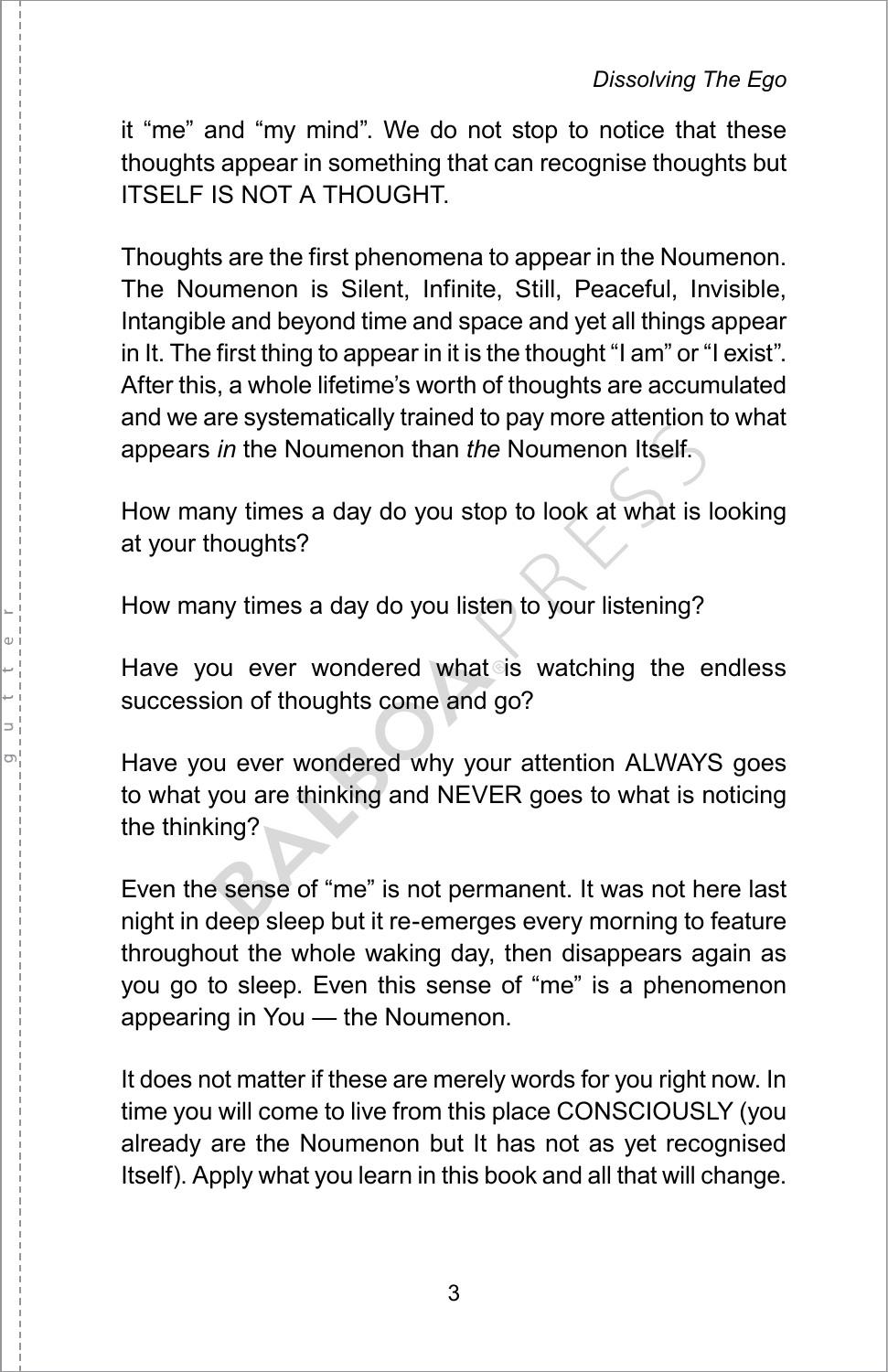Learn to discriminate between form and formlessness. Learn to discern what is You and what is not you. Thoughts, emotions, perceptions, opinions, events, relationships, sensations and bodies all have a beginning and an ending and as such have to be phenomena and will not stay. Everything you can perceive is not the True You. Even this sense that "I am conscious/ awake/aware" is not the True You. Use the tools in this book to take you to the Highest Place and make a stand there.

## Change of Values and Habits

In this process we are really only turning around two habits:

Habit  $1 -$  To value phenomena above that which they arise in. To value phenomena as the most important thing (including thoughts!).

 $\subseteq$ 

Habit 2 — The habit of putting all of our attention on what comes and goes and giving no attention at all to what is Eternal.

Gradually we will turn around these habits by redirecting our attention back to the Noumenon again and again until this becomes the predominant habit. It is as simple as that. As we focus on what we really are, the delusions about ourselves begin to fall away. It is like pricking a hole in a balloon and watching the air begin to leak out. At some point the balloon is lifeless and empty. We simply need to stop the habit of feeding attention to the phenomenon of the egoic sense of "me". This redirection of attention happens gradually over time for most people, but is accelerated by the practices in this book.

You cannot simply stop a habit but you can replace it with another. We can replace the habit of looking at our thoughts, emotions and body and believing we are them. We can begin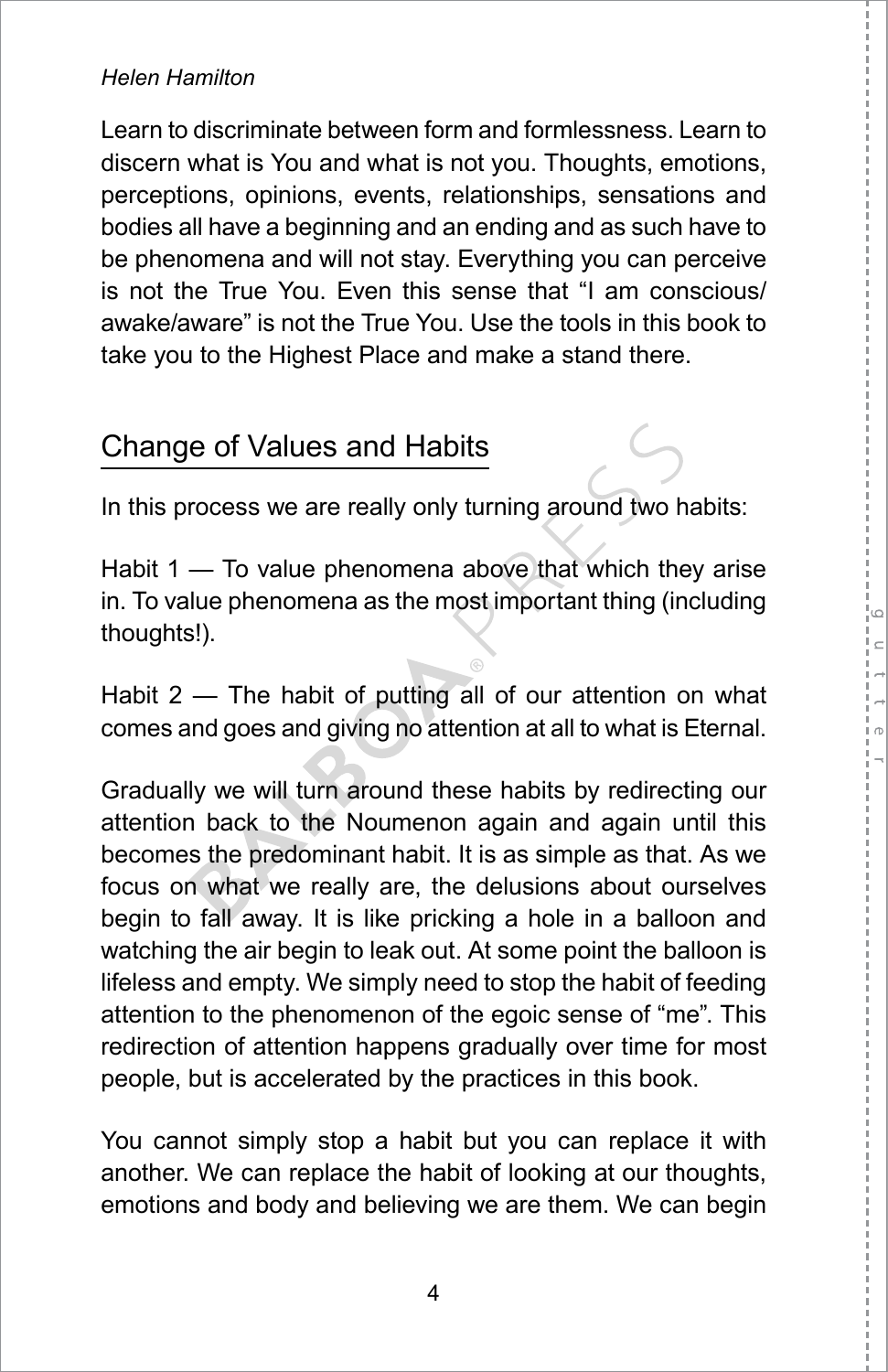to put attention on the Noumenon and gradually it becomes more and more clear that this is what we have always been.

You can succeed at turning around these habits because they were not original to you. It takes effort and energy to keep the attention focused on thoughts and it was not easy for you when you were small to learn to do this. Any habit can be turned around with consistent effort and soon you will revert back to your natural state.

**The Noumenon is not some far away mystical concept. It is That which hears the inner speech of thoughts and outer speech of words. It is That which sees the inner images in the mind and outer images of the physical world.**

**The question "What is the Noumenon?" is heard by the Noumenon! This sense of "me" is not what you think it is!**

(See the appendix A at the end of the book to help discern the difference between the Noumenon and a phenomenon)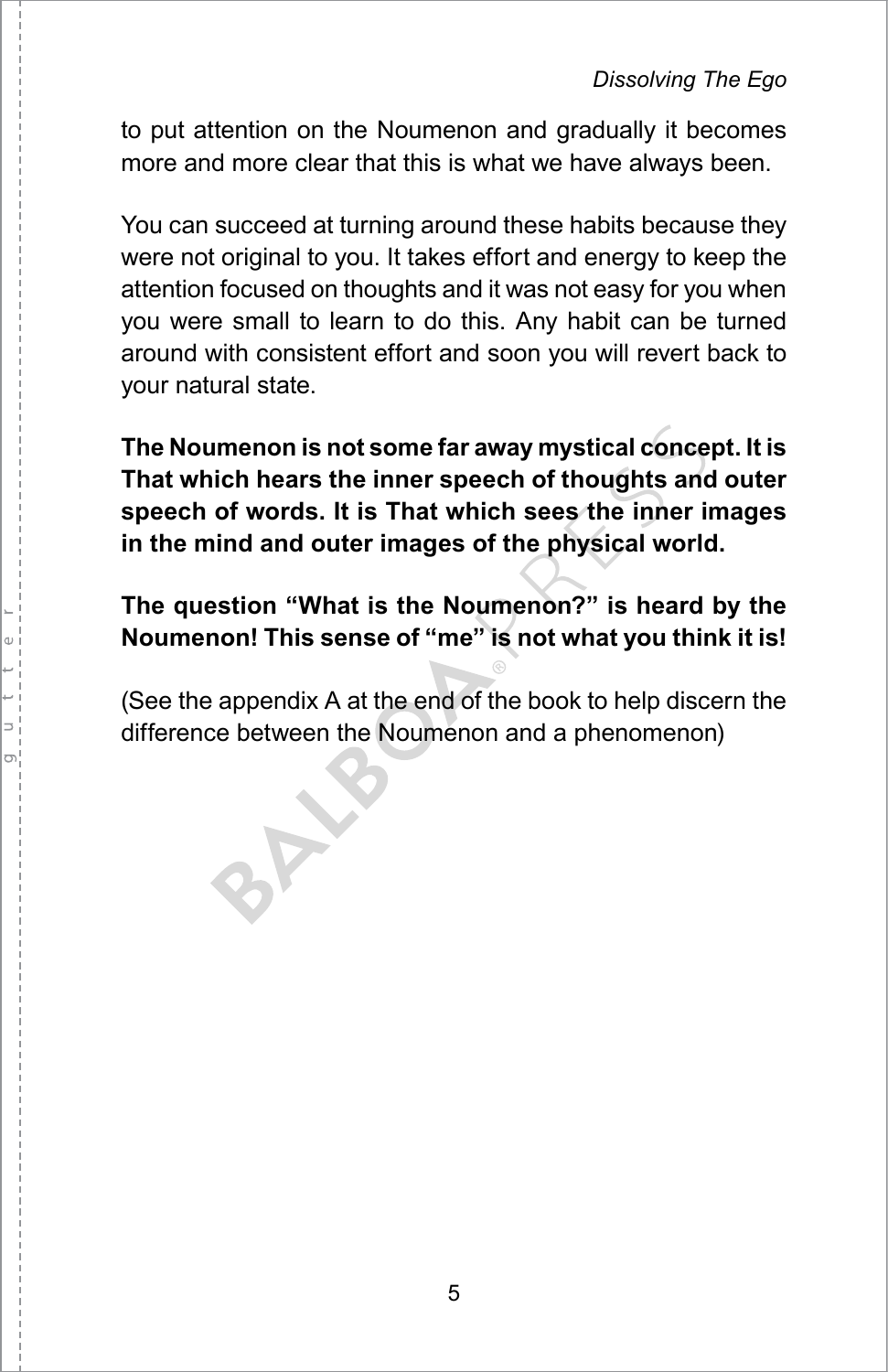# CHAPTER 2

## What is the Ego?

The ego is really that part of us that believes that we are a separate being, alone in time and space and trying to make it through life. The ego is not to be judged as wrong or to be alienated in any way even though it seems to be the cause of our suffering. True understanding of what the ego is will immediately begin to dissolve it then we can see it is no longer an enemy to be defeated, but simply the animalistic part of ourselves that allowed us to survive up until this point. Just like the software programme on a computer that is now in need of an upgrade, we can see this sense of being a separate "someone" served us for a while but now we are ready to upgrade.

## How Did the Ego Form?

The egoic sense of self is simply an energetic mass of beliefs, conditioning and habits of thought that have taken on a life of their own with the investment of our belief. At first there was only this pure Self that you are then at some point the body appeared in your Awareness. Suddenly, there was a sense of you being inside this body and you began to identify with the body. Over time, as an infant, you began to learn how to make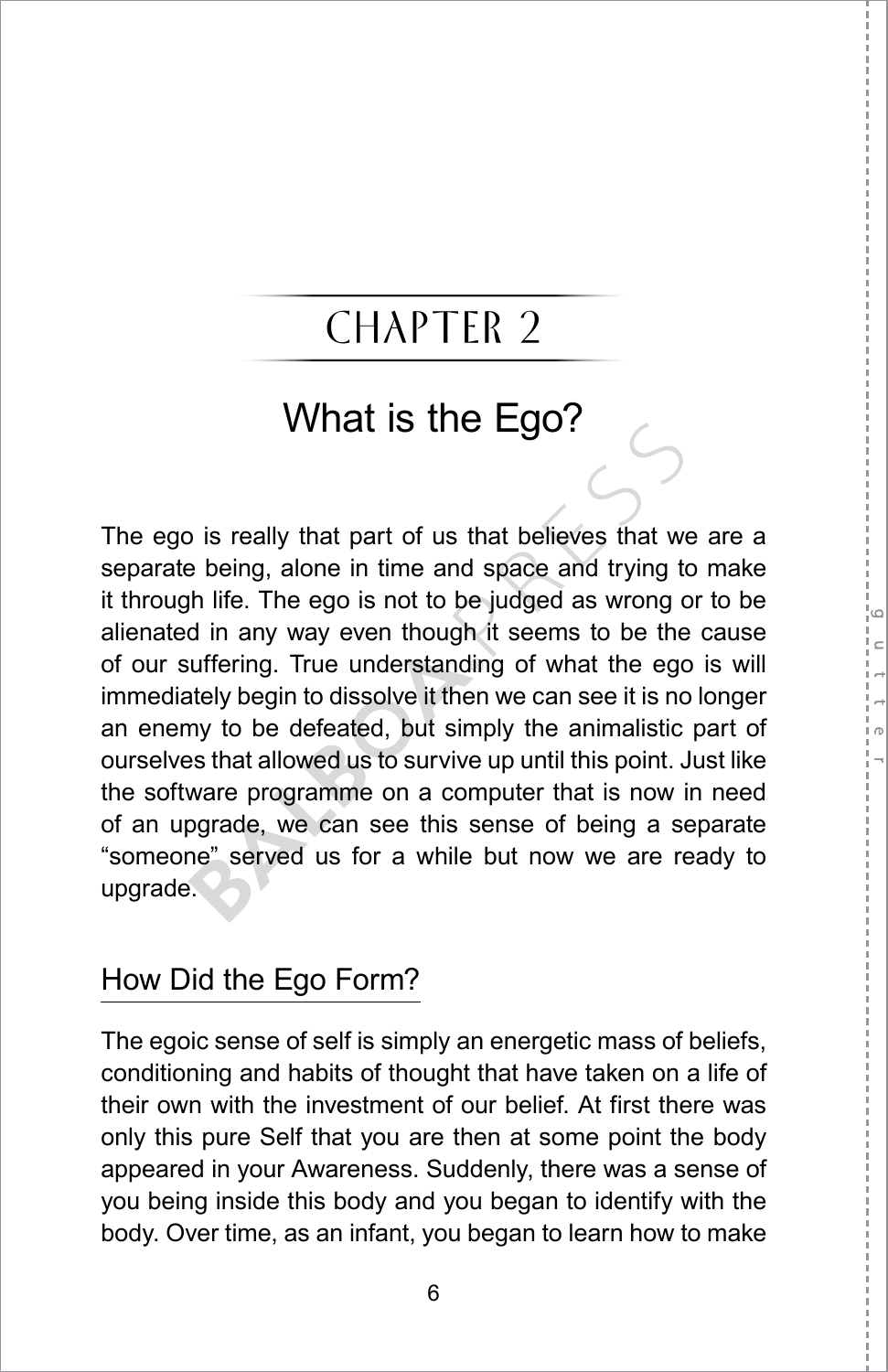this body do what you wanted it to and gradually you began to forget you were the One operating all bodies. This human body that you had now became the focus of all your attention.

As the body and brain grew and matured, the thoughts about the body and the mind become more and more complex. Conditioning was given to you that this body is what you are and that you are separate from others, from the Self and from Peace. In time, the belief that you are the body grew and became a very strong neuro-pathway in the brain. You began to unconsciously filter out any experiences that were in opposition to this belief and you began to try to accumulate all that you could get to make you feel more secure. Fear replaced peace and tension replaced relaxation as the normal emotions.

As your ability to think about yourself grew and you reached adolescence you began to add to the definition of what you took yourself to be. Along with the body you now believed yourself to be the mind too and so you began to treasure and protect the content of your mind; all the various thoughts that began to emerge were owned as "mine". Opinions, beliefs, desires, goals and dreams that you had all became a part of "me" and so did all your thoughts about your failings, your lack of worth, things that you still need to get and much more. This sense of "me" was now a complex mix and body, mind and belief were in a constant state of need. This need to accumulate things and possessions to feel safe began to expand and you began to try to accumulate intangible things such as self-worth, selfrespect, love, appreciation and security.

This is where you stayed for many lifetimes as the bodies came and went. Each time a body appeared, you began to accumulate and struggle in a world which did not seem to ever be able to give you enough to feel complete and safe. If a sense of completion did come it was short lived; perhaps the

7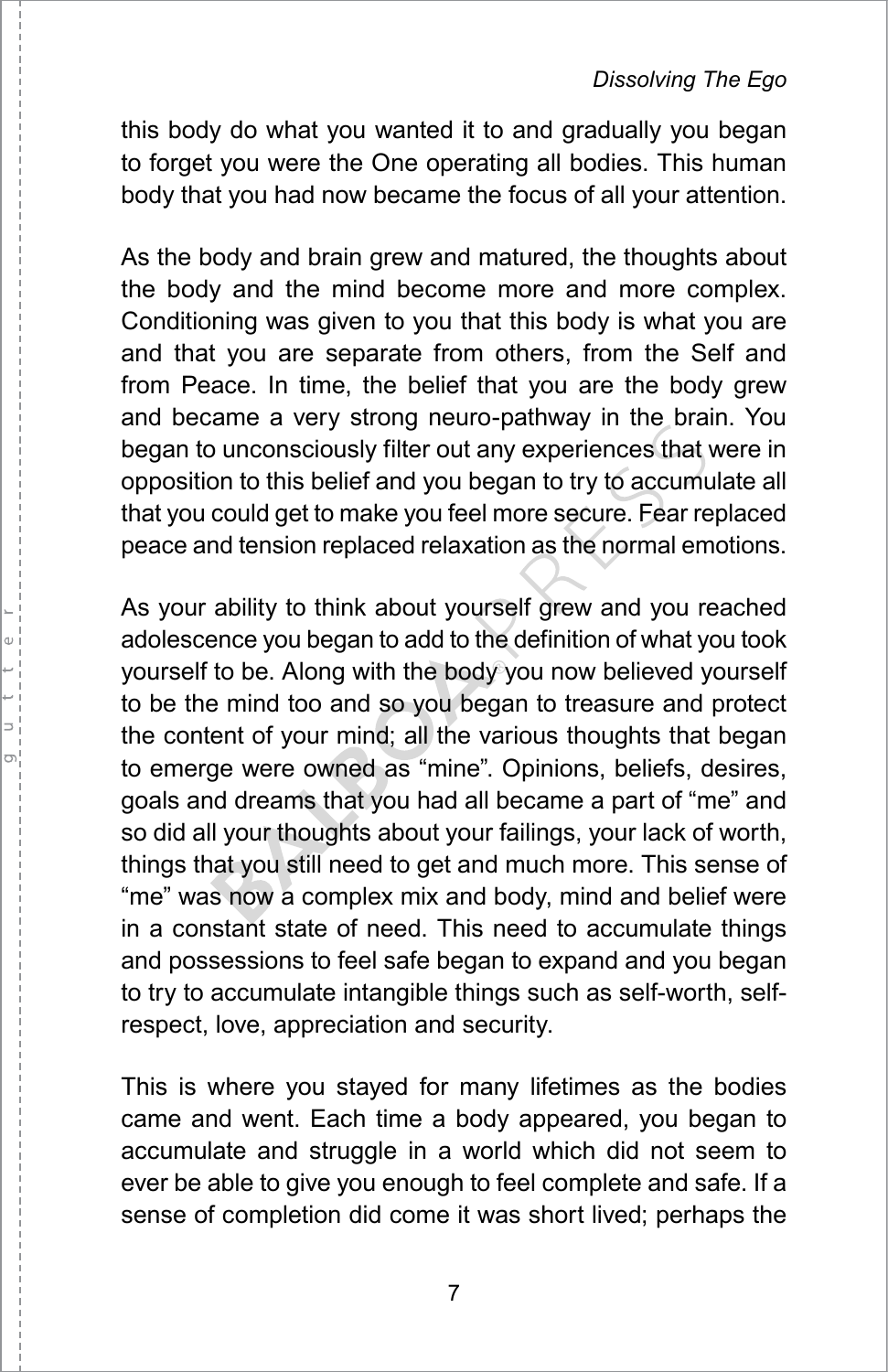product of some sporting or academic achievement or as a result of finding the right mate or having children. In time even this too did not satisfy the void that was felt inside. Nothing can satisfy this void because it is the result of the false belief in being a "someone" located inside a body and vulnerable to poverty, disease, adversity and an eventual end when the body dies.

## The Dawning of Wisdom

The harder your mind and body tried to find happiness in the world the more elusive it seemed to you. Eventually you began to give up hope and began to question whether this struggle for existence was all there was. Questions began to appear in your mind that had never happened before, such as "what is the point of all this?" and "there must be more to life than this". A doorway was opened in that moment to begin to see the Truth of your Being, that you have never been limited or separate. At some point you encountered a True teacher or teaching and you began to see that perhaps all that was ever "wrong" was that you had mistakenly identified yourself as something that comes and goes - a body and a mind. Now you have drawn to you the means to turn around this belief and to begin to let go of it.

 $\subseteq$ 

The egoic sense of self is simply a collection of thought patterns in the mind about what we are. They have served us well to allow us to be mature enough as an adult to be able to contemplate what is beyond the egoic sense of self. Now it is time to move beyond. Like an old jacket that no longer fits, we can simply take off the belief of being separate and begin to put more attention on our True Nature as the Infinite One.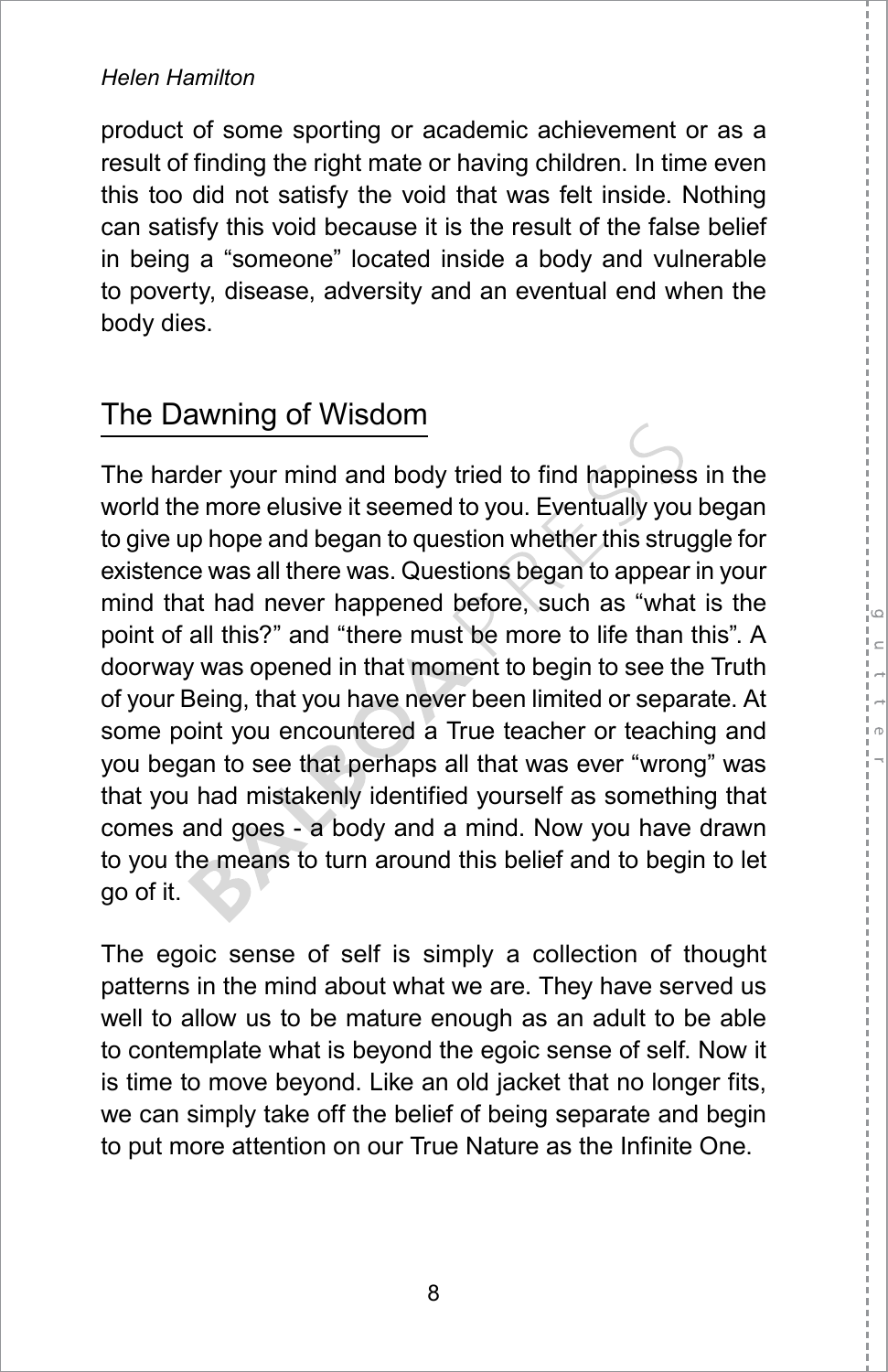## How Do We Dissolve the Ego?

We don't necessarily need to make an effort to dissolve the ego because it does not really exist as an actual entity. It is simply a collection of (very) familiar thoughts mixed with attention and investment of belief that they are "mine" or "me". This collective bundle of beliefs about life, ourselves, the world, God, the Universe is what we take ourselves to be and needs constant reinforcement all the time. Note how you can hear people constantly re-affirming their "me-ness" when talking and how it seems more real when you talk about it.

The egoic sense of being a separate someone needs an enormous amount of energy to be fed to it constantly and this has been happening for so long that you have forgotten just how much. As you begin to take attention away from this sense of you, you will begin to feel a more and more effortless state appearing. This perhaps, may be the first taste of the Noumenon. It feels like home, security, completeness and peace.

It may initially take some effort on our part to stay vigilant as we hold attention on what is true about us and refuse the attention going with the thoughts. Attention automatically will go with thoughts if we do not stay observant.

We must simply keep attention on the Noumenon by using one of the practices in Stage One. We can then allow the egoic sense of "me" to dissolve just like an old ruined building will immediately begin to collapse if we stop running around constantly propping it up. What is false falls away once seen to be false and we need not do anything to make that happen.

We are the Self believing ourselves to be the separate sense of self. We must make use of this separate sense of self whilst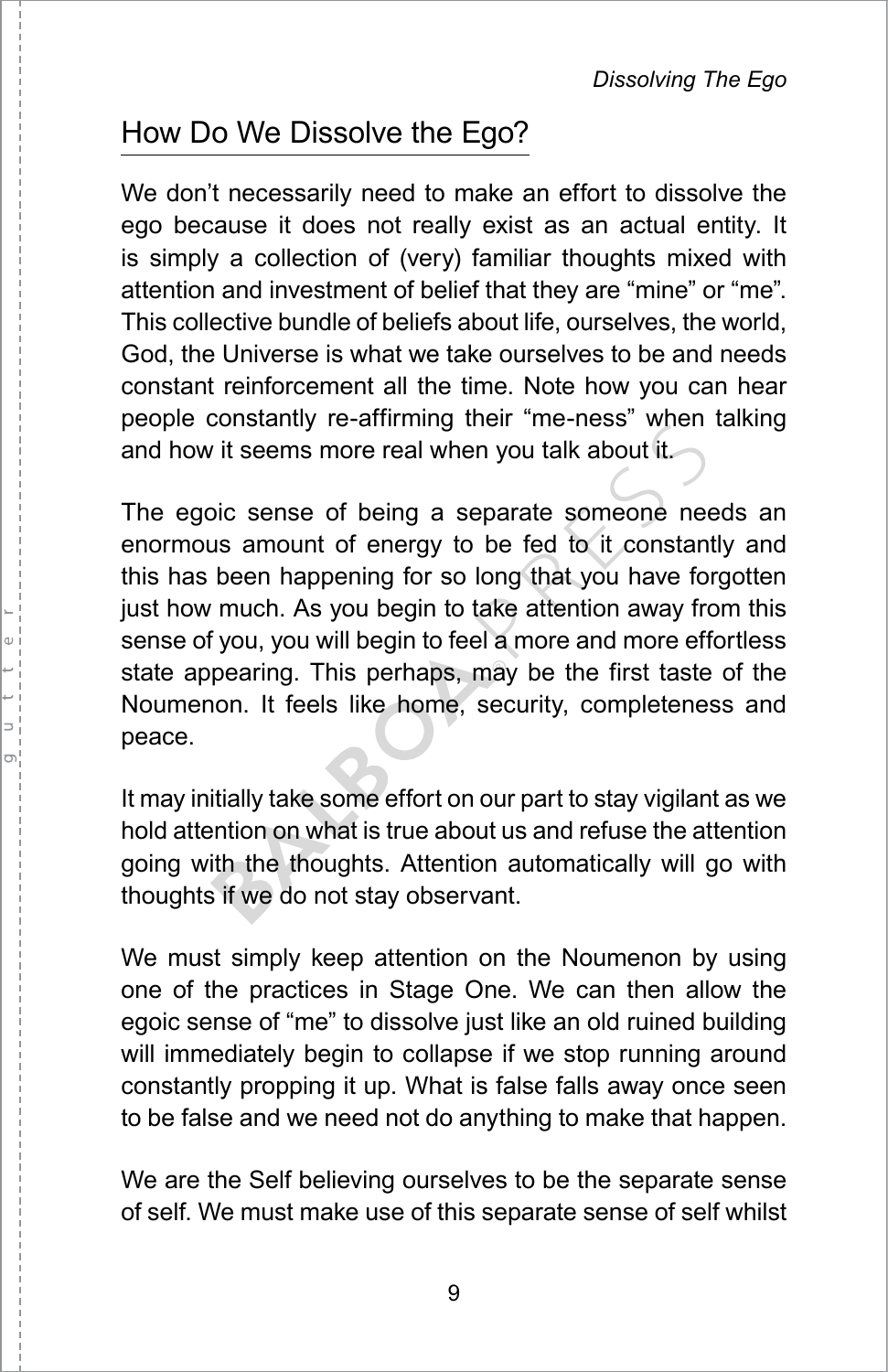it is here. It is in fact the reason for having this complex human brain that is capable of contemplating itself and this ability is present in no other species except humanity. We must learn to use this sense of self to focus consistently and only on the Self. We must use the practices in Stage One, Two and Three to focus on the True Self like a laser beam and this begins to burn away all delusion and illusion about our True Nature.

This Awareness that we are has the ability to focus on something when it flows through this body. Use this focusing ability like a lighthouse that can light the Truth of your Being. This small self has been focused consistently on the world outside and on the objects of our sense perception. This gave us the illusion of being someone viewing the world out there and having an independent, separate existence from it. As we turn attention around 180 degrees onto that Self that is looking at Itself, we begin to allow the Truth to reveal Itself to us.

The Noumenon cannot reveal Itself to us when we are more interested in what is "out there". Everything we think we see is really appearing "in here" in our mind. Focus the self on the Self and hold attention there as is described in Stage One and all your problems will begin to disappear.

 $\subseteq$ 

## Why Do We Want to Dissolve the Ego?

As long as we feel deep down that we are separate from God, from what we want, from life, from others around us or from even the Noumenon, we will always act from a basis of lack, fear and survival. Inherent in the sense of being separate is lack and fear. We will always believe ourselves to be the one trying to get back to God or find our way home. Whether we believe we need outer tangible things or inner intangible things we will always be constantly driven with no rest inside. We will always be trying to accumulate knowledge, power, wealth,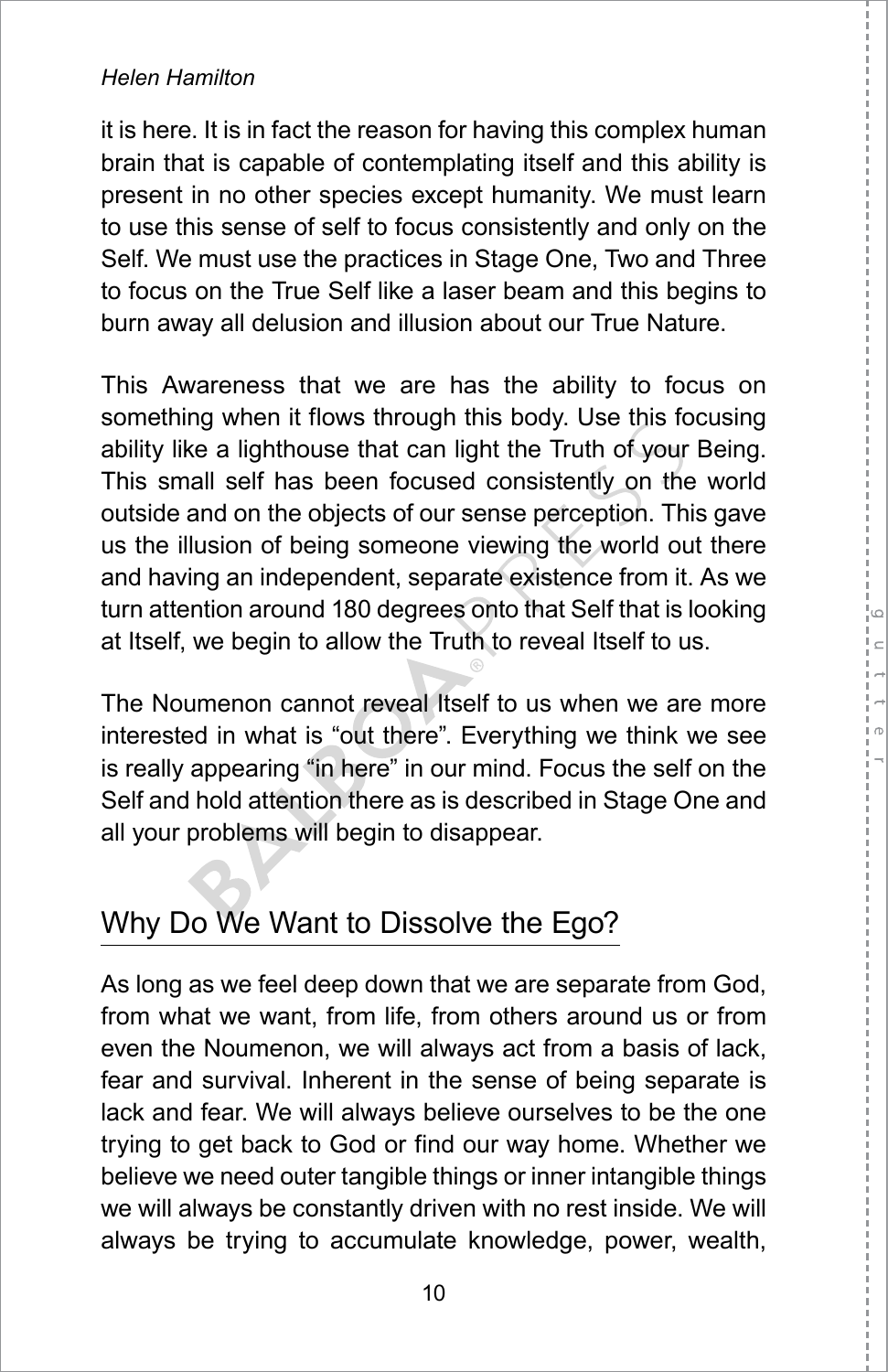friends, love, security and whatever else we think we need to be happy and safe.

As spiritual students, we can spend MANY lifetimes driven by the search for freedom, always believing it to be something "out there" or some state or place we can reach and finally be home. We will always be looking for ourselves by doing some work to get there, all the while missing the essential point that we are already what we are searching for but we have not recognised ourselves.

When the ego dissolves it leaves only the realisation that everything was always perfect and complete and that there never could have been any lack. Even once you have started the process in earnest you will begin to notice more clarity, peace, a sense of growing freedom and that nothing ever was wrong in the first place.

The egoic sense of self was needed to ensure the survival of the human species but now it is time to let go of all limiting selfdefinitions and wake up fully to the Truth of your Being. You are the Noumenon watching another human experience and once you know this, then you will live in Peace.

The only way to live in this True Reality is to be willing to see where you have still believed yourSelf to be something limited and finite. If you are willing to see this then it will dissolve and you are free. Enjoy the human experience without any fear. Take in all that human life has to offer and know that what you are cannot end. Live this life in this body fully and embrace every experience, but from your True Place of being the Infinite One.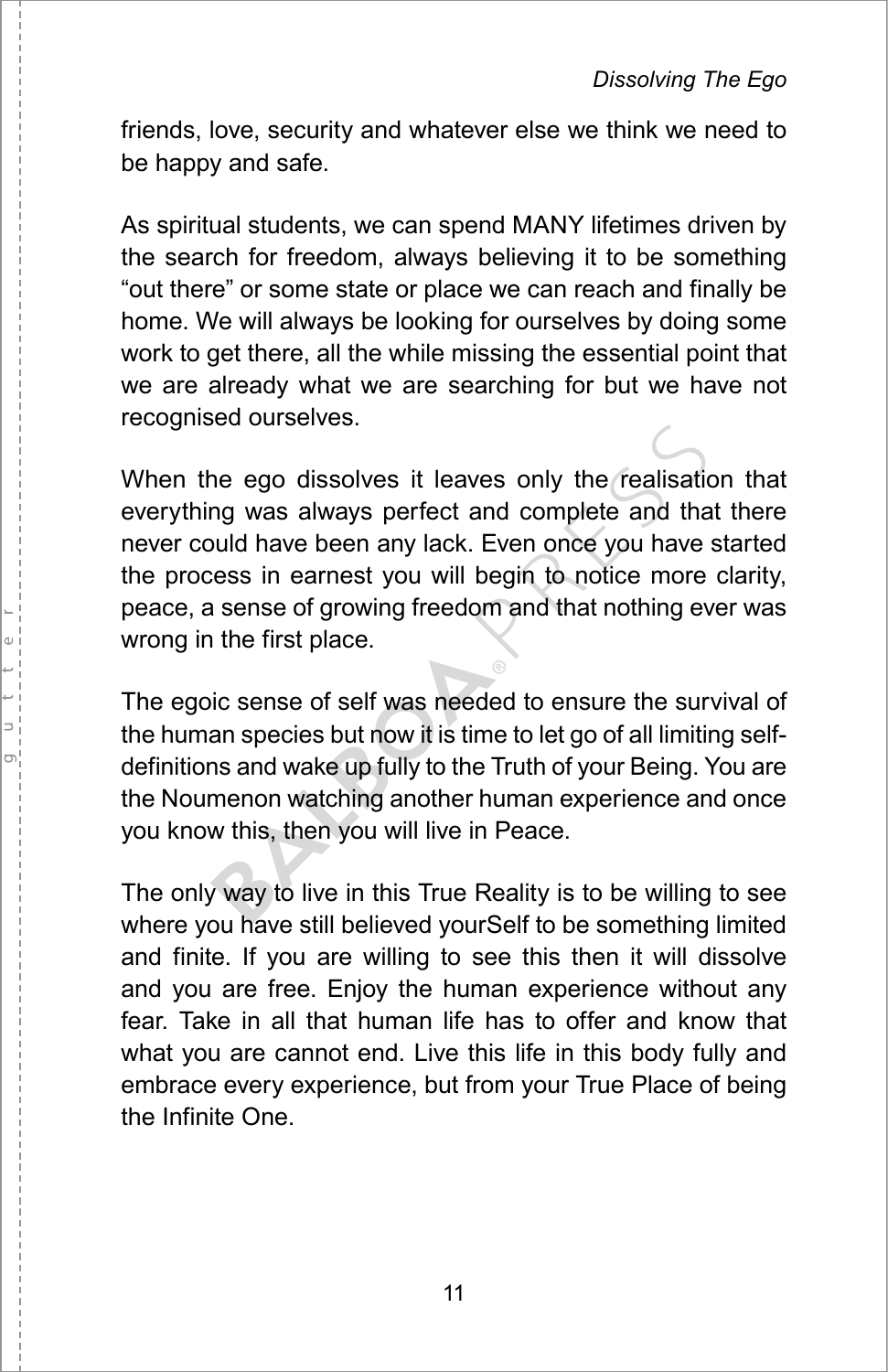# CHAPTER 3

## Benefits of This Pathway

This is a direct path that lights the way to Truth through experience. Nobody can tell you what it's like to live in and as the Noumenon, but they can point out how to experience it. Once you have experienced for yourSelf what you REALLY are, then nobody can say anything that will change that experience. There are many books that describe the Noumenon and it is fine to read and learn about it at first but if your heart is truly longing for freedom, then you must experience the Truth of your Being as soon as possible.

The aim of the instructions in this book is to get you to experience for yourSelf what you are; perhaps for the first time. Once your mind begins to taste the Noumenon even a little it will want more. It will decide it is the most delicious experience we can have! In this way we can win the battle with the mind without fighting because your mind will *want* to engage in practice. Allowing yourSelf to experience what you really are and to fall in love with this totally will allow resistance to melt away.

This book will help you to get to know who you are and get used to feeling the peace, love and joy that is your Natural State. As you get used to feeling this and allow yourSelf to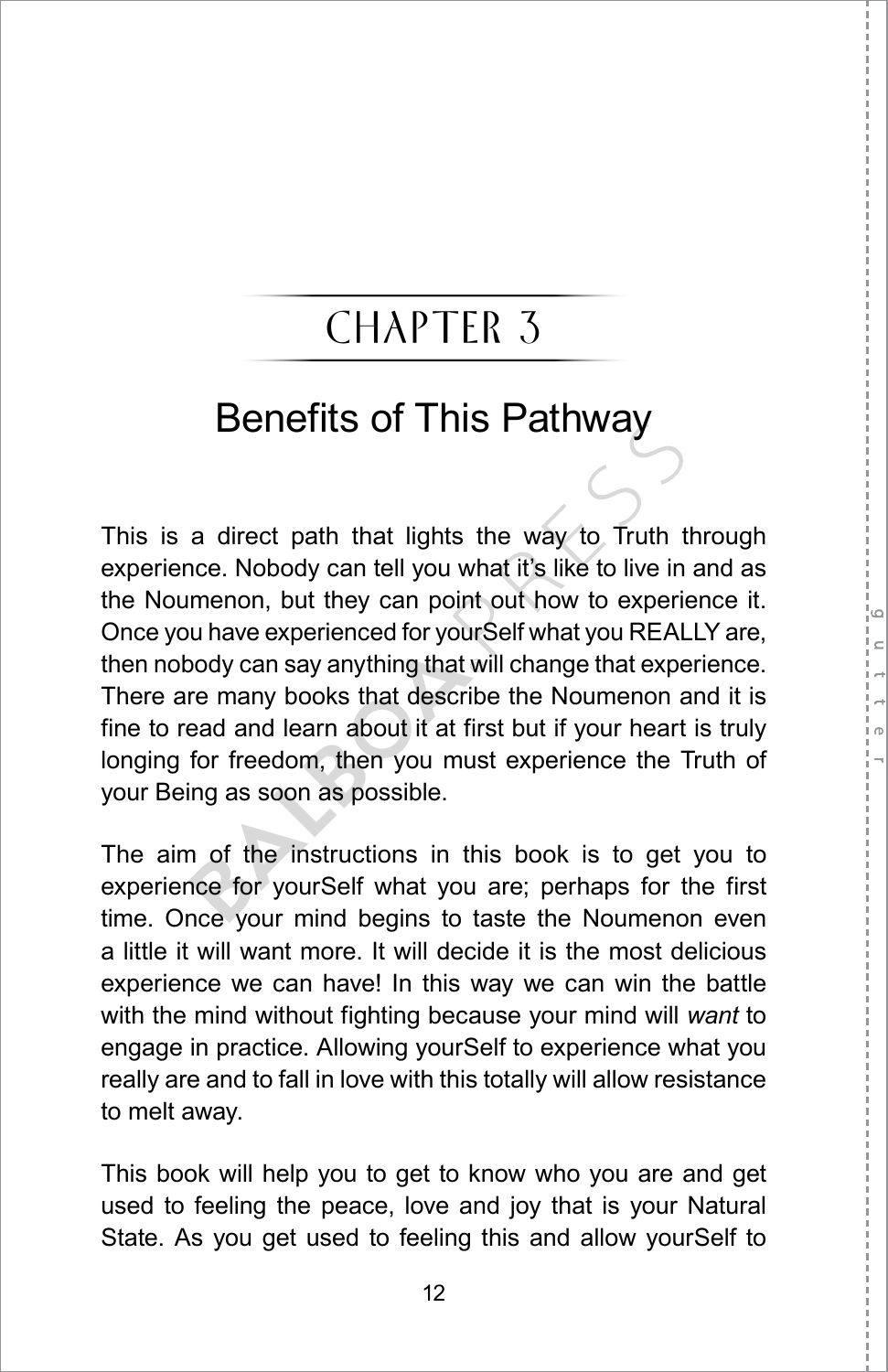bathe in the light of your Truth as often as you can, then a slow, gradual dissolution of the ego will occur and you can simply watch it happen.

In all pathways the mind must eventually admit that it does not know what you really are and must also admit that it does not know the way to liberation. In this pathway it can be much easier to get to this place because your mind will be more ready to accept the Noumenon having had a taste of it and seeing that it is simply what has always been here. The mind naturally fears the True Being because it does not know what it is and never will. This letting go or leap into the Unknown is hard for many people and they never make it successfully. Many fall at this point. The major benefit of this pathway is that the mind has been introduced to the True Being/Self well before it has to surrender and usually it has been exposed to it many times. The Noumenon almost becomes like a companion or helpful friend to the mind and the mind begins to allow itself to be disarmed.

## Dealing with Fear

On any pathway, it is likely that fear about letting go fully into the Truth will arise at some point, but here this will be greatly diminished because you will have seen what you are. If you have read this book and followed the instructions carefully you will have all the tools you need to allow this process of awakening to occur as quickly and easily as possible. Everyone will be tested along the pathway but here you will always have easy and simple instructions to help you in those difficult times.

As you walk the pathway know that every enlightened Sage that ever walked the planet is with you. Every Saint is for you. Every Master is beside you. All those that have done it are supporting you in unseen ways and Grace is helping you as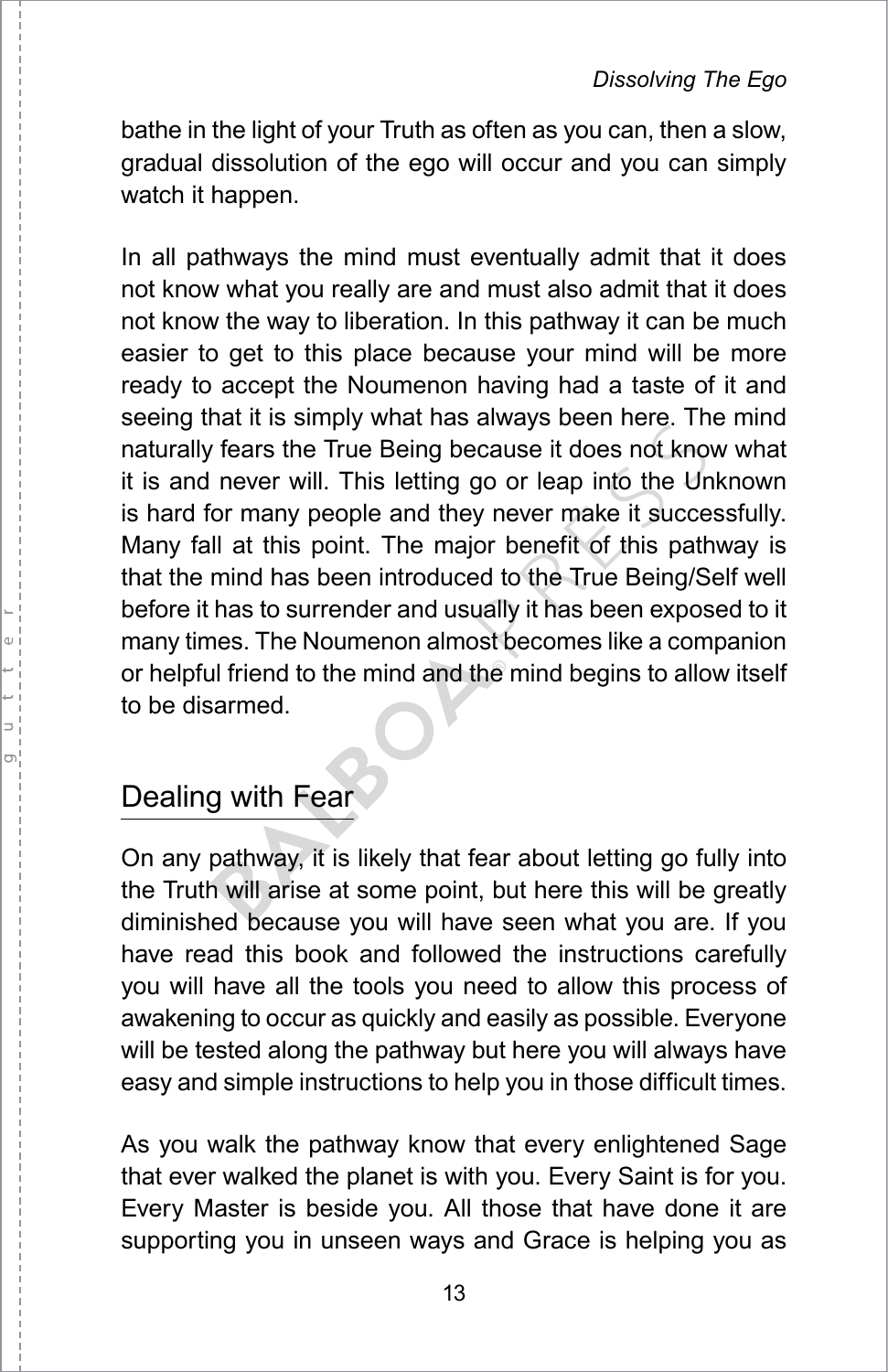you make each step. Know that you do not need to know how to get through the next challenge; help is here for the asking. It can come in an infinite number of ways.

Devote yourSelf only to Truth, to God, to the Self. Your heart should beat only to see the Truth in everything and everyone you see. Then you will live in the Kingdom of Heaven.

## This Experience Will Be Only Yours

This book intentionally makes very little, if any, reference to Sages of the past and traditional teachings or styles of religion in the hope that as such, what you discover will not be tainted or coloured in any way by what you have read, learned or studied spiritually up till now. The modern spiritual seeker has read many books, attended seminars and learnt many styles of meditation and this acquired knowledge can be projected by the mind onto what is read here. It is the aim of this book to be like a blank slate for those that have read and learnt much about awakening but as yet have not been able to put it into practice and turn it from purely theoretical and mental knowledge to a lived experience of Oneness.

 $\subseteq$ 

This is not meant to invalidate the famous Teachings and Teachers of past and present but to merely guard against the mind's tendency to take information and compare it to what it already knows rather than applying it. This is also a reason why we use the word "Noumenon" to describe what you are rather than a more traditional term.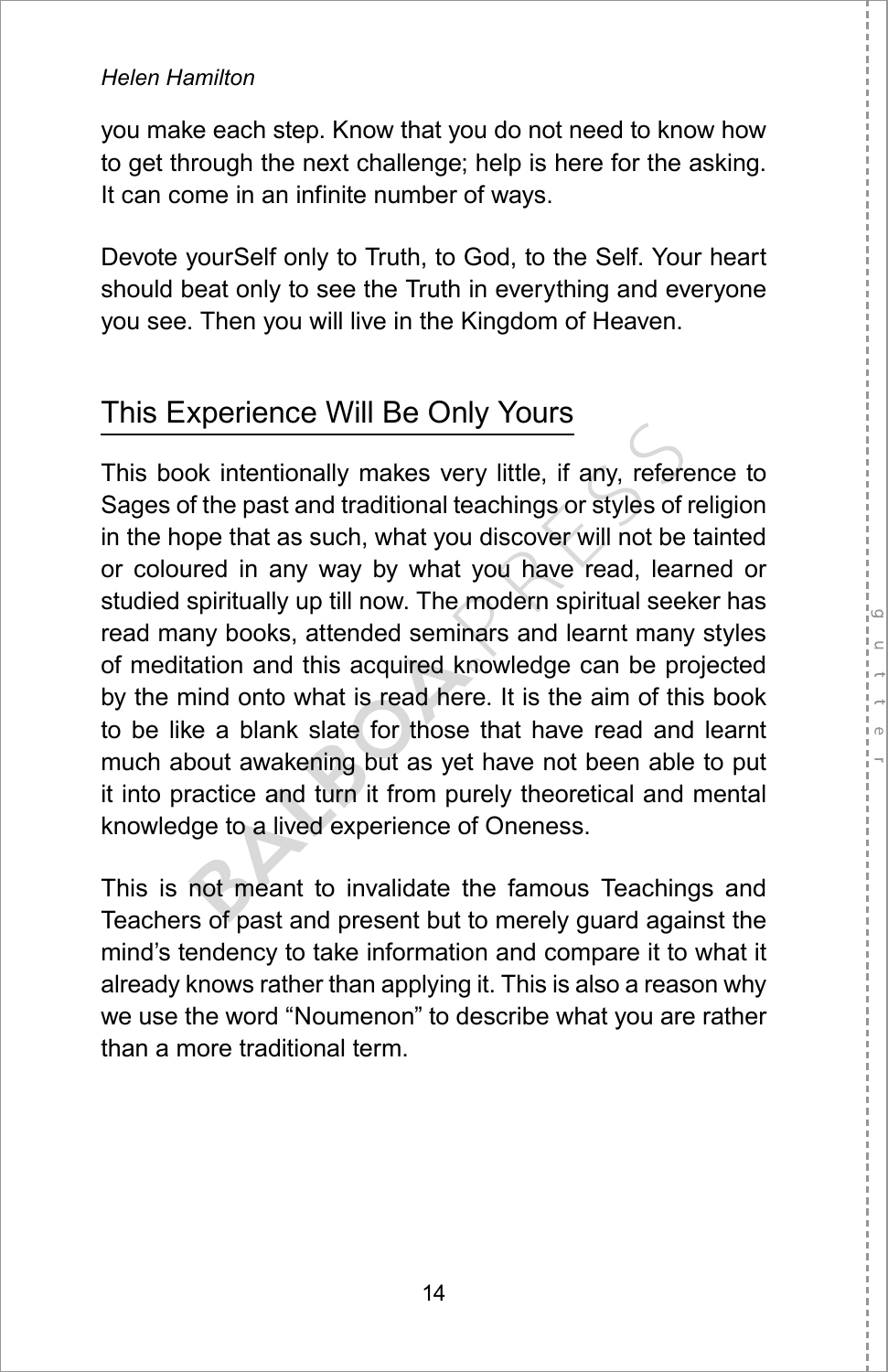# CHAPTER 4

## Stage One Practice: Learning to Tune In

All of us have had years of practice (lifetimes even) learning to focus attention on the phenomena of thoughts, feelings, and outer events. We all have attachments, patterns we use to distract ourselves, self-sabotaging thoughts and other programming that has been running us. For these reasons we need to devote some time each day to true meditation. This is a simple practice of "no-practice". This is a non-doing practice which means that we are not trying to get anywhere, to achieve any particular state or become something other than we already are. On the contrary, we will begin to tune in to what we already are. Our True Being is Silent, Still, Aware, Awake and is reading this right now. As we learn to give time and attention to the Noumenon we are simultaneously de-programming ourselves away from this constant fixation with the content of the mind and its convictions that we are a separate being trying to find our way home.

We cannot force the mind to be silent, but we can focus on the Silence that is already here in and amongst thoughts. Simply by taking attention away from our mind and putting it on what we really are we begin to de-energise the mind. At some point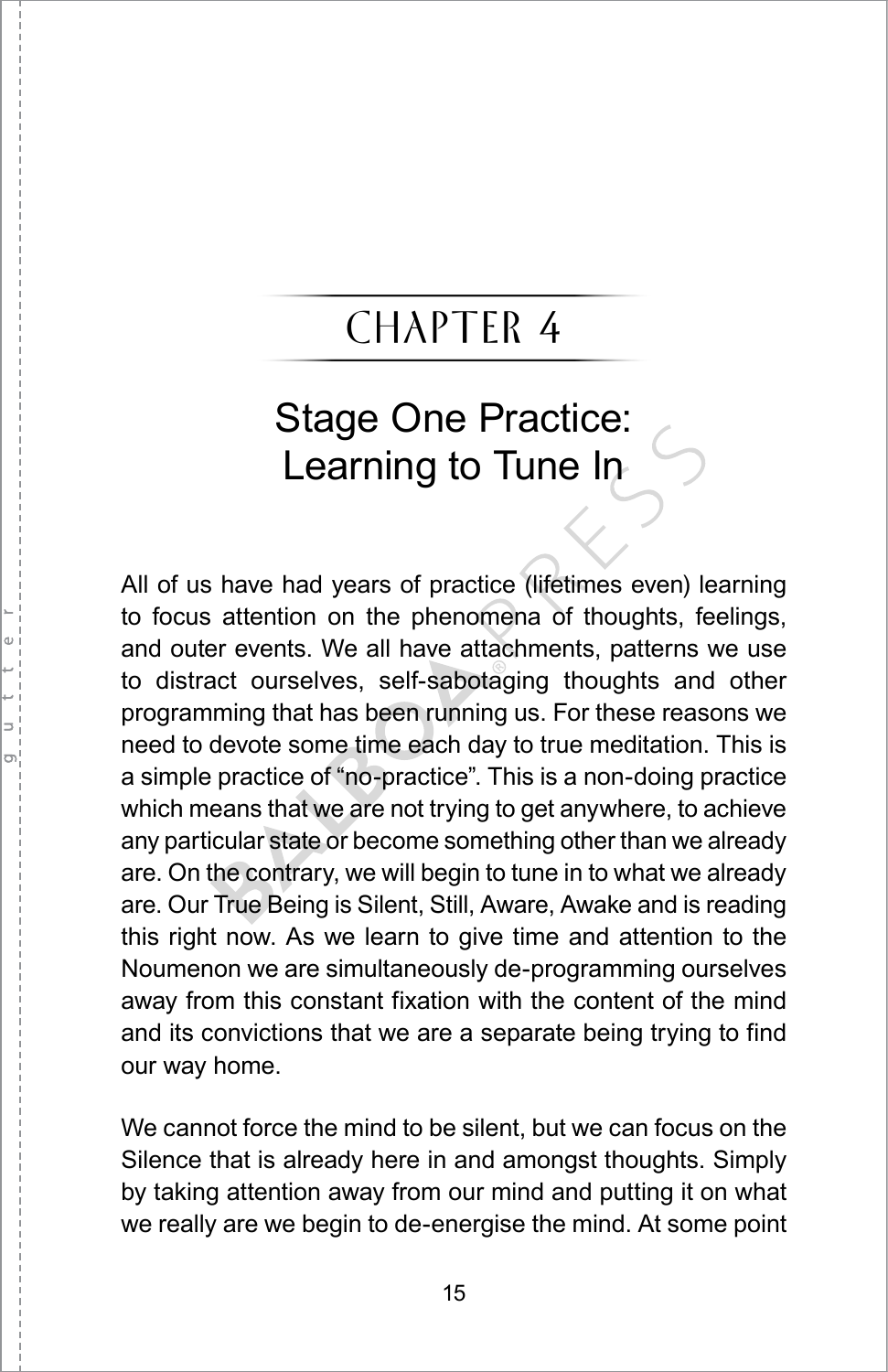the mind becomes totally silent all by itself, but before that even happens you will not care whether it's noisy or not.

In this practice we will be learning to tune in to the Noumenon. Now it may sound strange that you have to learn to tune in to what you really are but all of us have had significant programming that tells us thoughts are more important than what we actually are. We all have egos that believe firmly that our sense of being someone separate is all we are and that giving this up will result in the end of our existence. The ego holds on tenaciously to this belief and it has no evidence to counter it. As we learn to notice again and again the Silent, Still Field of Awareness that is just Being, then gradually the ego will begin to let go by itself. Simply paying attention to what we are already is enough; you cannot force a letting go to happen but you can show the ego that it is safe to do so. As you learn to tune into the Noumenon, by whichever name you call it, you will find it becomes increasingly irrelevant whether your mind lets go or not, is silent or not.

## Tuning In

I want you to think of this practice as if you were tuning in a portable radio so that it can pick up a radio station that's already being broadcast. Learning to pay attention to yourSelf is like that too. You do not need to do anything to make the broadcast happen and to listen to the Silent Field. You simply need to know how to tune in.

The Noumenon is beyond time and space, infinite in its capacity. It is omnipresent and available at all times in all places. There is nowhere that it is not present and that includes you, right here and now. Knowing that the Noumenon MUST be here now allows you to simply relax and begin to tune in. It does not even need to be searched for but simply noticed. Just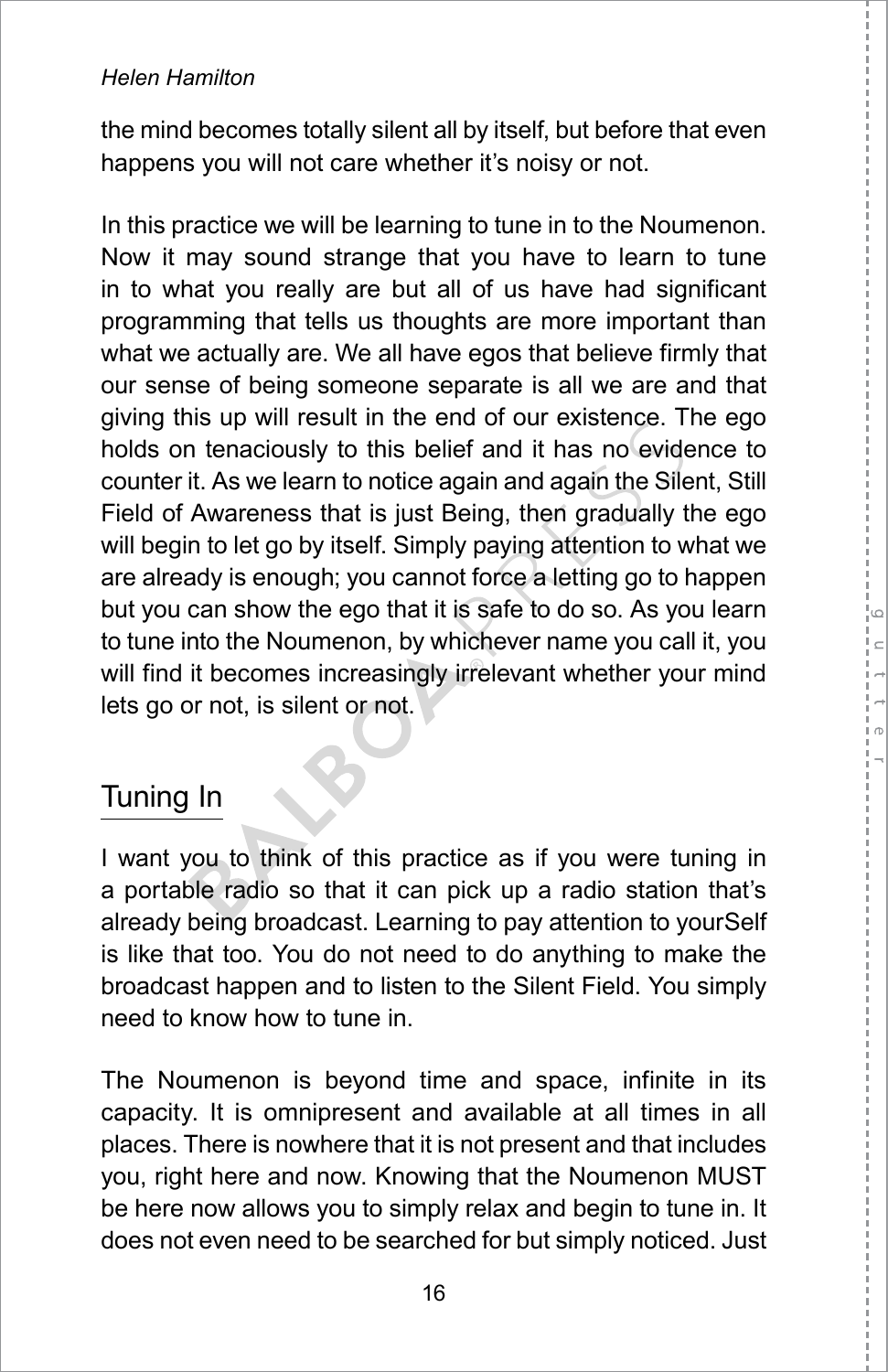like if you were listening to loud music and suddenly it stopped. Immediately the silence is noticeable in the absence of noise. The Noumenon is that which is apparent in the absence of all things/phenomena. You do not have to get rid of all thoughts to notice the Noumenon; it is enough to simply see that thoughts are appearing in this vast field of Awareness that you are. Something is hearing your thoughts — what is it? The Silent Noumenon is always listening, open, aware and observing in an impartial way to all that is occurring in it.

Relaxing and listening is the way. Knowing it is here and feeling for it is key. You do not need to exert any effort or strain to find the Noumenon — it has been precisely this effort that has seemingly hidden it from you.

How much effort must you make to be what you already are? How hard will it be to find what is always here all the time and in all places?

## The Different Practices

The following section of the book lists many ways to tune into the Noumenon. I suggest you read them all and feel for which one pulls at you. Perhaps one or two of them will be attractive for you. If you are more mind-based then being aware of Awareness may be for you. If you are naturally quite sensual then listening for the Silence may work for you.

As you read the sections, note down which ones feel right or easier to you and give them a try. They are all describing the same practice, a non-doingness. A letting go of effort and tuning in. Right where you are already the Noumenon is here.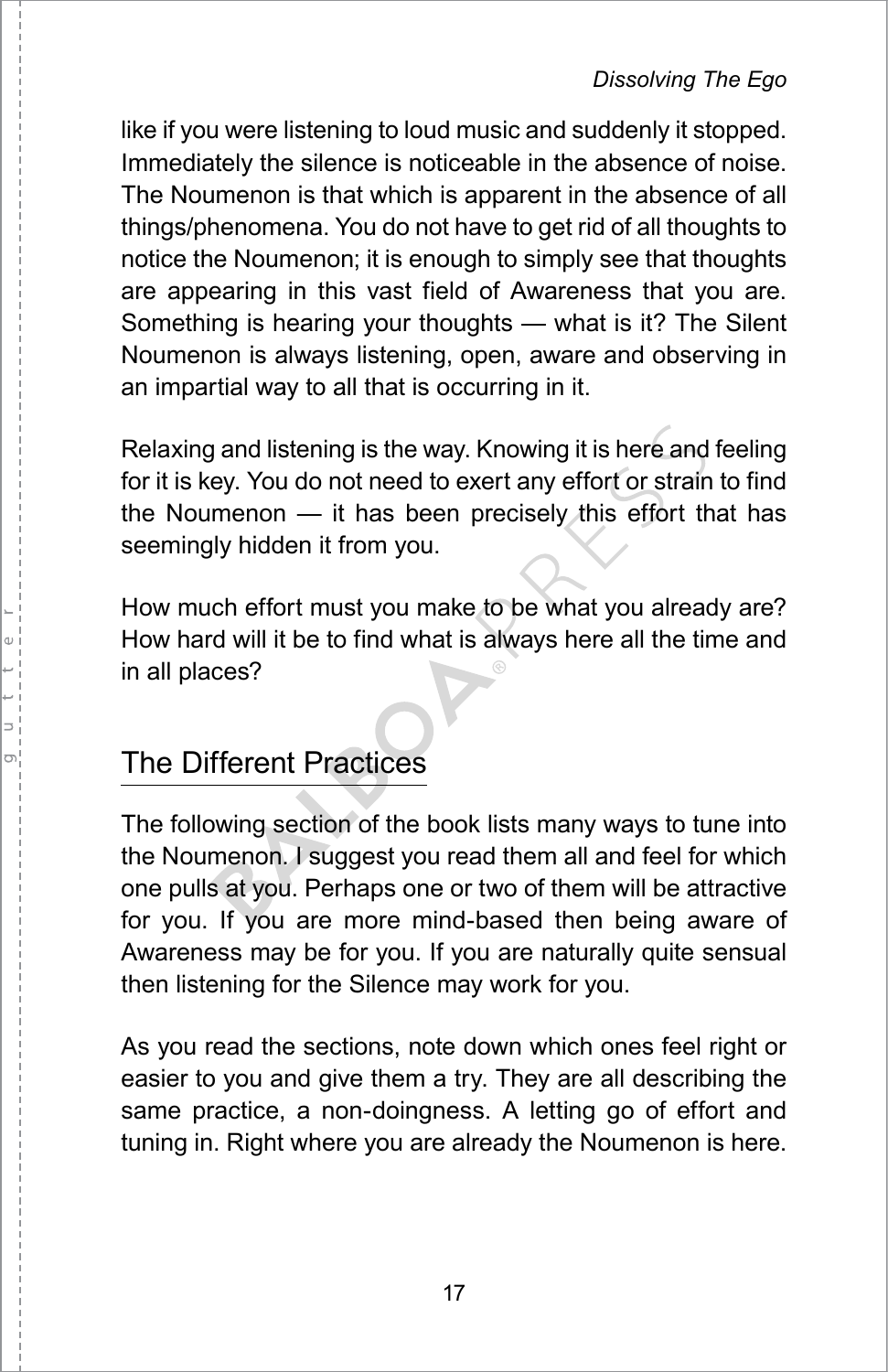## The Difference Between the Inner and Outer Search

Notice that when we are asked to look for something we immediately begin to look outside of ourselves. We usually straight away go to anything that feels like "otherness" such as our thoughts, feelings, world, events, relationships and even our definition of ourselves. The aim of this book is to show you that you have been looking "out there" to find yourself and have not been putting any attention at all on *what* is looking. Could it be simply that what you have always called "me" IS the Noumenon and you simply overlook it every time?

If you follow any one of the practices listed in stage one you will begin to see they are all training you to develop the ability to one-pointedly focus on "in here". Tuning in you will see that what is already here is the biggest prize you could ever ask for AND is in fact what you have been searching for. We have been programmed, taught and trained to look "out there" and to totally ignore what is doing the looking.

Note that even the "inner world" of thoughts, feelings, sensations and emotions is "out there" to the Noumenon. Even this subtle inner world of thoughts, opinions, mind in general and our sense of self is "out there" to what you really are. Doesn't it stand to reason that you must be here before you can even notice a thought?

**The outer search is a reaching, trying, becoming, wanting, trying to find, hoping to achieve or reaching a destination type of search. It involves a tremendous amount of effort and will not succeed.**

**The Inner Search is a relaxation, a tuning into, a clarity of focus, a final seeing, an understanding, a re-contextualisation,**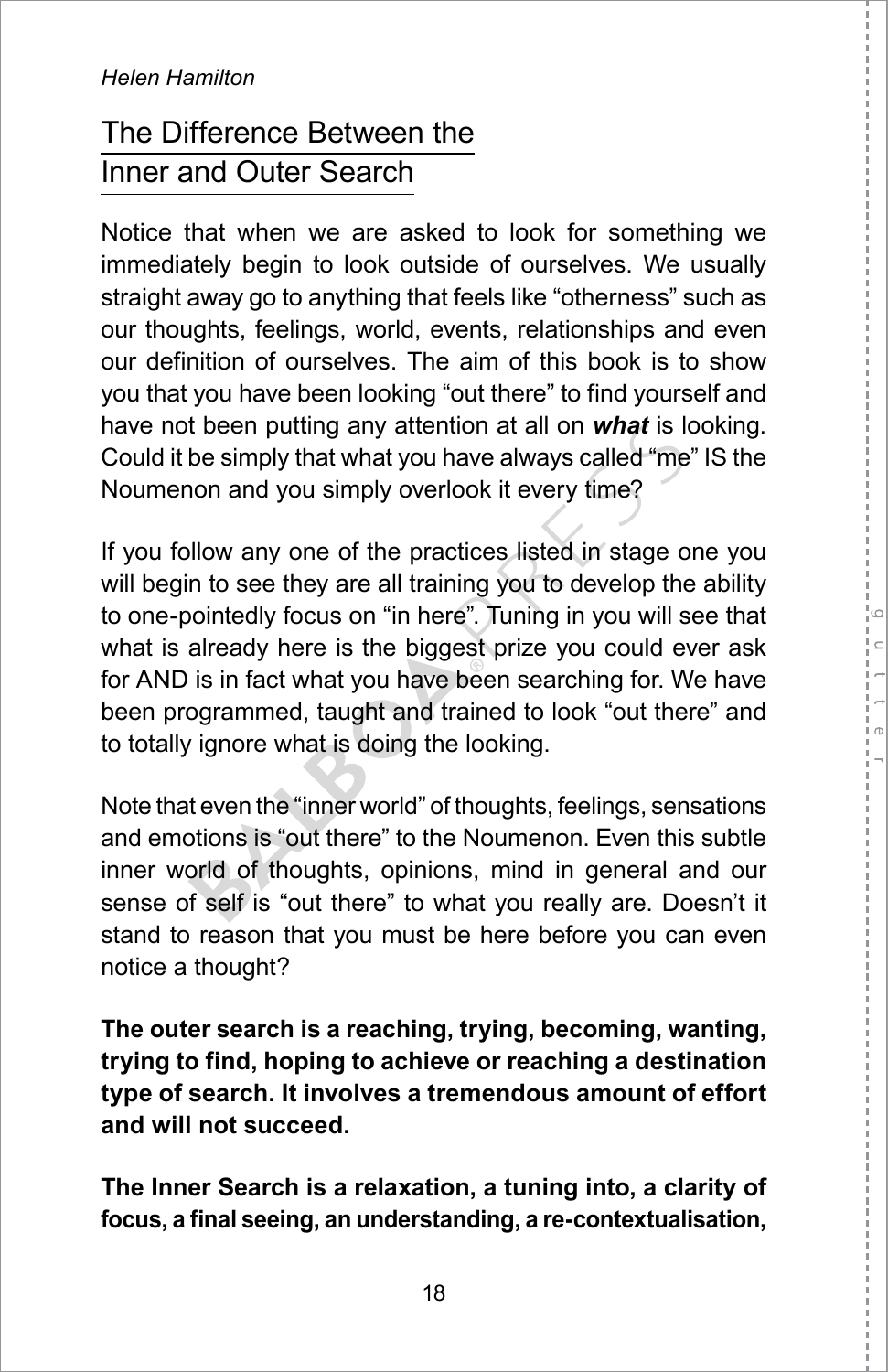#### **a softening and inclusion, an allowing and a letting it be as it is. It is effortless and immediately bears fruit.**

## **Resistance**

If you cannot find or choose one of the practices, or none of them feel right to you, then it is very likely that your mind is putting up strong resistance. Tell your mind that it is ok and nobody is going to do anything to it. Our mind will fear what is new to it but it will come to see that tuning in to the Noumenon feels relaxing and is calming. In time the practice will begin to cause a deeper happiness and peace and your mind will want to tune in.

#### **Every awakened Sage has had to push through this resistance and do it anyway. So can you.**

## A Few Notes

You are not becoming anything with this practice.

You are not looking to achieve a particular state.

You are not trying to silence your mind — merely to find the Silence that is here already despite the thoughts.

You are not trying to leave your body or do any kind of spiritual acrobatics.

You are simply sitting and tuning in; like sitting down with an old friend and listening to what they have to say.

You are not trying to get anywhere.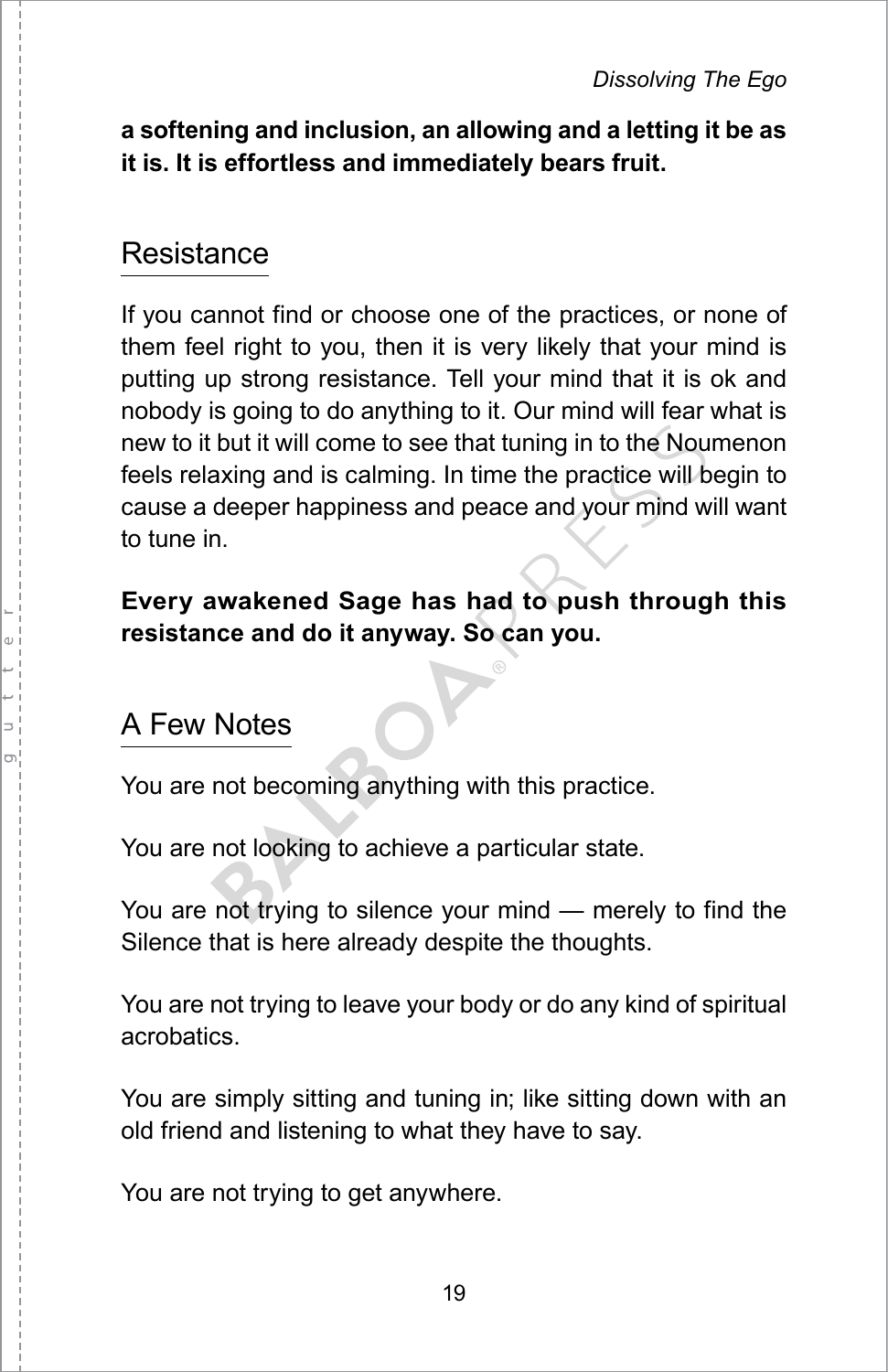You are not trying to achieve anything.

A Mille

You are simply sitting to notice what is already here but has been overlooked till now.

You are not trying to manipulate the Noumenon.

You don't have to have a quiet mind for this to work.

You do not need to be an expert meditator. Forget all you already know about meditation.

There is no end result we are looking for here. It is enough to tune in to the Noumenon.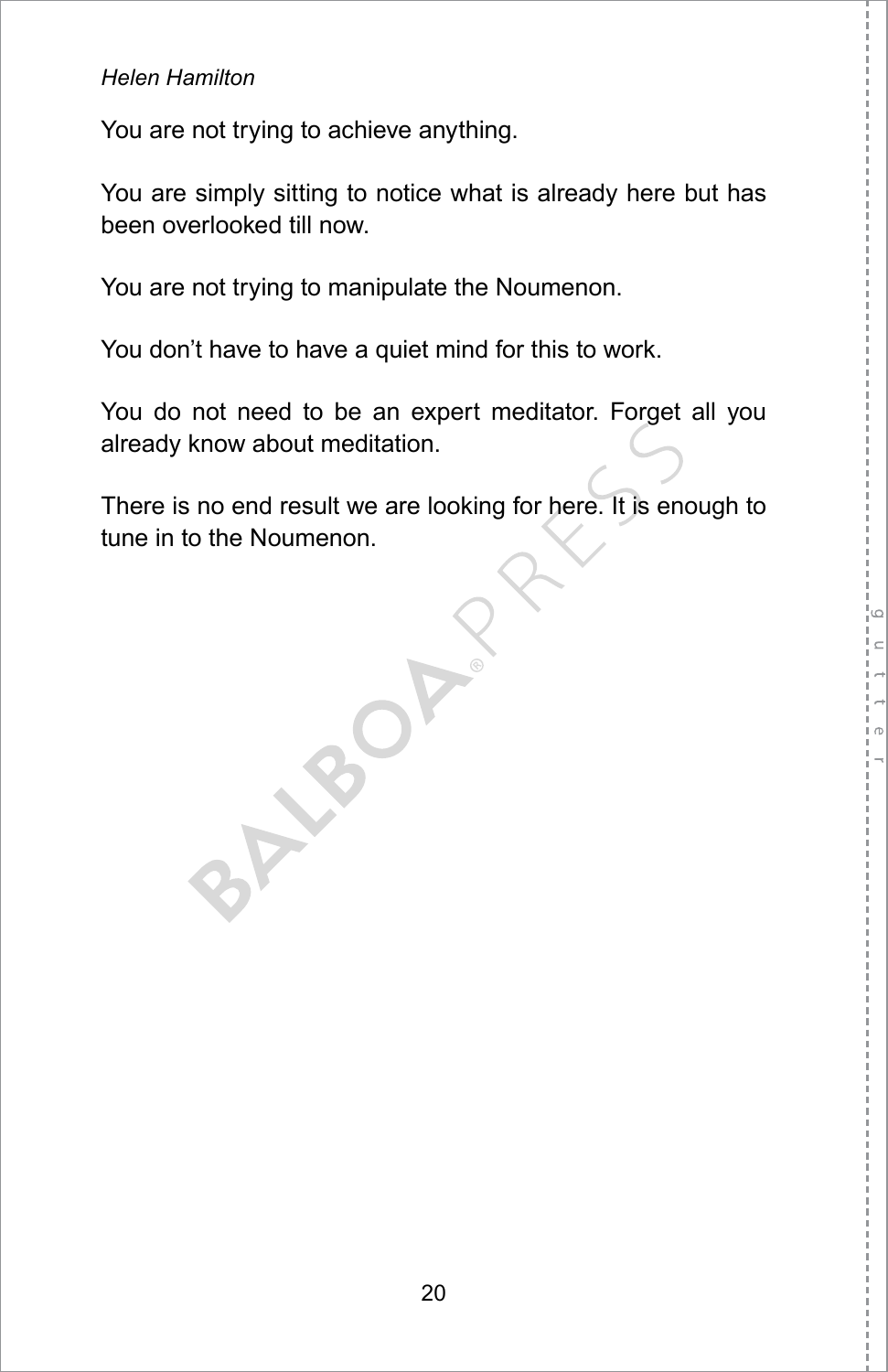# CHAPTER 5

## Being Aware of Awareness

At every moment we are aware; we can begin to see that there is always Awareness present. Something within us is always seeing. We have been trained to focus our Awareness totally on what we are aware OF and not at all on the Awareness itself.

All day throughout the waking hours we are aware of thoughts, emotions, social interactions, our body, events in the world and on it goes. There is a background of Awareness that is always noticing whatever is going on in the outer world such as where our body is, who we are with, what the weather is like etc. It is also always noticing what is going on in our inner world of thoughts, feelings and sensations in the body.

This Awareness is not some far off place that you have to reach; on the contrary. It is so common and normal to you that you do not ever notice it! Every time you say "My mind is so busy" then you are noticing what your mind is doing but putting no attention on that which notices. **The practice is simply to take your attention away from what you are aware OF and to put it on the Awareness itself.**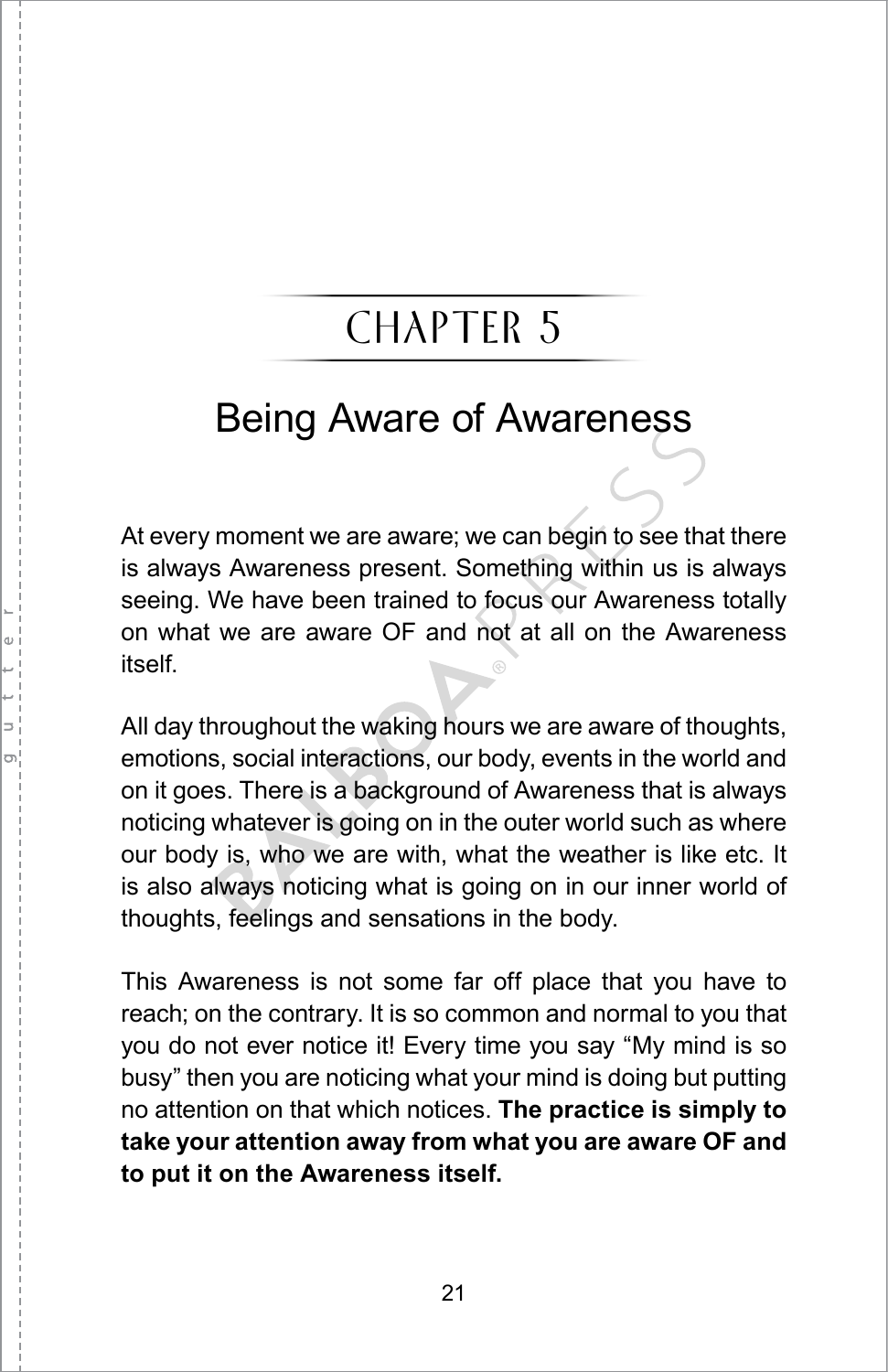Awareness is not a feeling and does not feel any particular way. It is just aware. Every time you say "I know" it is this same Awareness recording all that is appearing in front if of it but you call it "me". It is simply that aware intelligence that seems to wake up every morning and watches all that occurs each day until the time comes for sleep. It is not special and it will not feel special; it just is. Awareness is just the ordinary Awareness that you are using right now to read this. If somebody came in the room and began to talk to you then you would effortlessly be aware of that person and what they were saying. You cannot switch off Awareness.

## The Practice of Being Aware of Awareness

At first it is enough to simply set aside some time each day to sit down and be aware that you are aware. It is as simple as noticing that you have Awareness. At any moment you cannot deny you are aware because you are aware of all the stimuli coming in through the senses.

 $\subseteq$ 

Simply being aware of your Awareness is enough. You can only be aware of Awareness or aware of your thoughts but not both at the same time. Frequently you will notice Awareness has gone to thoughts and you must simply redirect your Awareness back to being aware of itself. Awareness aware of Awareness. That simple. No tricks.

Thinking about being aware is NOT the same as simply being aware of Awareness. This will be your mind's biggest trick to stop you practising and so you must overcome this and see it clearly. Any thought about Awareness is noticed in the Awareness itself. We have all spent much time thinking about Awareness and that has not worked. This is probably one of the reasons you were drawn to this book, to finally move beyond this. Thinking about something and the actuality of it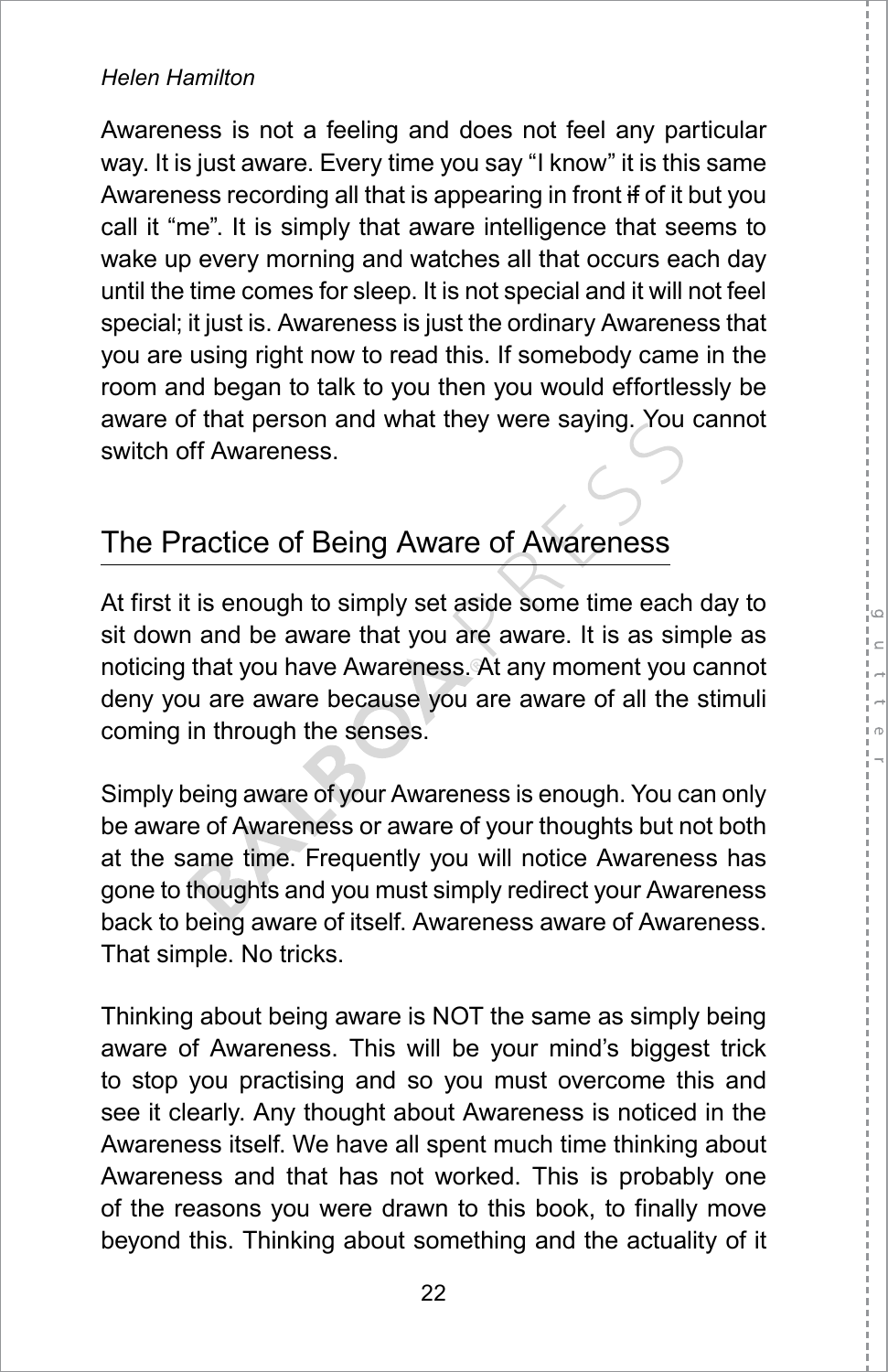are very different things. Thinking about Awareness leads to a stronger sense of separation. Being aware of Awareness will begin to dissolve the separateness. It is either one or the other.

You can only be aware of one thing at once so you are either aware of your Awareness or not.

### The Progression of the Practice

As you start your practice, it will feel like there is a sense of "I am aware of my Awareness". As if there are two entities in fact. It will feel as though there is a "you" which is aware of the bigger Awareness. Everyone must start from here and this is ok.

As you continue your practice, it will be realised at some point as a *knowing* (rather than a thought) that Awareness is simply aware of itself. It will be seen clearly that Awareness is simply choosing to focus on itself rather than any other supposed object "out there" and this includes thoughts. Thoughts are "out there" to the pure Awareness that you are.

As you progress you will see that Awareness is developing more and more of a taste for itself and has less interest in what it is aware OF. To be aware OF something (like thoughts, feelings, objects etc) there must be two things: one thing that is aware and another thing that it is aware of. We could say that being aware of something is where the split into two seeming entities occurred — a "me" that is trying to get back to the Self.

This does not mean that you'll become unable to function in the world or hold a conversation as you cannot be aware of where your body is or what someone is saying; it is more that you will be aware of everything in your field of experience without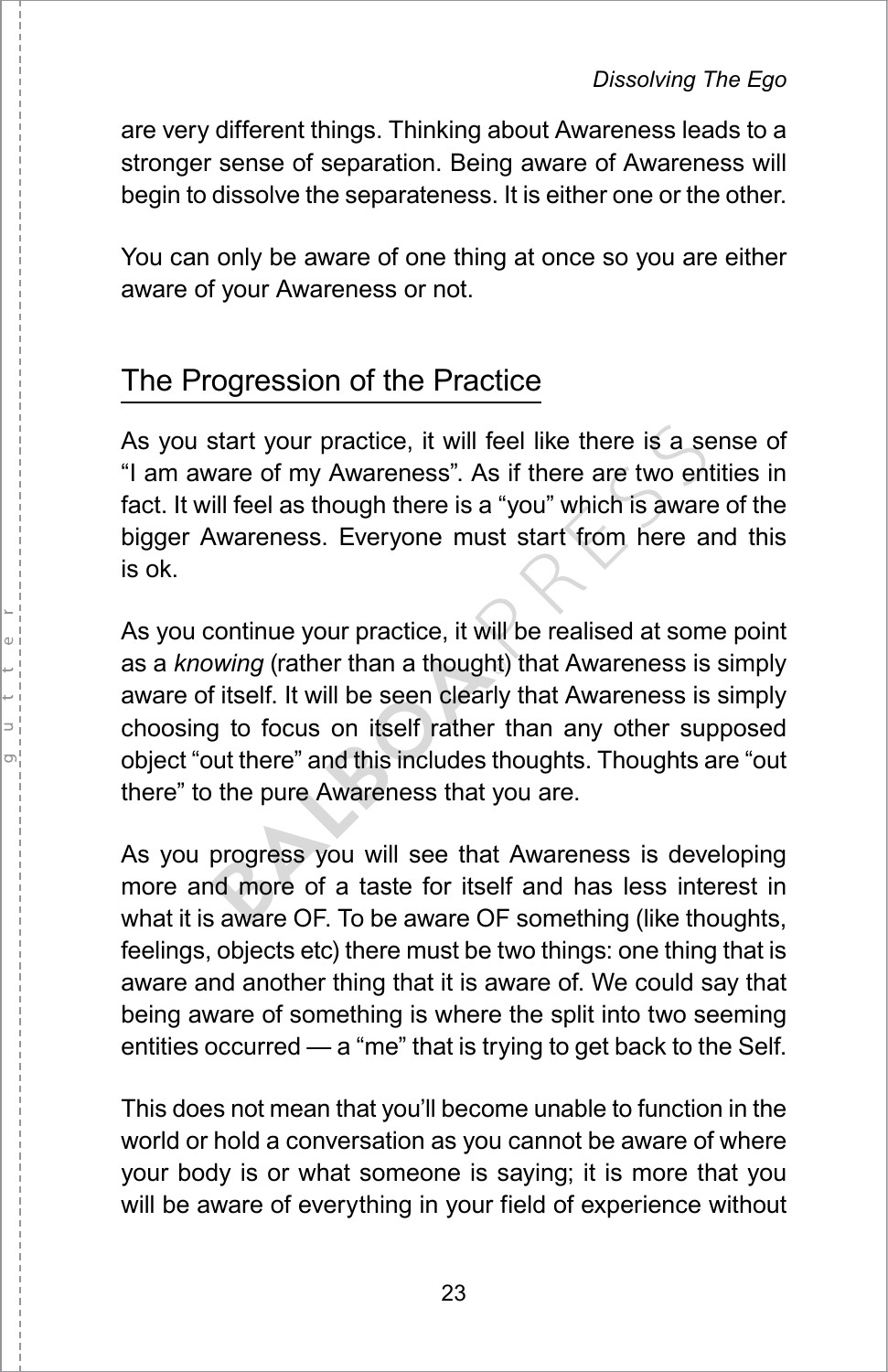any tendency to label them with names and forms. You simply begin to take it all in panoramically.

As with each one of these practices, at first you will need to make time to sit down and be aware of your Awareness but as you continue you will begin to notice you are aware of Awareness when you are moving around your life. An example of this is that you might suddenly see that when you are driving, Awareness must be aware to be able to watch the road and you are noticing it. You might find yourself listening to someone talk and suddenly understand that Awareness must be there to hear the words and as soon as you realise this, Awareness is aware of Itself.

Notice the tendency of mind to object by saying "I cannot be aware of Awareness when I am doing something else." At first, this may seem to be very true. But as you persist, you will see that Awareness can be focused "in here" and "out there" at the same time. In actuality we begin to see that Awareness really does not make a distinction between "in here" and "out there". It only sees the Oneness of Awareness. "In here" and "out there" are simply divisions that have seemed to be very real because we've spent much time reinforcing that belief with thoughts.

 $\subseteq$ 

Eventually you will see that you are able to be aware of Awareness no matter what the body is doing or the mind is thinking. It will be realised that mind and body are simply happening in your experience and you have a choice always what to be aware of. You will not lose your life, your experiences or your joy by focusing Awareness on itself all the time, but simply you will lose the ability to feel fear and a sense of separation which leads to desire and suffering.

The thought "I am aware" will be seen to be arising in Awareness. The sense of you being aware will be seen clearly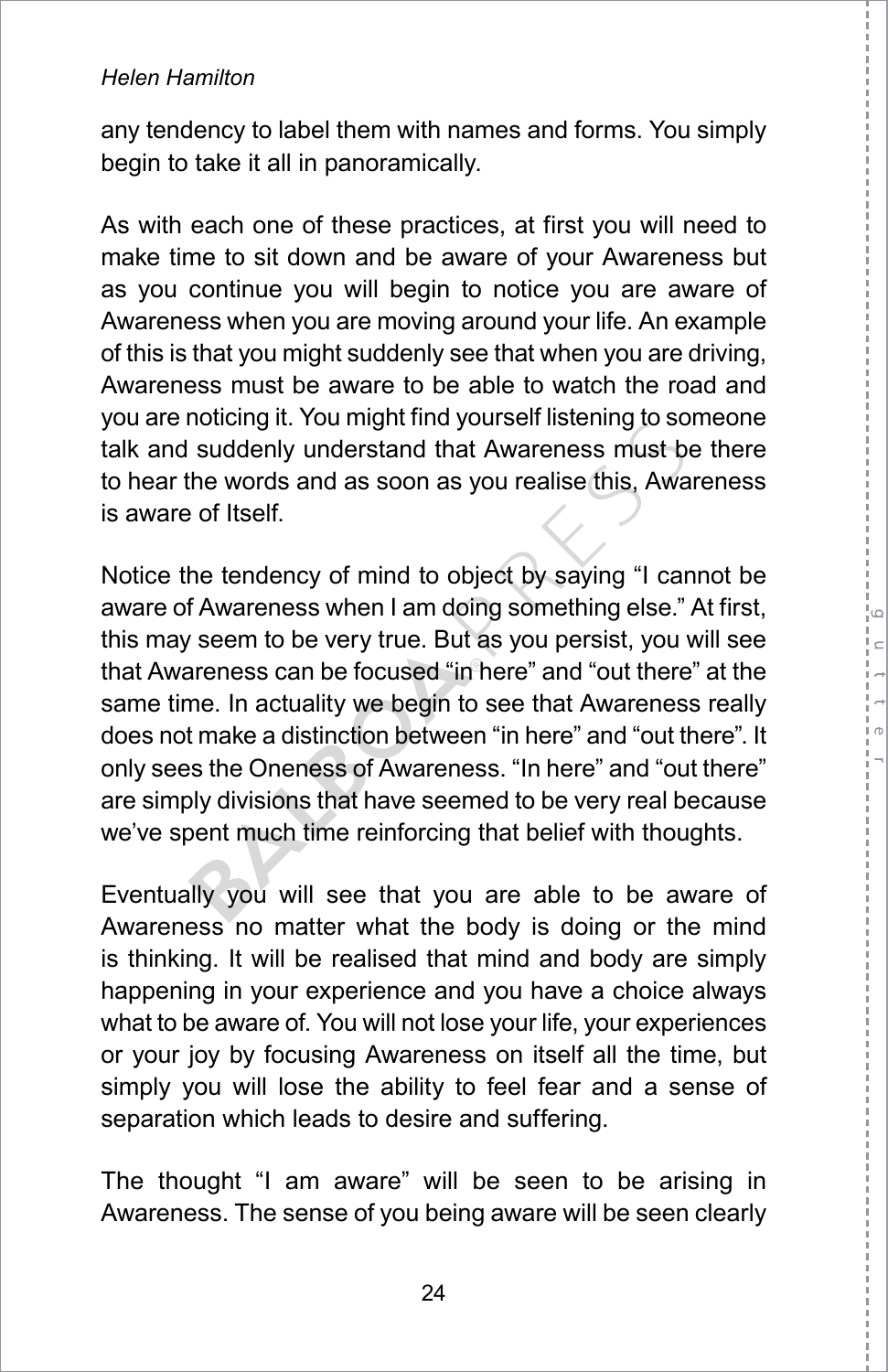to be arising AFTER Awareness is there. You will come to know that Awareness must be there FIRST before any "I" thought can be noticed.

### Summary of the Practice

Set aside some time each day to sit down (in any position) and be aware of Awareness. This is as simple as noticing that there is Awareness ALREADY present. As soon as your Awareness becomes aware of thoughts and pays attention to them, you must bring Awareness back to looking at Awareness.

Each time Awareness begins to look at thoughts, emotions and distractions, you must bring it back to being aware of Awareness only. Repeat this for as long as the practice session continues.

In the end it will be seen that there IS only Awareness and nothing else actually exists. All that arises from this Awareness (such as thoughts, a sense of "me") is in fact Awareness simply appearing AS something and not actually a "something". How can anything that arises from this Awareness be anything other than Awareness? Steam that rises from hot water is still water.

### Resistance to the Practice

The biggest resistance to the practice may come because you notice there are times when you feel you are unaware of the Awareness and lost in thoughts. Perhaps at first there may be long periods of time where this seems to be the case.

You can overcome this objection by seeing that you are always aware and sometimes you are aware of the feeling or sense of being unaware. This sense of being blocked or unaware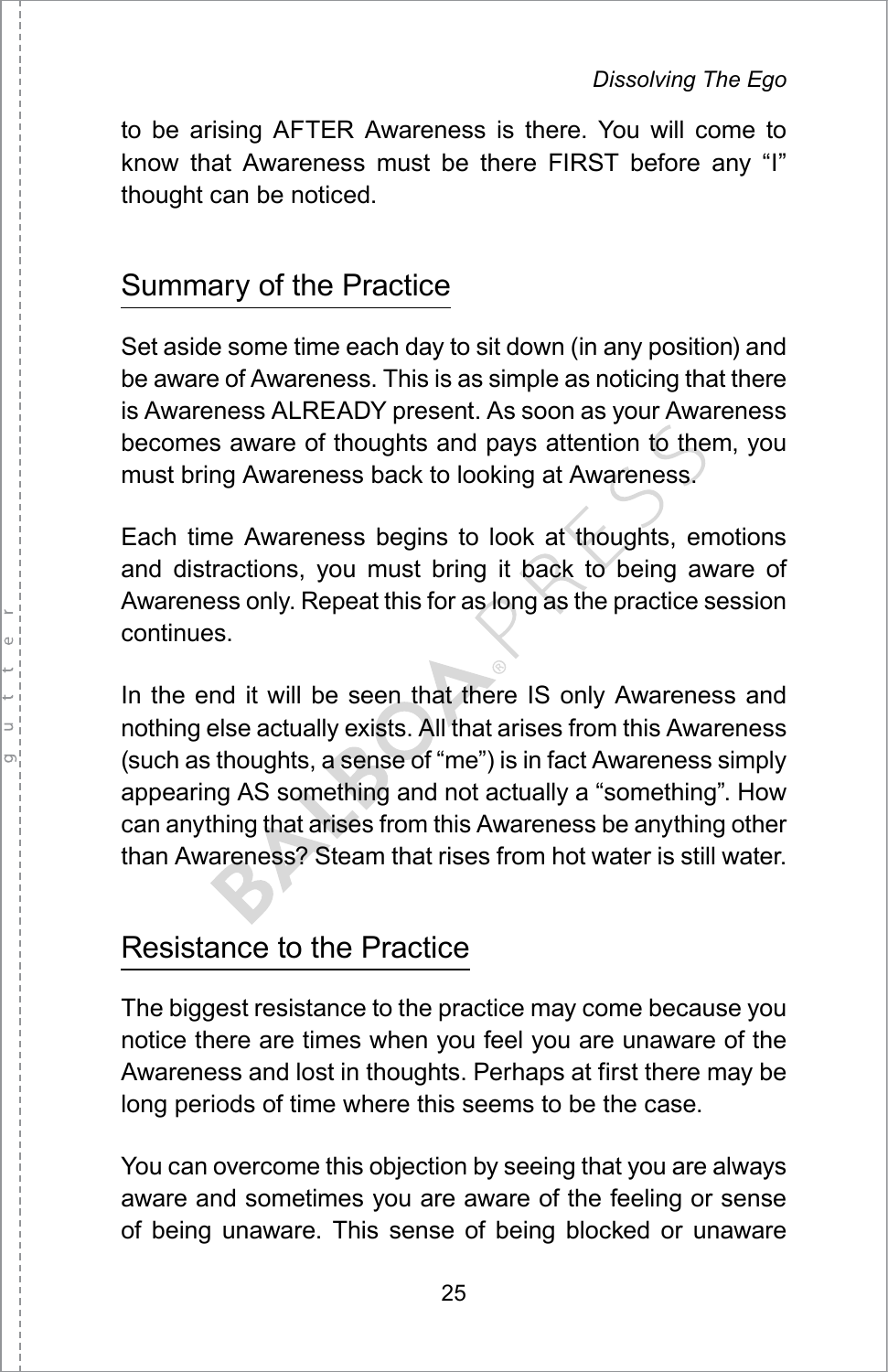has appeared in front of you and your Awareness is noticing it. Remove attention from the "I am not aware" feeling and bring it back to the fact that you can see or notice this feeling. Awareness is always on like the eyes are always seeing. You may walk into a dark room and say "I cannot see anything" and you may believe this; just like your mind will say "I am not aware all the time and I cannot be aware of Awareness when something big comes in front of me like fear." It is more truthful to say that "I can see total darkness in front of me" or in the case of this practice "I am aware of the feeling of being unaware".

Once you realise this you will see that you can never be unaware. Even at night time while the body sleeps you will begin to notice that there is Awareness of the mind being unaware or being asleep.

If resistance continues, re-read the chapter on "Self-Inquiry" and the chapter on "Short Cut" and apply them. Ask yourself what is aware of this resistance and is IT affected by the resistance?

 $\subseteq$ 

**Awareness is not the thought "I am aware". It is That in which all thoughts arise and merge back into. It is here before any thought arises to notice it arise. Therefore no thought can block it in any way.**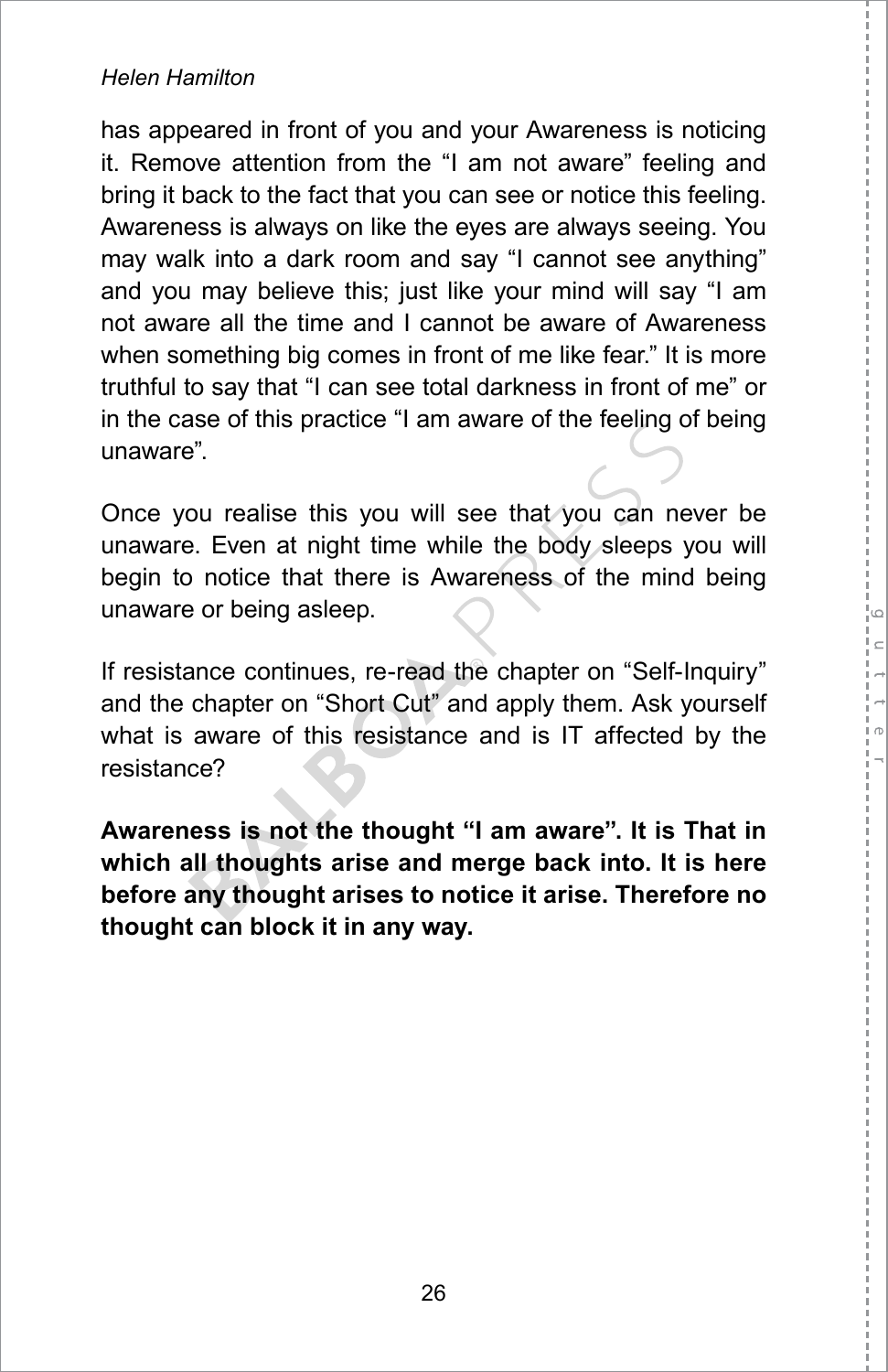# CHAPTER 6

## Listening to the Silence

In the background there is constant Silence that most of us do not hear because we are so focused on the noise of thought, emotion and verbal chatter. Even when we are silent it is usually only because we are being entertained by the television, radio, social media or a number of other things.

In this practice we begin to tune into the Silence that is our Being. Being is just silently being, not doing. It can help us to realise that we can only hear and recognise sound, speech and other noises because it appears against a constant background of Silence. We can only recognise that something has appeared when it appears against a background of something continuous. Similarly, we can only recognise that a sound has stopped because the Silence is there and listening. We get a sense of this when a car or house alarm has been sounding for some time and finally stops; or when a pneumatic drill goes off by our house or we are passed by an emergency ambulance with its sirens blazing. In the sudden absence of the loud noise we can feel a tangible sense of Silence and it can even seem loud.

Silence does not listen in an active way; it is not interested in a personal way in what it hears. We could say that it is openly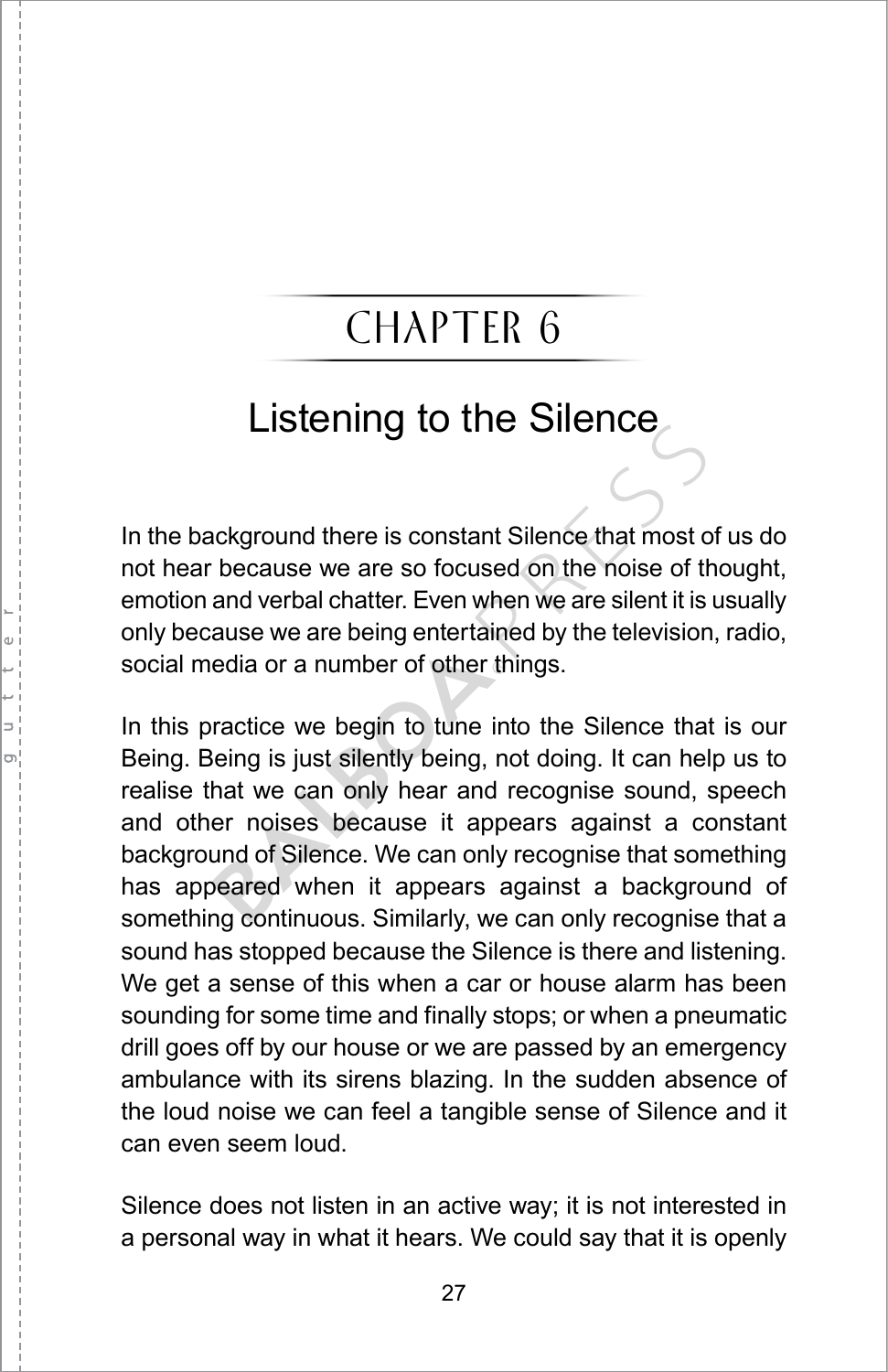and lovingly listening to whatever arises in it; it has no opinion about any sound, it hears opinionated thoughts about what it is hearing too!

### The Practice of Listening to Silence

Silence is more a way of being than a doing; naturally our being is silent and it can help us to begin to perceive the Silence by just being willing to sit and listen. That's all — just to listen and not to expect to hear anything in particular. Right now we are already hearing the Silence of Being but we have been trained and attuned to habitually pay more attention (or all our attention!) to the noises and sounds that appear than the Silence itself.

It is useful to set aside some time each day where you can sit alone and listen to the Silence. It need not be a long time at all, start from where you are at and whatever you can do. You can even listen to the Silence in the bath or sitting alone with a cup of tea on a morning. There is not any special position to sit in or any other thing to happen other than the fact that you are willing to put your phone on silent and turn off the TV for ten minutes or whatever time you're comfortable with.

In the beginning, it can help to sound a gong or ring a bell. As the noise of the gong or bell fades, we can gradually notice a more palpable feeling of Silence replacing it. In fact it is not replacing it. It's just merely that we are noticing it now. If our Being is the Noumenon, it MUST be here already and everywhere. It must be ever-present as the space in which all else is occurring. All that is occurring is that we are replacing the habit of our attention always going to the phenomena of thought, mind patterns, emotions, sensations and the outer world. We are training our attention to notice the unchanging Silence of the Noumenon first rather than the constantly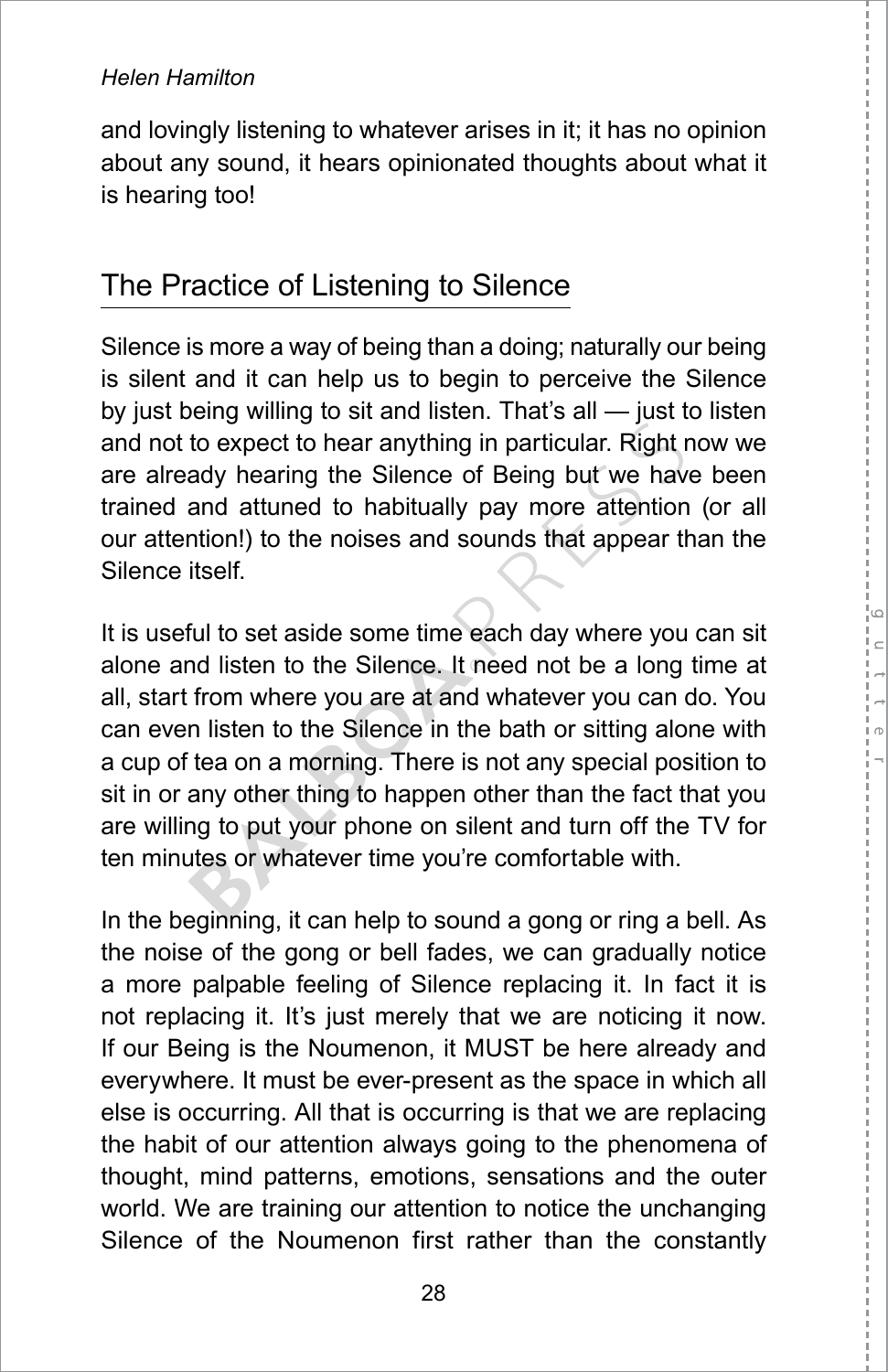changing sound phenomena. Thoughts are simply sounds that are heard in our head and we then chose to verbalise them as outer sounds or not.

At first when we begin to tune into the Silence it may feel like nothing at all is happening. We may only notice an absence of sound. We have to be spiritually mature to continue our practice through this phase. We can reach this maturity quickly by seeing it is our mind that is looking for a one off "aha" moment and wants to say "that's it, I have done that practice — what's next?" We are not listening to the Silence to get an effect or achieve an outcome; we are simply attuning ourselves to listen to the Silence for the pure joy it brings.

Whether we notice the Silence or not is actually unimportant. The real spiritual growth comes from the commitment to being willing to sit and listen for even a few moments. This is something most humans will never achieve in a whole lifetime! Of course they cannot be blamed for that as it is simply where they are at. You are different; you have already had enough of the noise of the mind or else you would not be reading a book like this. So persist in your practice and let go of wanting a tangible result. You need no results to be what you are.

## The Progression of the Practice

At first it may feel like you are achieving very little and you will have the feeling that "I am listening to the Silence". It will begin to feel perhaps a little relaxing to just sit and listen with no expectations of what you might hear. As time progresses you will begin to notice a sensation of more openness in the body the longer you spend listening to the Silence.

There will probably be the feeling that you can only hear the Silence at first when you are in a quiet room and in formal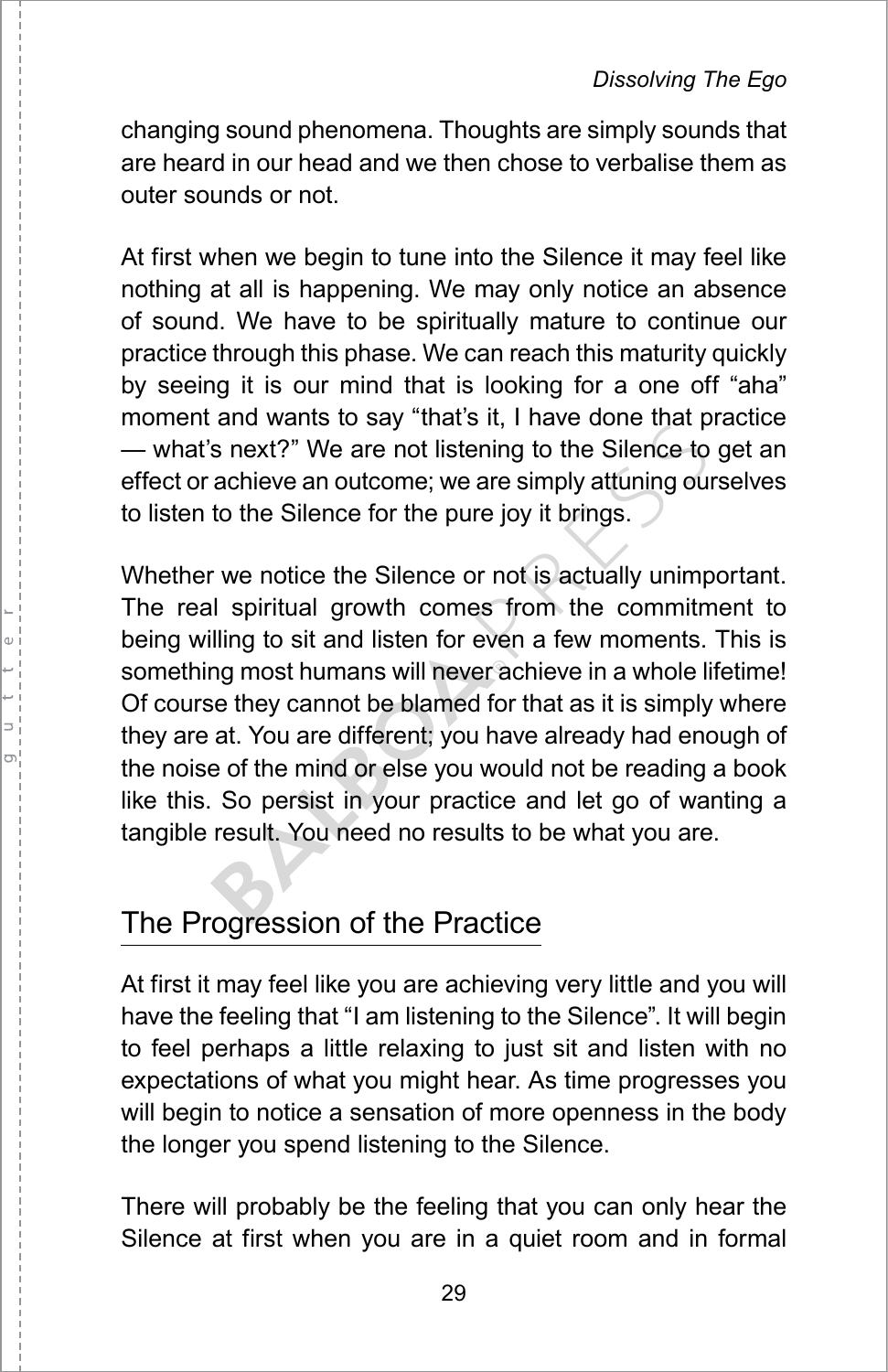meditation practice or alone and this is normal and to be expected. As you persist you will begin to spontaneously hear the Silence in other places and in situations where your mind is not so busy, such as when driving or watching a movie. Eventually you will come to notice that the Silence is always here and you can hear it all the time. It is different for each person how long this takes and it should not matter anyway because you will begin to find that you are listening for the Silence simply because of the spacious feeling and quietness that noticing it connects you to.

There will seem to be various stages in your practice and at first it will seem to be only formal practise periods where you make an effort to sit down and shut out the noise and distractions. This is how it will be for a while. Gradually then you will notice yourself spontaneously being aware of Silence even whilst busy in normal activities in life. Practise will move from only formal practise to more and more informal and spontaneous listening. Eventually formal practise will seem to disappear as the one listening begins to be seen as just a thought appearing in the Silence.

 $\subseteq$ 

As you progress in your practice, you will notice the thought more and more of "I am listening to the Silence" being replaced by a knowing that **you are the Silence Itself listening to Itself**. We could say that the "I am listening to Silence" thought can only be heard in the mind because it appears against a background of Silence. Notice that all that is happening is the Silence is beginning to recognise Itself as Silence and the "I" thought is being heard in That.

Eventually, all that arises out of this Silent Field of Being will be known to also be the Silence too; no matter how noisy it may seem. Just as steam that rises from the surface of hot water cannot be other than water; so too all noises and sound that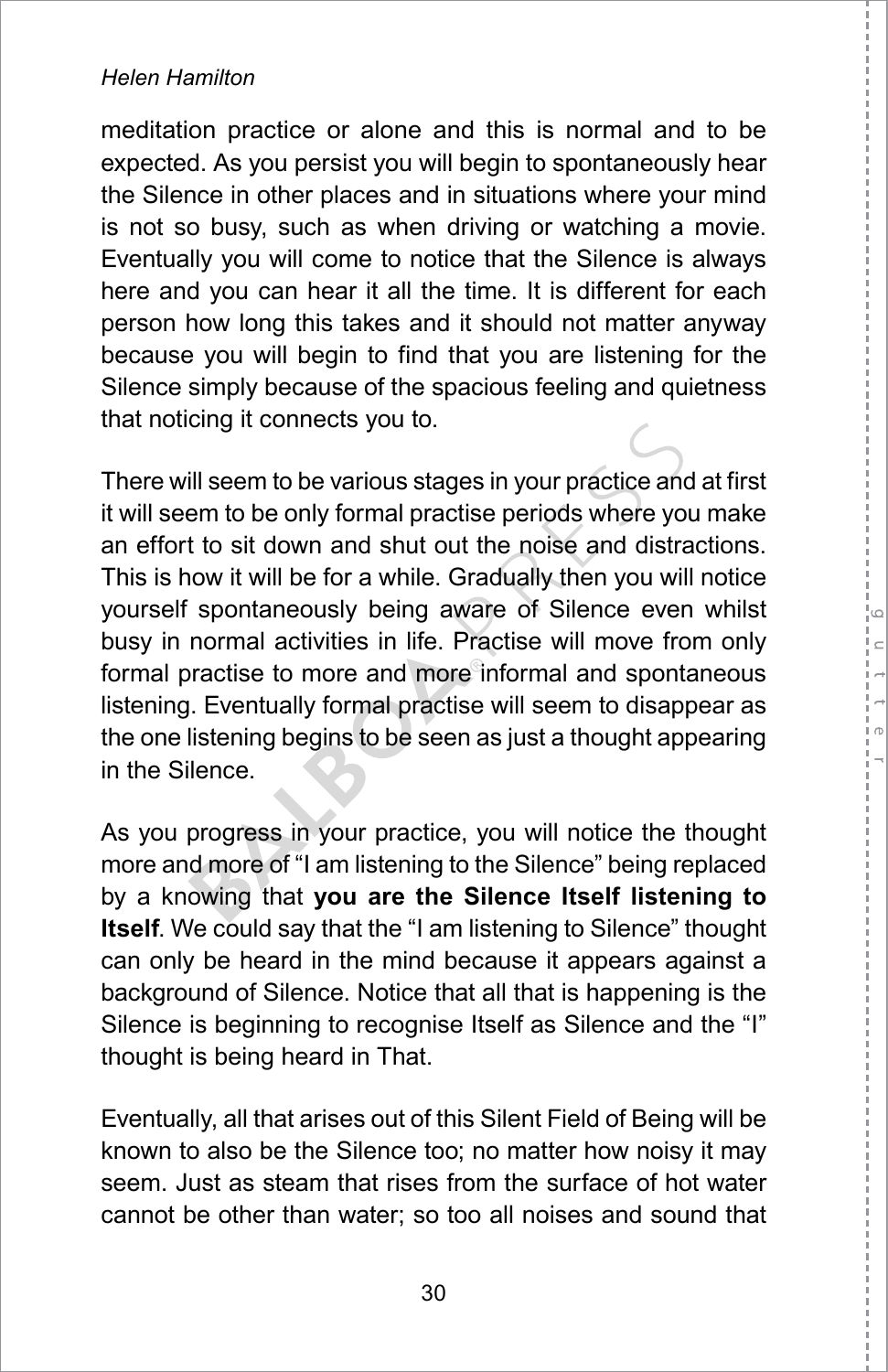arise from the Silence must also be made of this Silence and have it as their core.

In the end all sound will only serve to reinforce that you are in fact the Silence of Being and in fact that which knows the Silence. That which knows Silence IS the Silence. A sound cannot recognise the Silence but the Silence can recognise the sound.

### Summary of the Practice

Take as much time as you are able each day to listen to the Silence and each time the attention goes back to the noise of thoughts simply bring the attention back to that Silent space which gives birth to all sound. Bring attention back over and over again. That is the practice.

When you feel ready or when it begins to happen by itself, then you can begin to listen for the Silence when you are not formally sitting. This should not replace your formal practice but should add to it and eventually overtake it. Formal practice will fall away as the practiser disappears but this will happen by itself. It is not something you need to decide yourself. Simply set aside some time each day and allow the joy you begin to feel to pull you in deeper and deeper.

### Resistance to the Practice

Any time you feel strong resistance to the practice then look at why you feel this is significant. Notice this resistant feeling is appearing in the Silence itself. Notice that if the Silence was not present you could not even hear the "I don't want to do this" thought arise.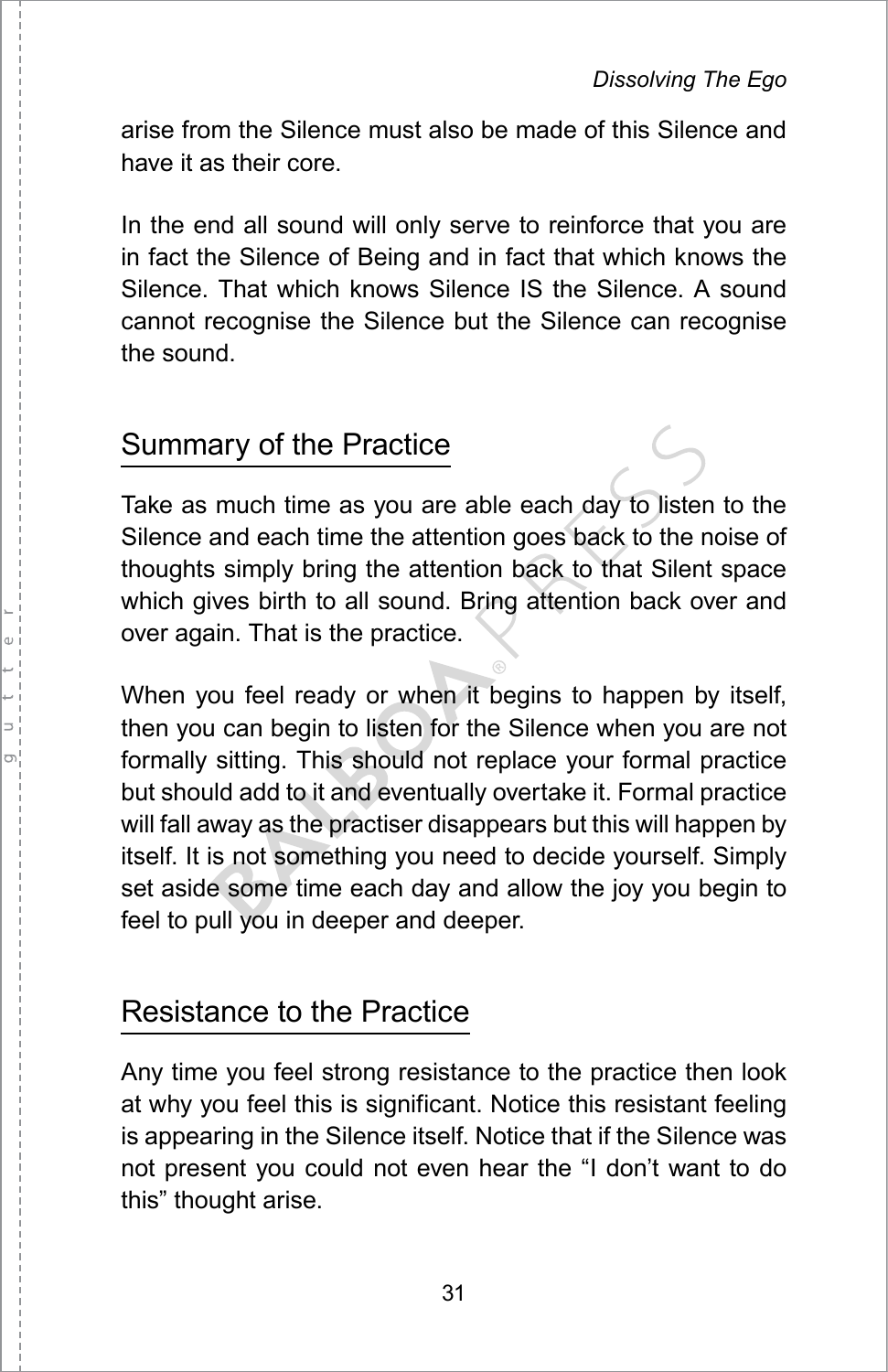If resistance continues or if the thought persists that "I cannot hear the Silence for all the noise in my mind" then re-read the "Self- Inquiry" and "Short cut" chapters and apply them. Ask yourself "where is the sense of 'me' that cannot stay focused and cannot hear the Silence" and see if you can find it. This is a rhetorical question. Disregard all mind answers and stay with the question.

**Silence is not a thought. It is That from which thoughts arise and merge back into. No thought can block the Silence or stop you from listening to it.**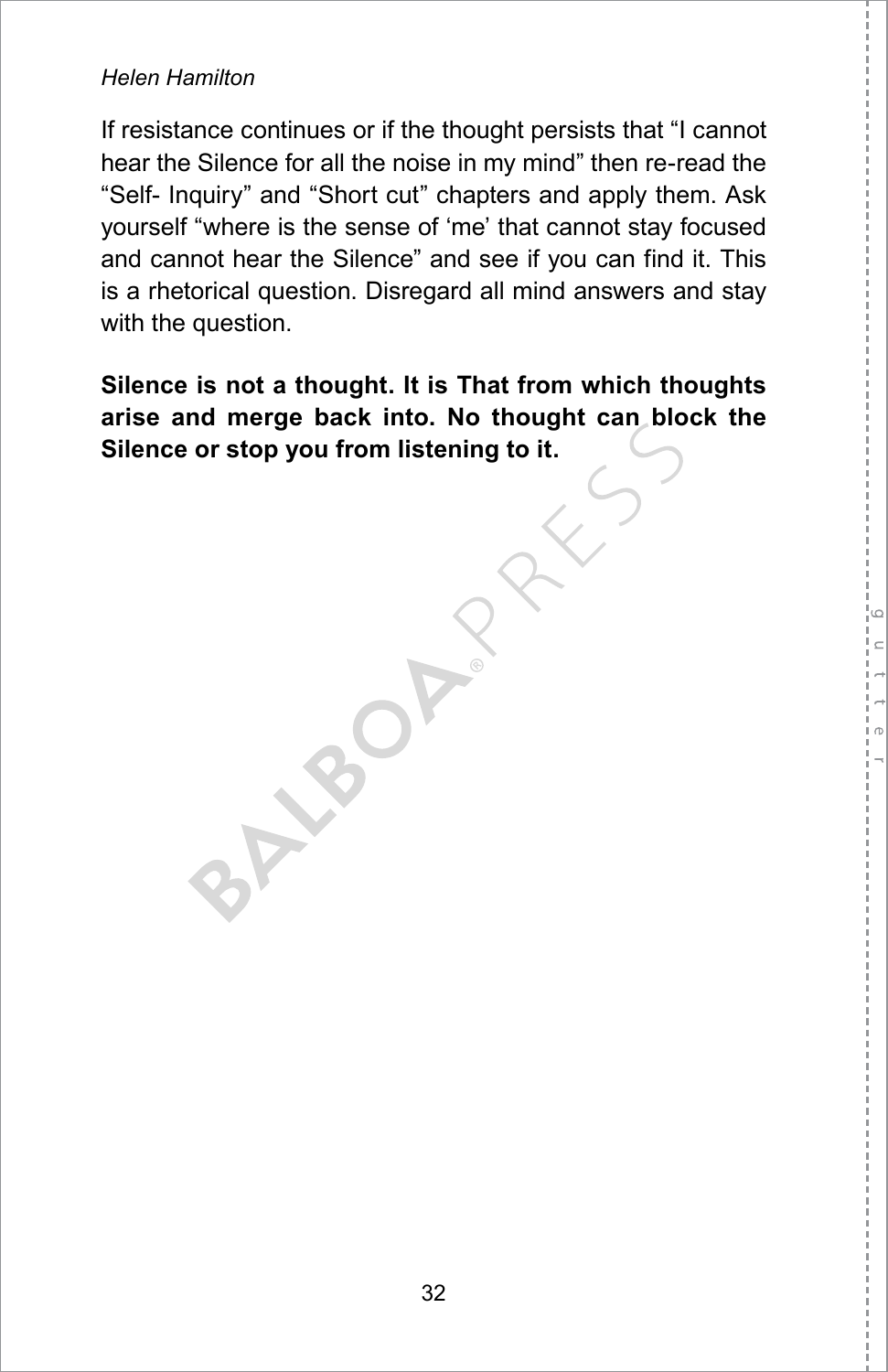# CHAPTER 7

## Resting in the Stillness

When we pay attention to what we are we can notice that our essential nature is Stillness itself. At first this seems to be covered up by the movement that arises out of the Stillness. Movements of thoughts, emotions, perceptions and sensations in our body can seem to be like waves on the surface of the ocean of our Being. We must begin to pay more attention to that within us that can notice the movement or constantly changing content of the mind.

The coming and going of thoughts and feelings is only noticeable to us in contrast, because we are watching it from a place that is totally still and silent. This Stillness is not simply the absence of movement but it is in fact the Noumenon that has never moved. Consider the Noumenon is omnipresent and exists outside of time. How could it move anywhere? It must be by nature inherently still. The Stillness watches all movement that appears within it but is Itself unmoving. For it to move there would have to be some "other" place where it is not so that it could move there.

Something within you is just being; not being anything in particular and not seeking anything. It is not trying to control, to accept, to transcend or to let go of anything. It is not trying to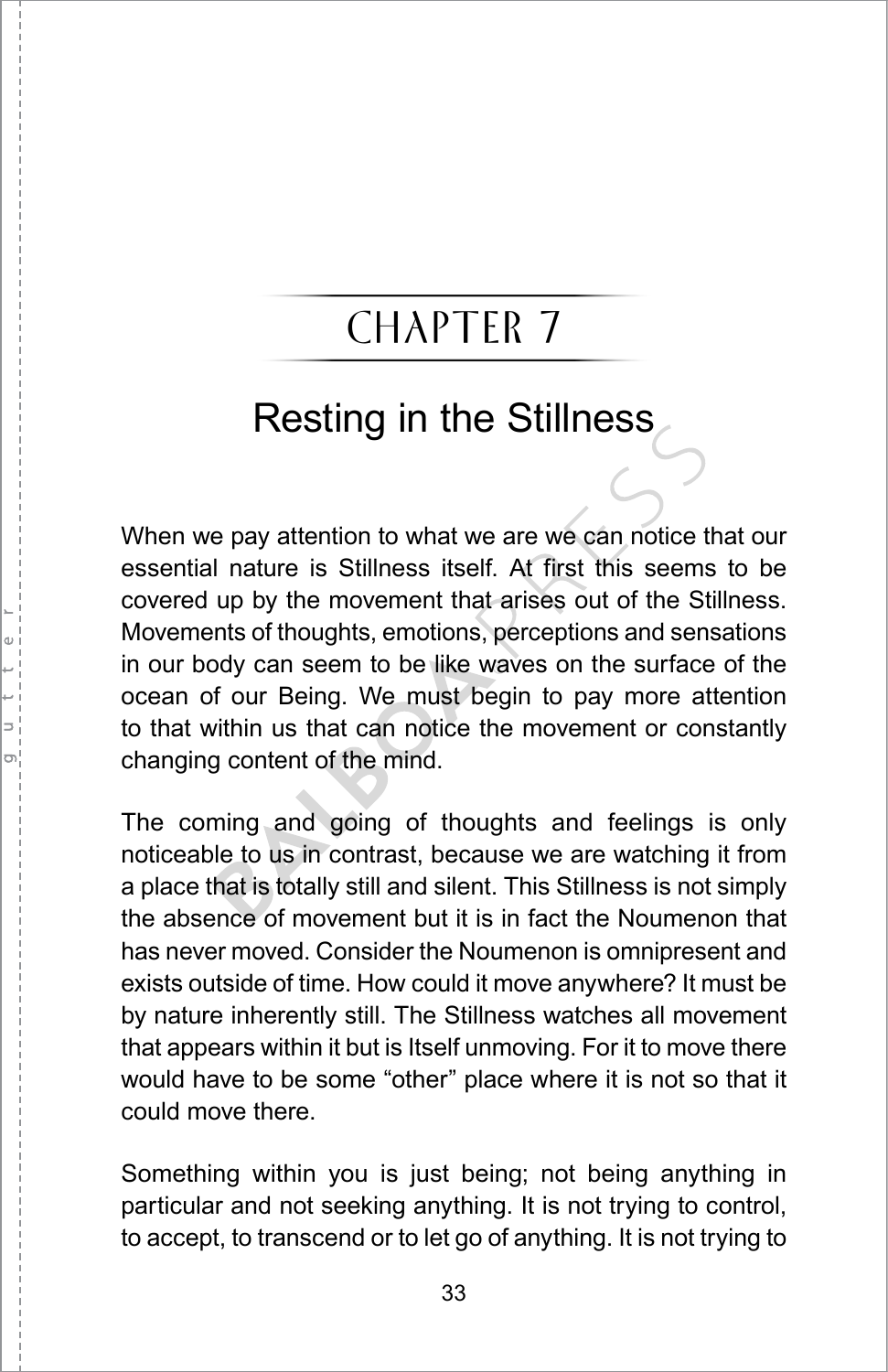become anything other than it is already. We can get a taste of this Stillness when we see that we are called "human beings" — the human part is something we are very aware of and know well. It is time to get in touch with the Being that simply IS.

We can easily miss this Stillness because it is not shouting for attention or trying to achieve anything. We must become more interested in what is unchanging within us. All things come and go but what we truly are is unchanging and totally still. When we begin to "tune in" to this Stillness that we are it can feel as if a soft relaxing field of energy is descending upon us but it is really that we are beginning to notice the Stillness that has always been here but has been overlooked till now.

### The Practice of Resting in the Stillness

Stillness is everywhere and is our essential nature but most of us have a very well developed sense of being someone; of being an individual. We must begin to want to notice that which is not moving and this is easily done when we have had enough of the constant coming and going of the mind. When we know ourselves to be the Stillness and not a "someone" moving around in the Stillness then we are looking from a stable place. When we find ourselves to not only be aware of the Stillness but to actually be it then we are undisturbed by the movement of the mind.

Most of us spend our entire lives trying to make our mind be still; which is really like trying to make something that is always in motion stand still. It is possible to do this but only for short periods of time and usually even if we can still our mind for a short period it will begin to move again soon afterwards and usually be even more chaotic than before.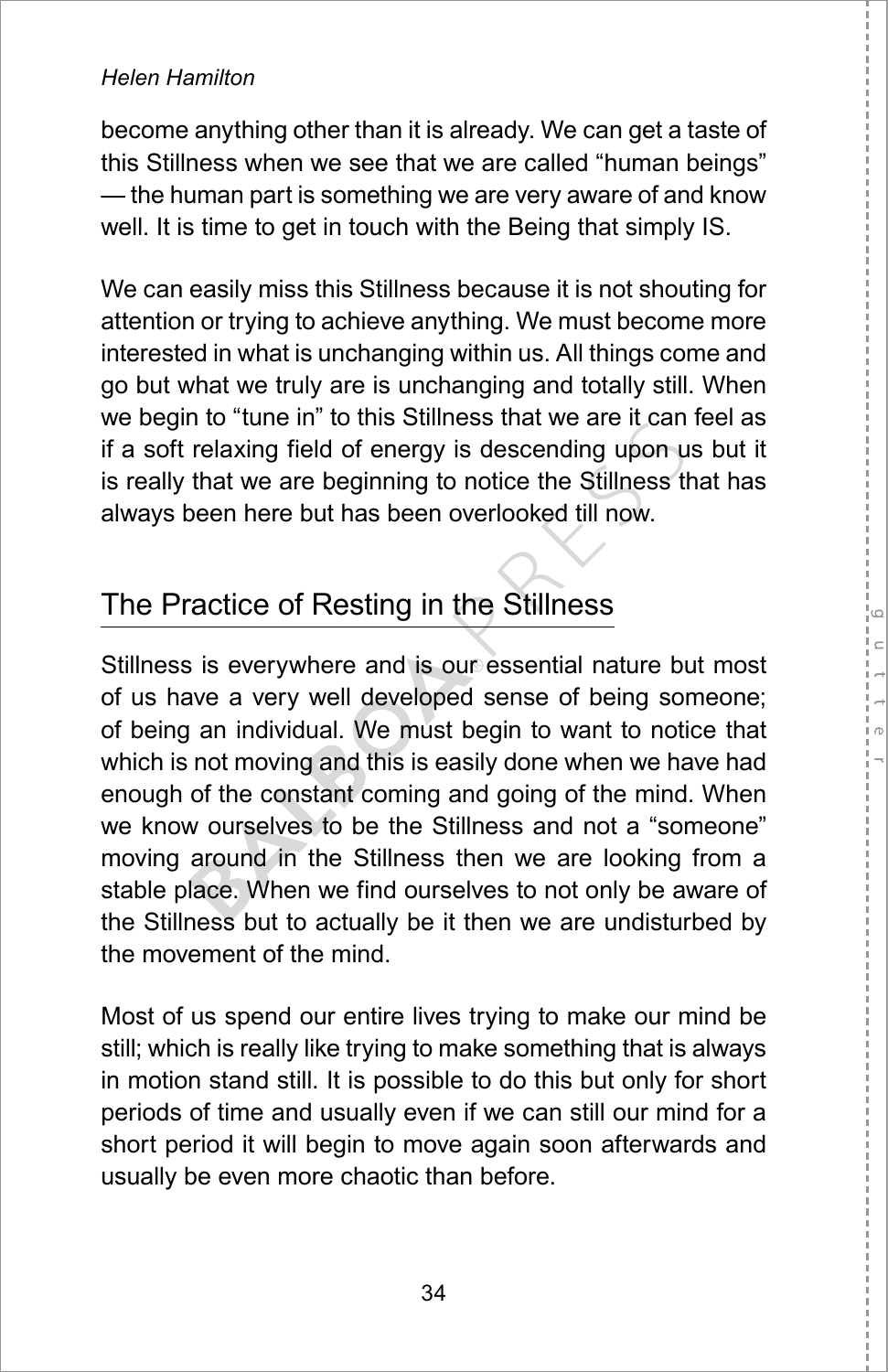It is much more effective to put attention on the Stillness that has always been here and then we begin to be less and less affected by the changeful sense of self and the world. We cannot make our mind be still but we can become more interested in the Stillness that is ever present and that is all we need to do.

### The Progression of the Practice

When we first begin to practice, it can seem like there is a sense of "I am resting in the Stillness" and we can begin to feel (as with all the practices) a sense of relaxation or heaviness in the body as it begins to respond to the Stillness. It will seem as if you are "tuning into" or "taking a bath" in the Stillness and seem to come in and out of it. In reality what is happening is that for some time each day, we sit and notice the Stillness so we feel it in our body. Then as we end our session and return to our activities, attention goes back to the moving changeful mind by habit. It can seem in this way that the Stillness has gone, when in fact we are simply focused on the movement instead. Stillness is still by its very nature and cannot come or go; it is simply our wandering attention that moves from Stillness to thought.

As we progress in our practice it will be understood at some point that the sense of "me" that seems to be resting in the Stillness is actually only knowable because we are seeing it from the place of total Stillness. What we are looking at is really where we are looking from also. The sense of self will be seen to be a movement simply arising from the Stillness Itself. Stillness will be seen to be no longer appearing to move at all but simply changing appearance.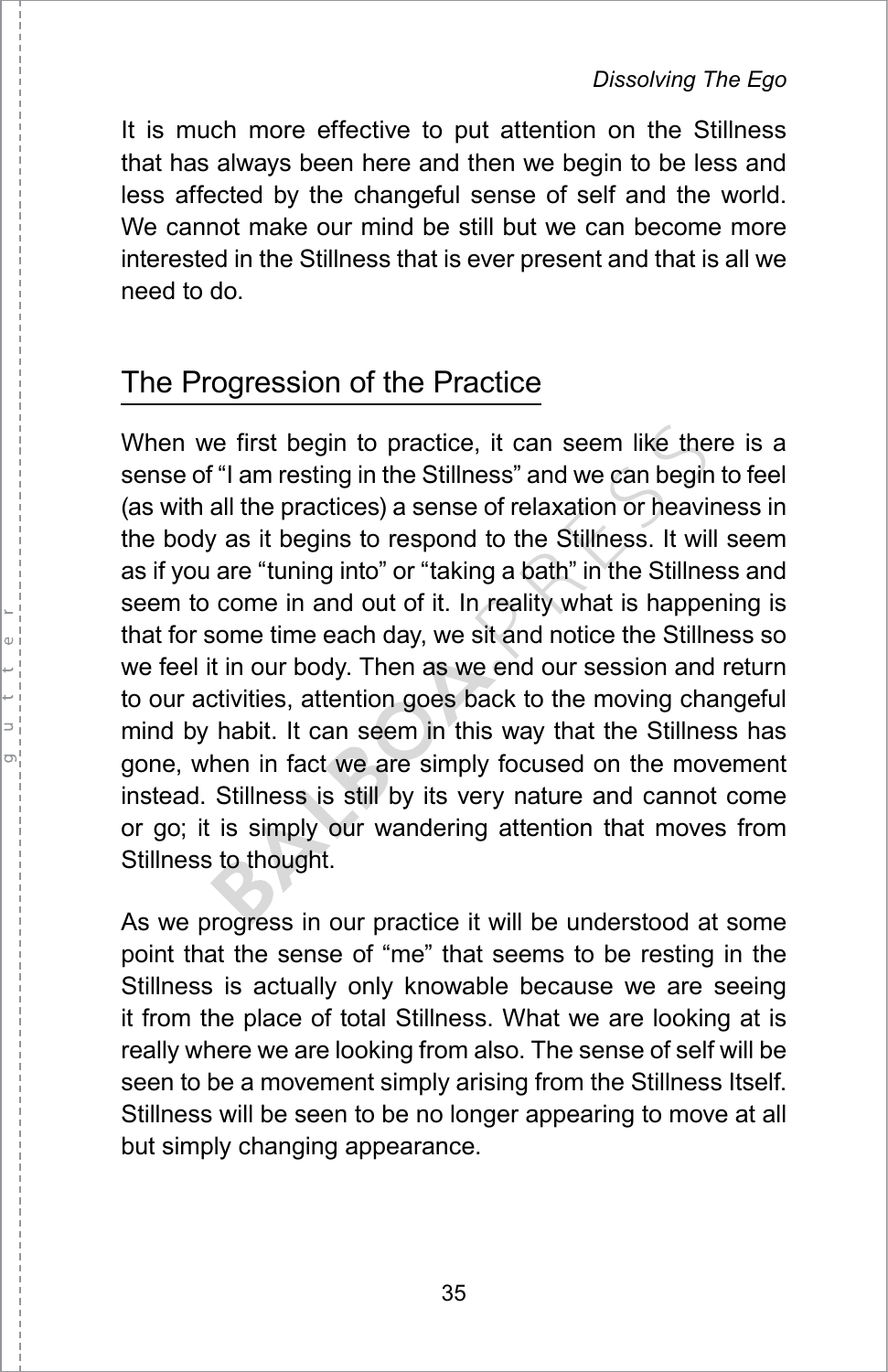### Summary of the Practice

Begin by setting aside some time each day to sit down and notice the Stillness. As with all the practices, we can begin with however much time we have available but it's better to practice consistently each day than for four hours one day and then miss five days. As you begin to notice the Stillness you will begin to really look forward to your practice session, and eventually your mind will begin to fall in love with the Stillness.

As with the other practices, you will begin to notice that you seem to become aware of the Stillness at other times, when not formally meditating. This is simply that you are becoming aware that the Stillness is always present. At first it is easier to notice it after strenuous movement or activity of the body, after a day's work or first thing in the morning; but eventually you can "find" it every time you choose to tune into it no matter where you are or what you are doing.

 $\subseteq$ 

At some point it will be seen that the Stillness is ever-present but simply seems to be covered up by focusing on something else. The sense of Stillness being stronger or weaker will fade as it is seen to be only our attention on it that fades. Gradually we come to see we are indeed the Stillness Itself in which our sense of self seems to be moving and having a life of its own. In the end it is seen that no matter what the "me" is doing, we are and have always been the Stillness and as such are indestructible and not subject to anything such as death and birth and all fear disappears.

### Resistance to the Practice

Sometimes when you sit down to practice, the sense of the Stillness may seem very present or it may seem to come to the forefront. Sometimes it may even come unasked for. At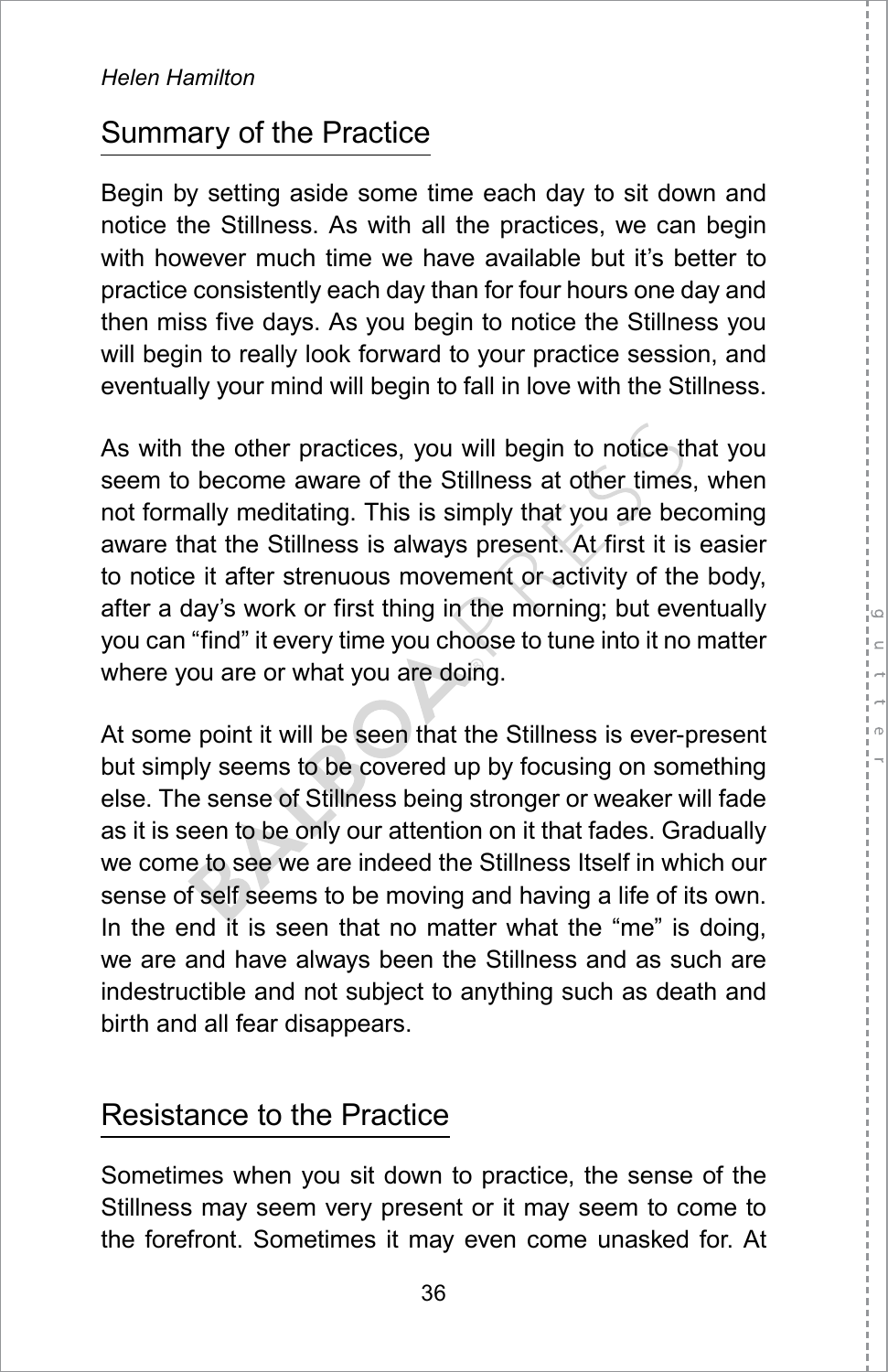other times you may feel your mind is too restless to feel the Stillness or that you cannot focus enough on it. At such times it's useful to read and apply the Self-Inquiry chapter. Try to find this sense of "me" within your being that cannot focus. Where actually is this "me" that cannot meditate right now? Search yourself and see if you can find an object. The very looking will begin to dissolve the excess noise and movement that seemingly blocks your ability to notice the Stillness.

Also, whenever you feel the urge read the "Short Cut" chapter and apply it.

**Stillness is not the absence of movement of thought; it is That in which thought arises. It is That which has NEVER moved because it is in all places at all times.**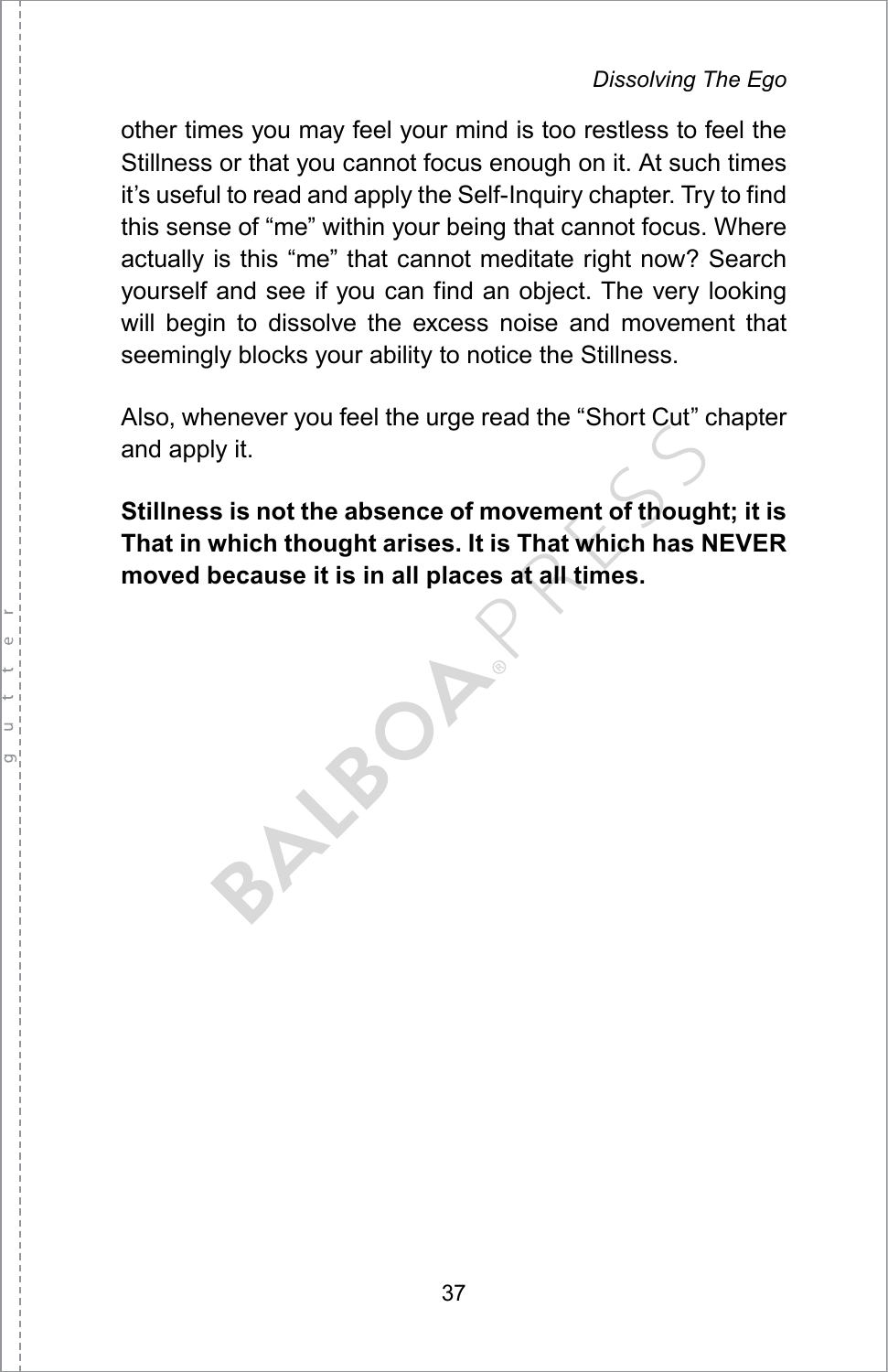# CHAPTER 8

## Noticing the Sense of Being

Each moment we can look at our mind and see that it is always trying to get somewhere or become something. In the usual state of mind there is always an intention to get more of something, to get rid of something, to sustain a nice experience or to be free of an unpleasant one. When we are mature enough in our pathway, we can see that what we call mind is really just a constant stream of commentary on how things are and how things should be. Our mind is not able to see the perfection that is already here and as such is always chasing some imaginary perfect end point in which we live in peace. For us to reach this imaginary end point, our mind is looking for the perfect set of circumstances when it can finally let go of needing to change anything.

Anytime we hold an intention in our mind it causes a subtle tension within us that is really an energetic attitude that "everything is not all right just as it is". Our mind or sense of being something or someone is always trying to become more, greater, freer, lighter and on and on it goes. No matter what temporary state we may achieve we will always want more.

There is something however that is not trying, doing, becoming, reaching or wanting. It does not need, desire, transcend or let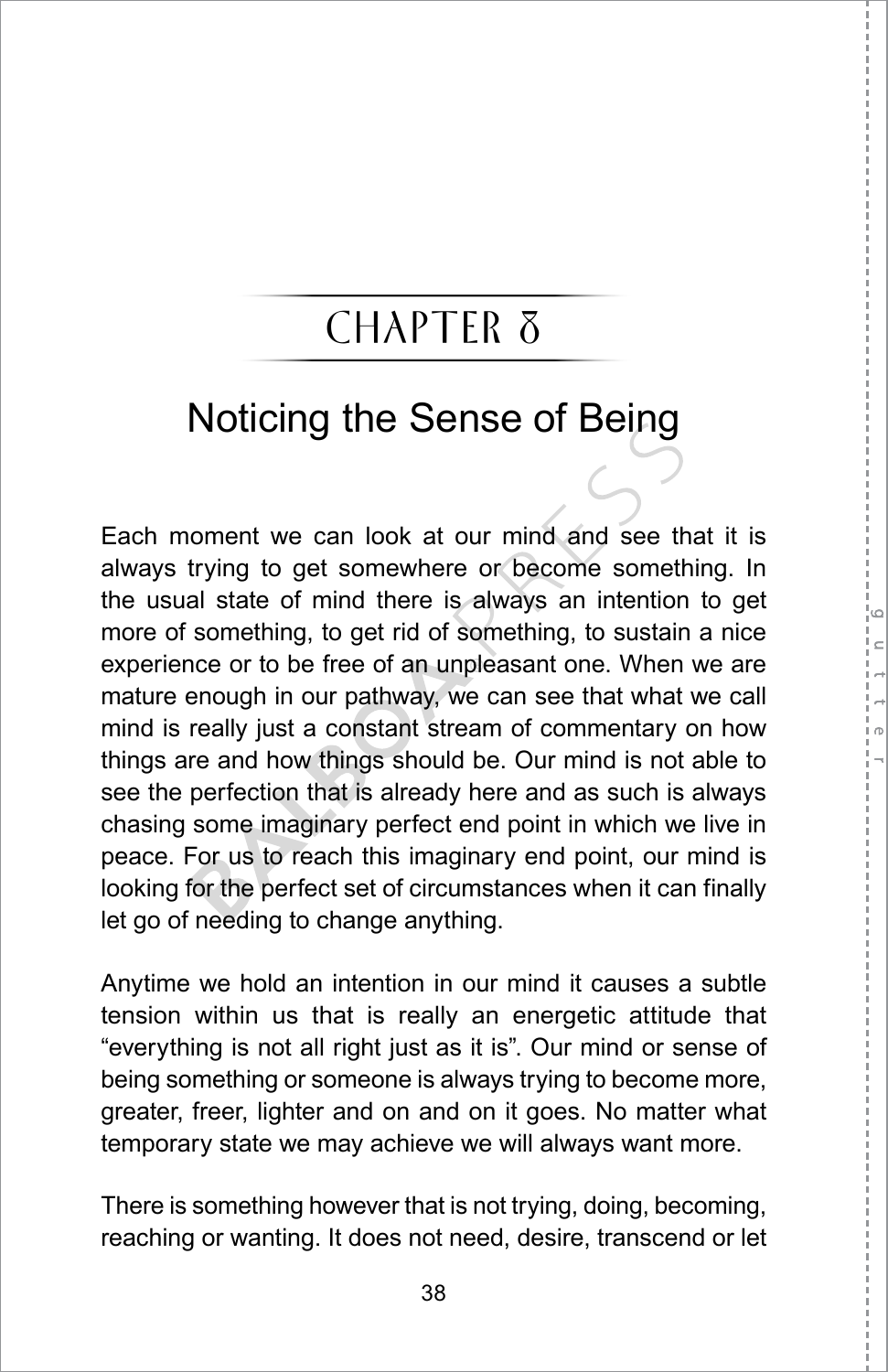go of anything. We can begin to notice that our human mind is always trying to get or get rid of something and yet our "Beingness" is just being. It is perfectly and effortlessly just Being. Not being someone — just Being. It is not even being peaceful — it is just being. It just IS. It just exists and it is perfect. It's not even concerned with being perfect or trying to be more perfect as it has no ideas or preconceptions. It is not in argument with Reality at all. It IS Reality. Mind is a movement against how things are; a rejection of what already is manifesting in some way.

We can begin to get a taste of this effortless Being that is our true nature when we see that every intention or desire we have is really a denial of what is already here. In seeing this deeply we can begin to let go of intentions and allow what is already here to begin to reveal itself. We must go beyond the common objection in our mind that to let go of wanting something to change means it will not come. In truth the opposite is true; the sooner we let things be as they are, the sooner what we desire can come to pass. Holding onto desire and intention means that we are resisting the fact that what we want is already here and we cannot allow it to manifest into our experience.

### The Practice of Noticing the Sense of Being

Each day set aside as much time as you can to simply sit and let go of all intentions to change how things are right now. When it comes to meditation or practice we usually have had a lot of conditioning that we are trying to achieve some positive state and so we can notice an intention arising to feel better or to have a quieter mind and simply let it go.

As we sit quietly *without any intention to change things or to have any particular experience* we will begin to feel a sense of relaxation that deepens into a peaceful state as we progress.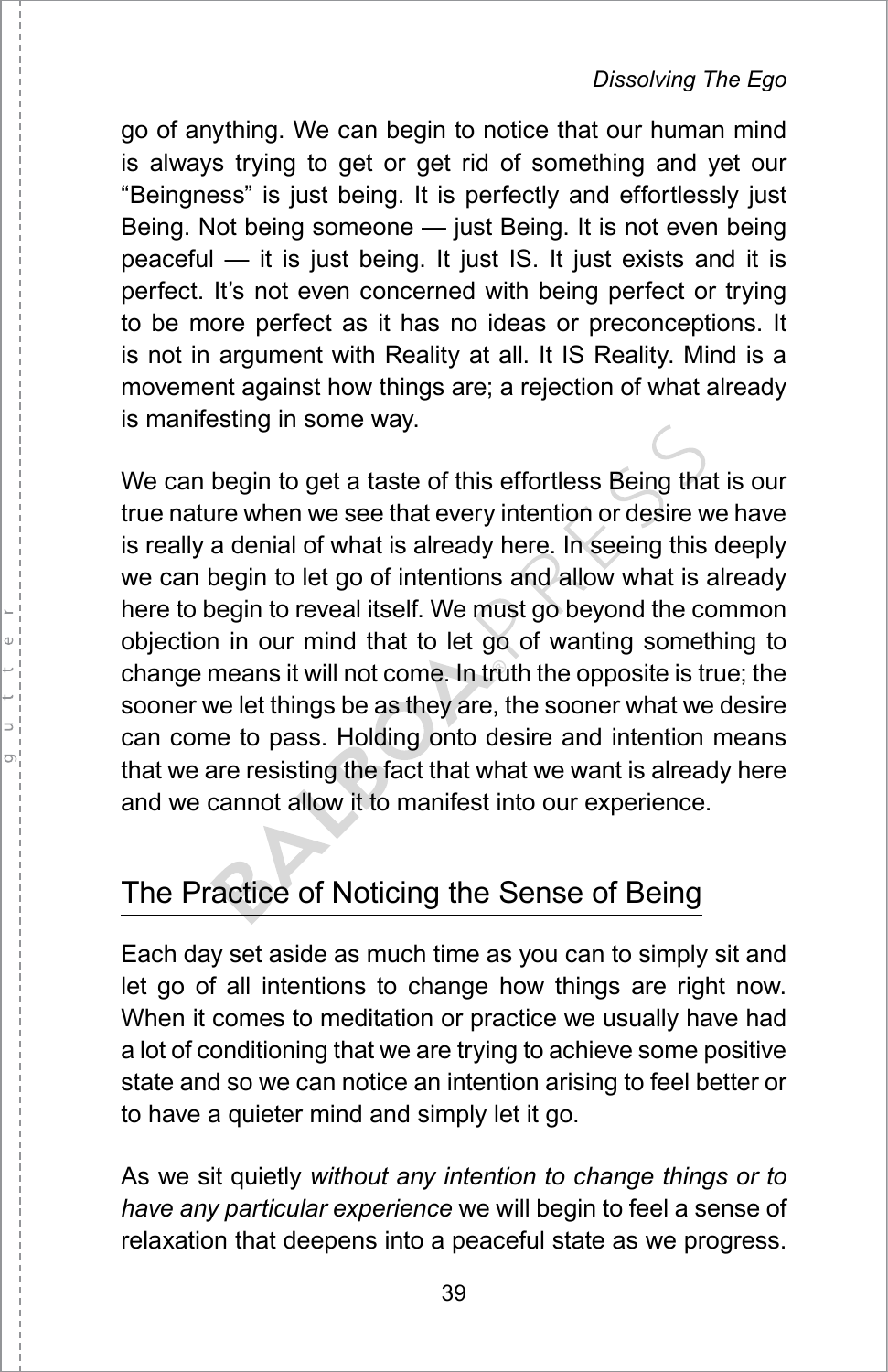By letting go of wanting peace we begin to see that it is already here. It will be seen in time that all our attempts to get something simply clouds our awareness of what is already here.

At first, it may take a conscious noticing that we are trying to get somewhere or that there is tension in the mind and body and to let it be as it is. As soon as we totally allow ourselves to simply be as we are in this moment, there will be a relaxation occurring in the mind and body. Mind may always be trying to resist what is happening but we do not have to resist that resistance. We can simply make the higher choice to let it be. If there is a wish for the mind to be quiet, we can note that it is there, acknowledge it and fully allow it to be. It is natural and normal for us to want to end suffering and have peace but we must realise that fighting a noisy mind is only going to make it worse. That would be mind fighting mind. As the Beingness itself we can simply BE and make no effort to control whatever is occurring. We can become indifferent to whatever is going on in our mind and simply observe. Observing is passive and by its very nature allowing.

 $\subseteq$ 

We simply let whatever is happening happen. We are acknowledging that how it is right now is how it is and nothing we can do will change how life has already shown up for us in this moment. We just *BE* with no intention to *DO* anything about our state. Each time that we notice attention has gone back to thoughts and to trying to change something about our experience, we can simply drop it and rest in the Beingness itself AS Being.

Note that we are "human Beings" and not "human doings". To be is enough, the rest happens by itself. Thoughts will come and go, intentions will come and go, emotions will come and go and we can simply stay only as the Beingness that is just watching. Intentions and desires and goals are of the mind

40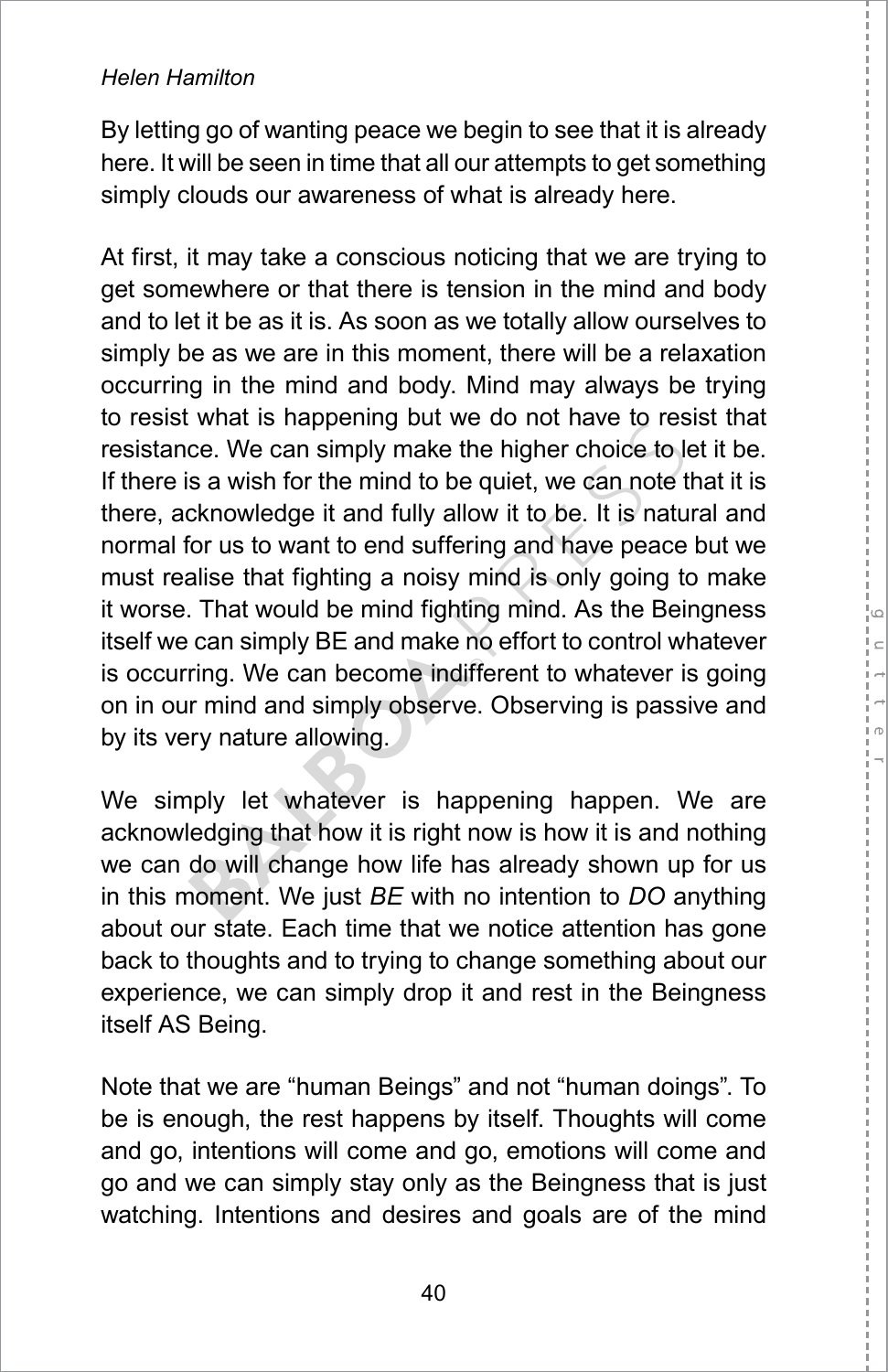and you are not the mind; you know this because you can observe it.

### The Progression of the Practice

At first the practice will feel like "I am just Being and letting go of intention". It will feel as if you are dropping everything you are carrying and resting in the Beingness. As time passes and you become more accomplished in the practice, you will begin to see that it is the Beingness that has always been observing and this Beingness is what you are. You are the Beingness that is finally being itself. It is finally able to stop imagining itself as this "me" entity that is managing its life and doing all these actions and is the thinker of thoughts. It will be seen by you that thoughts, actions, emotions and events all simply arise out of You - the Beingness.

In the end you will come to know that there is only this Beingness. That all thoughts and emotions and seemingly solid objects are made of this effortless Being and as such are the same in essence. Everything is happening by itself with no cause of anything. What seems to be manifestation occurring is simply Beingness appearing in different and unique ways. We simply watch the unfolding occur.

### Summary of the Practice

Each day take some time to simply sit and be. That means to do nothing, to sit in a comfy position and simply be. You will begin to notice gradually that part of you that is just Being and is not trying to do. It is enough that you notice this Beingness and rest in that AS that. Each time you notice that you have begun to get caught up in thought, simply return your attention to the effortless nature of your Being that is simply perfect as it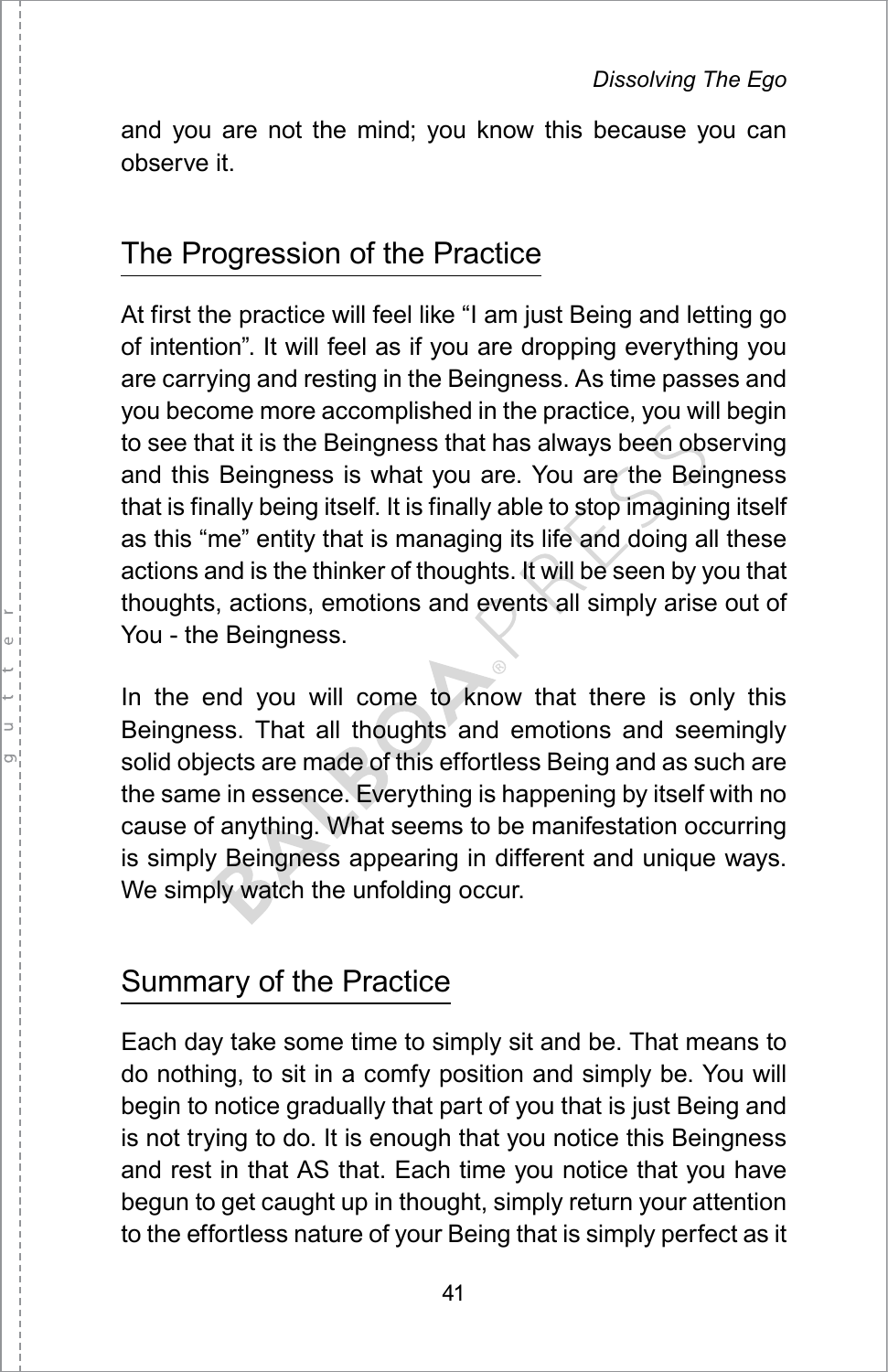is. Redirect attention back to the Being over and over as many times as it takes in the practice session.

### Resistance to the Practice

Resistance to simply Being may occur as your mind tries to tell you that just observing and Being is irresponsible. It may also feel like you are letting go of control and this can bring up some fear. It is important to stand your ground and know that everything is happening by itself. There is no imaginary thinker of thoughts or doer of deeds. This is simply an idea that has held us captive and now it's time to align with the Being that is not doing anything. Align with it and move into an effortless space where everything you need will come to you.

Over and over again you will be pulled back into the illusion that you are choosing, doing, reaching and trying to get to some perfect place where no suffering occurs. You must remind yourself again and again that *all suffering is in the mind* and that you are the effortless Being that is not on a journey. You are timeless Being itself and time happens inside you. The seeming journey will continue in front of you as you rest as the Beingness.

 $\subseteq$ 

If resistance continues then re-read the "Self-Inquiry" chapter and the "Short Cut" chapter and apply them. Ask yourself what is aware of this resistance and is IT affected by the resistance?

**There is within us all, this essential core that is just Being. It is the potential from which all manifestation arises. Rest as the Beingness and do not allow yourself the vanity of believing yourself to be the cause of thoughts, words and actions. Stop trying to manage your life and know that you are life itself.**

42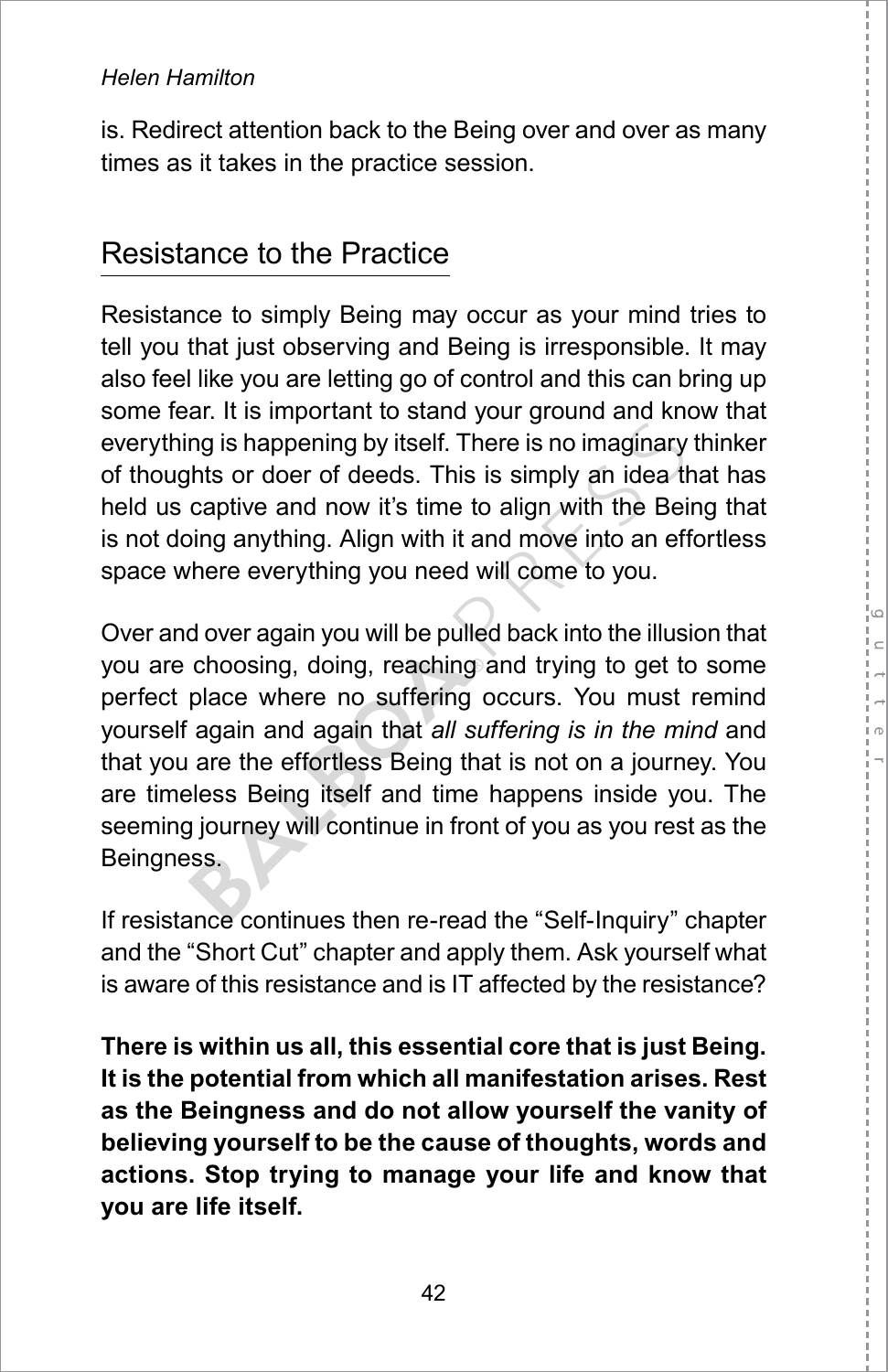# CHAPTER 9

## Noticing the Sense of Presence

When we begin to really notice what we are we can observe that there is a body present, but there is also something subtle that is here which feels like a "me-ness". Something very subtle is present and we can sometimes notice it in and around the body as a sense of us. It has been described as a sense of a Presence and we can begin to pay more attention to that than the thoughts we have passing through our mind.

Getting in touch with the sense of Presence is easier if we can gently ask the questions "What am I?" and "Where exactly am I?" Allowing these questions to penetrate deeply into our being, we will notice that the answer comes as a Knowingness rather than a thought or verbal answer. We will begin to feel our essence as a kind of subtle energy field or Presence. Something is here and is sentient and awake and when we let go of trying to define what it is exactly and feel for the answer we can find our experience changing. Presence can feel much more expansive and peaceful, open and free, compared with the sense of being someone with a fixed identity and ideas about our own self.

Notice that something is undeniably present in this moment and let go of naming it and immediately you will notice an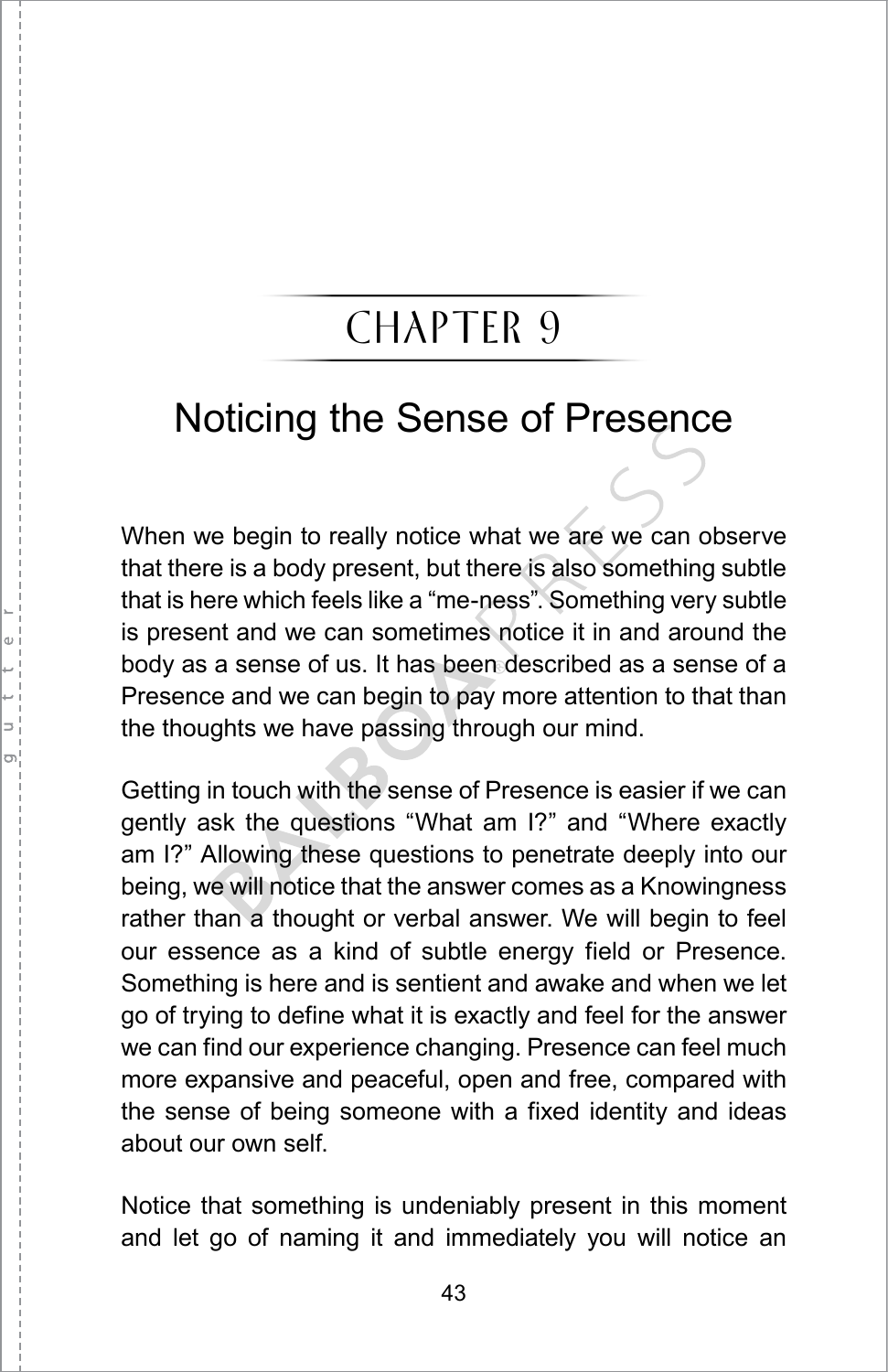expansive Presence begins to make itself known to you *AS* you. It has been called many names but it is more subtle than the physical body and easily missed if we are not paying attention.

Noticing the sense of Presence is noticing the sense of "hereness" and "now-ness" of our Being. "Here" is not the location of the body in a room; it is the sense of being present and aware. "Now" is not a time on the clock that comes before "later" but rather a sense of something being alive and awake right now in this moment. Being present to this Presence will allow you to live in the effortless place and we can discover that our very own sense of Presence is in fact the Presence of God.

### The Practice of Feeling the Sense of Presence

Take as much time as you can each day to simply sit down in silence and notice the sense of Presence. The more you pay attention to this sense of Presence the stronger it will seem to get. You need not sit in any particular position but as with each of these practices it is best not to lie down as you may fall asleep.

Simply sit and notice the Presence and any time you notice you are focusing on thoughts, bring the attention back to the Presence. There is no special way to stop the attention from drifting off with thoughts so do not waste time looking for one. As with all the methods described in this book, the success is bringing the attention back to the Noumenon each time it has drifted off. If you sit down for 20 minutes and your attention goes with thoughts 50 times, the successful practise is bring attention back 50 times. Simply do this and you will succeed in dissolving the separate sense of self and all suffering will cease. This IS the way that all awakened beings have reached total Realisation of the Self.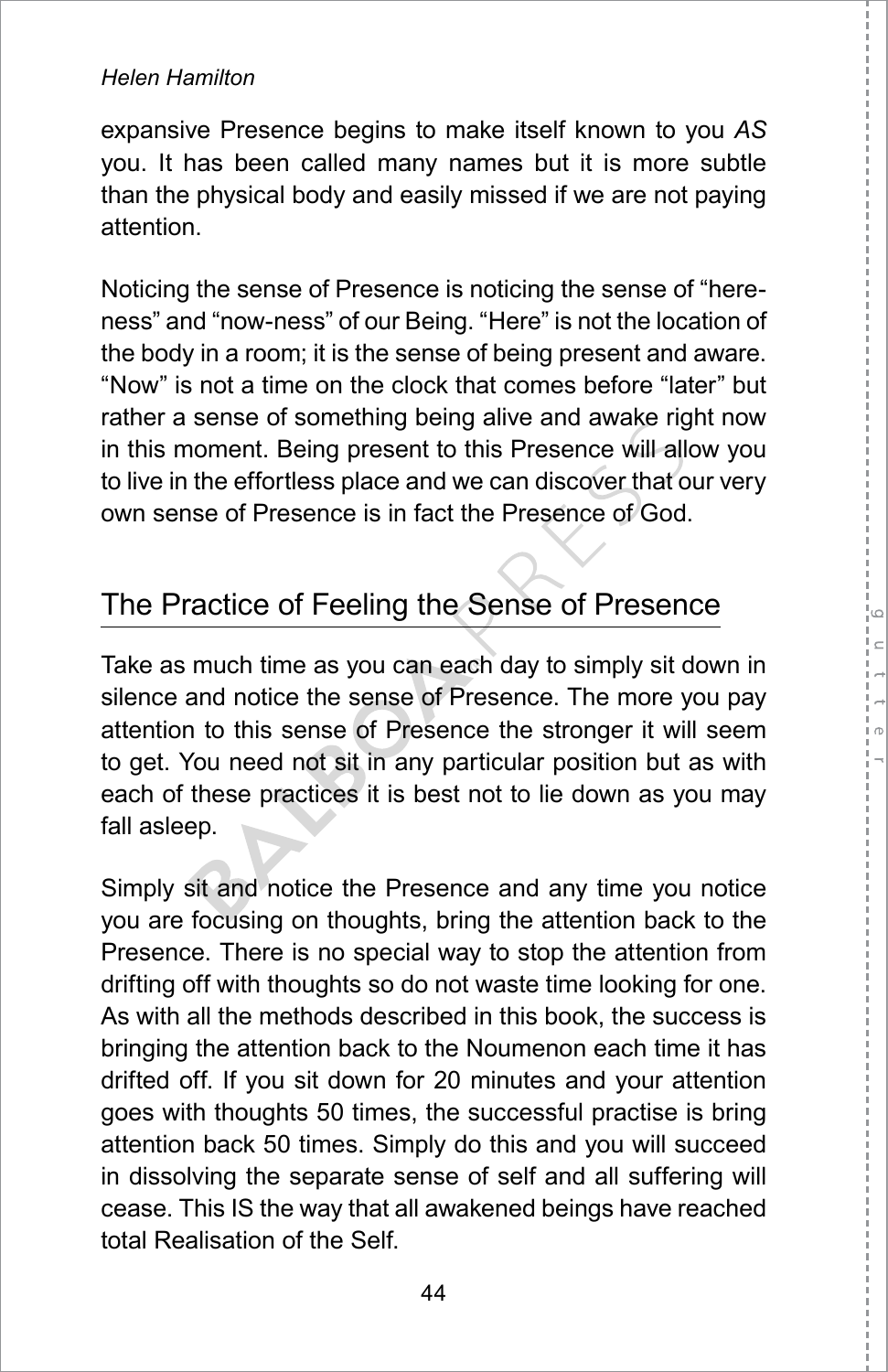### The Progression of the Practice

At first when you begin the practice it may feel like "I am in the Presence"; that there is a "me" that is focusing on the Presence. As you progress, it may begin to feel like the Presence is getting stronger but it is not. All that is happening is that less attention is going to the thoughts and more to the Presence. You must allow yourself to fall in love with this sense of Presence because it is what you are.

Soon it is seen that Presence is simply being present to Itself and there is no "me" other than a thought appearing in this Presence. In the end there is simply the profound Presence and peace.

### Summary of the Practice

Simply sit and notice the sense of Presence and each time your attention becomes distracted you must bring it back to the Presence. Do this as many times as is necessary in your practice session.

### Resistance to the Practice

You may notice that there is resistance to practicing or to feeling the sense of Presence. When this happens it is usually because our mind is making too much noise to seemingly be able to sense the Presence. It is usual to have some times where we just don't feel like sitting down to pay attention to Presence, but if it continues then it may be that our mind has distracted us or perhaps a particular thought pattern or emotion is coming strongly. Whatever the resistance that comes, it is important to remember that you are stronger than any thought or feeling and to remind yourself why you wish to be free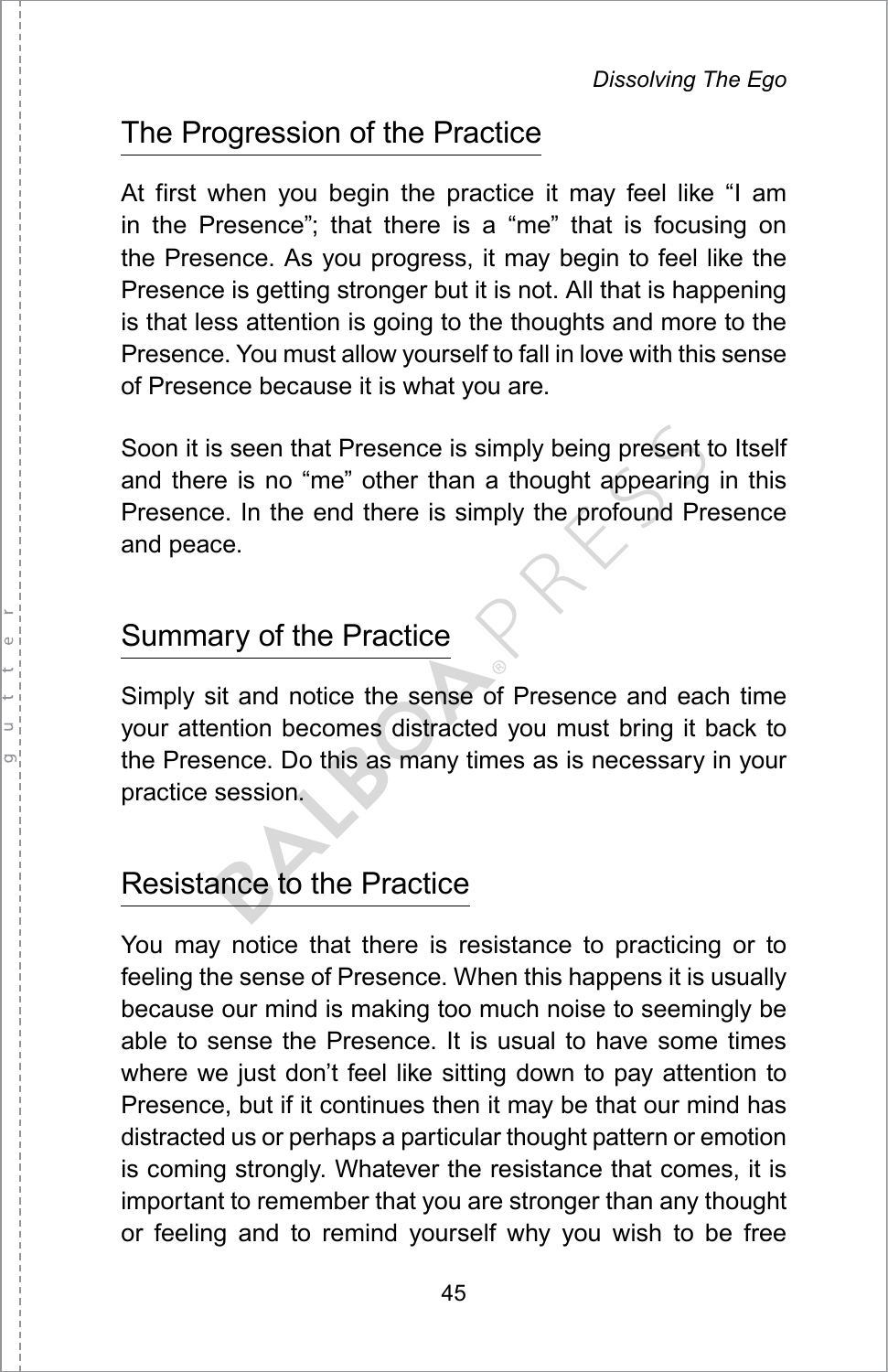of suffering. *Resistance is suffering* and you simply need to become determined to progress. Most spiritual students fail to see this through but you are different. You chose to pick up a book like this and therefore you will make it.

If resistance continues read the chapter on Self-Inquiry and apply it. Notice that the sense of Presence must be here first for the sense of "me" to appear in; therefore nothing can block your ability to sense this powerful Presence. If you believe a thought which says you're blocked, then you will have a real experience of feeling blocked. Presence is NOT an experience; it is eternal and here and now. It is here before you even ask if it is here.

Also you may find it helpful to read the "Short Cut" chapter and apply what you learn. Continue with your practice as soon as possible.

**Presence is the basic sense of existence not polluted by any identity or "me-ness" and as such is worth striving to be able to sense all the time. Nothing can hide this Presence from you because it is you.**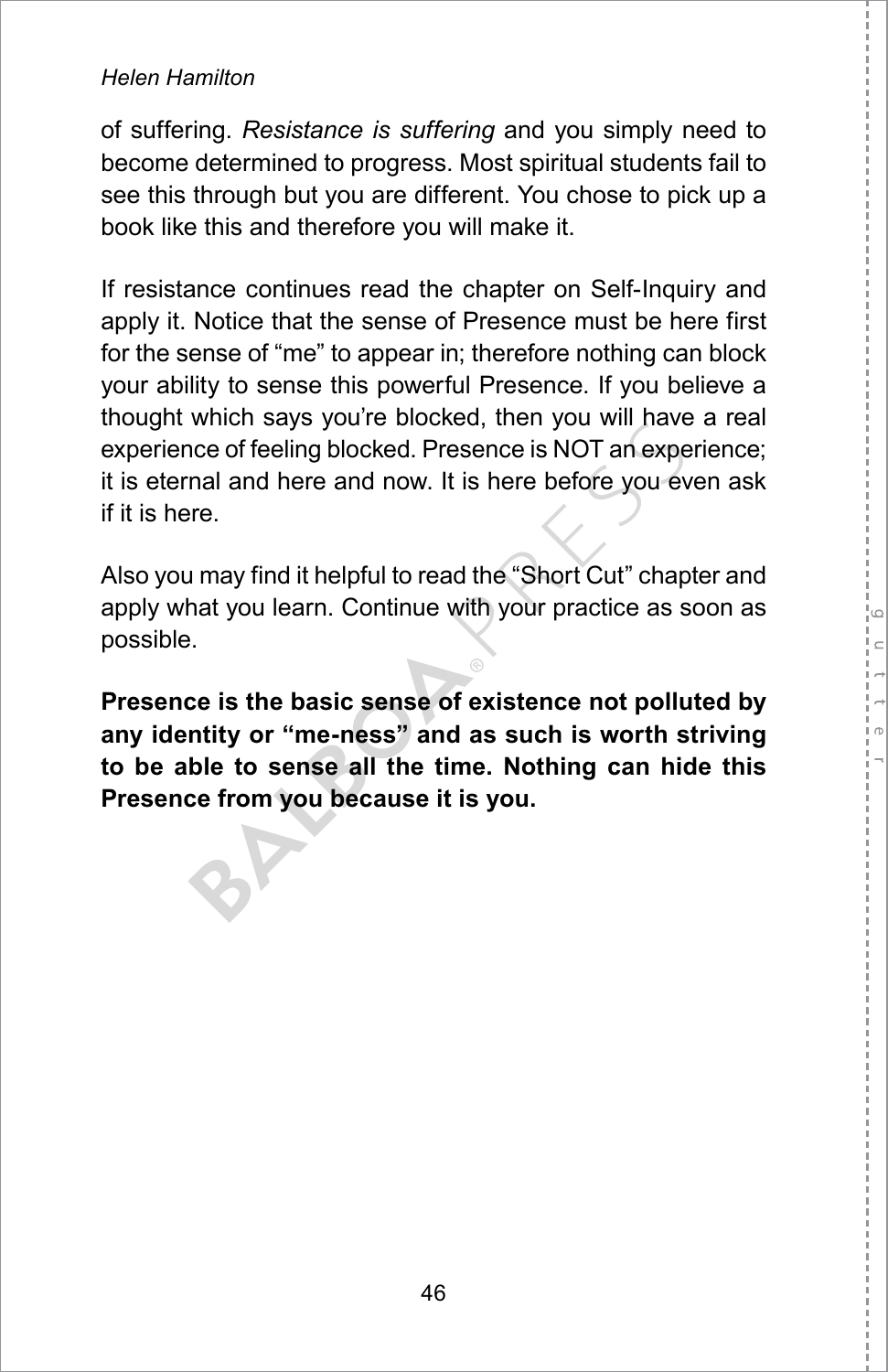# CHAPTER 10

# Staying in the "I Am"

The only thing we can know for certain is that we are. You know only this with absolute certainty. You know that you are. You know the sense "I Am" and this has been your constant companion with you throughout your life. This feeling that "I Am" is your basic currency, your working capital and you can use it to reach total liberation by focusing on it to the exclusion of everything else.

It is important to clearly understand what the "I Am" is. It is not the thought "I am" which comes AFTER the knowing that "I Am". When you wake up in the morning after a night's sleep you know you are here again and you do not have to think about it. If you regain consciousness after an anaesthetic you do not have to think about whether you exist or not. You know immediately that you ARE and thought will happen after. To even have the thought "I am" then you must BE already to notice the thought.

Staying in the "I Am" is simply the practice of noticing this thoughtless, wordless place called "I Am" and it is as simple as that feeling when you first wake up in the morning. It can also be recognised as that pure stateless state that we knew as infants before we began to think about what we are.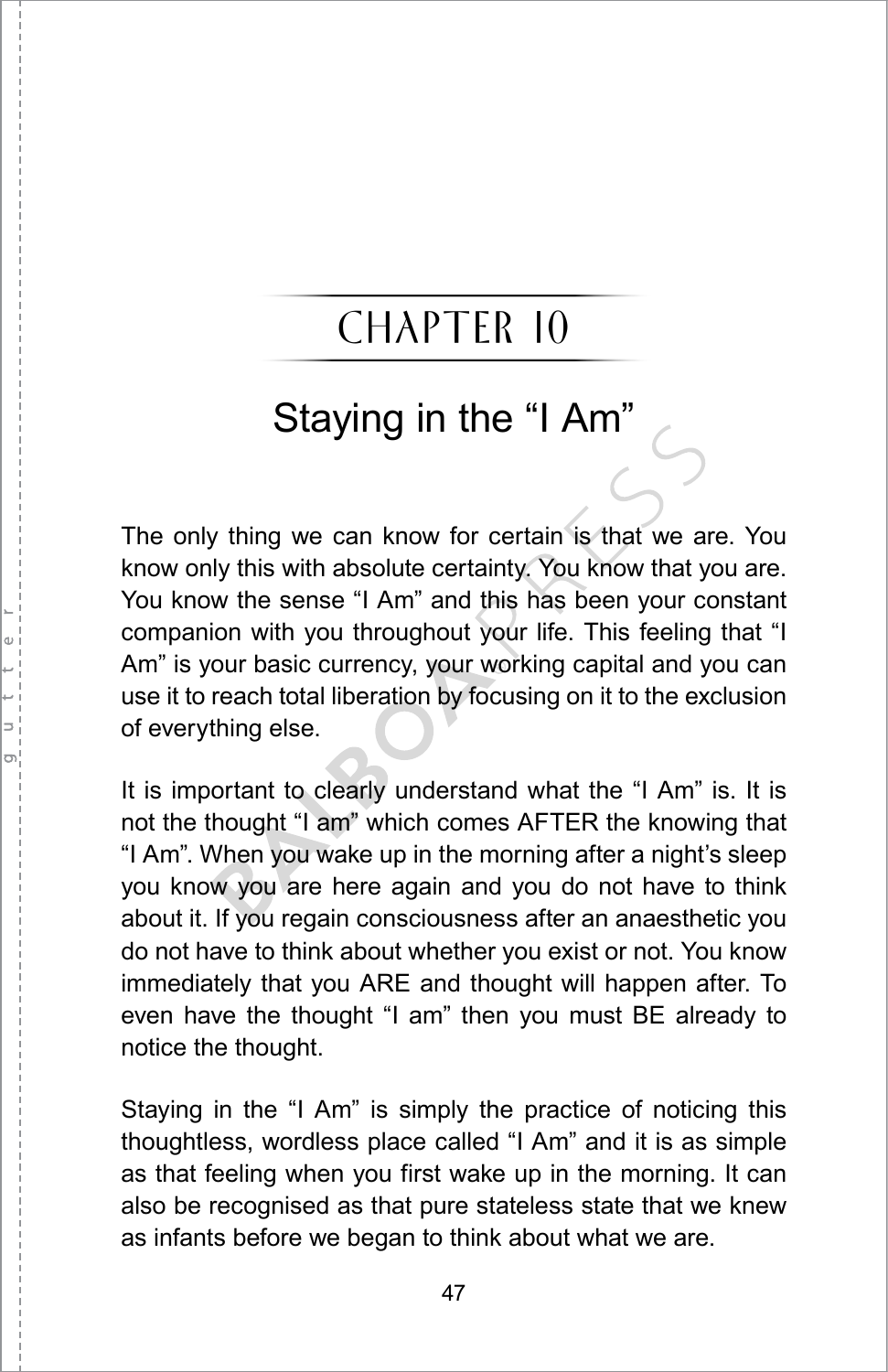Noticing the sense "I Am" is easy but staying only in that sense may be difficult at first. There will be a tendency to think about the fact that you are. It is easy to bring yourself back to noticing that you are if you want to. Whatever thought has seemed to distract you, simply recognise that you could not have any thoughts pass through your brain if you were not here first to see them.

Gradually you will come to see that "I Am this sense of I Am". You will see that you are life itself. Life IS and You are That.

### The Practice of Staying in the "I Am"

Simply sit down each day and take some time to notice this sense of "I Am". Sit for as long as you can and each time you realise your attention has gone back to whatever thoughts are going through your mind, go back to noticing that you are. Thoughts may come and go, emotions may come and go but you must keep your attention on this sense of "I Am" for the duration of the practice session.

 $\subseteq$ 

It is important to know that nobody can keep attention on the "I Am" all the time. It is natural and part of being human to have our attention wander frequently, but those who will succeed will notice this and bring their attention back to the "I Am" as soon as possible.

You need not sit in any particular position and it's more important that you are comfy and can sit for a few minutes. As you continue to practice each day you may notice that in time you begin to sense the "I Am" at random moments during the day too. It begins to be seen that this pure sense "I Am", which is here before thoughts, is also here when thoughts are present although it may seem to be covered up by the noise of the mind at first. You will come to see that the pure "I Am"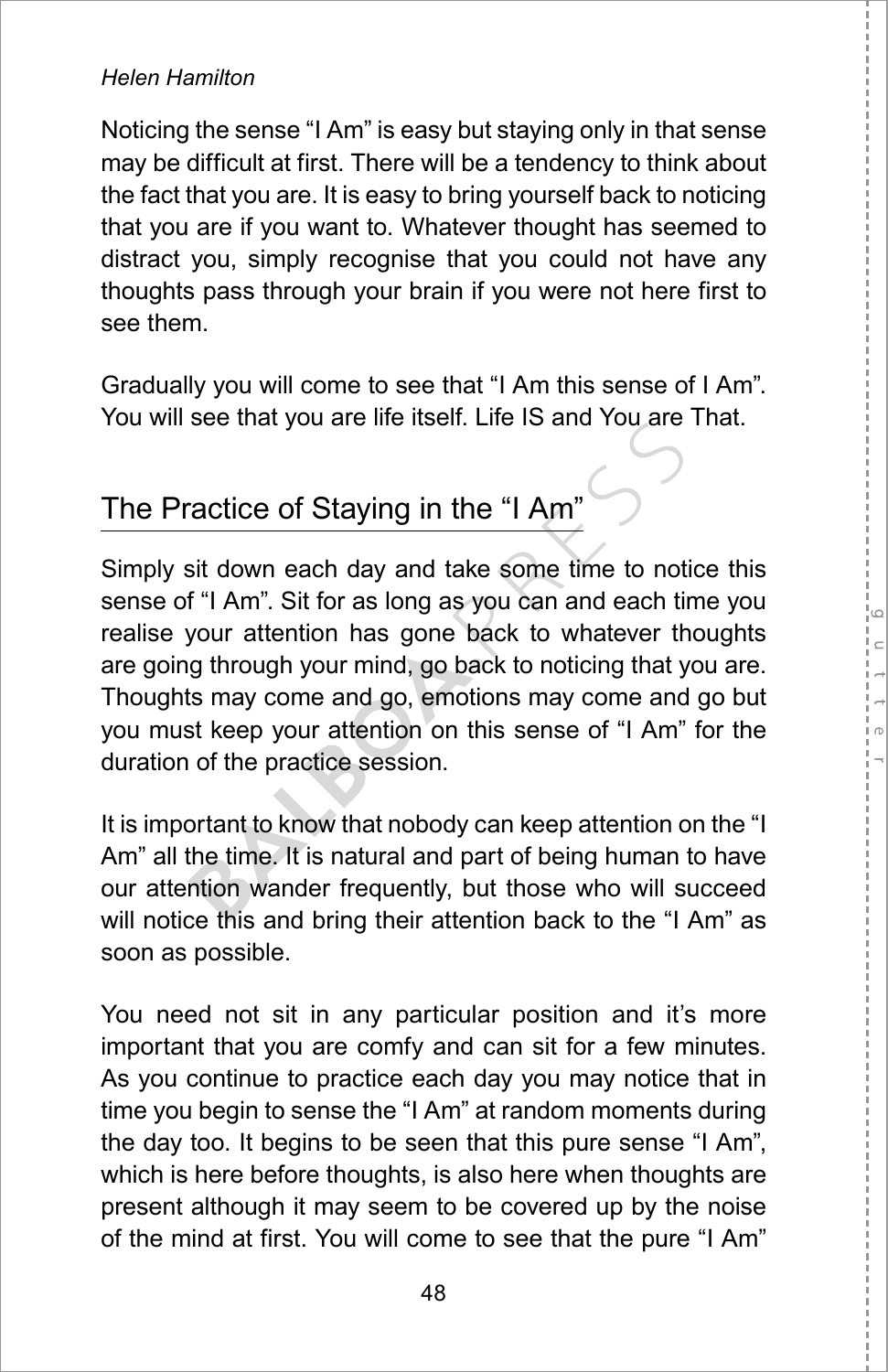is always available and peace is ever present if we choose to notice it more than the noise of the mind.

### The Progression of the Practice

At first your practice may feel as though you are staying in the "I Am" more and more. It will feel as though you are a separate "me" noticing the "I Am" feeling/sense. As you progress in your practice you will come to see that it is in fact this "I Amness" that is really watching itself. The thought "I am watching the I Am" is appearing in That which is there before any thought.

Gradually we can come to see that all of life is this "I Am" and that there is nothing outside of this. The "I Amness" finally comes to see that "I am this I Am".

### Summary of the Practice

Take as much time as you are able to each day to notice this pure wordless and thoughtless place that is here before any thought occurs. It is here at all times and we must put attention on it. As we put attention on it, the idea that we are a separate being, isolated and alone, will gradually begin to dissolve. Be disciplined with regular practice sessions and do not expect any particular results. Simply be concerned with bringing attention back to the "I Am" each time it goes with the phenomena of thoughts, feelings and sensations in the body.

### Resistance to the Practice

The biggest resistance to the practice may come because you might have the idea that you cannot find this sense of "I Am" or you do not know what it is. This "I Am" is simply your current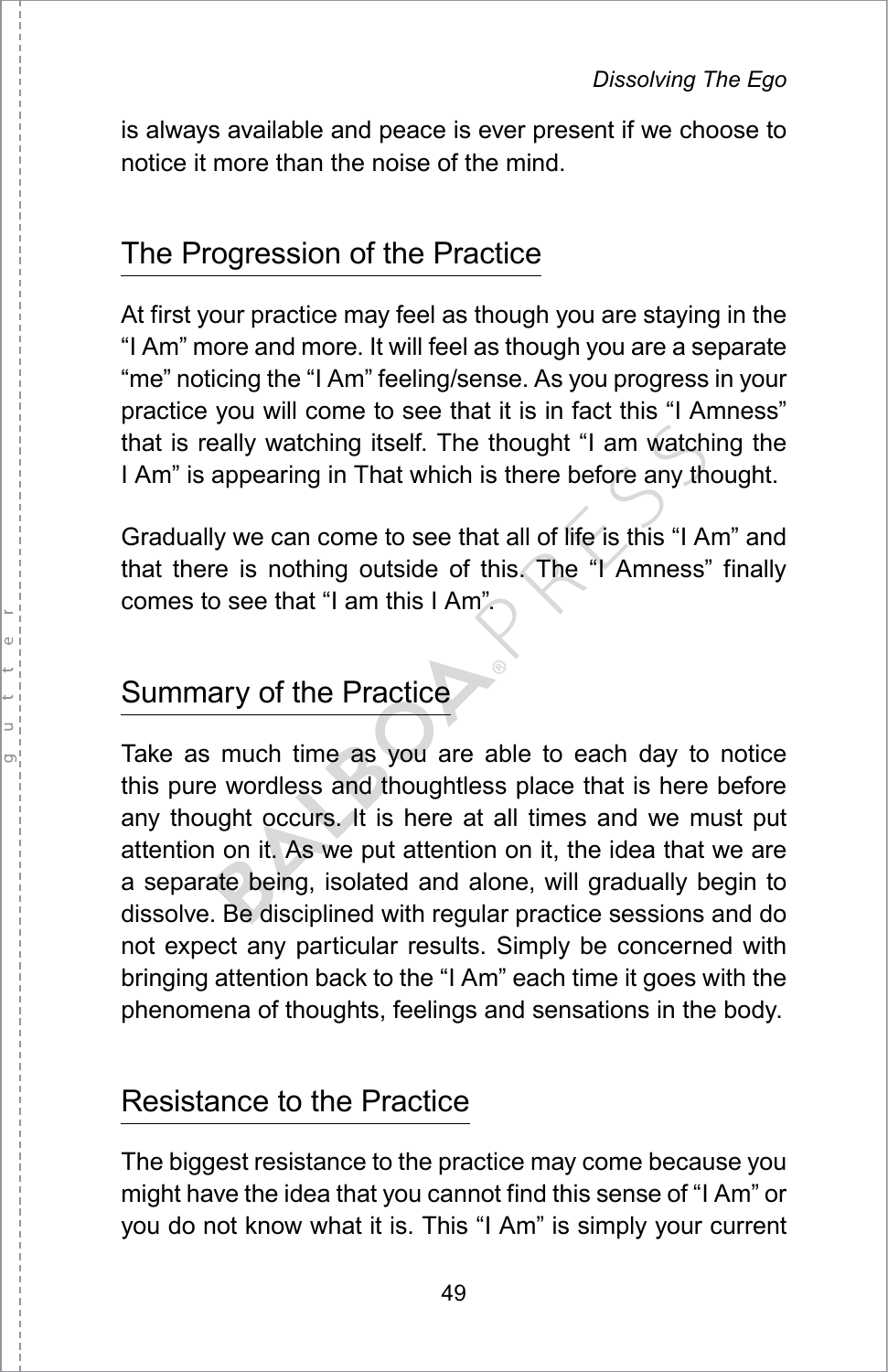awareness or that feeling that "I exist". Stay in that simple sense/feeling as often as you can.

If resistance continues then re-read chapter 21, "Self-Inquiry" and chapter 22, "Short Cut", and apply them. Ask yourself what is aware of this resistance and is IT affected by the resistance?

**The sense that "I Am" has to be here before you can have any experience at all. See this clearly and deeply and peace will begin to permeate your life. You must have existence before anything else can happen to you. Simply pay more attention to this sense that "I Am" than anything that comes after it.**

AVE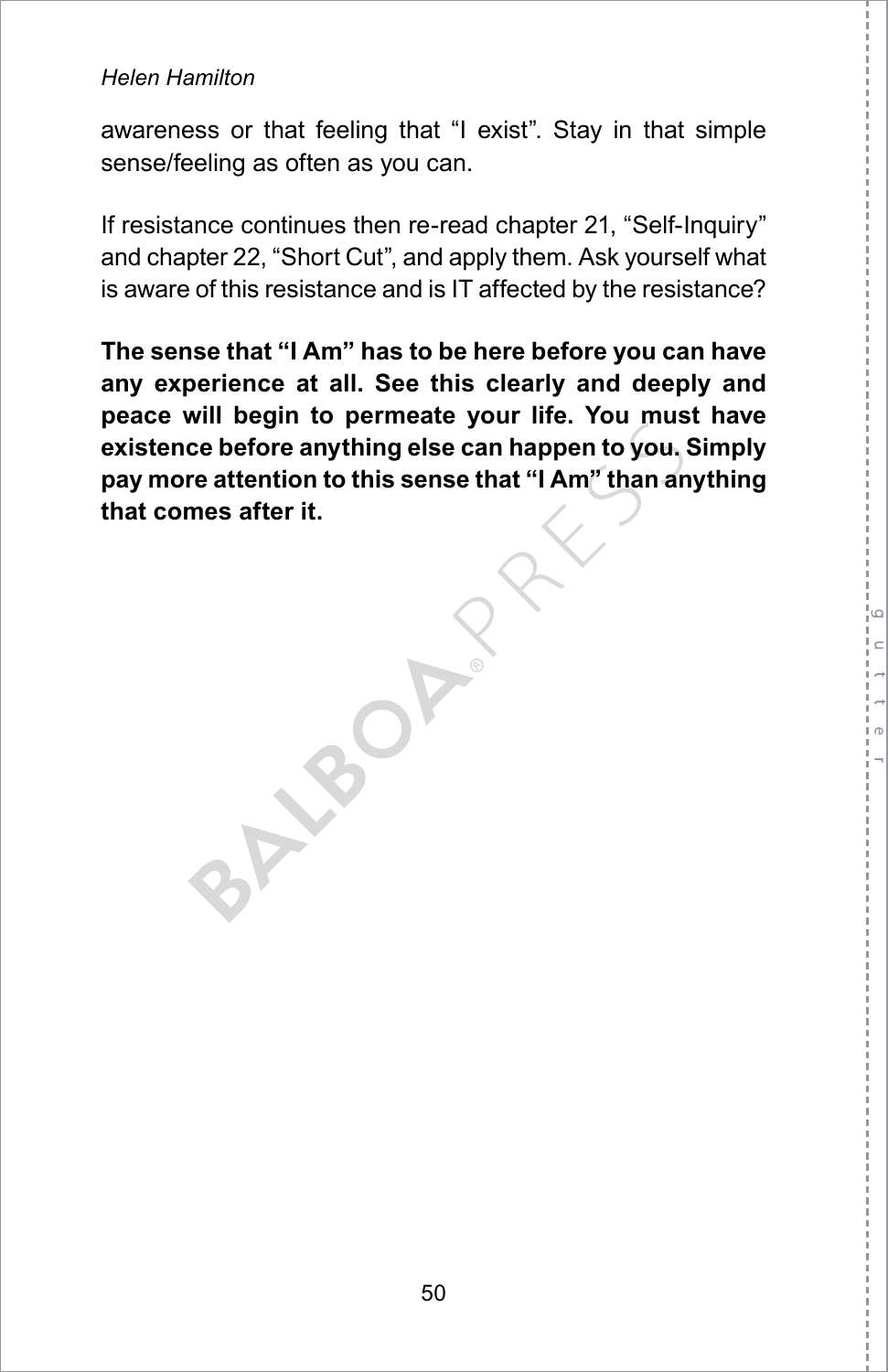# CHAPTER 11

## Tuning Into the Awakeness

Each morning we notice that we are awake and that sense of being awake before any other thoughts come is the focus of this practice. The key with this practice is to notice that sense of Awakeness and exclude all other sensations and thoughts. It is important to know that you can only pay attention to one thing at a time, so if you are noticing the sense of Awakeness then you are automatically excluding everything else. You do not have to make an enormous effort to keep thoughts out of your mind as this is simply not possible; it is enough to pay attention to what you are, which is this Awakeness.

Each morning, something seemingly wakes up from sleep. We just assume that this is "me", which is a sense of being someone; it feels like "I am awake". If we really slow things down and look at what happens when we wake up, we can see that there is this Awakeness present even before our eyes open and before the thought "I am awake now" comes. In truth all we really know for sure is that something is Awake. Some sentience is here and seems to wake up. Some intelligence is here and is aware of its surroundings. If we can disregard thinking about what we are then we will notice that all we really know is that something woke up and this basic sense of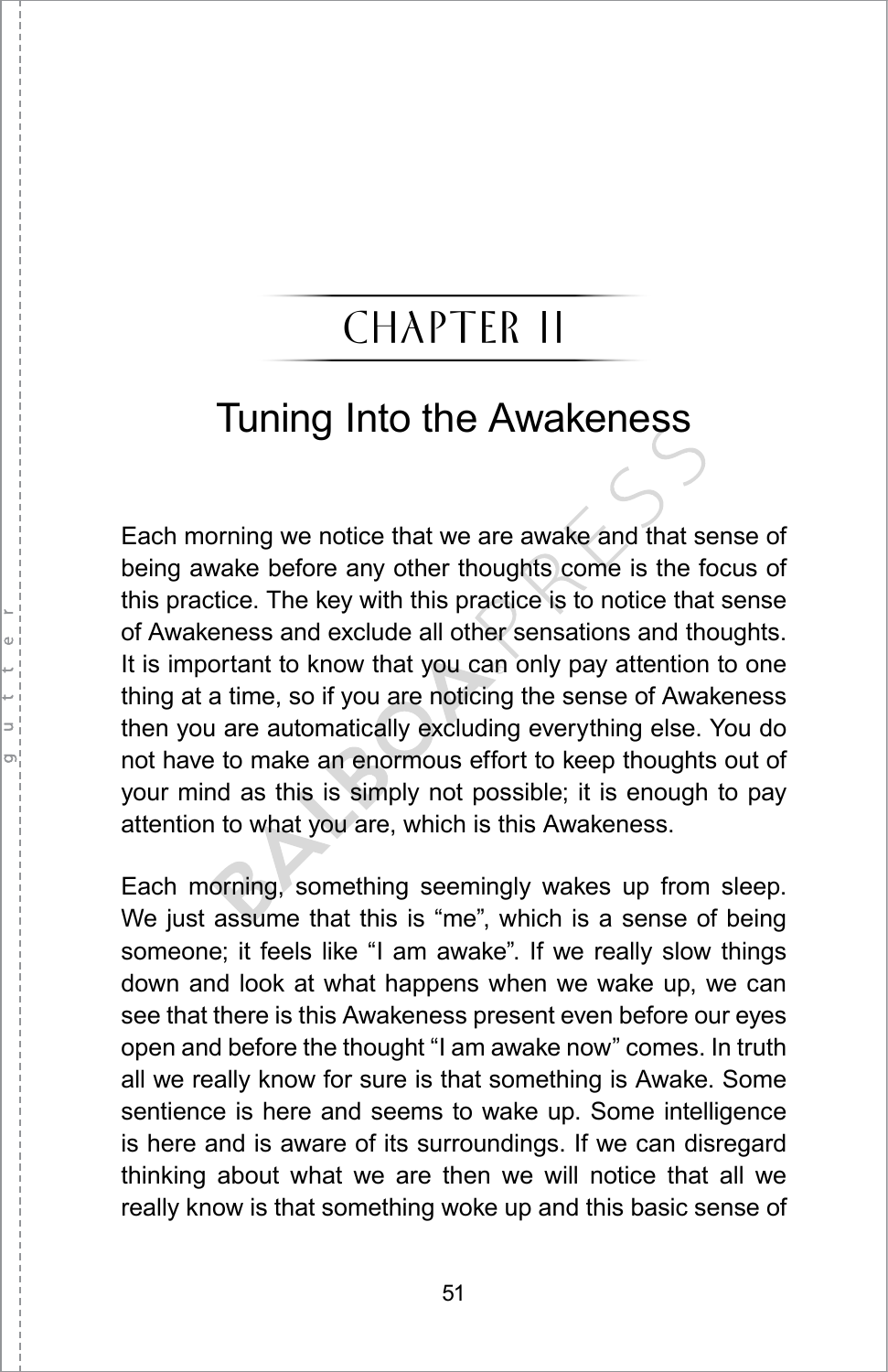Awakeness is with us throughout the day until we go to sleep at night.

As we focus on this Awakeness only, we will find peace. But if we hold onto the idea that "I am awake" we will be perpetuating this sense of being a separate person. We do not have any proof at all that we are a person or that this person woke up this morning. All we know for sure is that something woke up and we don't know what. It is enough to not know. Stay in this basic sense of Awakeness.

As you move about the day, thoughts will come and go and distract attention to the sense of being "me" that is living my life. It is important to take time each day to notice that the sense of Awakeness that we noticed first is still here. We have to be Awake and Conscious before we can have any thoughts run through our brain. We have to be Awake to even get distracted. Notice how you always have this sense of Awakeness with you during the day — this is in fact why it is called the "waking state". Stay in that simplicity and make no attempt to define what you are.

 $\subseteq$ 

### The Practice of Tuning Into the Awakeness

As we have said before, you can only be aware of one thing at once so it is important to know what to focus on. Most of the day, our focus is automatically going to our sense of identity as a "me" and the thoughts that pass through "my mind". Therefore, we must take some time each day to sit and notice only this sense of Awakeness that is present. It is here all the time but we must choose (was chose) it willingly. To choose it we must only notice it and keep redirecting our attention over and over to it when focus wanders.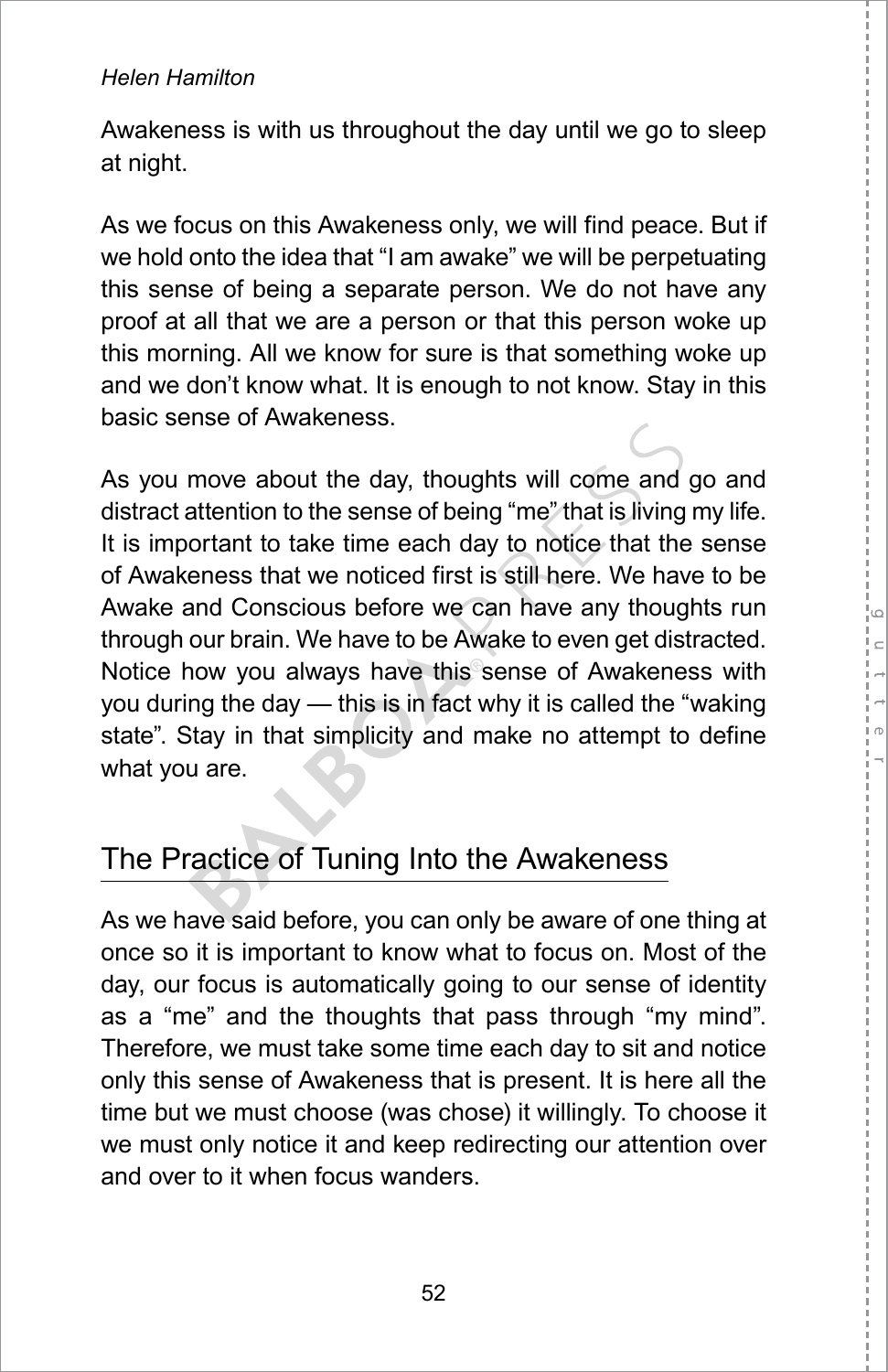Over time it will become apparent that Awakeness is awake but we cannot find any entity called "me" that is awake. By tuning into the pure sense of being Awake we are automatically dissolving the separate sense of self that feels "I am awake". It is that simple. We are either perpetuating the sense of being someone or dissolving it. We dissolve it or perpetuate it with our focus. Attention is really our only faculty and our only choice is what to put the attention on. We can either put it on Truth or falsehood. You must come to a decision point of deep conviction that you want only Truth and maintain your focus on it long enough, consistently, until there is no ability to seemingly lose sight of Truth left in you.

### The Progression of the Practice

When you first begin to notice this pure Awakeness, it will seem like it can easily be obscured by thoughts. Thoughts pass by and our attention automatically goes with them, to look at them, out of force of habit. You cannot remove this habit of paying attention to thoughts but you can replace this habit with a new one. You can either pay attention to the thoughtless, wordless Awakeness or to the thoughts that arise in it.

It will feel as though you are making an effort to notice the Awakeness at first, but as you persist in building this habit it will become effortless at some point. *Consistency is the key here*. As it becomes effortless to notice and stay in that simple Awakeness, your true nature will begin to reveal itself to you. You will come to know that all thoughts appear after the Awakeness is awake. Nothing can occur without the Awakeness here first to perceive it. Even the thought "I am awake" must appear in this Awakeness which was already here.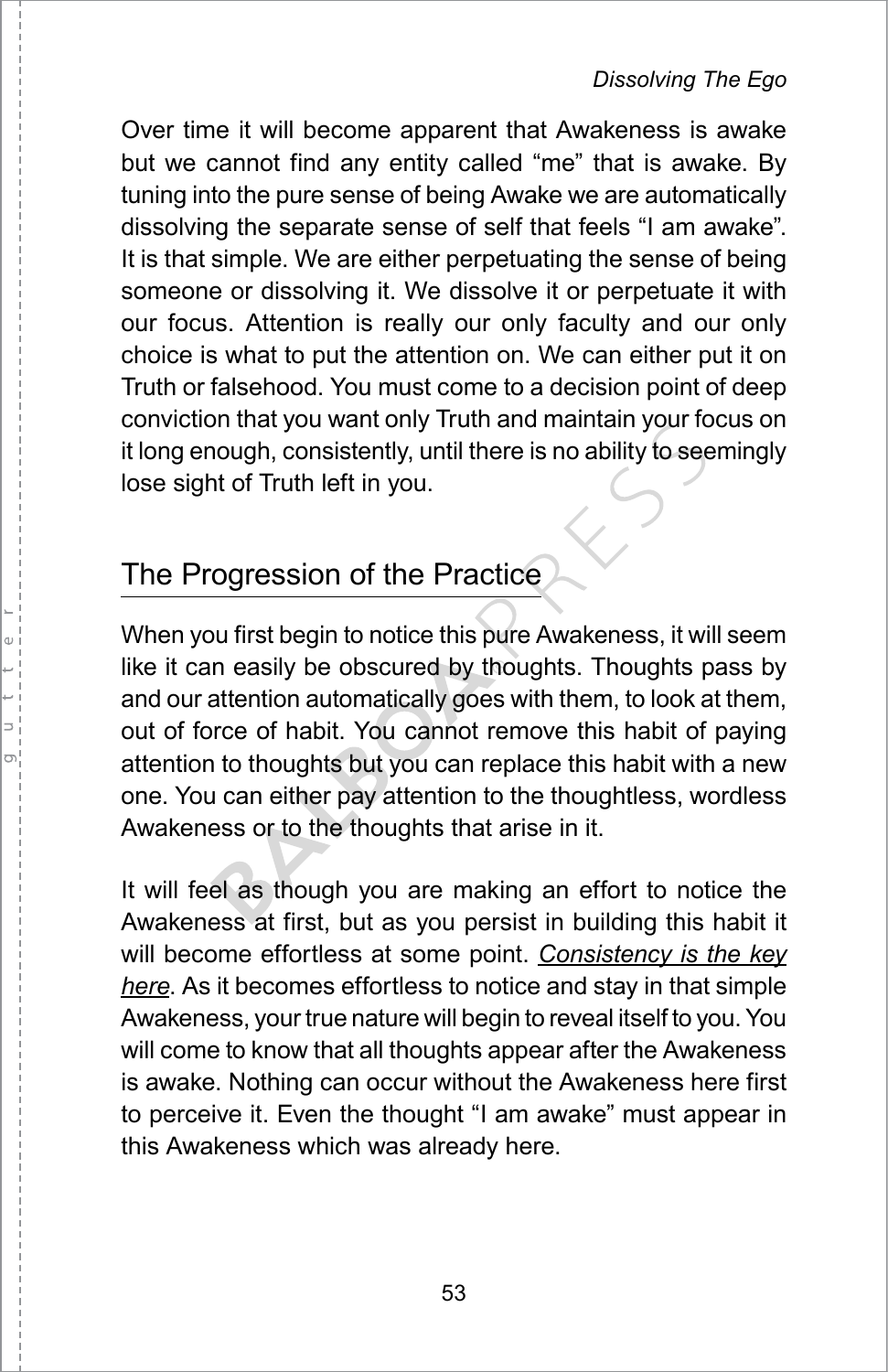Eventually it will be seen that Awakeness is recognising Its own nature and there never was any separate person to be awake or asleep.

### Summary of the Practice

The practice is simply to take some time each day, as much as you can, to notice the fact that you are Awake. There is a sentient, intelligent Awakeness present and you simply need to notice this and prefer this state to any other. When you find attention has wandered to the thoughts appearing in the Awakeness, bring attention back to the simplicity of the Awakeness. It is not the thought "I am awake" but rather that state which must exist first before any thought can come.

Do this practice as much as you can each day. At times during the day you may notice the sense of Awakeness spontaneously appearing evident to you. This will happen more and more until eventually you can notice it even when your body is moving and your mind is busy.

At a certain point you will realise you ARE this pure Awakeness noticing Itself and you are not the thoughts that appear in it. Confirm this over and over until you cannot forget it anymore.

### Resistance to the Practice

The biggest resistance to the practice may come because you notice there are times when you feel you are unaware of the Awakeness and lost in thoughts. Perhaps at first there may be long periods of time where this seems to be the case. This is normal at first and happens to everyone. The key to breaking through this apparent block is to really understand deeply that you must be here and Awake first, before any block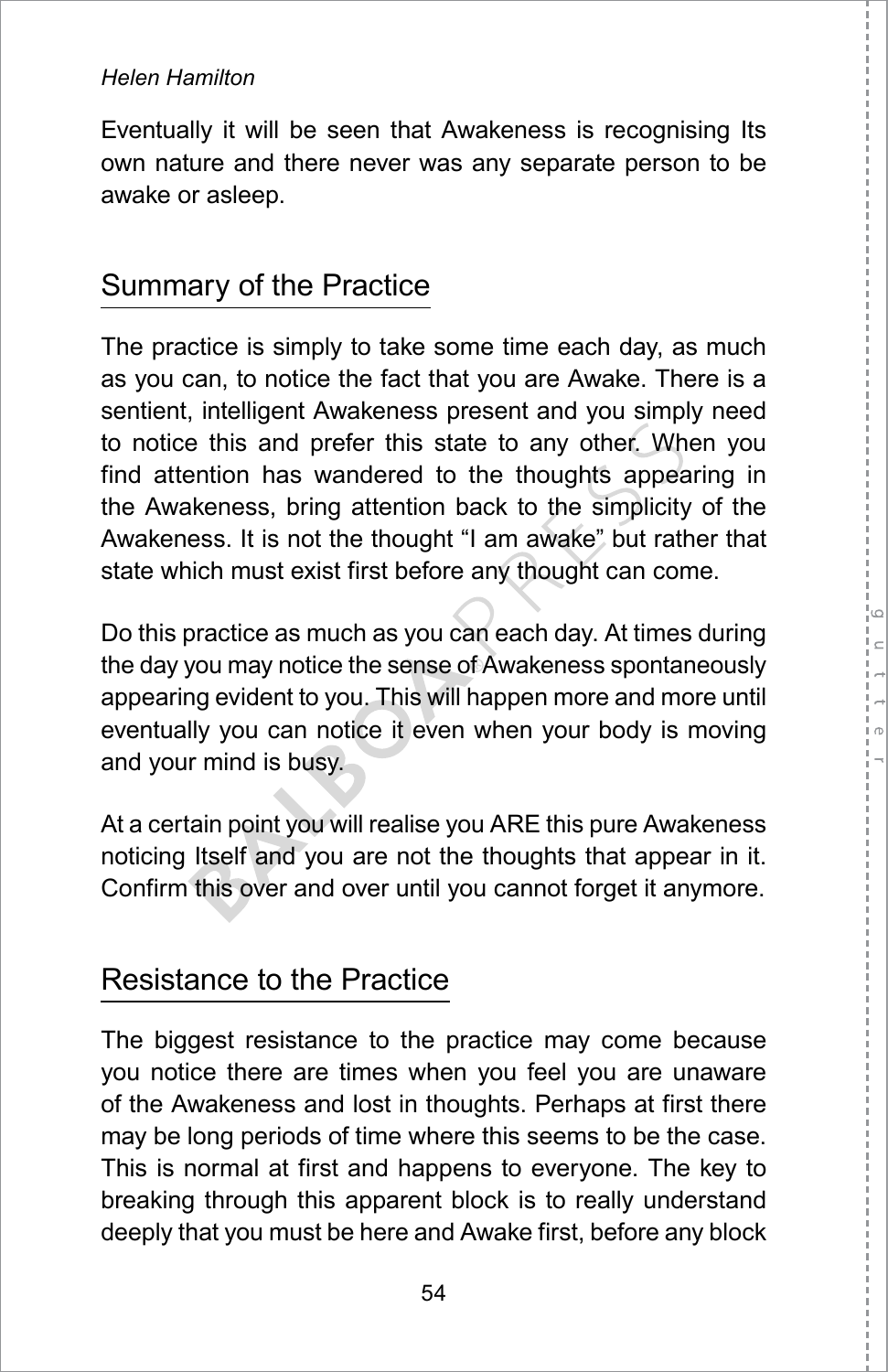can be noticed. Any block is noticed by you and it can only affect you if you believe yourself to be an object called "me" appearing in the Awakeness. Once you see that Awakeness is constantly present, it becomes obvious that you must be that Awakeness. If you are the silent, invisible, formless, intangible field of Awakeness Itself, then what thought or feeling can possibly block you?

If resistance continues then re-read chapter 21, "Self-Inquiry" and chapter 22, "Short Cut" and apply them. Ask yourself what is aware of this resistance and is IT affected by the resistance?

**Awakeness has to be present first, before anything else can be noticed. Without this Awakeness to observe the world, then no world actually exists. Confirm this for yourself and confirm over and over that there is no entity that is awake; but it is in fact Awakeness that is awake.**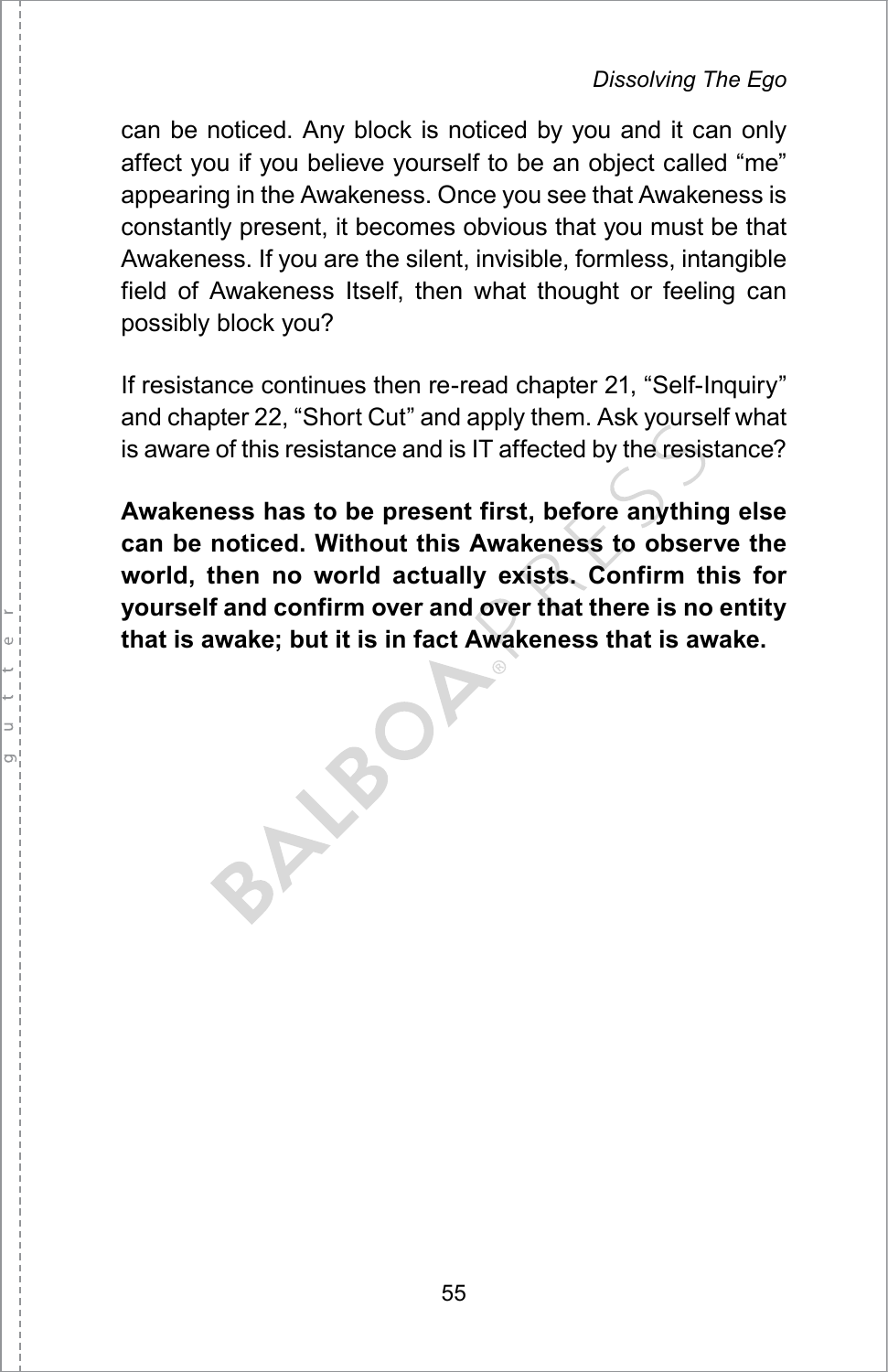# CHAPTER 12

## Be Conscious of Your Consciousness

Everyone has something we all take for granted. We never notice our Consciousness at all until we are under threat of losing it. Consciousness has many qualities but the main one we will focus on here is the power to observe. Consciousness feels like "I" when it observes through a body and when it believes it is the body then it begins to think of itself as a "me". This is how our sense of being separated and isolated came. Most of us let our attention go right to what we are Conscious of such as our thoughts, emotions, relationships and world at large; but as part of this practice we will spend some time each day noticing that we are Conscious.

The key with any of these practices is to ignore the mind's idea that it is simple and easy and quick to do. This must be a continual noticing for periods each day as in meditation. Our mind would like to quickly look and ask "Am I Conscious? Yes I am Conscious. Ok next, now what?" If you allow your mind to dictate this to be a one time noticing then you are robbing yourself of a golden opportunity. Mind likes complexity and would rather think about what you are. You are simplicity itself beginning to notice itself and at first you must make a little effort to not allow your attention to run away. The process of dissolving the separate sense of self is not a "to do" list with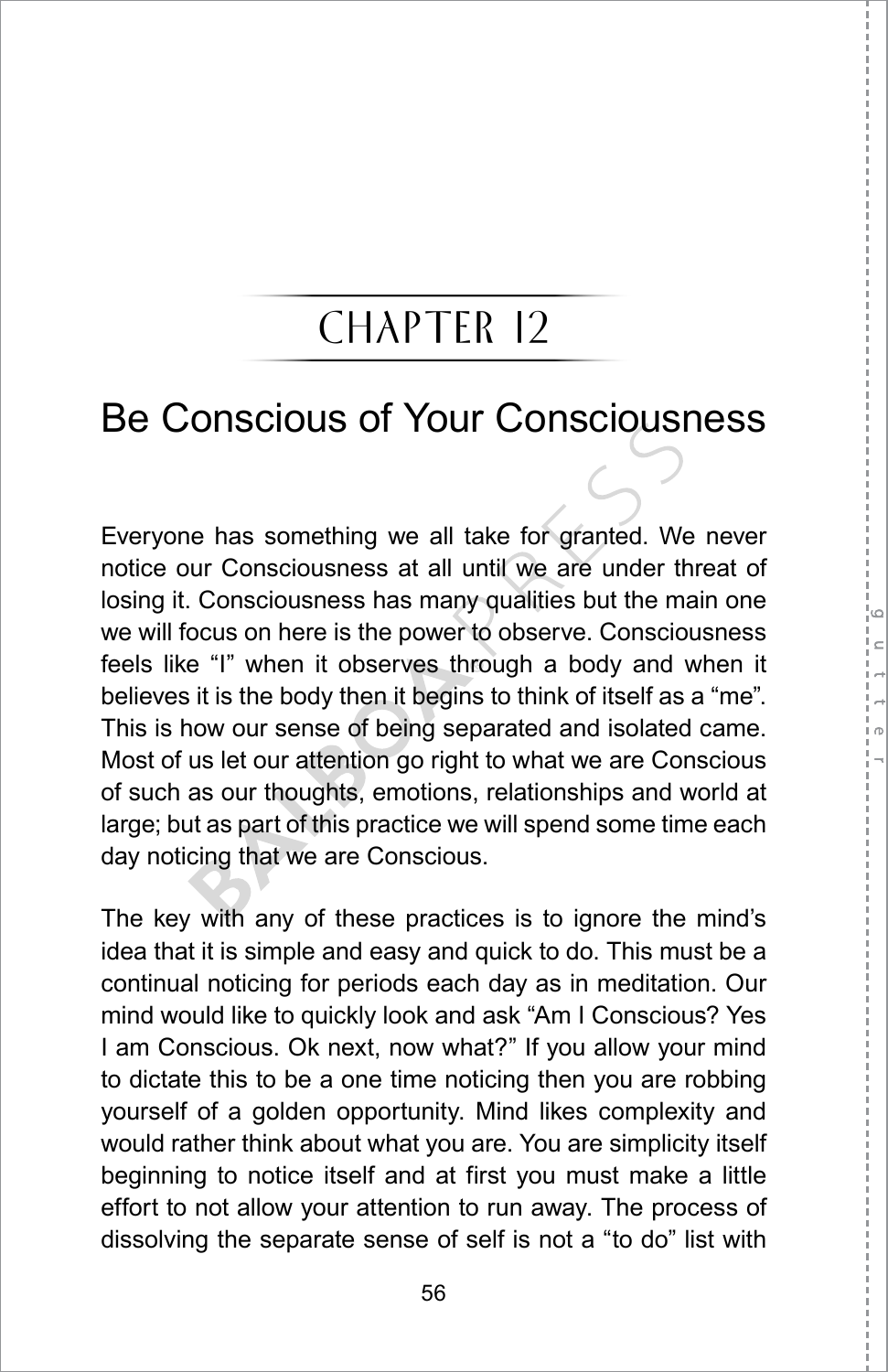option five saying "be Conscious that you are Conscious". You do not notice it and say "Ok done that, check!" It is a process of noticing the obvious and staying in the clarity and simplicity of holding attention on the simple fact you are Conscious.

Each morning this Consciousness seems to appear and we take it to be permanent until each night it disappears and we go to sleep. At some point the Consciousness will go for good as the body expires and you will seem to die along with it unless you maintain steady attention on the Consciousness.

As with each one of these practices, steady attention on the Consciousness will allow it to reveal something amazing to you. It will reveal to you what you are; what is beyond even this waking state that feels like "I am Conscious". If you need some help to find motivation then consider how fragile this Consciousness is. One needle of anaesthetic and you are gone. One injury to the brain and you might be seriously impaired in functioning. One overwhelming experience and you might faint and are gone. I would urge you to find out what does not go. It never came. It is right here now seemingly being obscured by this sense of "I am Conscious". Focus on this sense that "I am Conscious" until it merges and disappears into what has always been here. Stay in the simplicity and each and every time you find yourself drifting along with thoughts bring your attention back. When you have had enough of suffering you will call upon the strength, courage and conviction that is already within you but not yet been activated. You will go beyond any limitation and see how free you have always been.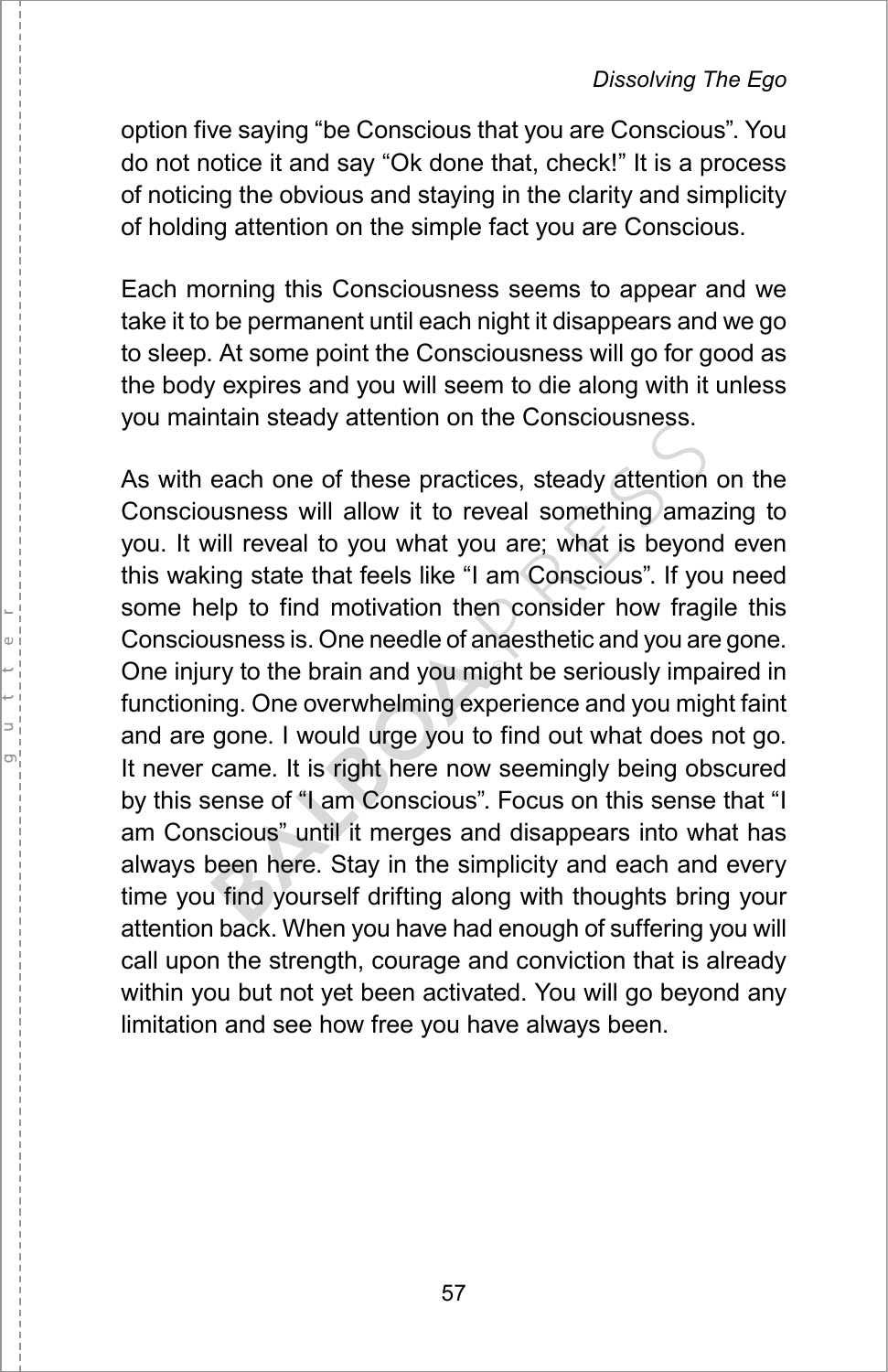### The Practice of Being Conscious of Your Consciousness

You can only be Conscious of one thing at a time; attention can only focus on one thing at a time. You will know this for certain if you try to think two thoughts at the same time. Focus your vision on a spot on the wall right in front of you and then try to focus your vision on your feet at the same time and you will see it cannot be done. The great power of Consciousness is its ability to observe. Observing or witnessing thoughts, emotions, people, events and relationships is a kind of focus on them and reinforces the idea that there is a separate "someone" here observing "them" over there. Even when we observe our thoughts it will only serve to reinforce the belief that there is a separate "me" that is here and witnessing these thoughts. Observe your thoughts long enough only to see that you are not them and then turn your Consciousness back upon itself.

Whatever you focus upon you will make disappear. If you observe anything long enough you will see that the name and other descriptive thoughts about it seem to disappear and all that remains is the "Isness" of that thing. You might have noticed that as a child if you ever repeated out loud a word over and over, after a while it loses its familiar meaning and sounds strange to say it at all.

 $\subseteq$ 

In this practice we are being Conscious only of the fact that we are Conscious. Notice the instruction was not to notice the THOUGHT "I am conscious" but to notice the SENSE of Consciousness that is here before any thought. You have to be Conscious before you can notice the thought "I am conscious". Stay in that noticing of the wordless place before thought.

The fact is that you are Conscious now or else you would not be able to read this. Consciousness comes before anything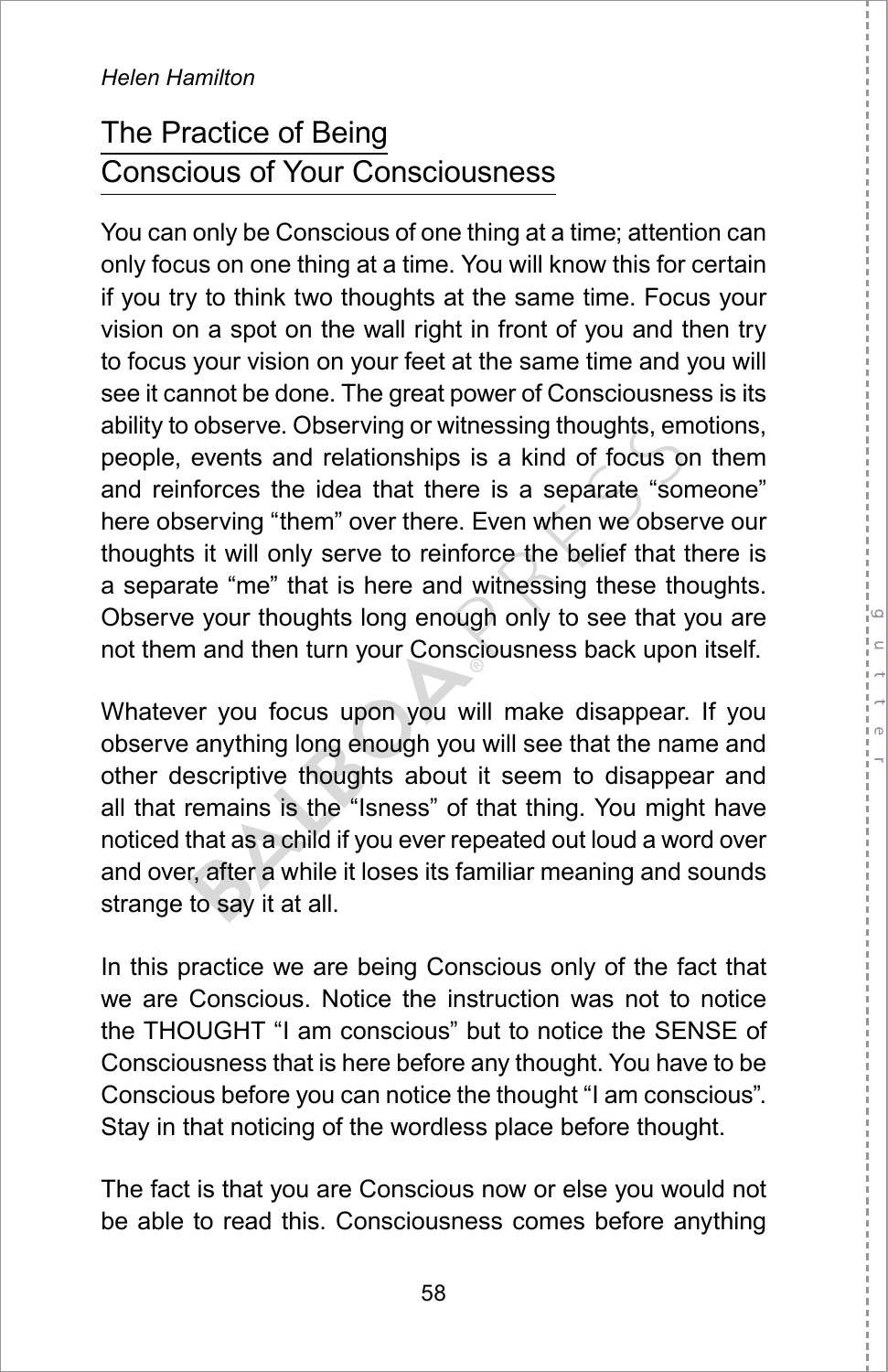else is able to be observed. Confirm this fact for yourself. If Consciousness must be present before anything else can be observed doesn't it make more sense to put attention on that Consciousness only, rather than what you are Conscious of? To find out what you are simply pay consistent attention to the Consciousness rather than the objects you are Conscious of, such as thoughts.

### The Progression of the Practice

At first as you start the practice it will feel as though you are being Conscious of your Consciousness. It will feel as though you have a choice what to focus on; the sense of Consciousness or the thoughts going through the mind. You must exercise your power of choice and focus consistently on the Consciousness itself until it is automatically chosen; until paying attention to thoughts becomes so uninteresting that you simply disregard whatever the mind tries to sell you.

As you continue the practice you will notice that you are falling in love with Yourself and want more and more to be with Yourself in the truest sense of the phrase. Being Conscious of the Consciousness is the most intimate way to be with yourself. Thoughts are external to you and you will begin to want only this pure Consciousness itself. Soon the idea that you are Conscious will disappear and it is seen that there is only Consciousness that is noticing itself. Eventually even the sense of something subtle noticing itself will go and there will be only This That You Are.

### Summary of the Practice

Set aside some time each day to sit down (in any position) and be Conscious of your Consciousness. This is as simple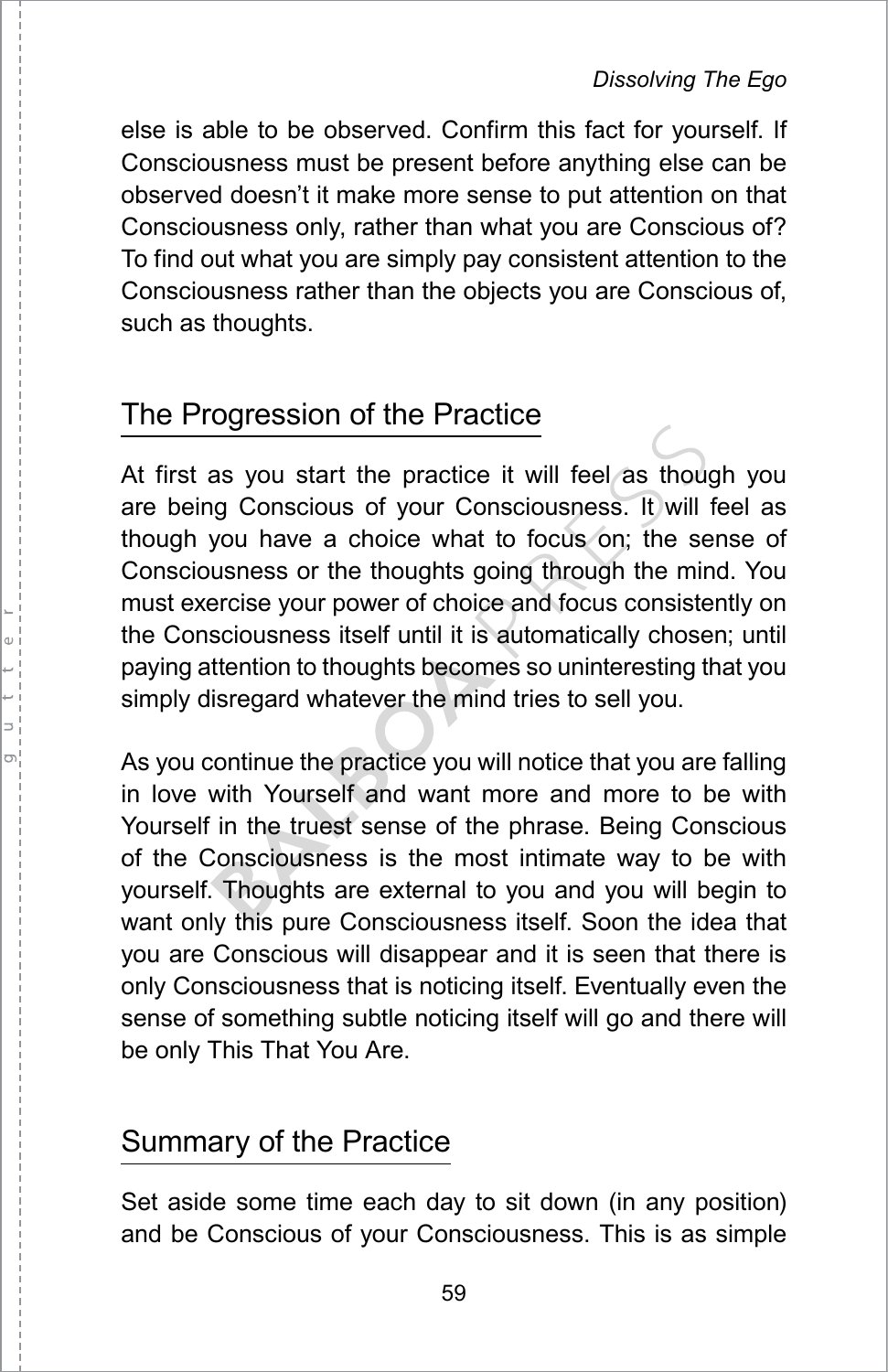as noticing that there is Consciousness ALREADY present. As soon as your attention becomes hypnotised by thoughts you must bring yourself back to noticing only that you are Conscious.

Consciousness will repeatedly become focused on the thoughts passing through and this is normal. Everyone goes through this stage and nobody found a shortcut to it other than bringing attention back over and over. Repeat this for as long as the practice session continues.

#### Resistance to the Practice

The majority of people who follow this practice will experience a very similar type of resistance. The thought will soon come that this is boring and attention will wander back to the seemingly more exciting thoughts coming and going. Your role in the process is to keep your focus on the Consciousness long enough that the pull of thoughts begins to lose its power. You are making a higher choice that involves turning away from the receiving the temporary "fix" of identifying with the thoughts and the drama of the sense of "me" and all that is happening to it. As you turn away from this neurochemical transmitter "high" that we get from buying into the thoughts then you will begin to experience a profound sense of peace and that everything is in fact totally ok right now.

 $\subseteq$ 

Your mind will try to distract you and bring attention back to it by telling you that this practice is getting you nowhere; or that you are not taking responsibility for your life. It will use its tricks to get you to stop the practice and this in itself should tell you that you are on to something. The power of this practice is in its simplicity and your mind knows it is losing ground. Hold your attention on the sense that you are Conscious and watch for the tendency to get distracted.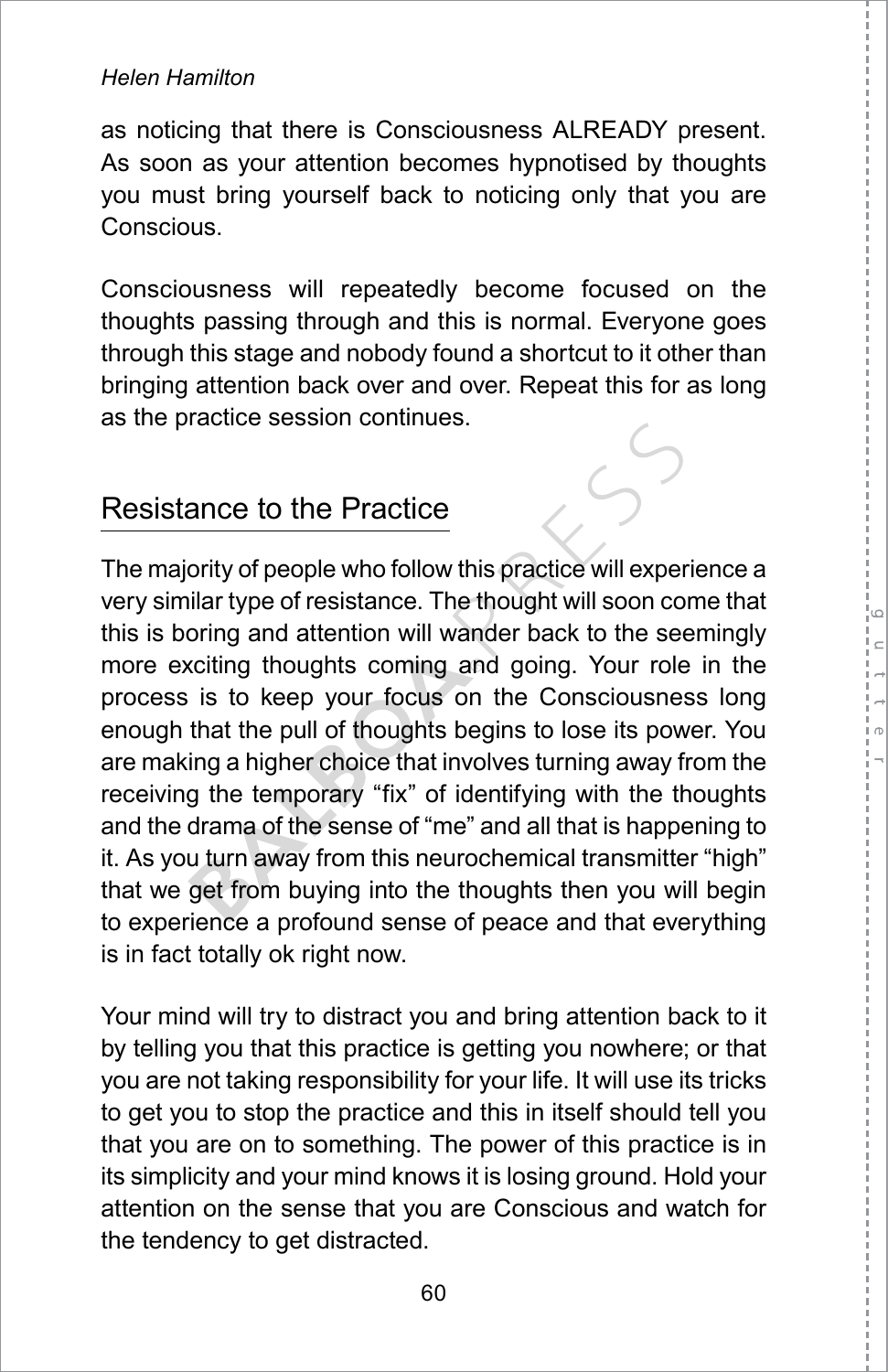*Dissolving The Ego*

If resistance continues then read and apply the chapter on Self-Inquiry and on Short cutting the process. It is natural for the mind to resist this practice because it knows that you are near the end of suffering**.**

**Everyone is Conscious and everyone takes this Consciousness for granted. Will you take it for granted? Stay in the simplicity of only knowing that you are Conscious. Be Conscious of your Consciousness.**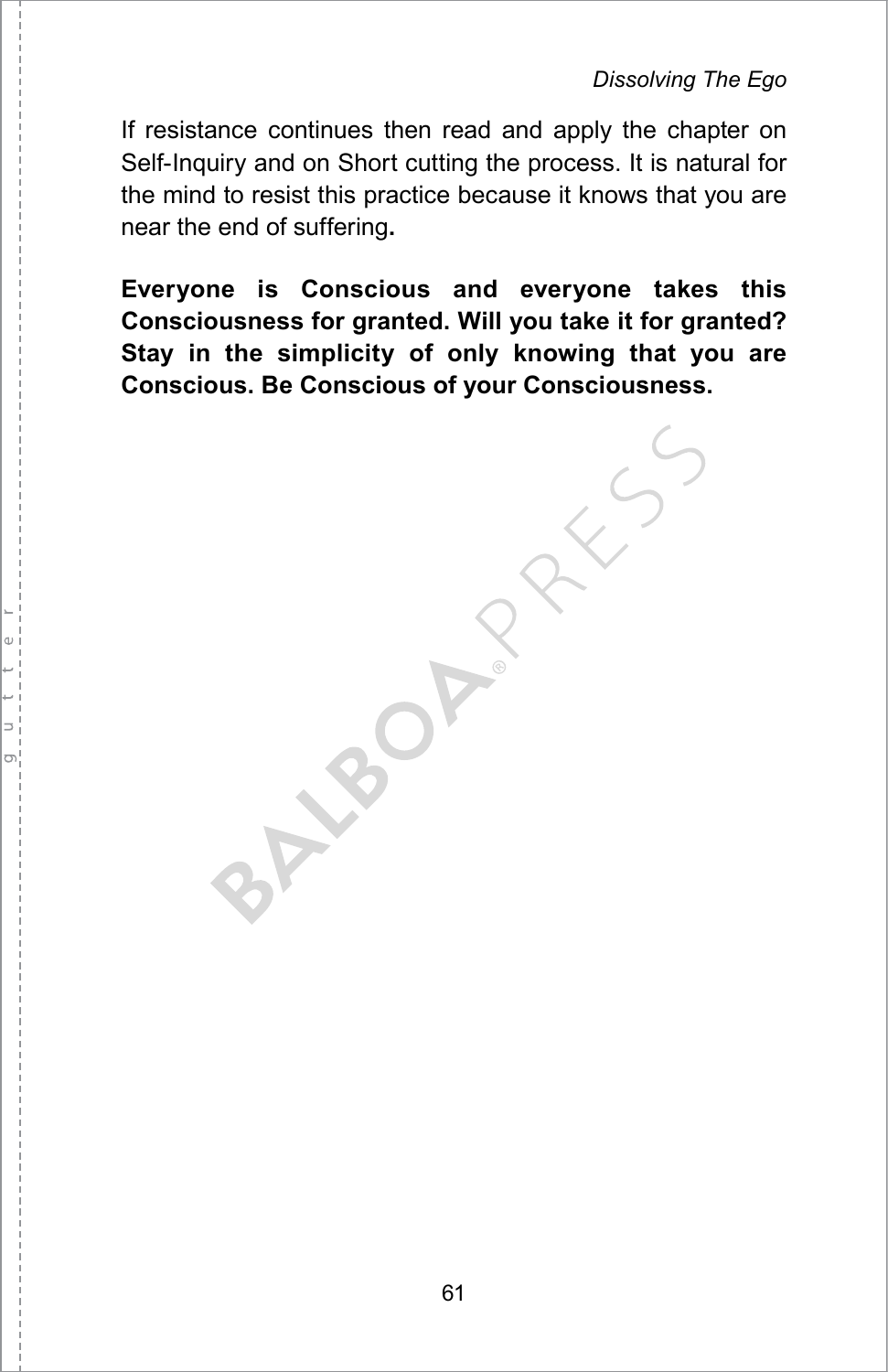# CHAPTER 13

## Noticing the Existence

The fact is that you exist. This is the one undeniable fact in all our lives. We can argue about anything else and we can even argue about what we exist AS but we know for absolutely certain that we have Existence. If we allow ourselves to finally admit that this is the only thing we are certain of then we are getting somewhere. Suffering occurs when we feel as though we know what we are and are sure of it. In the normal human Consciousness we are all convinced that we are individual, separate from each other and from life. We assume this about ourselves and this is reinforced by programming over the years. Once we have accepted this we never question this until we suffer so much in this limiting definition of who we think we are that we are forced to look deeper.

This practice is aimed at getting the focus of attention back onto what we know for certain. As much as our mind may resist this eventually we must come to a moment of honesty where we finally admit that all our thoughts about what we are have not been proven. The only thing we know for certain is that we exist. There is Existence, nobody can deny this. What we exist as is still open to be seen. We cannot find this out by thinking about what we are. Thinking about something is NOT the same as Knowing. Thinking about something is NOT the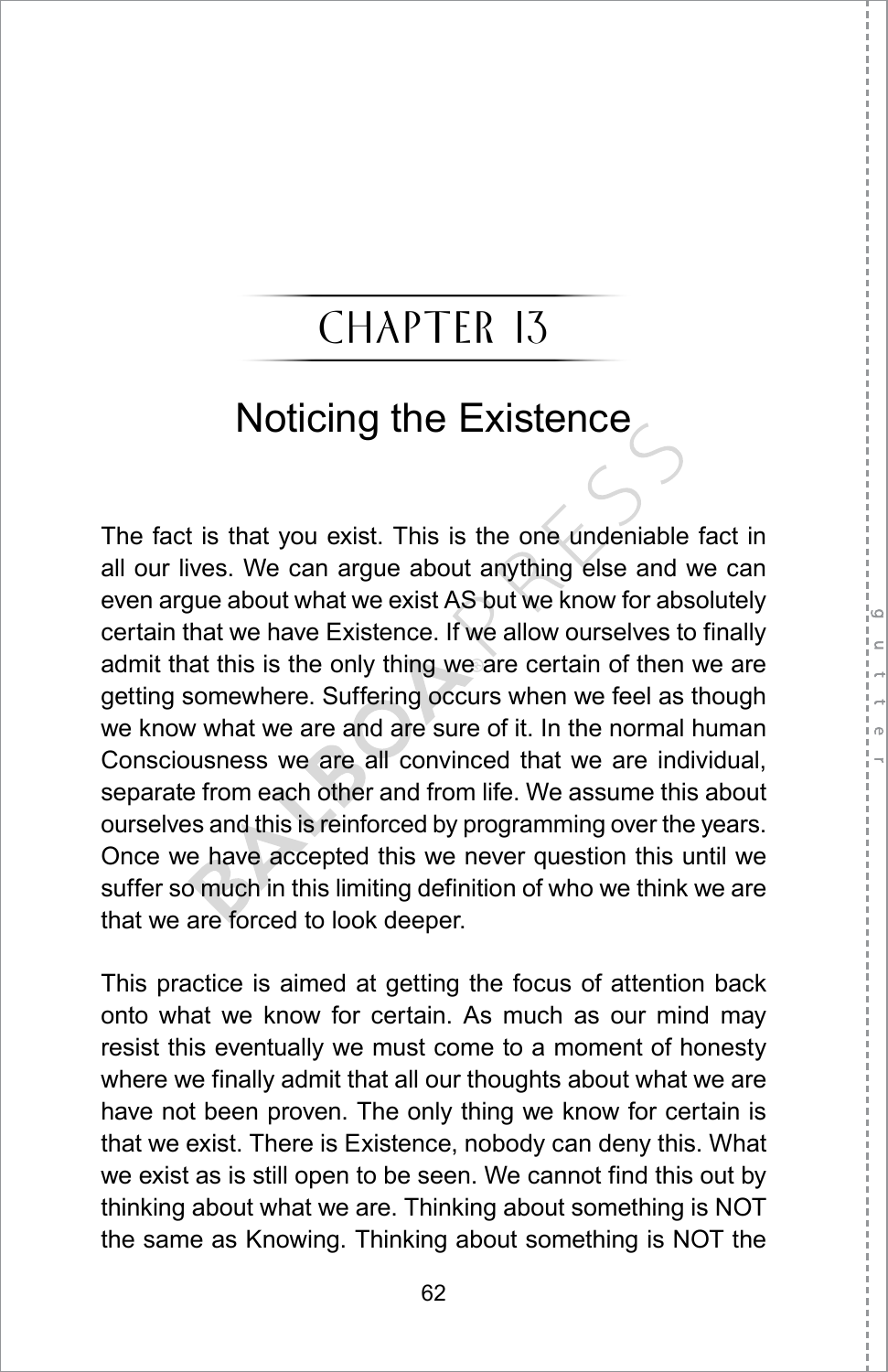same as Being it. In much the same way we could think about what it is like to be Chinese, write a book on Chinese culture and to learn to speak Chinese fluently but it is not the same as actually being born and raised in China.

Our mind can only know ABOUT something and not actually Know for certain. Mind is a tool for analysing and thinking about things, coming to conclusions and understandings. To truly know something is to BE it; we can only know what it is like to be Chinese by actually being Chinese. Search within yourself and see that all that has happened up to this point is that you have noticed and listened to thoughts about what you are. It is not your mind's fault that it cannot know what you are; it is not supposed to.

Keep attention on what you know to be true only and what you are will be intuitively revealed to you at the right time. You will know it because you will BE it. You can only think about and know about what you are not.

## The Practice of Noticing the Sense of Existence.

The practice is a simple one just like all the others in this book. The key is to simply notice that sense of Existence-something is here and enjoying an Existence. Take some each day to notice what you know to be true which is only that you exist. This is not the same as thinking "I exist" as this is a thought. You must exist before you can notice thoughts arising. Stay in that simple Existence and each time your attention is drawn to thinking about what you are or any other thoughts bring it back to this simple Existence.

Over and over again the mind will try to hook you with thoughts that you are making progress, thoughts about Existence, thoughts that you are getting nowhere and even thoughts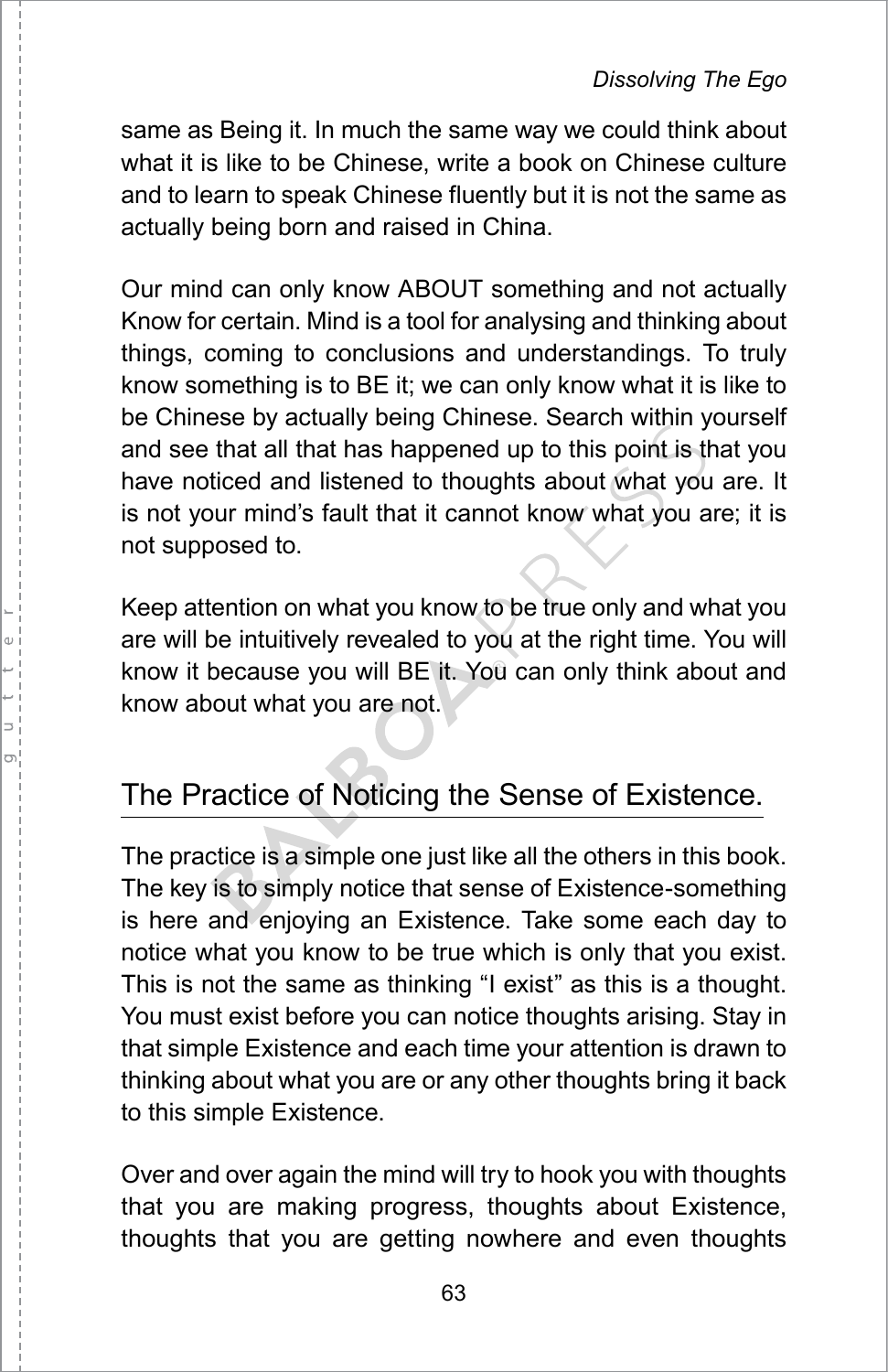about how you are not thinking much anymore! Notice these tricks and stay firmly put in the sense of Existence. It is the thoughtless and wordless place that must be here before any thought can pass through it.

Spend as much time as you can each day in this sense only. Bring attention back over and over and do not look for any results. A wandering mind is just as likely on the first day of practice as the last day before the ego vanishes. The number and frequency of thoughts is no measure of progress. Forget about progress and stay put in your conviction.

## The Progression of the Practice

At first you will feel as though there is a separate you that is noticing the sense of Existence. There will be a sense that "I exist as me in this body" and that is ok. You must use this seemingly separate existence to focus only on Existence itself.

 $\subseteq$ 

As you continue your practice each day you will notice that you begin to feel this sense of Existence at random times, when your mind is quieter or you are doing some task that does not need much mental focus. It will begin to make itself known to you more and more often and you may find that you begin to fall into this quiet peaceful sense of Existence; rather than having to look for it and sit down quietly alone to notice it.

Eventually it will occur to you that you are Existence Itself noticing Itself. You are life itself, not a person who is alive. You are all of Existence showing up right here and now; not a person existing for a time and then perishing. Existence is experiencing Itself through this mind and body but it is not separate from the whole; it IS the whole.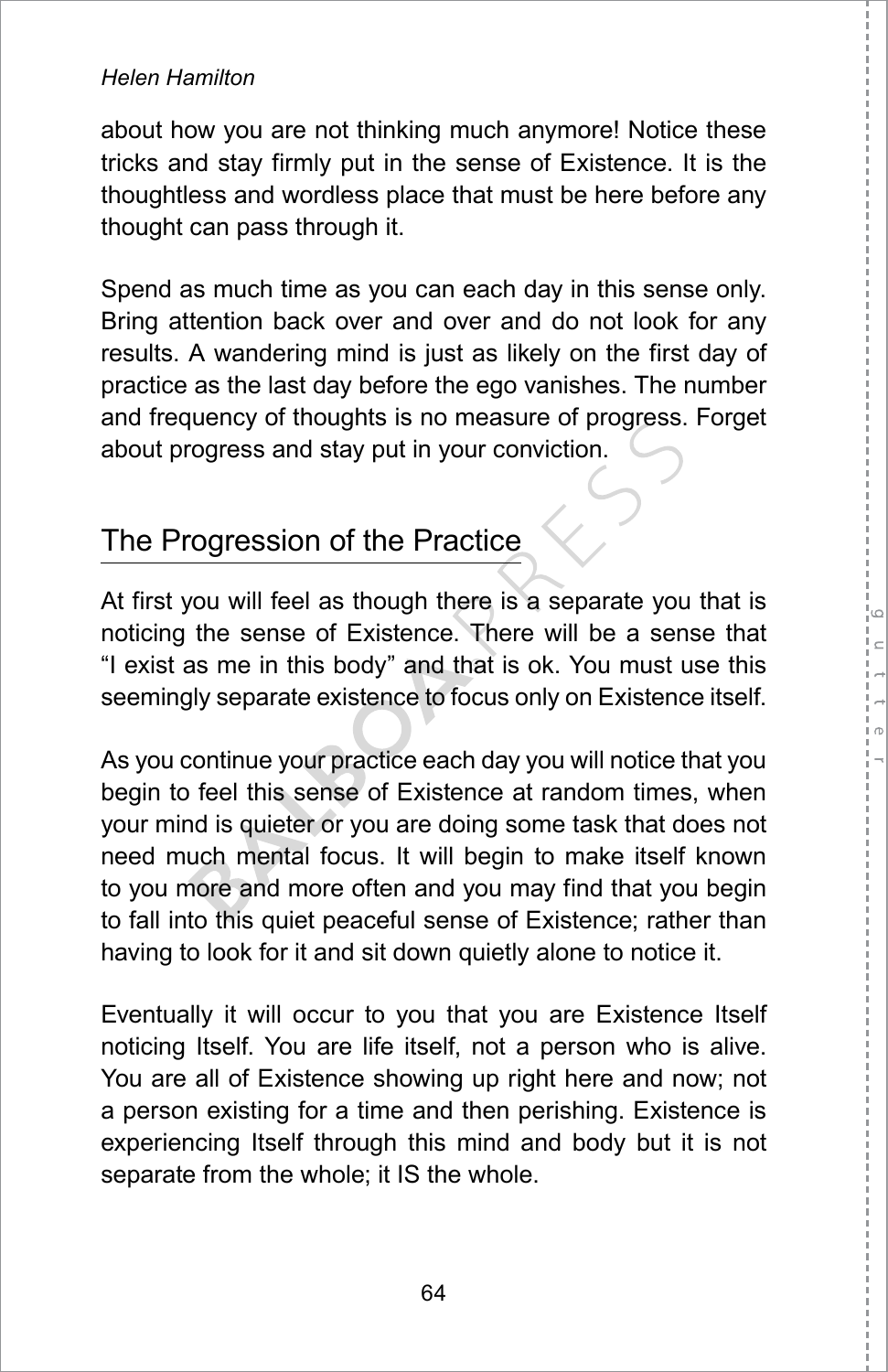## Summary of the Practice

Set aside some time each day to sit down (in any position) and notice that you exist. This is as simple as noticing that there is Existence already here. Make no attempt to figure out, analyse or think about what you exist AS. As soon as you become aware of thoughts and pay attention to them you must bring your attention back to looking only at this sense of Existence.

You can only be aware of this Existence OR the thoughts that are arising in it. You can only notice one thing at a time. It is up to you to bring your attention back each time to Existence and be disciplined. You have spent many "lifetimes" being a separate "me" and watching the end of this Existence seemingly occur. Wouldn't it be better this time to find out directly if you can actually perish with the body? Stay only in this sense of Existence.

There is only Existence noticing itself. The thought "I exist" can only be seen once you exist first to see it.

## Resistance to the Practice

As with all of these practices resistance will come in the form of thoughts about the practice and how to do it better. You will be tempted to analyse how you are doing; to focus on pleasant or unpleasant feelings and emotions as they surface. Notice this tendency to get distracted and focus your power by repeatedly bringing yourself back to the simplicity of Existence. You exist before any thought can distract you. Are you even distractible?

If resistance continues then re-read the chapter on "Self-Inquiry" and the chapter on "Short Cut" and apply them. Ask yourself what is aware of this resistance and is IT affected by the resistance?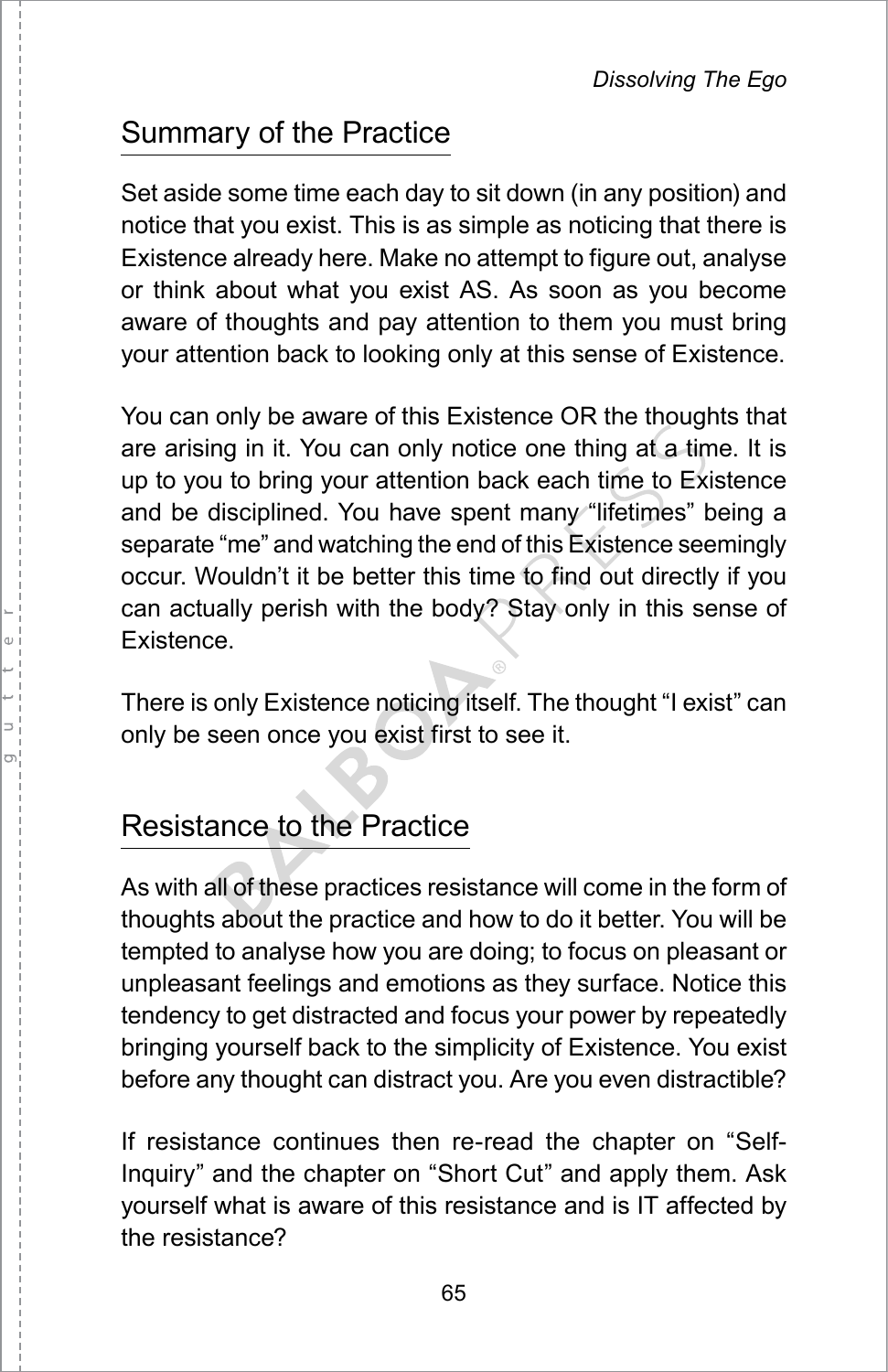**Existence is all of life and when it flows through a body it feels like "I exist" and we take this for fact. Stay in this sense of Existence and cease using your mind to define what you are. Peace will come upon you and stay if you can resist the complexity of thoughts. Mind is complex; Existence is simplicity itself.**

> OF V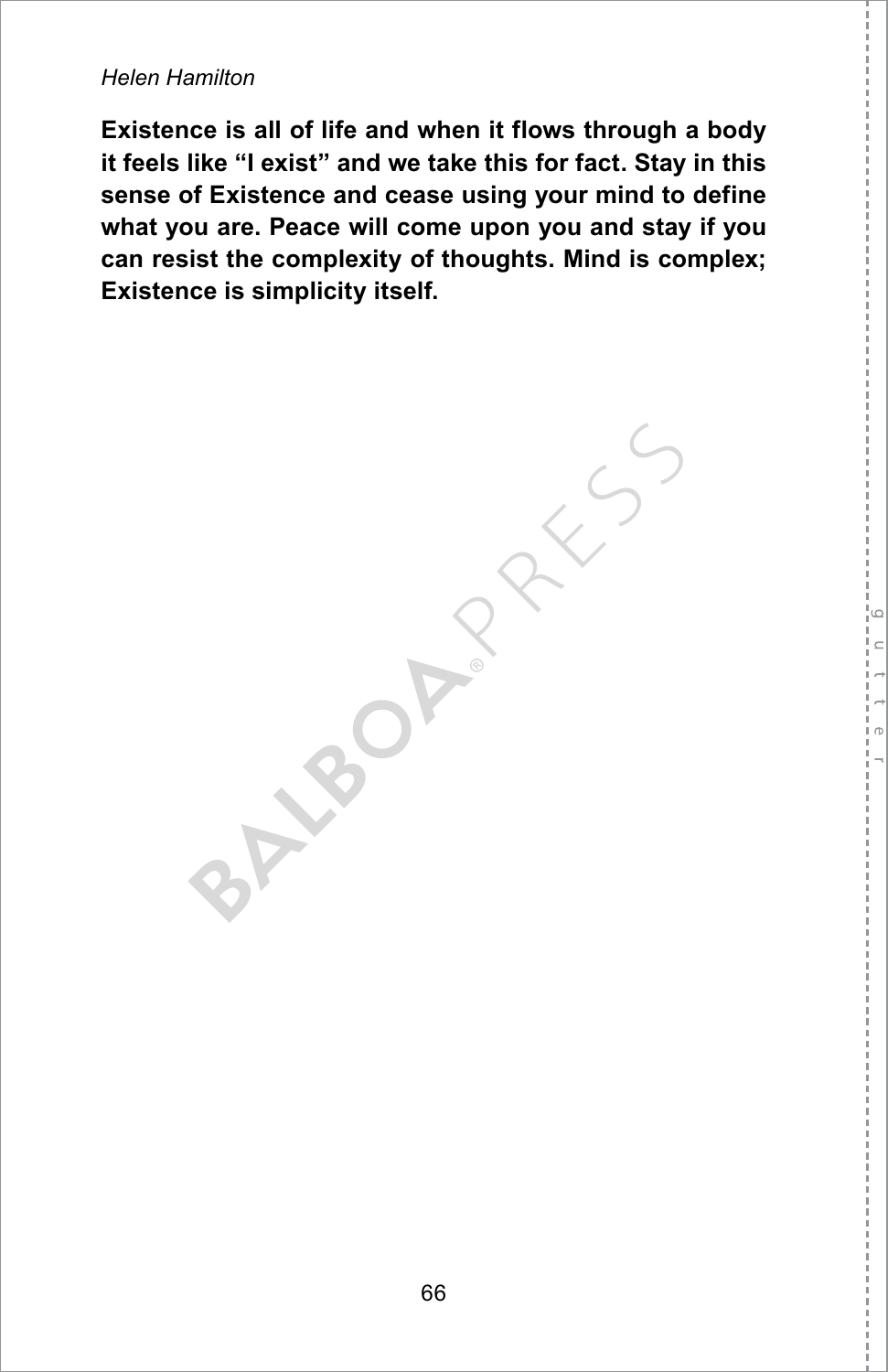# CHAPTER 14

## Being the Contextual Field

Consciousness can appear as form or formlessness. We could say that form arises out of formlessness. We know much about the form or content of Consciousness as this is the "thingness" that we know so well. We are taught to focus on the content of our Awareness as a priority and to ignore totally the context. What does this mean in our experience? It means that we do not see our own Self IS the Contextual Field and that what we THINK we are is actually the content of the Field.

When we look for ourselves through Self-Inquiry all we can find is the subtle feeling of "I am here" but we cannot actually find a location to that self. We begin to see that this "I sense" is actually the formless Contextual Field of Seeing. The sense that "I am here" or "I exist" is simply the first content of the Field that we are. Thoughts are the first content that fills our Field. By our very nature, we are more like a Field of space than an object that has a location in time and space. Our body has a location and is affected by time and space but we are not.

We can learn to refocus our attention on the Field itself rather than on the thoughts occurring in it. We can put our Awareness on the space that thoughts are appearing in rather than the thoughts themselves. When we do this we begin to see that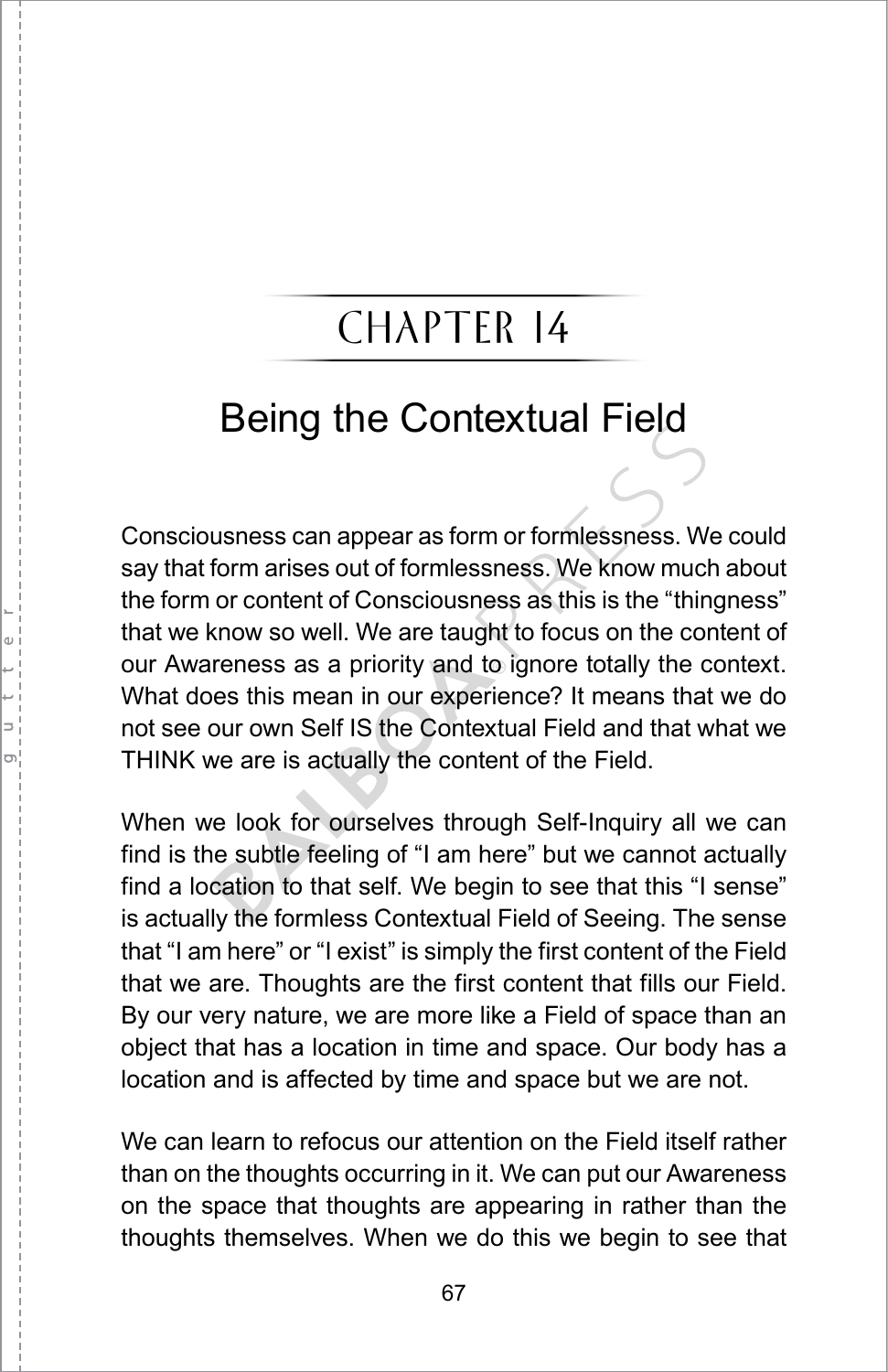nothing could exist without this Contextual Field here first for it to appear in.

No-thing could appear without this Field of no-thingness for it to arise in. Form relies on the formless for its Existence. Without the formless Contextual Field then no thought, emotion, event or relationship could appear in it. Our bodies which are solid objects need this context to appear in and to sustain them; just as the clouds need the sky in which they appear. Content can only appear against the backdrop of context. We know this because we can realise we can only hear the objects of sound against the context of Silence. If we try to listen for a sound in amongst a background of white noise we will not hear it. The Contextual Field is invisible, intangible, ineffable and yet is totally here, now and everywhere. It is omnipresent and never began nor can it have any ending. Beginnings and endings can only occur to the objects appearing in this Contextual Field but not to the Field itself. Through this practice we can begin to see we are the Field Itself and not what is appearing in it. We have taken ourselves to be the "me" which is this subtle content or "thingness" that appears when the body appears. In Truth we are the "no-thing-ness" in which all objects are showing up.

 $\subseteq$ 

## The Practice of Being the Context Rather Than Content

At first you can simply start by noticing that without this formless Field being here already you could not see what thoughts and emotions are appearing in it. Simply said you must be here first before you can observe anything. The Contextual Field is that silent Awareness that is just observing without comment or opinion; it just is.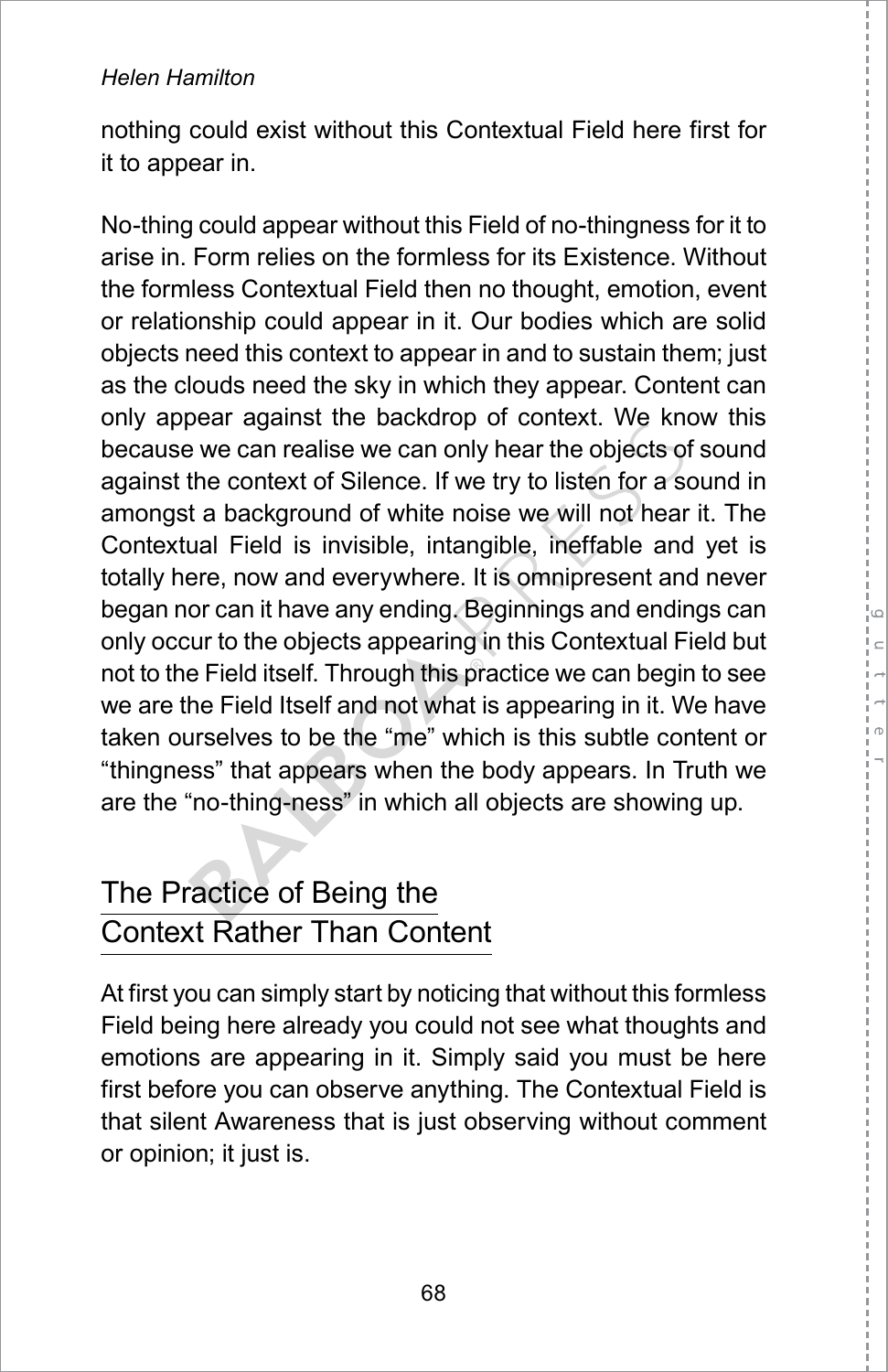The practice is to sit down each day for some time in any position that is comfortable and direct your attention to the fact that there is a silent invisible space like Field of Awareness present. As you begin it will feel like "you" but that is all right. We must all start from this feeling that what I am is a kind of diffuse "me-ness". Notice this subtle Field that you are and disregard any content that appears in the Field. You need not try to get rid of thoughts but simply redirect your attention to the Contextual Field itself. In this way the Field begins to focus upon Itself rather than focusing upon the content appearing in it. Time and time again we will be hypnotised into focusing on the thoughts that come rather than on what is aware of all this.

Each time attention goes with thought simply bring it back to that invisible Field that is the context in which all things are arising. Do this as many times as is needed throughout each practice session.

#### The Progression of the Practice

When you first begin this practice you may have a sense of "I am in the Field" and that is where we must all start from. We think of ourselves as a "something" or "someone" that is appearing in a larger Field. At this stage you might notice the feeling that you are "tuning into" the Field or context of your **Existence** 

As you progress and become more awake you will see that in fact you ARE this Contextual Field and the sense of you as a person is actually appearing in this infinite You. Eventually you will come to know that all there is IS the Contextual Field and that any seeming content is simply the Field appearing AS something. The Field can appear as nothing or something but it is still the field.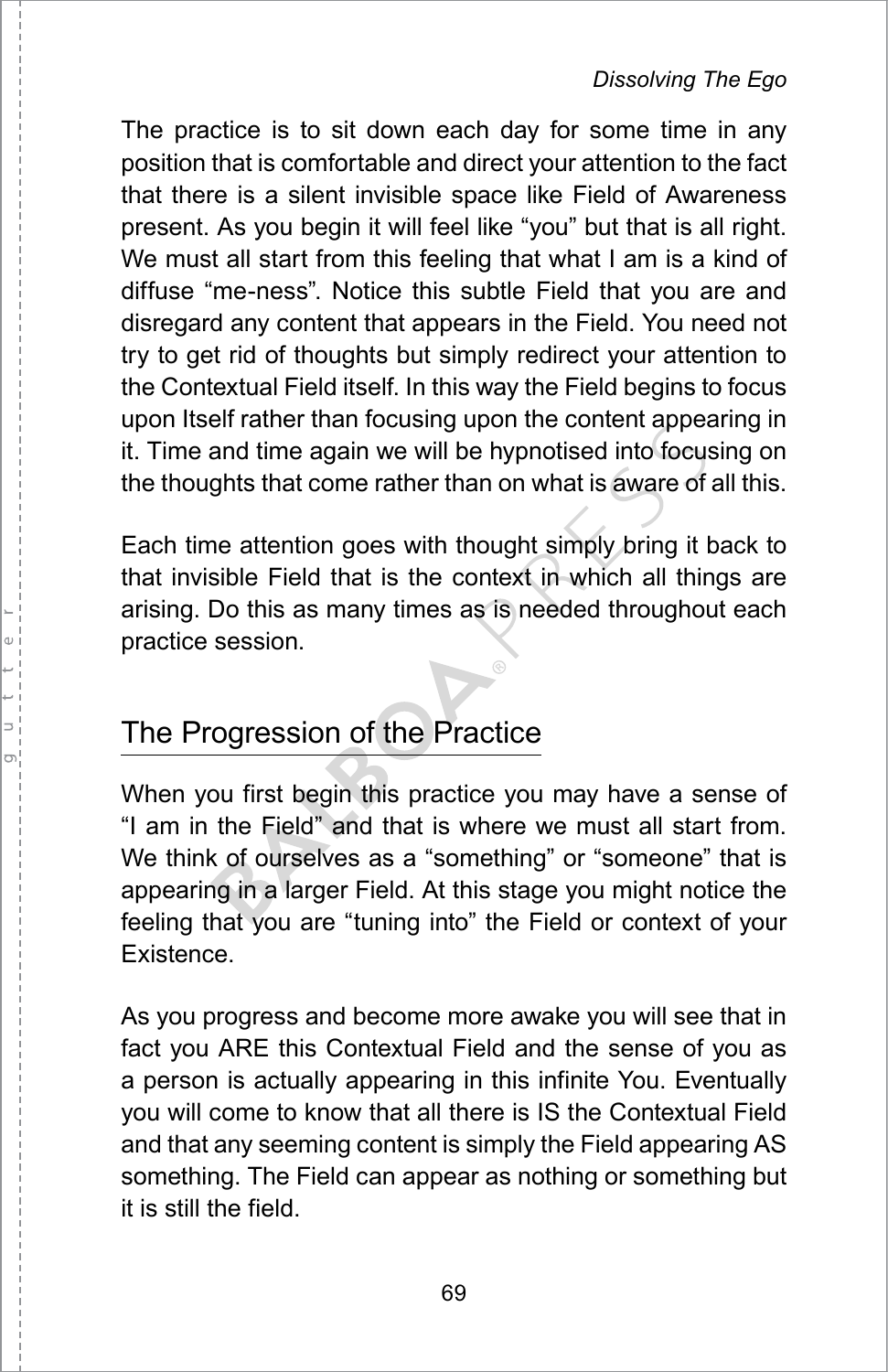At first it may seem that you have to sit down quietly to notice the Field and ignore all other distractions but as you continue each day you will begin to notice the Field at spontaneous moments. Gradually you will be able to sense the subtlety of the Field itself at any time and no matter what you are doing. In the end you will see that it is the Field noticing itself and that in fact you cannot lose Awareness of the Contextual Field because you ARE the Field.

### Summary of the Practice

Take some time each day to notice that silent Contextual Field that is here. Notice this Field and confirm that it must be here first before anything else can appear in it. Each time that your focus gets caught up in thought you must bring it back to the silent Contextual Field. Attention will go with thought over and over as we have been trained to be fascinated by the movement. This is simply a habit that can be replaced by cultivating the habit of focusing on the "nothingness" of the Field.

 $\subseteq$ 

Each day take as much time as you can to notice and pay attention to the Contextual Field. Confirm again and again that you are the Field Itself and not the content appearing in it. Subtle content like thoughts is still content. Even the "I/me" sense is the content.

#### Resistance to the Practice

If you experience resistance to practicing that is normal. Our mind has been conditioned since our early development to focus on the content and to totally ignore that which is seeing the content. You are aware enough to know that this does not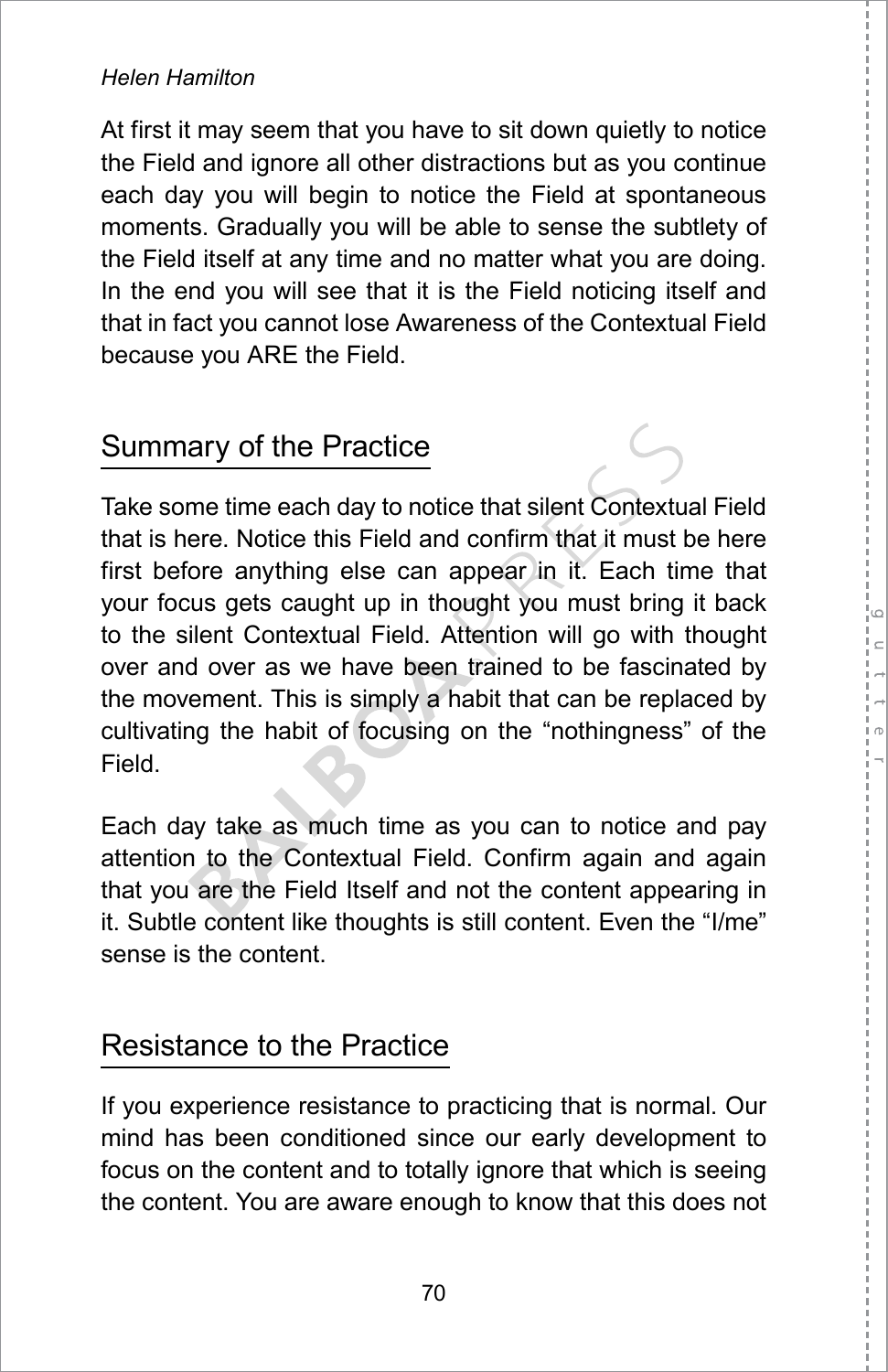bring lasting happiness. Identifying with this sense of "me" is really setting yourself up to suffer more.

Develop the conviction that no matter how many times you may get distracted you can always bring attention back. Only one in ten million have awakened fully in the past because they have not had the information, conviction and guidance to do so but now this is changing. The evidence is in your hands and the fact you are reading this means you are ready to finally wake up from this dream. Gather your focus and KNOW that you cannot fail unless you believe you can.

If resistance continues then re-read the chapter on "Self-Inquiry" and the chapter on "Short Cut" and apply them. Ask yourself what is aware of this resistance and is IT affected by the resistance?

**As you come to see that what you really are is formless and nowhere to be found in particular you must confirm it over and over again. As you confirm it then the tendency to think of yourself as a "something" or "someone" will disappear and all fear will leave you for good. What can possibly harm you if you know yourself to be the invisible Context in which all is happening? You are the invisible and intangible Contextual Field that is inside, underneath and before the tangible and visible world.**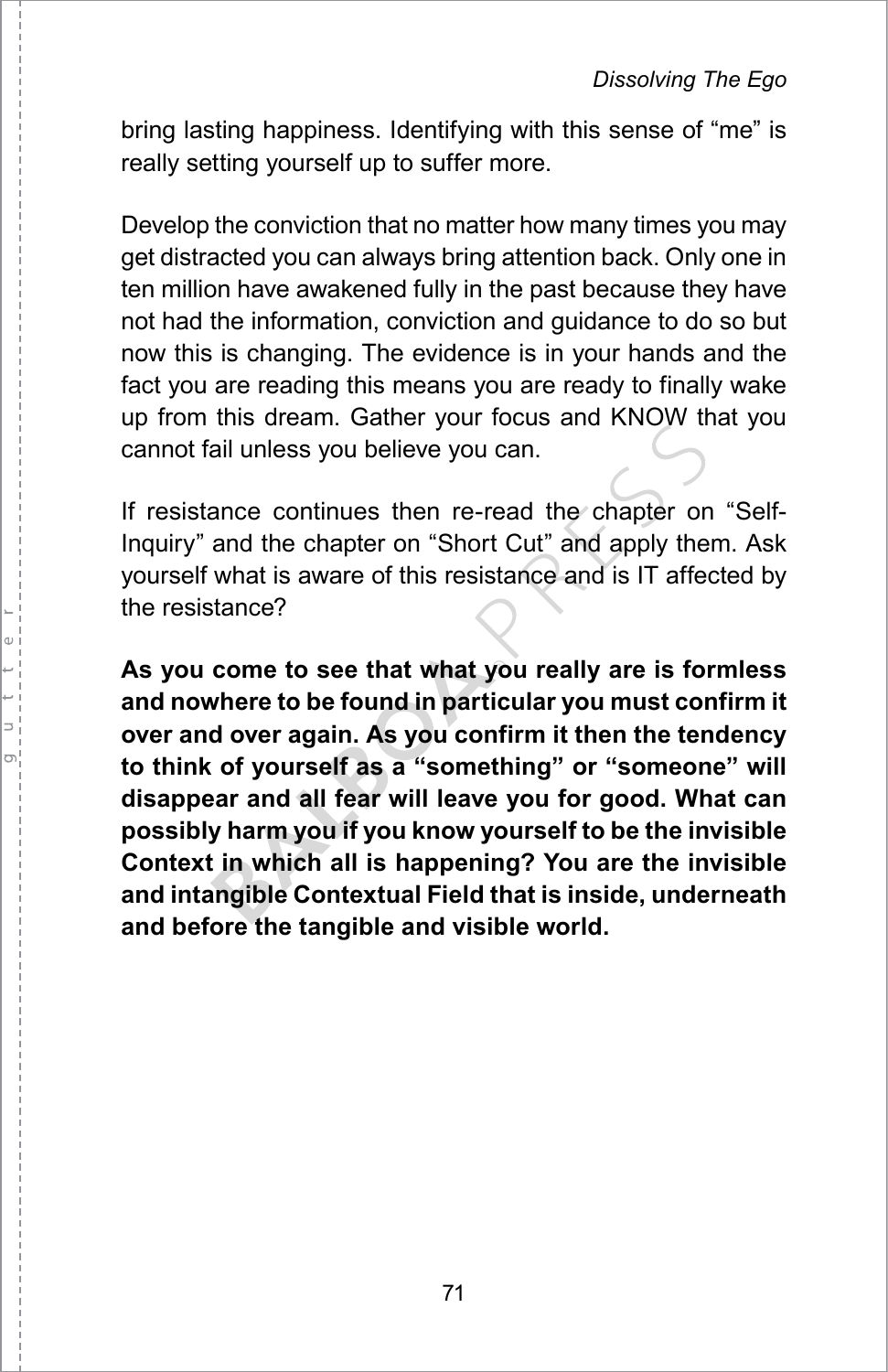# CHAPTER 15

## The Ever Present State of Here

This practice is simply one of noticing that no matter where you are in the world, no matter what you are doing or who you are with it always feels like you are Here. There is a simple "Hereness" about wherever you are. Even if you journey to the end of the universe (if that were possible) it would feel like "I am Here" when you got there. It would never feel like "I am there". "There" is a position in time and space that only has relevance if this sense of "Here" is present.

"Here-ness" is not a geographical location in time and space; it is not a place somewhere on a map. It is a sense of being Present in, around, outside of and before this body was constructed. If you notice when you wake up in the morning you will see the feeling of "I am Here again" is really what is happening. "Here-ness" is an intelligent Field of energy that is perceivable as a constant in your life. Look back at any experience you had previously and confirm that it always happened "Here" and that it always felt like "I am experiencing this Here and Now". It is not possible to get away from this "Here-ness"; even if we say "oh I was daydreaming and I was somewhere else for a minute" it was still happening Here and now.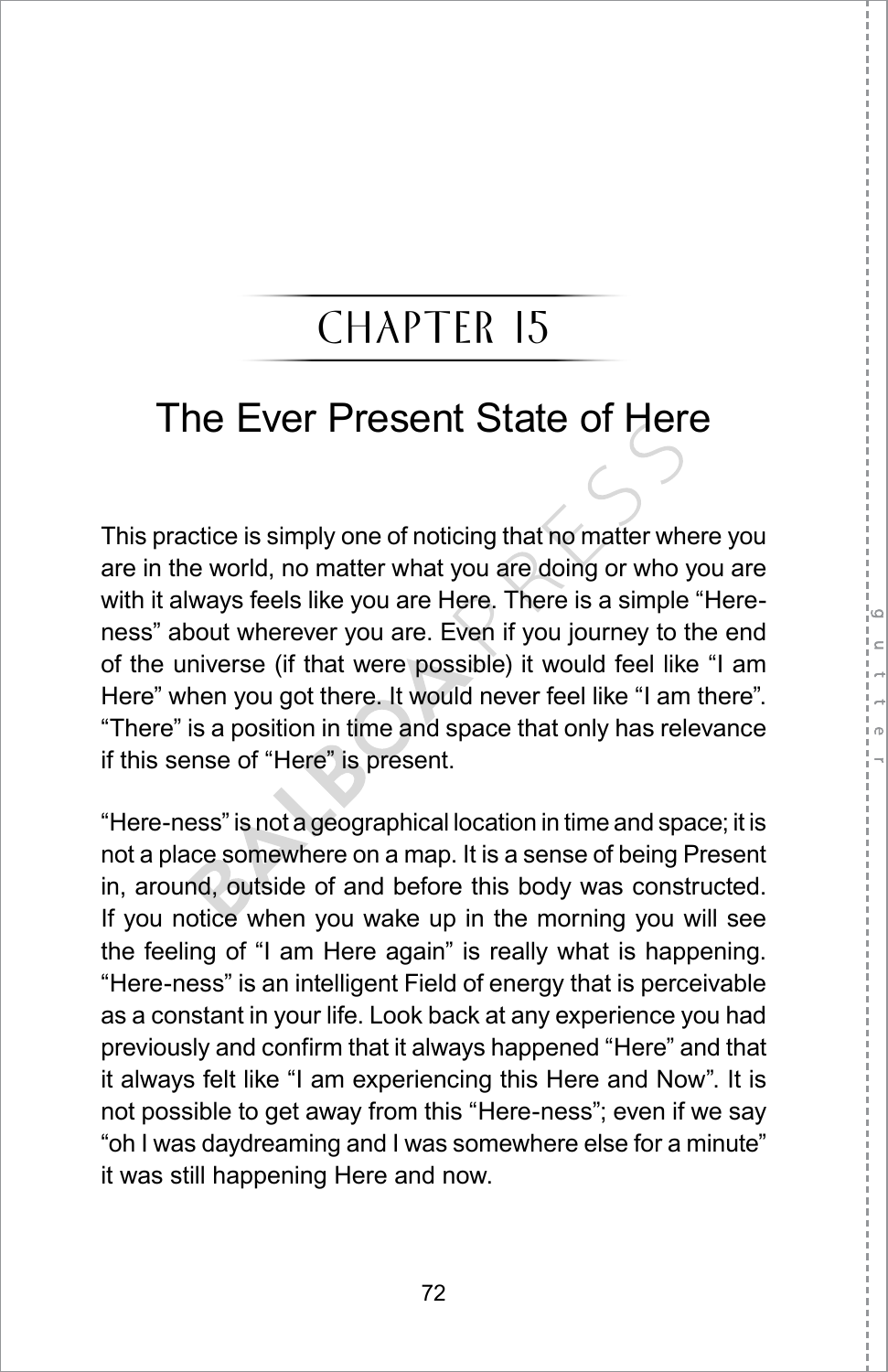This "Here-ness" is a subtle Presence that is noticeable but not by our normal senses. If you have ever noticed a feeling that something or someone is behind you and turned around to look but found nothing; notice with hindsight that the feeling was as if something or someone was approaching the proximity of your "Here-ness". Some Presence touched your subtle Field of "Here-ness" and you noticed this. How would this be possible if you are only this physical body?

This sense of "I am Here" is the feeling of being "someone" that is located in this physical body and that is how the practice must begin. As you continue in your practice you will notice more and more simply the sense of being Here comes upon you and it is not a thought "I am Here". You begin to notice simply that "Here-ness" is constant and "I am Here" comes and goes because it is a thought appearing in the "Here-ness" itself.

"Here-ness" is not just where you are; every sentient being is having this same feeling of "Here-ness". Consider for a moment if it were possible for you to inhabit another body than yours. If somehow your Consciousness could be put in another person's body it would still feel to you in this other body as if you were "Here". You would look back at your original body and it would be "over there" and not Here.

You can only think a thought "Here" and you cannot think a thought "over there".

You can only smell a smell "Here" and you cannot smell it over there. It is registering in consciousness "Here". You cannot feel any emotion or have any experience "over there". It has to be felt or experienced "Here" and "Now".

73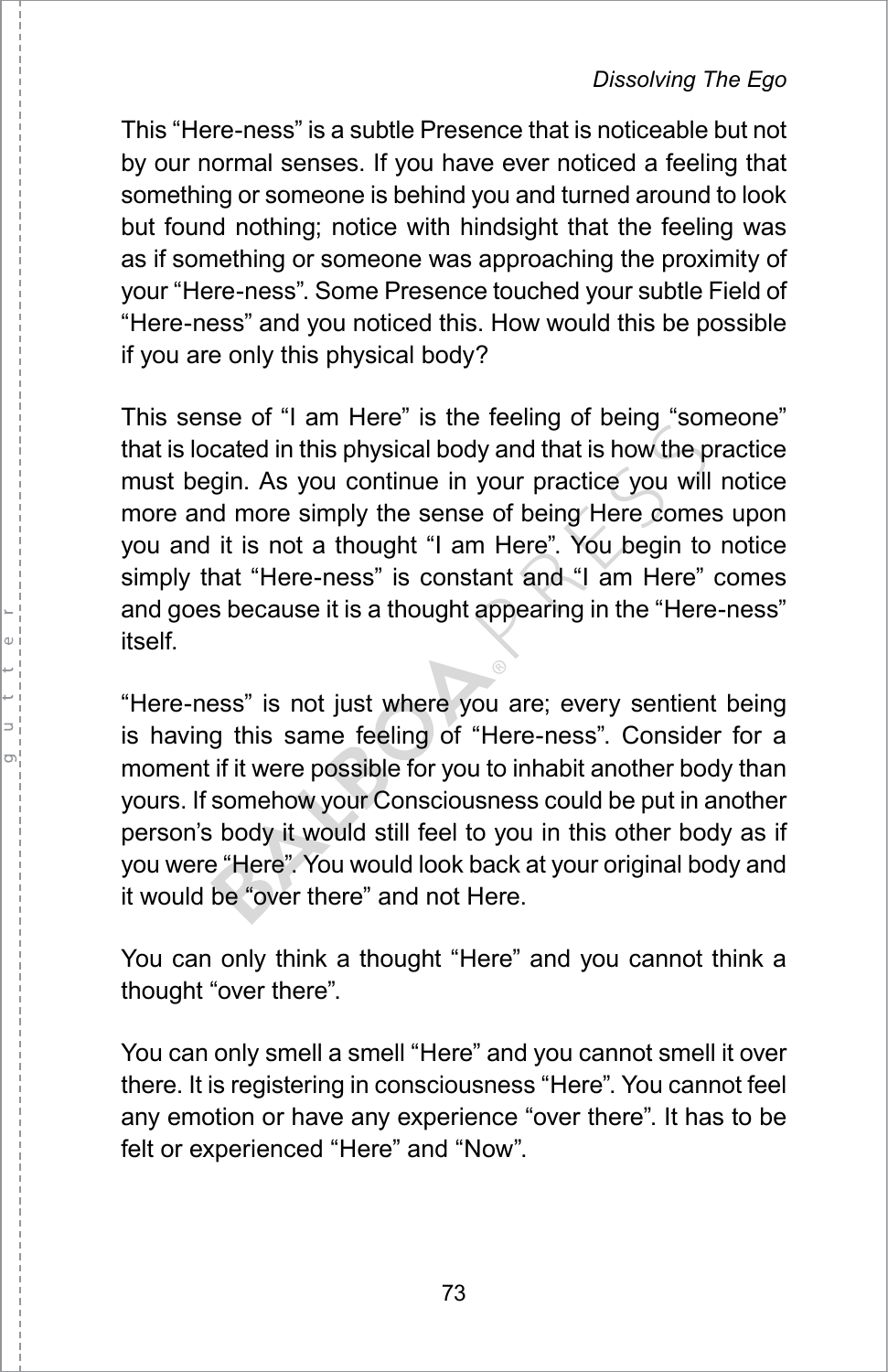## The Practice of Noticing the Ever Present "Here-ness"

The practice is very simple here as always; take some time each day to sit down and be alone. Put your attention on this sense of "Here-ness" and keep it there. Do not try hard to hold attention on the "Here-ness" but simply notice when attention has gone with thoughts and bring it back to the simple sense of "Here-ness". At first it may feel as if "I am Here" is what is being noticed and that is ok.

The practice is to take attention away from what is happening in the "Here-ness" (such as thoughts about what is here, why you are here etc, emotions, events, noises in the environment or sensations in the body) and put it only on the "Here-ness" itself. Over and over again during the practice session you will find attention has wandered again. There is no need to analyse why you get distracted-this is simply your mind's way of distracting you even more. Stay focused on the sense of being Here and turn away from all other sensations and thoughts.

## The Progression of the Practice

As you begin the practice you may notice the thought appearing that "I am Here" and this is ok, as soon as you are able to put attention on the "background" of "Here-ness" in which this thought (and every thought is appearing). It is a shift of focus from thoughts to that which thoughts arise out of. Thoughts can only appear in this "Here-ness" and so as you continue your practice it will seem as though more and more you are able to notice the "Here-ness" directly. Thoughts will seem to become less and less relevant.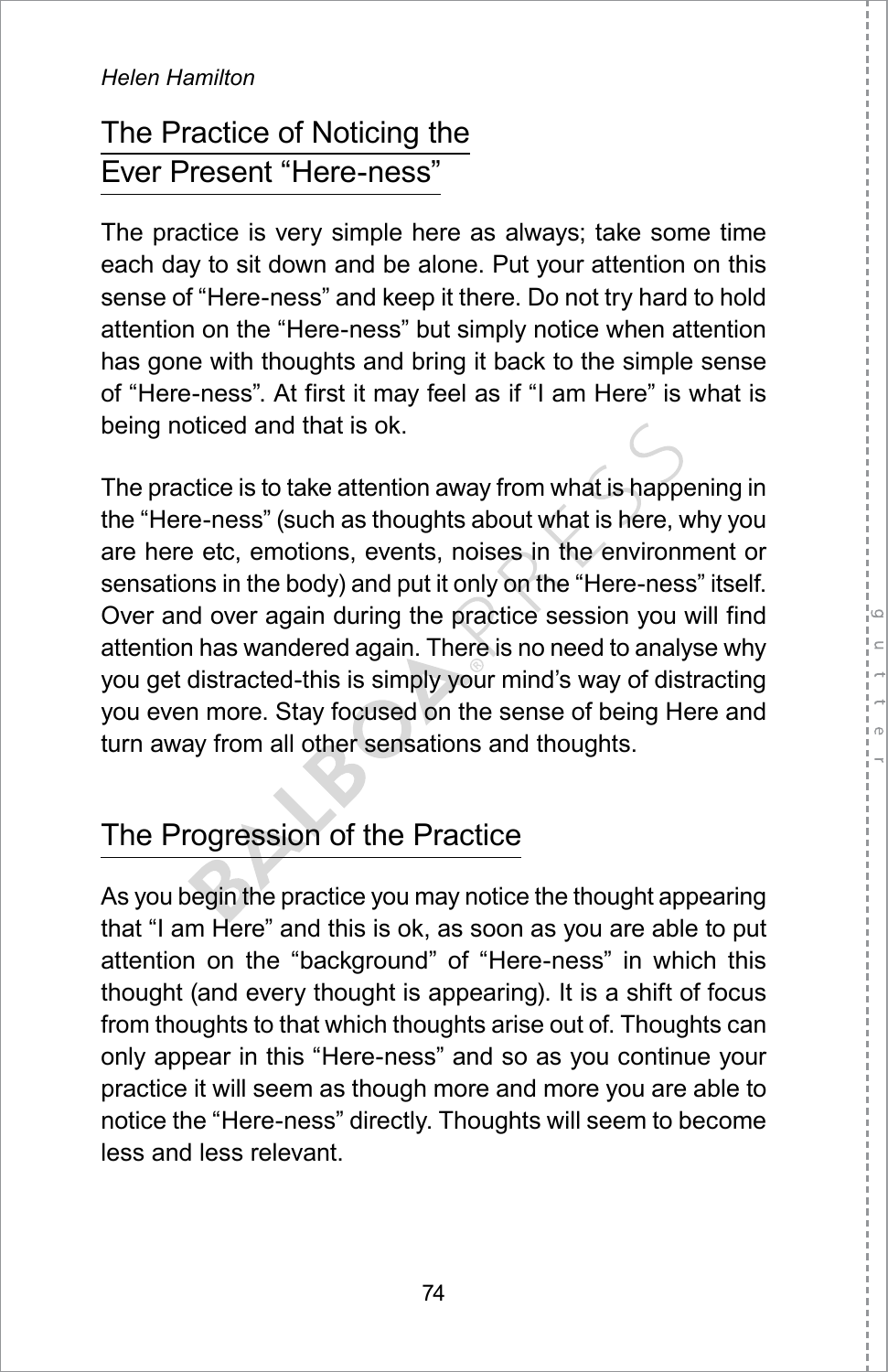You will notice certain thoughts coming up that seem to magnetically pull your focus away from the Noumenon and you are noticing the thoughts that are appearing in the "Here-ness". Remind yourself that you can only focus on one thing at once and confirm your conviction to wake up fully. It is just a thought that says "certain thoughts are harder to turn away from than others". Thoughts are all the same; the only difference is what meaning, relevance and belief power we give them.

As you progress further the sense that "I am Here as a separate person" will begin to recede and the "Here-ness" that is unchanged by any experience will show itself to you at random moments unasked and unsearched for. In the end it will be seen that you are this "Here-ness" and the feeling that "I am Here" was just a repeated thought that came with having a physical body for a short time. "Here-ness" is noticing It's own inherent omnipresent nature.

#### Summary of the Practice

Set aside some time each day to sit down (in any position) and notice this sense of "Here-ness". If you have any difficulties tuning into this start with the thought "I am Here" and then go beyond the thought to see that this thought can only appear when you are "Here". "Here-ness" is noticeable because it must be here before any thought shows up and is recognised.

Each time you notice attention has gone with thoughts, emotions or sensations in the body simply bring it back to the "Here-ness" feeling. Do this as often as is needed each practice session and pay no attention to any thoughts about your progress and how it is going. These are all irrelevant distractions that are tricks of the mind.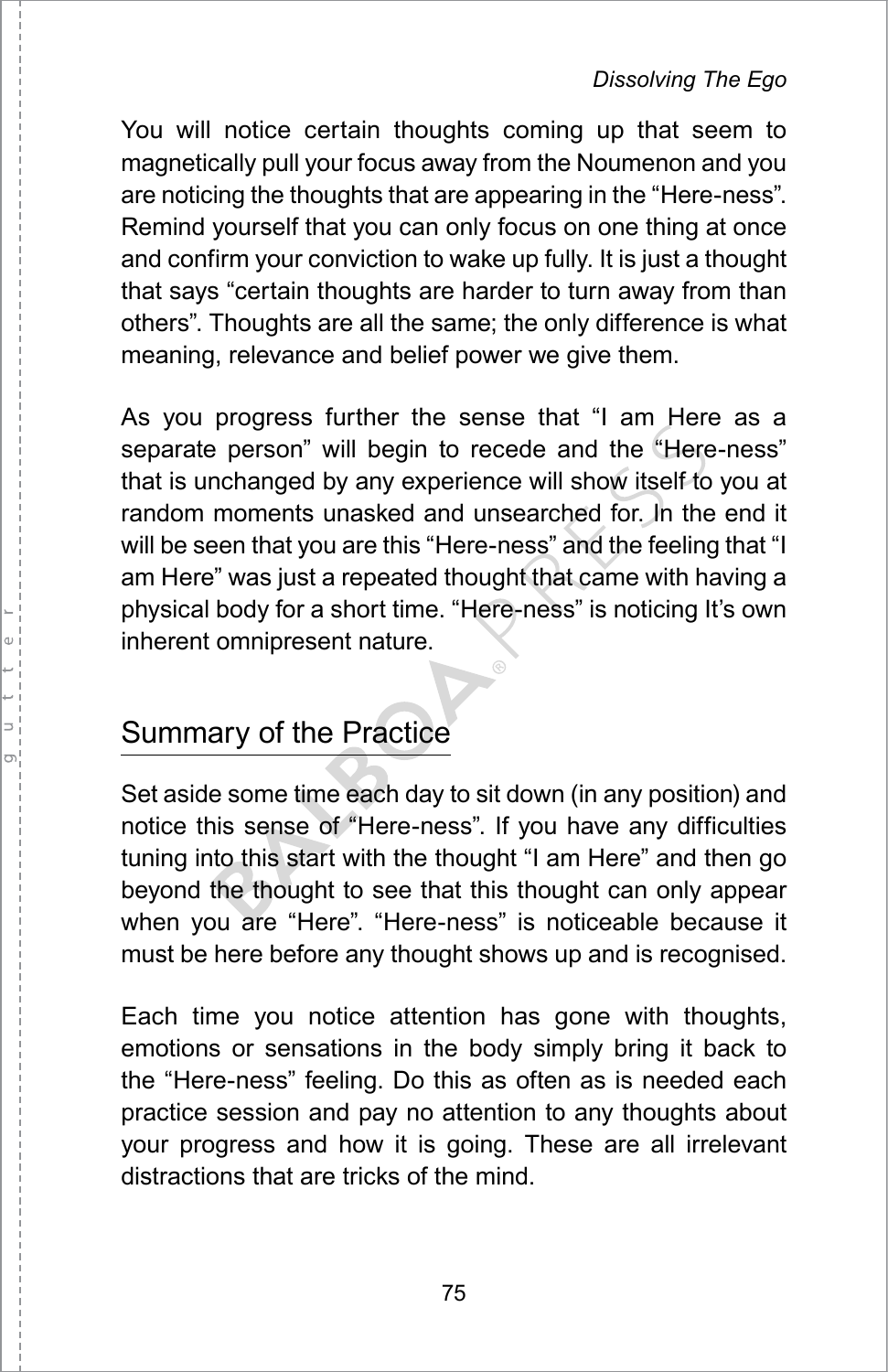Notice the "Here-ness" in moments when you are not formally meditating when you can too. It is easier to do this when the mind is not too busy and when doing tasks that seem mundane and perhaps boring. Tune in as often as you can and It will begin to tune in to you!

### Resistance to the Practice

It is very normal to notice a lot of resistance to practising especially at first; as you persist you will find that the resistance falls away. It only comes because you think that it can stop you. This is just a thought. You are that "Here-ness" in which the thoughts about resistance and the resistance itself is appearing. Recognise this and you will come to see that nothing and no thought can stop you. Confirm this. Even resistance, a feeling of restlessness or other distractions can be used as part of your practice. Resistance can only happen "Here". A feeling of restlessness can only occur "Here" and not "over there". Use whatever your mind serves up to you as fodder to help you realise your true nature.

 $\subseteq$ 

If resistance continues then re-read the chapter on "Self-Inquiry" and the chapter on "Short Cut" and apply them. Ask yourself what is aware of this resistance and is IT affected by the resistance?

**When is it not Now? And when are you not Here? You can only arrive somewhere else "Now" and when you get there it will feel like "Here". You cannot reach your destination earlier or later; only Now. You cannot arrive at the "somewhere else" place because when you do it will feel like "Here"**

**You are this "Here-ness" and "Now-ness". They are your constant companions throughout your entire life and are your Immortal Self. These are the keys to end all suffering.**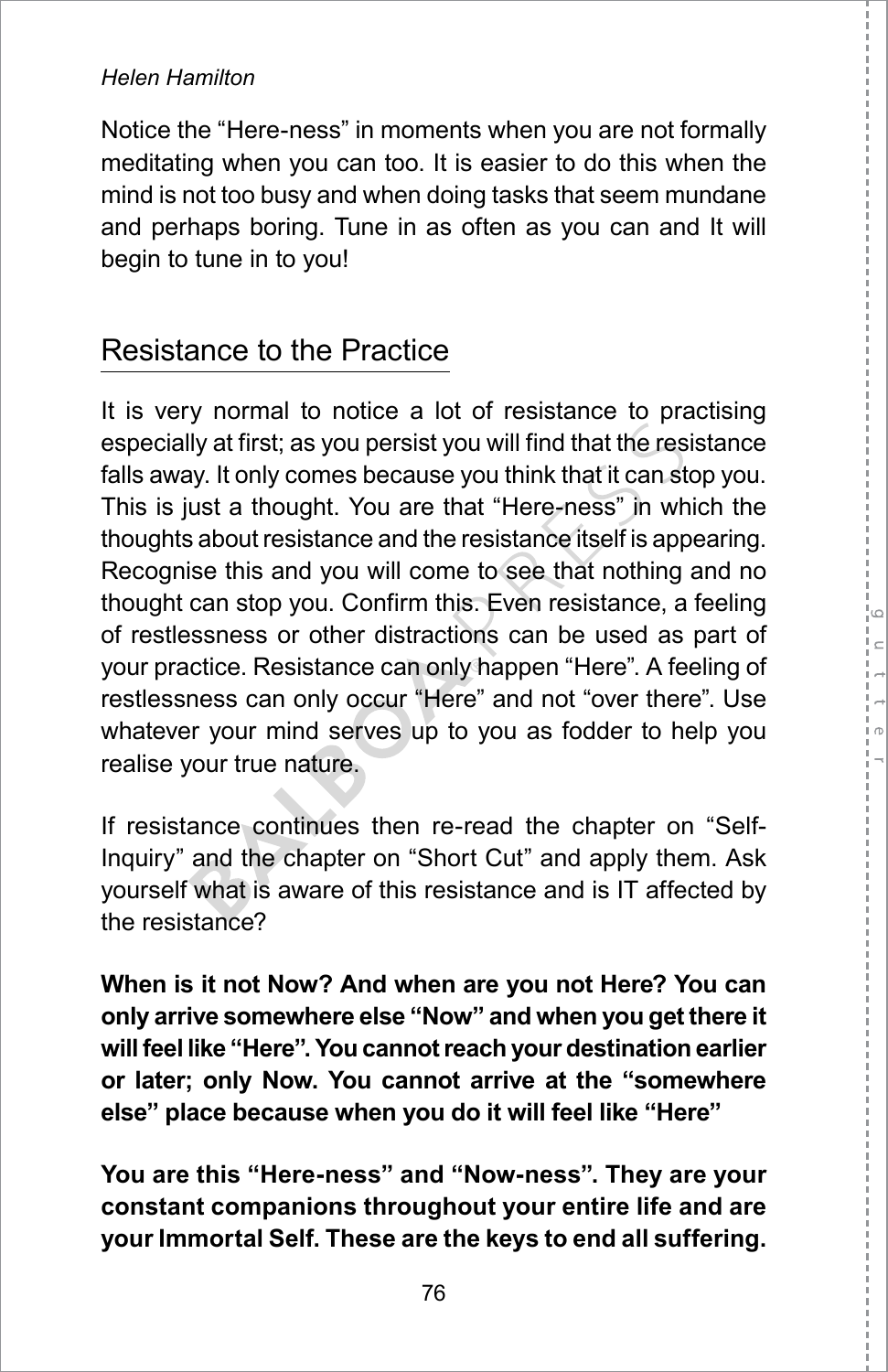# CHAPTER 16

## The Stateless State of Now

Throughout your entire life and even in this moment there has been one thing that has been constant and that is the "Nowness" of this moment. There is something unique and alive about this moment that is happening that is not present when we think of the past or the future. When we remember the past all that is really happening is neurons are firing in our brains to recall Now. When we worry about or imagine the future we are actually doing it in this moment Now.

Reality is this Now and it is beyond time and space. If you look back at any moment you have experienced you will notice that it was stamped with this feeling of Now. The "stateless state" that is Now and Always is ever present and it is this Now-ness that gives everything you experience its feeling of being "Real". If this Now-ness is ever-present then it must in fact be what we are. Every time we have a sense of a personal "me" that is moving through a separate existence for a set duration we can only notice it Now. When this sense of "me" first came with the body this Now-ness watched it appear. When it is time for the body to end and the "me" to end, this Now-ness will watch it disappear too. The Now is present right now. Contemplate for a moment if you can read this book any other time than Now? Can you do any action, speak any words, think any thoughts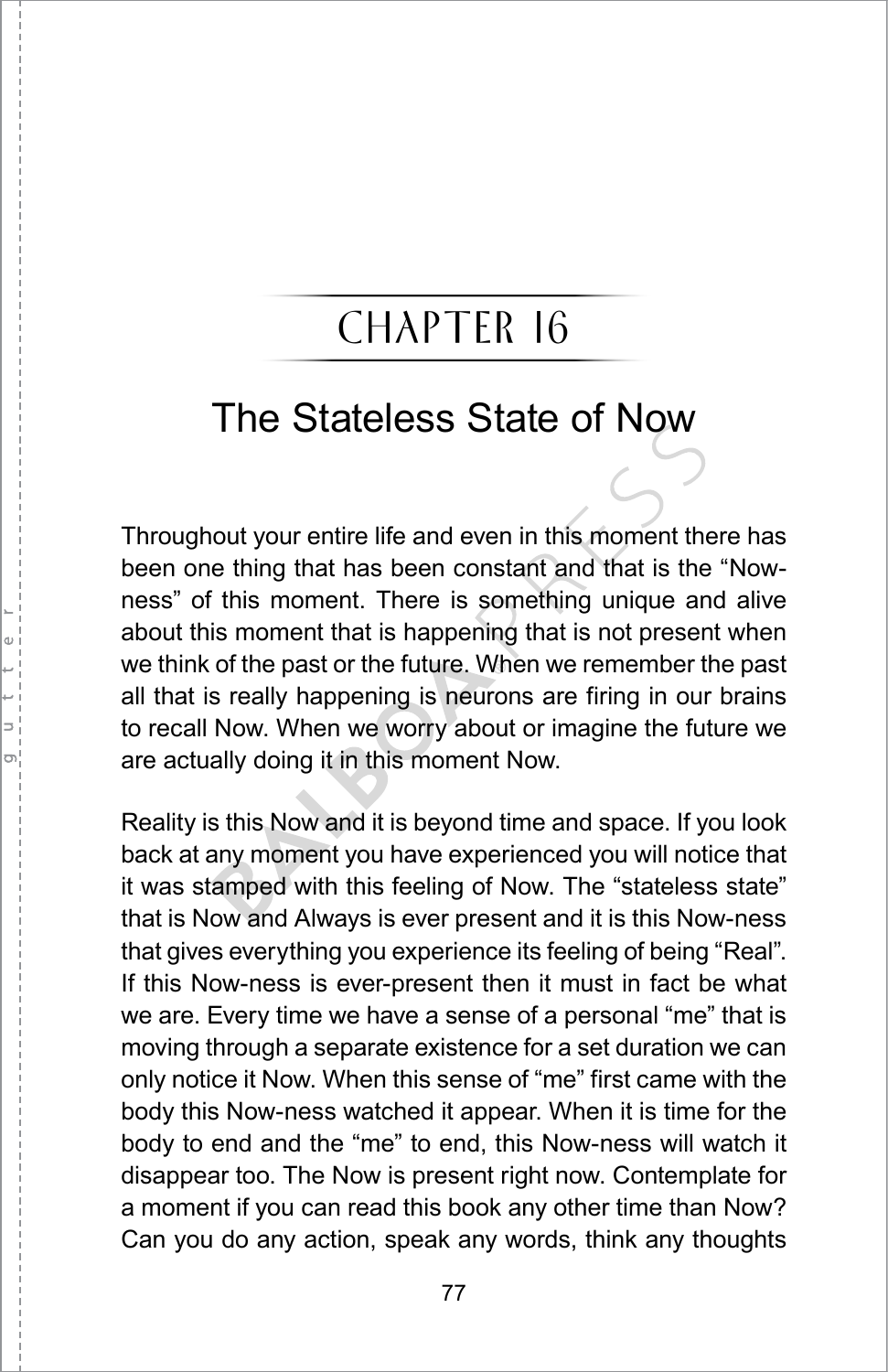any other time than Now? Whatever is happening to you is always happening Now. No other time really exists in Reality.

Now-ness is not the relative "now" of clock time; it is not earlier, now or later we are speaking about here. It is the one constant moment that is eternal. Everything is present here in this moment. There is nothing you can do to be outside of this Now and nothing you need do to return to this Now. Every time you try to do something it will happen in this Now-ness. Recognising this we can begin to see that what we are "feels" like Now-ness; a kind of ongoing moment that lasts forever. Our mind would like us to believe that each experience is happening in a segment of time and that our life is made up of many moments that can be described as now, another now, another now, yet another now and so on. When we really begin to question this we see that it is all one continual Now that has been ever-present. Look back at your life and see if any experience you have had happened "later" or "earlier". These terms of later and earlier do not exist in Reality; they are only mental constructs or concepts. Time and space only appear once we feel ourselves to be a separate entity that is bound by time and space. When we feel separate and that we are located in one place and time then distance, movement and duration of time to travel from one place to another arises.

 $\subseteq$ 

Time and space only appear once the separate sense of "me" appears. Confirm this for yourself. Even if you make an effort to "stay in this Now" moment you will begin to see that even if you feel you failed to stay in the Now, you failed Now. You cannot be anywhere other than here and Now.

When we see that this Eternal Now-ness is what we are then we can keep our attention on it and allow it to rid us of all our suffering. Suffering and struggle only occurs when time arises. As a separate "me" we spend all our life trying to get a better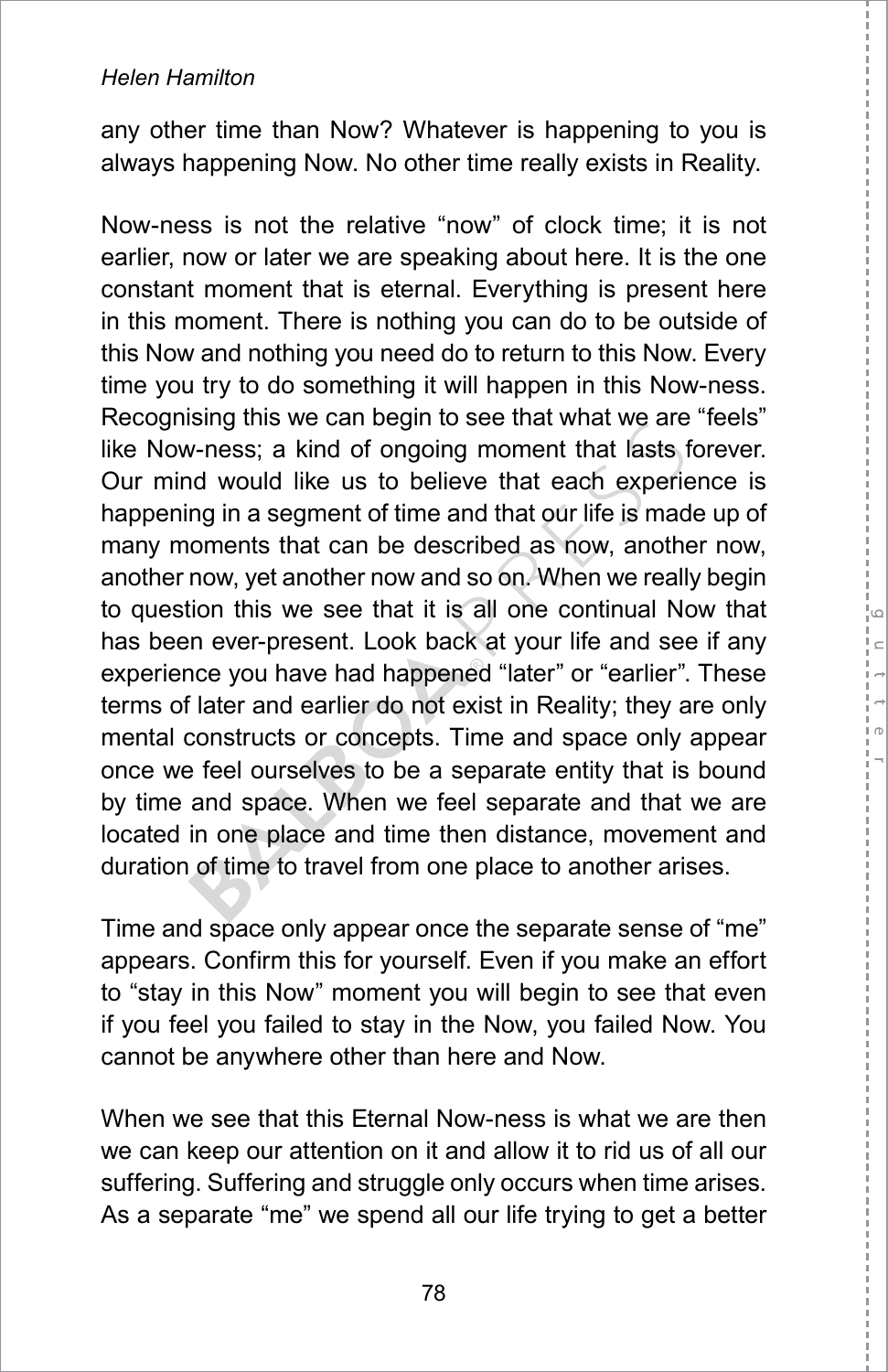moment than we had in the past. We regret the past and fear the future.

When you are this Now-ness then time stops and all suffering ceases.

### The Practice of Noticing the Now-ness

Noticing the Now-ness is simply exactly as it sounds. We can simply set aside some time each day to notice that whenever we look for it this Now-ness is ever present. Simply keeping attention on this "empty" state of Now and removing attention from thoughts, feelings, events and the world in general is enough. You are already this Now-ness and so you simply need to stop imagining yourself to be "someone" living in this Now-ness. It is enough to take some time each day to sit and notice the Now-ness. Each time your attention goes back to the "me" sense and what you are thinking, feeling or experiencing you must bring attention back to this Now-ness. As you hold attention on this Stateless State of Now you will begin to feel a sense that you are indeed much more than you had believed yourself to be. Consistently paying attention to what you already are, this Now-ness, is enough to begin to break the illusion of thinking that you are a "someone" moving around in time and space that is trying to find peace, love and joy.

### The Progression of the Practice

As you begin your practice it will feel as though you are a separate person who is experiencing this Now moment. There will be a sense that "I am experiencing Now" or "I can sense this Now-ness". This is the way we must all start and it is good. As you continue to practice you will notice that gradually this feeling of being someone who is putting attention on the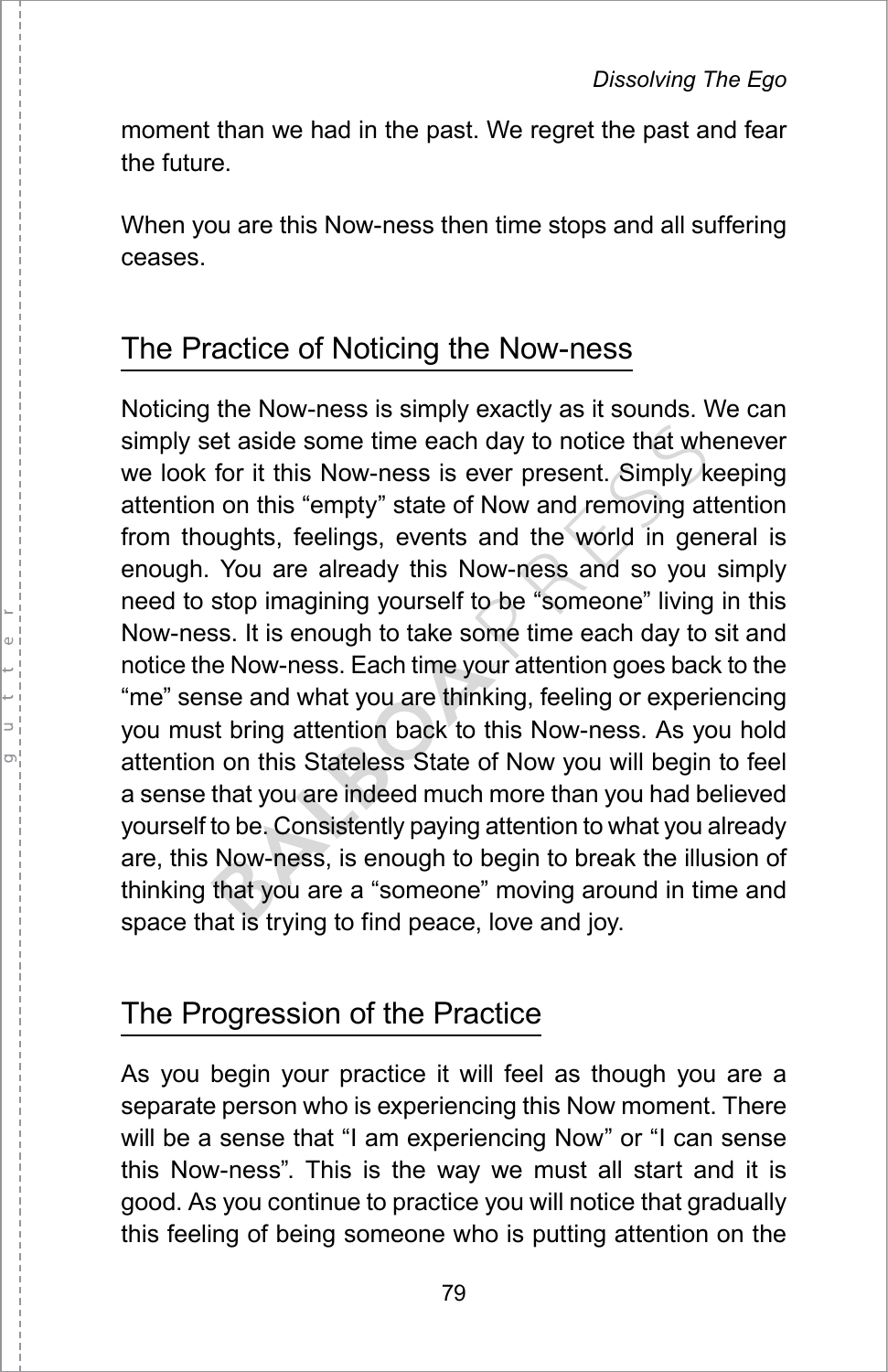Now-ness will begin to recede and you will feel more and more that there is just this Now-ness. It will become as though Nowness is recognising itself or you could say that it will be seen that the Now-ness is eternally here and this feeling of being someone separate from it is seen to be untrue.

The ultimate realisation is that Now-ness is all there is and everything is this Now-ness. This idea of "me" that was so strongly believed in is seen to be just a thought that comes and goes as necessary.

### Summary of the Practice

Take some time each day to notice this Now-ness that is always here. Each time attention moves to thoughts, emotions, sensations in the body or any noises in the environment simply bring it back to the Now-ness in which all this is occurring. Repeat this as many times as is needed throughout each practice session. Remain resolute in your resolve and wish to be totally free.

### Resistance to the Practice

Resistance to this practice may come in all the other ways described in the other chapters but also it may come because you feel you cannot sense this Now-ness clearly enough to focus on it. This is very common and normal and the way to get around this is to remember you are tuning into the Noumenon which is never going to feel like a thought, "aha" moment, emotion or sensation. We are learning to perceive that which cannot be felt through the senses; it is not a coming and going, a smell, thought, feeling or noise. We are learning to notice that which is always Here and is more of a background Awareness at first. Stop trying to look for a "something" and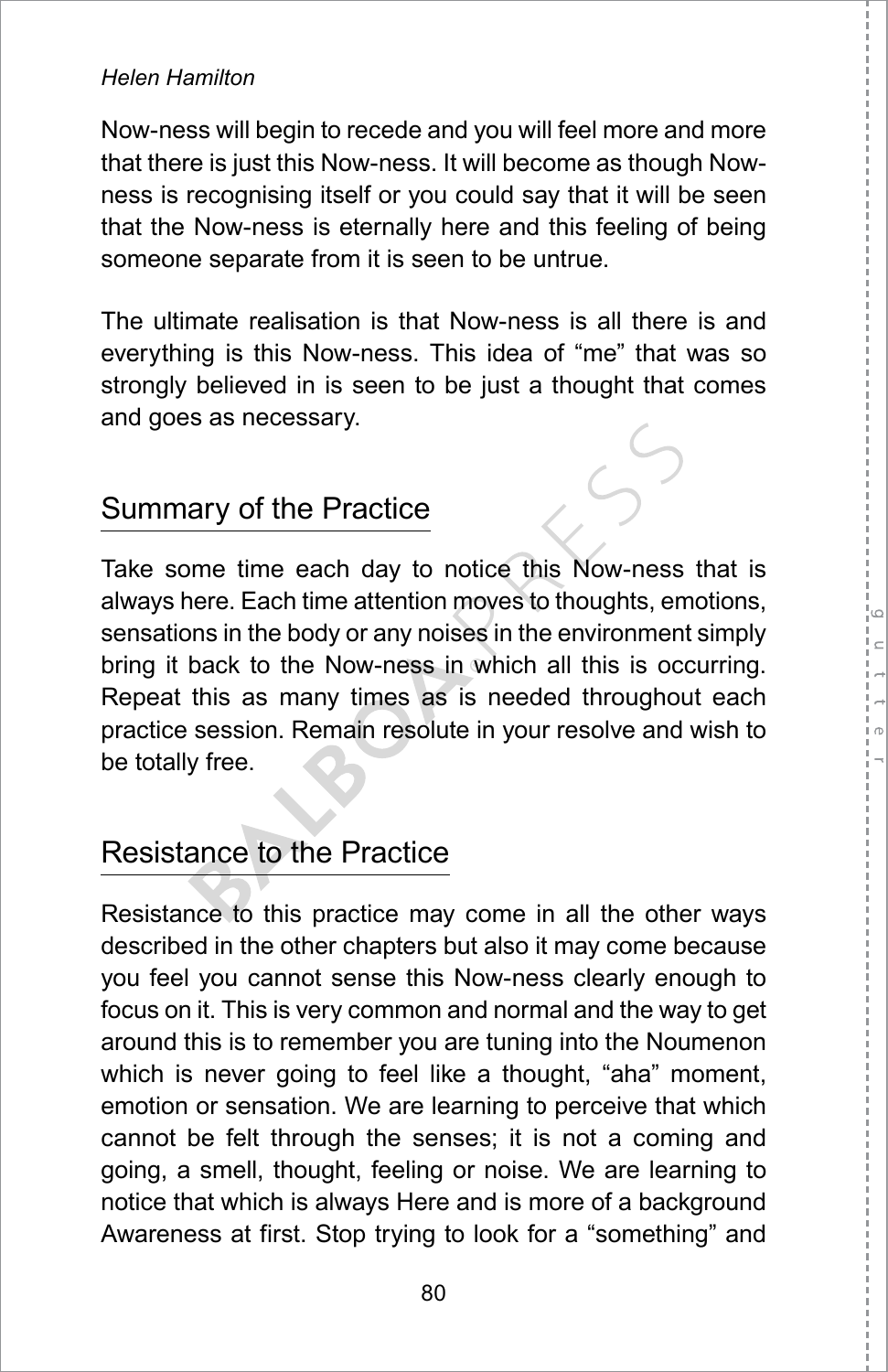notice the "no-thingness" is always there. This Now-ness does not feel like anything. It does not taste like anything and it is not an experience which will come and go. It is that in which all experience is occurring; the background or formless substrate for your experiences to happen in.

If resistance continues then re-read the chapter on "Self-Inquiry" and the chapter on "Short Cut" and apply them. Ask yourself what is aware of this resistance and is IT affected by the resistance?

**Now is all there is. Everything that emerges out of Now is made of this Now-ness. There are no problems or suffering possible in this Now. There is no future to fear and there is no past to regret. When the future gets here it is always Now. When the past happened it was always happening Now.**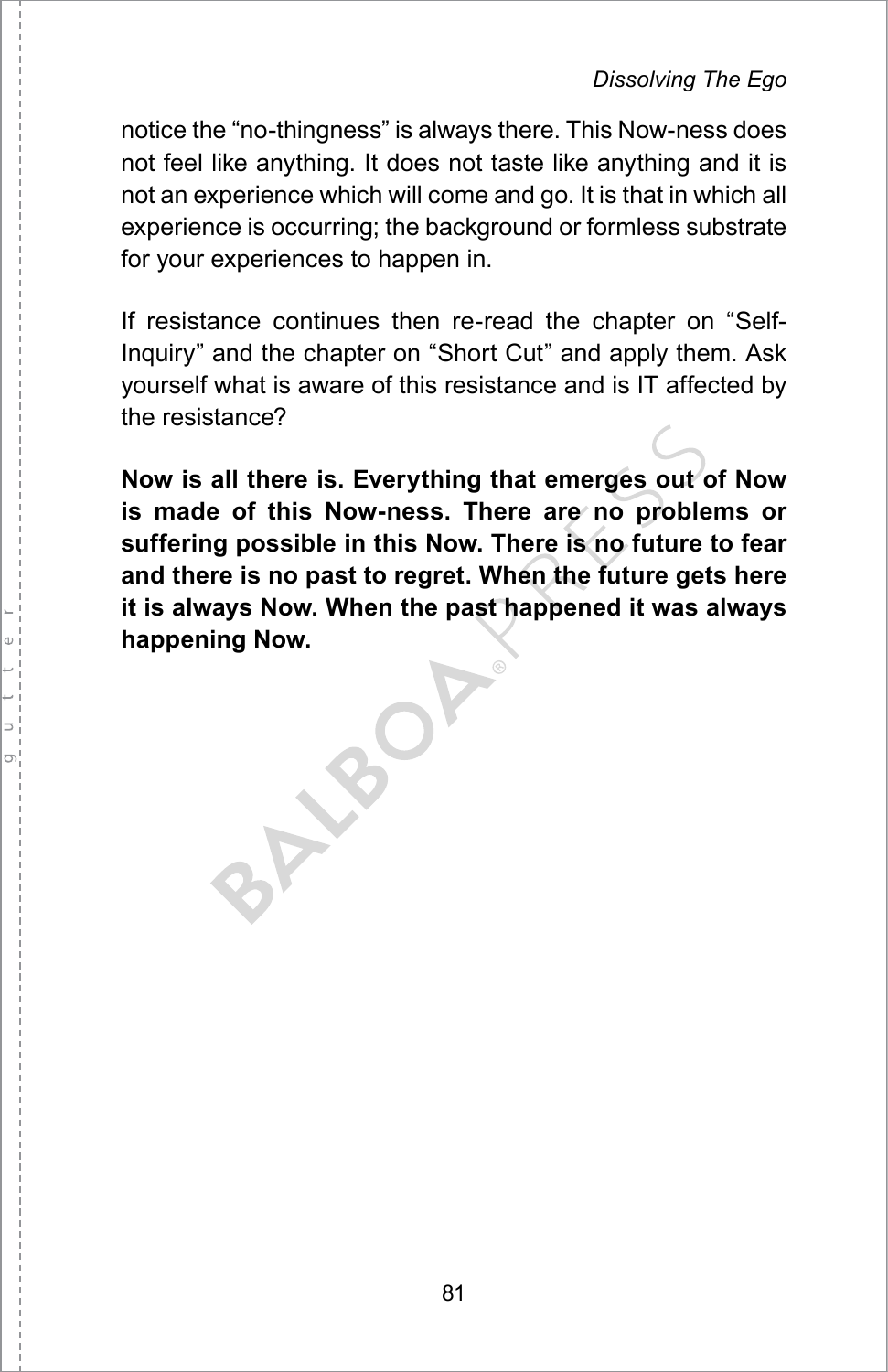# CHAPTER 17

## Recognising the Knower

Before you even think about something you must know that you exist to be able to have any thoughts. This Knowing is the key to finding out who you are and to dissolving the separate sense of self. If you look back at your life you will see that whatever happened to you there was something that just knew what was happening. If you burn your arm on a hot surface you KNOW it is hot, you don't have to think about it. If you are feeling fear you KNOW that it is fear, you don't have to think about it. If you have a very noisy mind you KNOW it is noisy, you don't have to think about it.

Looking at all of our thoughts, emotions, sensory experiences and life in general we can see that this Knowing has been there all the time. Something in us Knows when we wake up in a morning and it Knows when it is time for sleep in the evening. It Knows but it does not comment on anything. It Knows and silently registers everything.

We can only Know something if it is separate to us or outside of us. We can only see something if it is NOT us. Just as your eyes can see everything but they cannot see themselves, so too you are the Knowing of everything. You are That which Knows. You Know when thoughts come, you Know this sense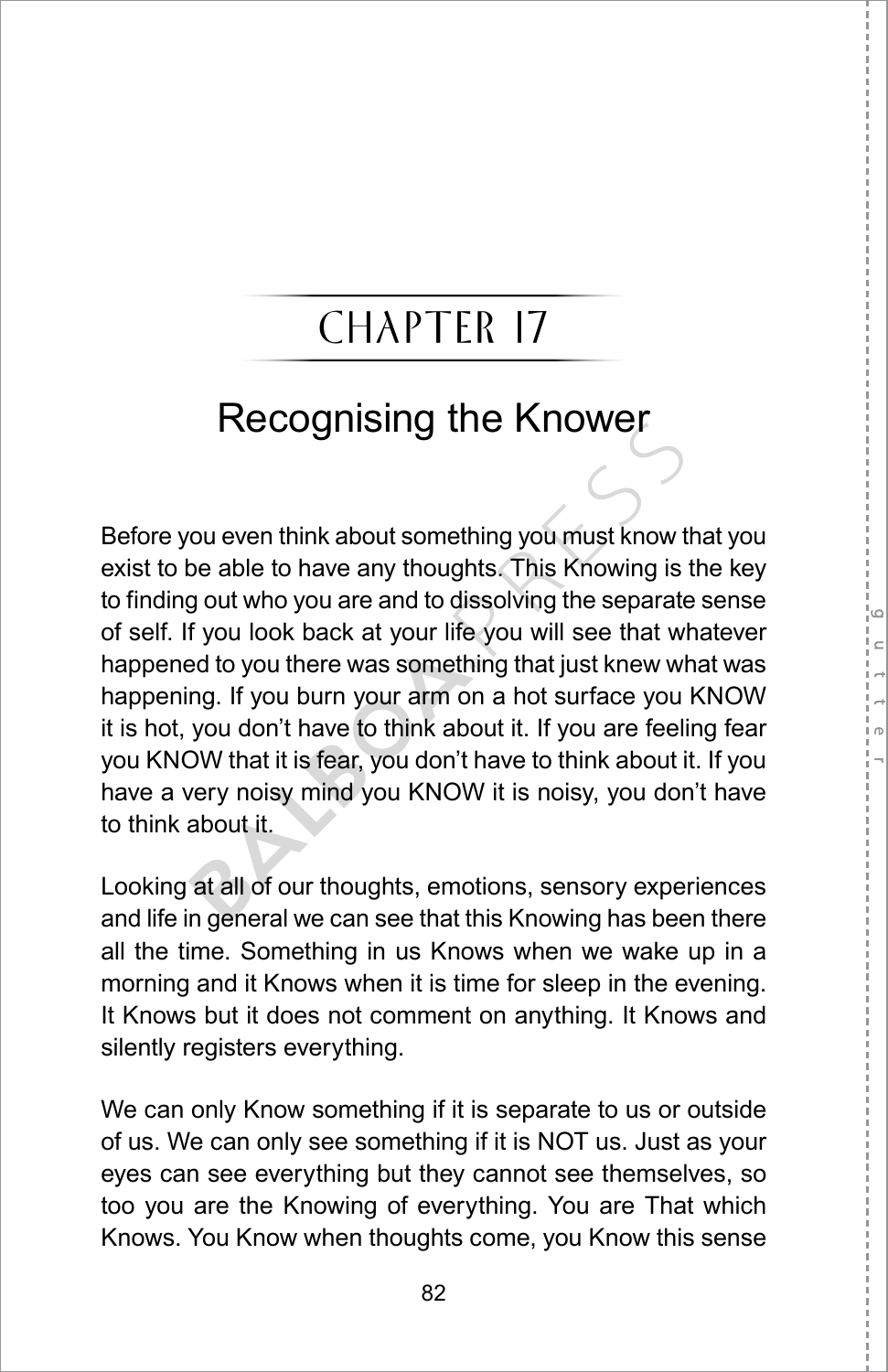of existence, you Know when the mind is quiet or noisy, you Know when the body hurts or feels good, you Know what is happening in your environment, you Know many things and yet they must be external to you in order for you to Know about them.

Consider for a moment that you can Know your body is here but your body cannot Know you are here. It is a one-way process. Our thoughts, emotions, perceptions, opinions and world are all things we Know but they cannot Know us because they are not sentient. Thoughts cannot think themselves or know themselves. They are not self-aware. Thoughts need this Knowing to be seen and You are that Knowing. Emotions cannot feel themselves because they are not self-aware. Contemplate these words deeply. Do you not Know even this sense of existence? This existence is Known to you but you are not that which exists in time and space. You Know this sense that "I exist" or "I am" and therefore this is not you. You even Know time and space and therefore even these are "external" to you! Ponder deeply the gravity of what you just read.

If we look in the dictionary for a definition of "to know" we find that it means "to be aware of through observation" or "to have developed a relationship with". Both of these definitions point to the fact that in us all is Something that Knows everything else but is in fact before and beyond everything it Knows. This Knowing Knows even the universe itself. You are this Knower and this practice is simply to keep attention on the Knowing. What usually happens is that our attention is always on WHAT we Know and not the Knowing itself. Here we are shifting the focus back to the fact that there is always this ever-present Knowing here. Keeping attention on the Knowing will dissolve the separate ego or the sense that all you are is the mind and body. This is the end of all suffering.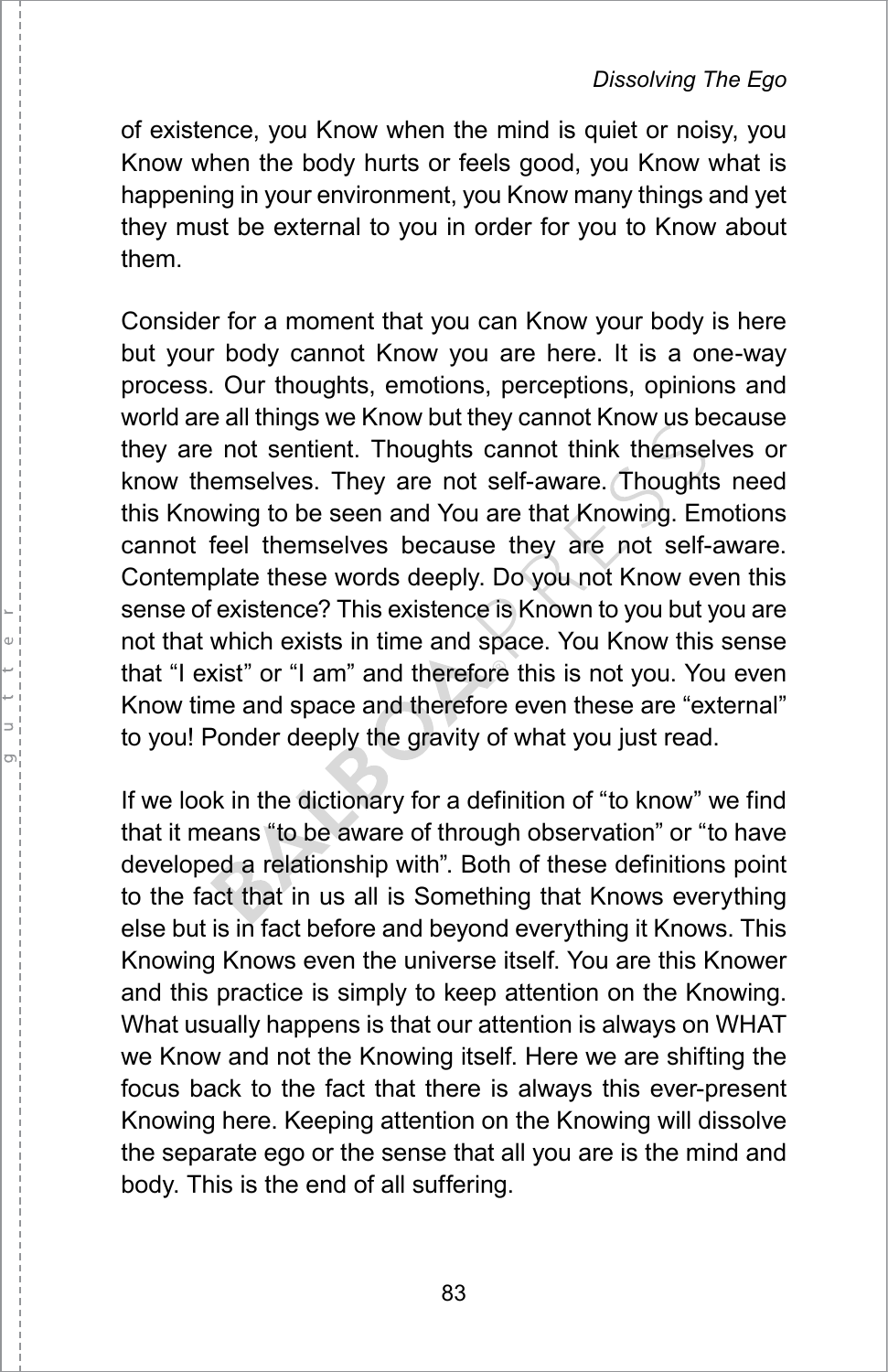#### The Practice of Recognising the Knower

Take some time each day to sit alone and without external distractions; as much time as you are able to. Put attention on that which Knows within you. There is a sense of some Presence within you that just Knows and is not thinking. Thinking happens after this Knowingness is here. You are that which Knows the mind is thinking. Keep your attention here and each time it wanders to thoughts bring it back to the Knowing itself.

As you continue to practice you may find that feelings of peace, bliss, intense energy and more begin to come and you must keep your focus on the Knower of even these feelings. There is no need to push bliss away but simply to notice the Knower instead. You will not lose the bliss, peace or intense Stillness by taking attention off it; in fact the opposite is true. When you keep your focus on YourSelf (the Knower) then peace and love and bliss will be yours always.

 $\subseteq$ 

#### The Progression of the Practice

As you begin the practice it will feel as though you are the one Knowing. There will be a feeling of "I Know". This is normal and this is where everyone must start from. This sense of being someone that Knows whatever thoughts, feelings, sensations and events that are happening in your world will stay with you for a while as you continue your practice.

If you are consistent in your practice and want nothing other than to fully awaken and dissolve your egoic sense of self you will soon begin to notice that the sense of Knowing seems to have no source. When we look for the Knower we cannot find it. It is not locatable somewhere as a "thing". Soon it will become very obvious that there is Knowing but no entity that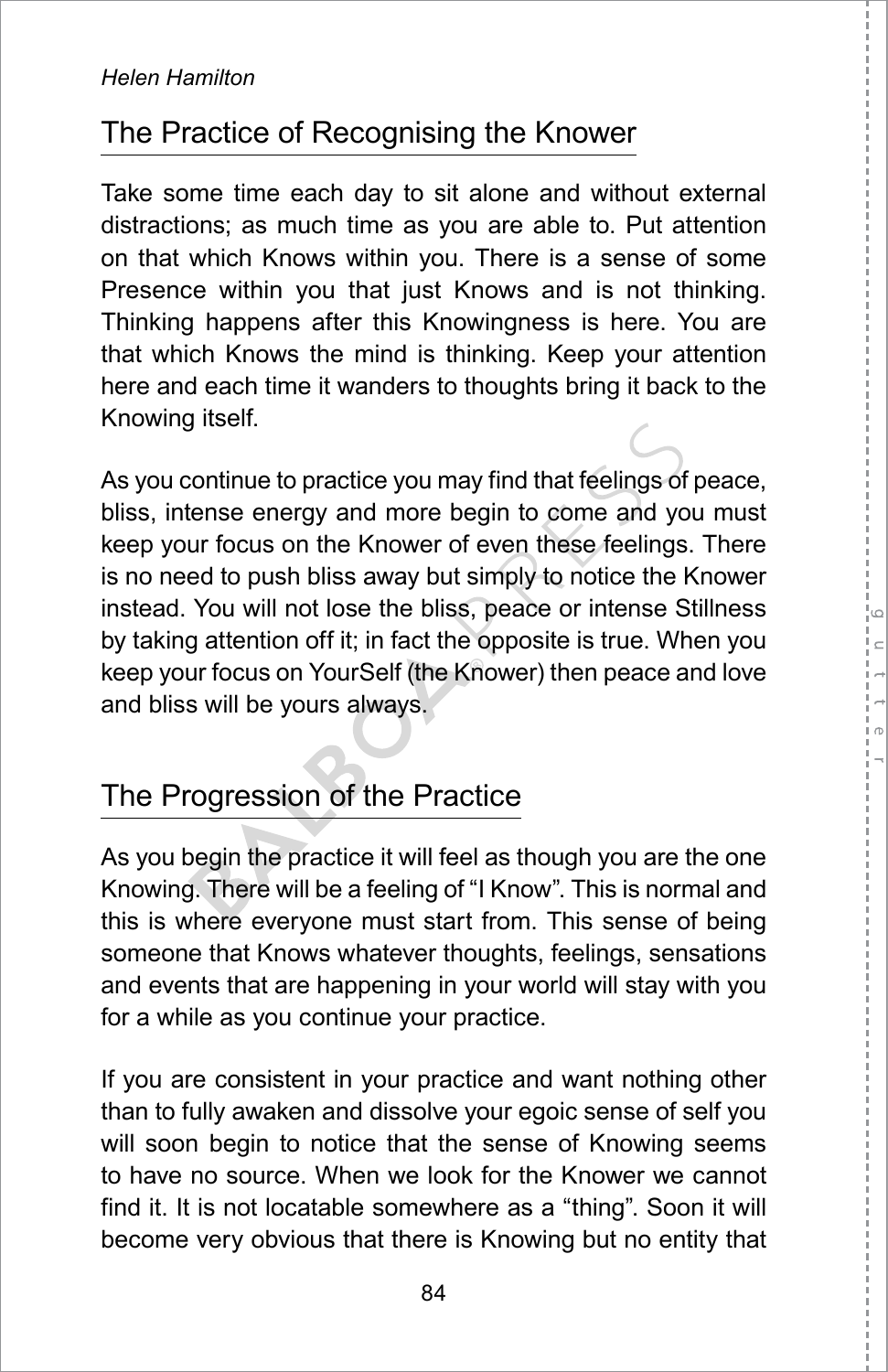Knows. The source of this Knowing cannot be found. If you look for it somewhere you will not find it. Instead it will be seen that you are this Knowing and not a person that knows.

Gradually you will find that the Knowingness begins to present Itself to you at random moments more and more often. Less and less will you have to look for it and at some point you will notice it seems to be always here. In fact it is that your attention is simply no longer wandering away with thoughts. Gradually the practice sessions will begin to happen more often and spontaneously you will recognise this ever present Knowingness is what you are.

In the end it will be seen that this Knowingness is what you are and all that you Know is arising out of this Knowingness. There never was any separate person that Knows; it just appeared that way for a while.

#### Summary of the Practice

Take some time each day to sit alone and without distraction and notice the Knower. Notice the fact that this Knower is there before even thought occurs. Each time you become distracted by your attention wandering off with thoughts simply bring it back to the Knower. Repeat this for as many times as is necessary throughout the practice session. Turn away from all distractions of noise, sensations, feelings and thoughts and keep attention only on the Knower.

## Resistance to the Practice

This practice is extremely direct and as such it may invoke resistance from your mind. The mind will not want to keep attention in one place only as it is used to jumping from subject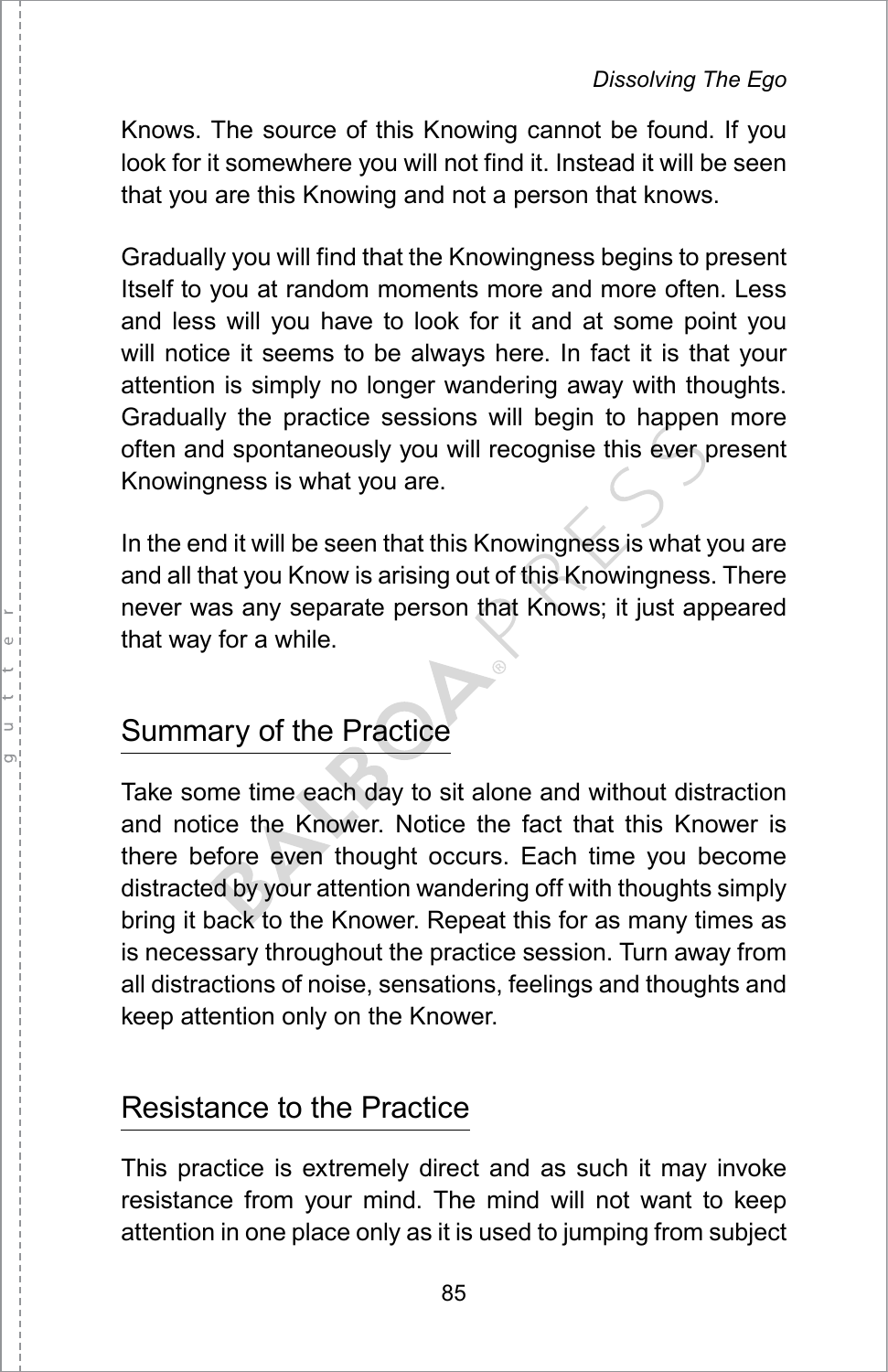to subject again and again. As you begin the practice you may notice some level of resistance, excuses, reasons why it will not work and all other kinds of thoughts coming up to distract you. This should show you that you are onto something good!

The amount of resistance to doing this is directly proportional to the effectiveness of the practice. Of course your ego will not want you to do this practice as it knows it is on a timer or countdown to disappearing. You must be strong and have a firm conviction that you will not be dissuaded. Nothing is stronger than the absolute conviction to wake up fully in this lifetime for it invites a whole plethora of unseen help from Divinity and you will be greatly assisted.

If resistance continues then re-read the chapter on "Self-Inquiry" and the chapter on "Short Cut" and apply them. Ask yourself what is aware of this resistance and is IT affected by the resistance?

 $\subseteq$ 

**When the Knower turns attention upon Itself it will come to Know Itself as the Infinite Knowingness/Awareness/ Presence that always IS and always will be. There is no separate "me" that knows; all we can find is that Knowingness is occurring seemingly with no locatable source in time and space.**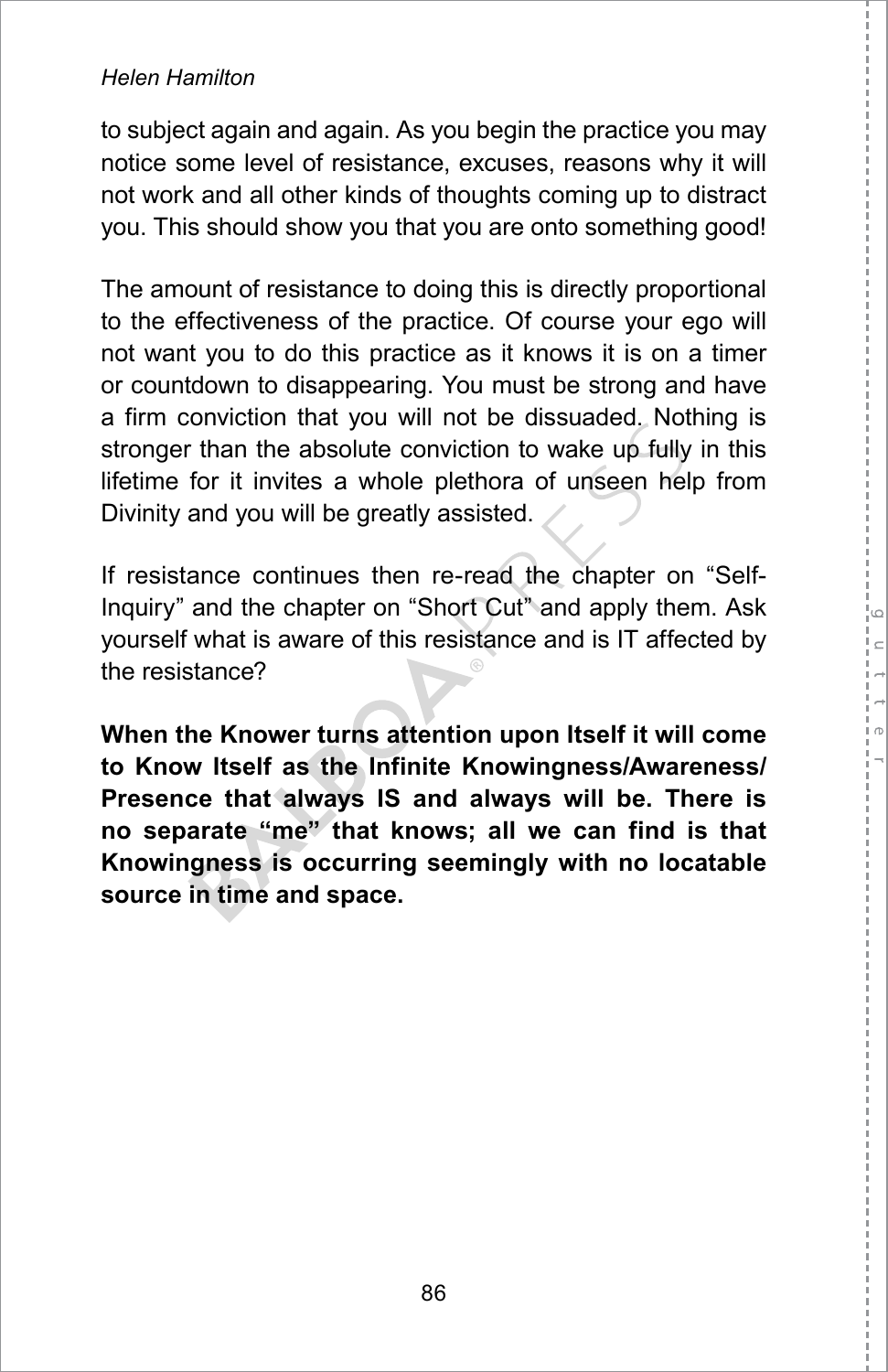# CHAPTER 18

## Recognising Your Own Subjectivity

We have been conditioned or trained to perceive ourselves to be an object; what we have been used to defining ourselves as is this subtle sense of being a "someone" in or with a body. This sense of being someone is really just a collection of thoughts about "me" and what I like or don't like, my dreams, hopes and goals, failures, my past regrets and future wishes and more. This all coagulates together to become our sense of self and is really a subtle object.

An object is a thing that has a definable location and duration in time and space. We are used to calling solid things objects such as a table, a planet, a human body or an apple. As humans we tend to disregard the subtle objectivity of thoughts, emotions and sensations in the body; all this we put together and call it "me". I want you to begin to examine if "me" is Subjective or objective. Was this sense of "me" here before the body was? Will it still remain after the body goes? Anything that relies on the body for its Existence, such as thought which needs a brain to think it, must be finite or in actuality an object. The sense of "me" is perhaps the most subtle object of all as it is always coming and going; it is not there when we have no body and it is not there in deep sleep, coma or when under an anaesthetic.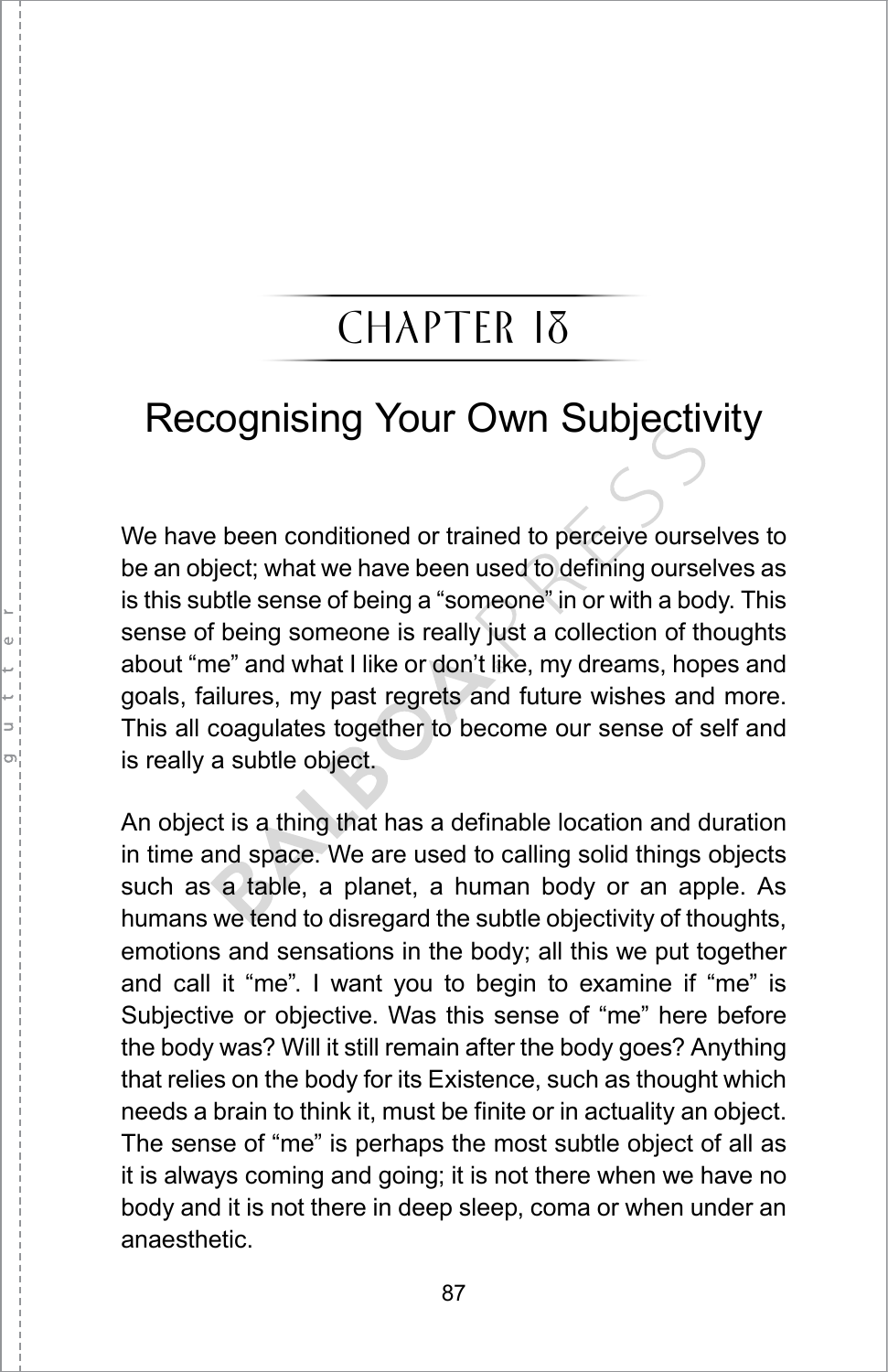What is this all driving at? It is to get you to realise that thoughts, feelings and emotions come and go and therefore MUST be objects having a finite life span in time and space. So too must your body be an object as it will go just as it came one day.

All that you can perceive are objects-stop for a moment and confirm this to be true before continuing. Can anything that you perceive be other than an object?

Now turn attention to what is perceiving; is that an object? If you the Perceiver of all thoughts, emotions, bodies, time and space were an object then you must have a location — when we look for this location we find only "no-thingness". The sense of "me" can be seen to be a subtle object yet the One seeing this cannot be seen. We begin to realise that what we really are is the Subjective "nothingness" that is watching all objective "thingness". You can stop right now and see if you can find the one that Knows/Sees/Perceives the "me" or person feeling. You will not be able to find it anywhere in a place. It is the Placeless Place.

 $\subseteq$ 

The first time you realise that what you are is this pure Subjectivity it can be quite shocking but it will become more obvious as you confirm it again and again. The aim of this practice is to reverse the tendency to think of yourself as an object. Objects like thoughts will be there but they are always appearing in (and witnessed by) this Subjective Self. Keeping attention on the Subjectivity and not allowing it to go back to the passing phenomena of objects allows the Truth of what you are to be revealed to you.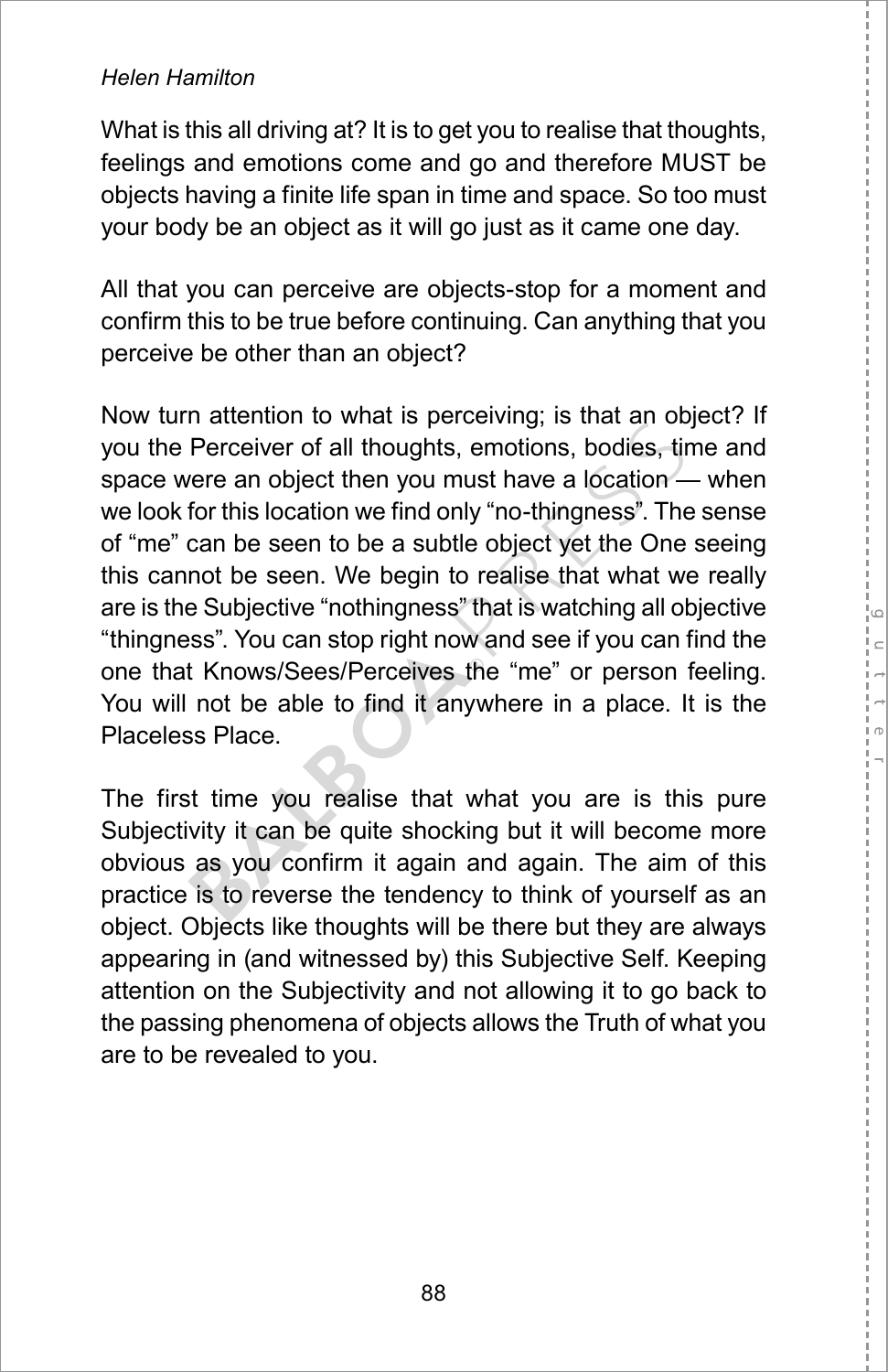## The Practice of Recognising Your Own Subjectivity

This practice is as simple as sitting down each day quietly for a period of time and putting your attention on the Subjective sense of a Witness that is watching thoughts. Notice that you cannot find it in any particular place and yet something is here and observing. Notice that it must be this Subjective sense of Self that can see objects. Objects cannot observe themselves. A thought cannot notice itself, nor can an emotion witness its own coming and going. No matter what object comes and goes you are there to witness it as this Subjective observer.

When attention drifts onto watching objects such as thought, feelings, opinions and narratives of the mind simply redirect the attention to that Subjectivity. Keeping attention consistently each day on this pure Subjectivity will cause the sense of being an object or a "someone" to dissolve. Thinking of yourself as an object or a definable "me" that is in the body is the cause of all fear. When we believe ourselves to be a finite entity bound by time and space we will also always fear the ending of this imaginary entity one day.

See clearly that you are not a "something" or a "someone" but you are the pure sense of Subjective witnessing Itself; but there is no person witnessing. See this and be free as no ending can come for This That Is because it never began.

### The Progression of the Practice

When you first begin to take time each day to sit down and notice this Subjectivity you might encounter the tendency to think of yourself as an object. Remember that an object need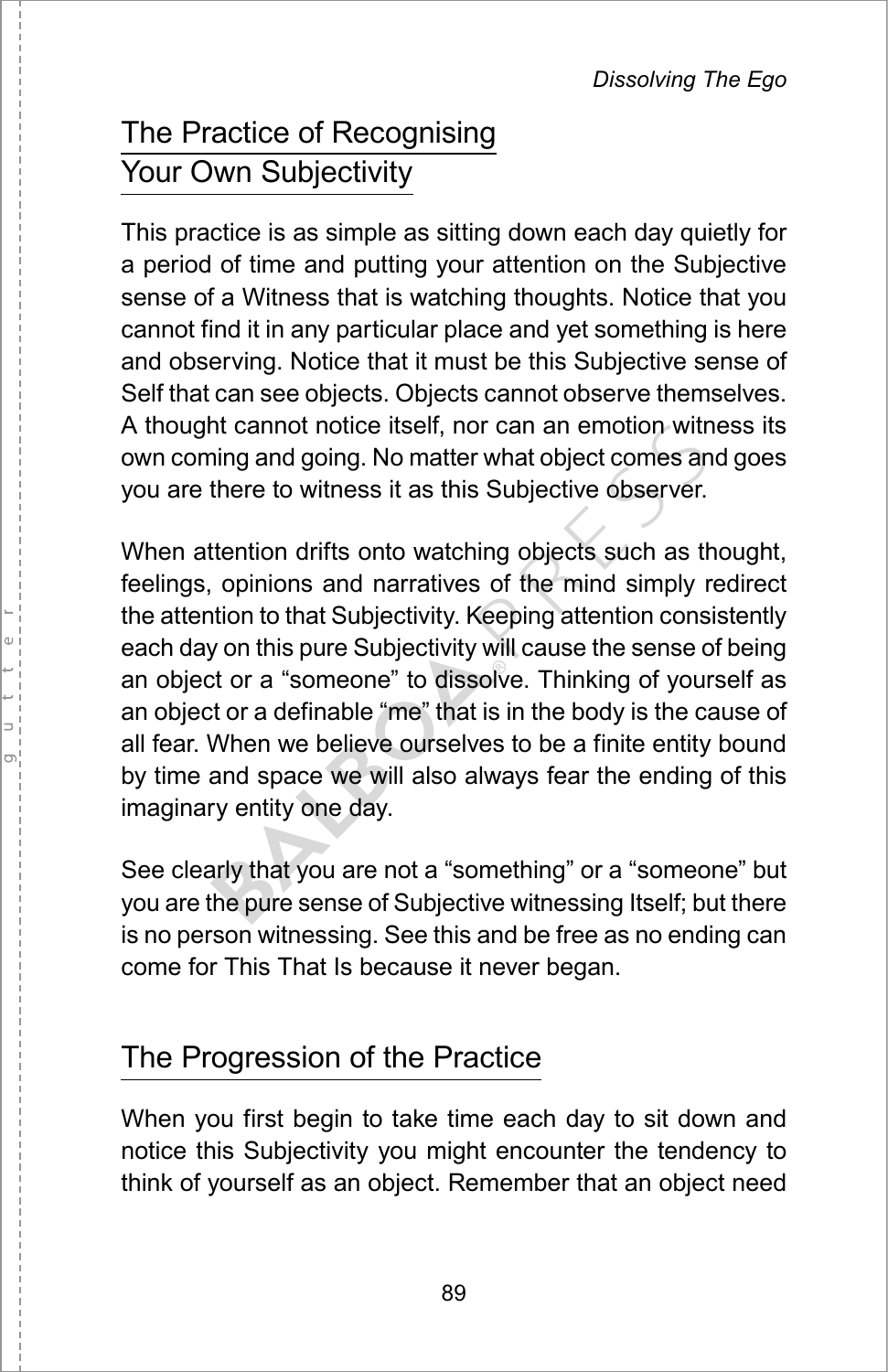not be solid like a table — but it can be anything that has a start and an ending.

It will feel at first as though you are a separate person noticing this "bigger" and more expansive sense of Subjective Self that is witnessing everything. As time passes and you continue to practice daily you might find that you begin to think of yourself as this Nothingness that is purely a Subjective experience. This pure Subjectivity will begin to reveal itself to you at random moments during the day when you are not trying to put attention on it or formally practicing. Gradually the idea that you are making a decision to sit down and notice this Subjectivity will disappear into the knowingness that this Subjective sense of Self is beginning to notice Itself more spontaneously.

Eventually any sense of being separate from this pure Subjectivity will disappear and you will know you have always been this and all there is, is This. There is nothing else.

 $\subseteq$ 

#### Summary of the Practice

Take some time each day to sit by yourself and free from distractions. Sit for as much time as you can manage and keep attention only on the Subjective nature of the Witness or Perceiver. That which watches all thoughts is purely Subjective, a no-thing-ness, and it must begin to watch Itself. In watching, it sees it cannot find Itself in any particular location and yet it seems to be present in every particular location!

When attention drifts to thoughts, emotions, noises in the environment or sensations in the body simply bring it back to the pure Subjective Witness watching Itself.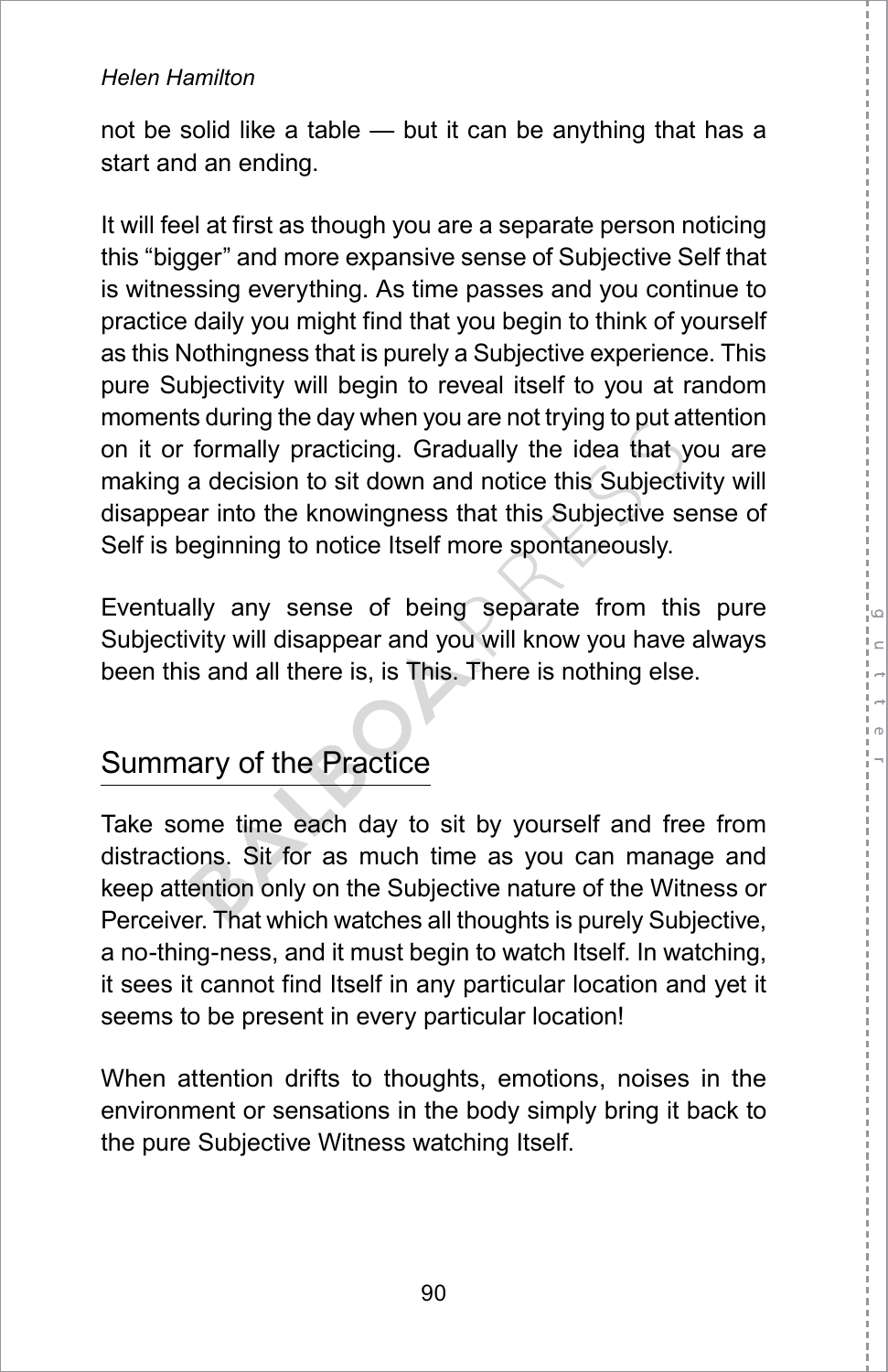#### Resistance to the Practice

Time and time again you will find you keep thinking of yourself as an object. This is simply a habit that has been reinforced over and over again. We have been trained or conditioned to only notice the objective nature of ourselves and to totally ignore the Subjective. For this reason you may find it frustrating at first when you observe the amount of times this habit comes into play but you must persist. Every awakened Being has gone through this process and persisted until the habit disappeared. We cannot simply force a habit to stop but we CAN replace it with another habit. All of these practices are simply to give your attention something healthy to focus on. When attention begins to focus on what is your Truest Self then all that is false will begin to dissolve and it gathers speed. The effects are cumulative and one day quite by surprise you will find yourself freer than you ever thought possible.

If resistance continues then re-read the chapter on "Self-Inquiry" and the chapter on "Short Cut" and apply them. Ask yourself what is aware of this resistance and is IT affected by the resistance?

**You already are this pure Subjectivity and there is no need to try to get rid of the objects you perceive. You need only keep attention on the Subjectivity itself; rather than the usual habit of being fixated and fascinated on the thought objects passing by you. Subjectivity is what is here. No entity can be found that is watching. Reality is this pure Subjectivity** — **it does not need any objects at all.**

91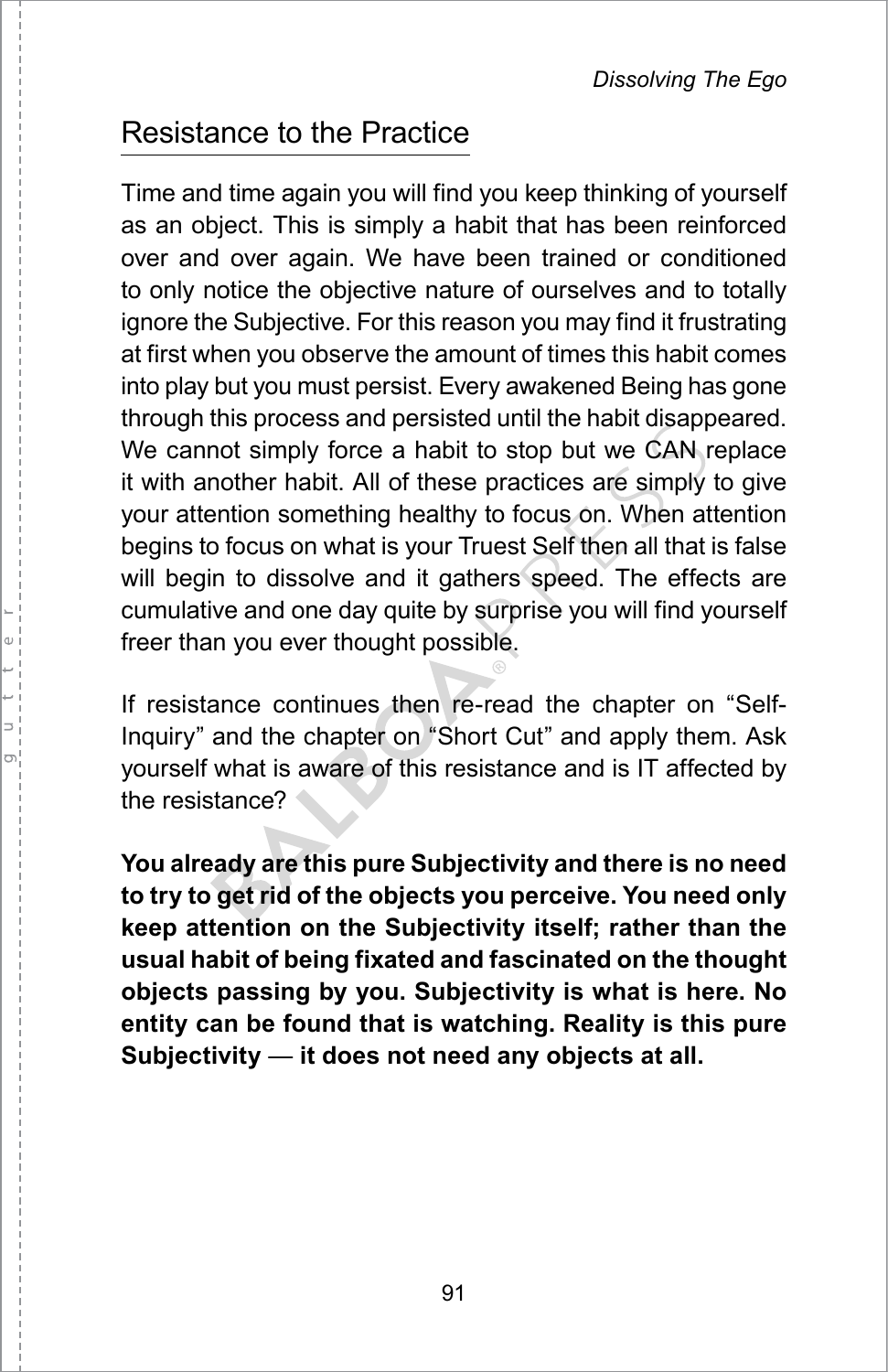# CHAPTER 19

# Stage Two Practice: Trigger Events

Once we have established a good practice routine, we will begin to find it easier and easier to tune into the Silence, Stillness, Awareness or the Noumenon by whichever name we call it. This is the stage when we may begin to feel like we are being tested. Events in our lives can trigger positive or negative thoughts and emotions based on whether they fit with our projections and desires.

Although it may feel as though we are being tested it is not by some higher power or all-seeing entity that is determined to stop our progress or define our worthiness for awakening. The test comes when an event happens in our world that triggers a lot of thoughts and emotions (and the resulting tensions in the body) to be felt. This is a crucial stage in our practice and one that we must understand if we are to wake up fully. We are being shown in these moments where we are still believing ourselves to be separate entities or where we are listening to our egoic sense of self.

When thoughts are triggered, we have two options and we will look at each in turn. We can (and usually do) pay attention to them and experience emotions based on how much those thoughts are believed. Thoughts are phenomena and they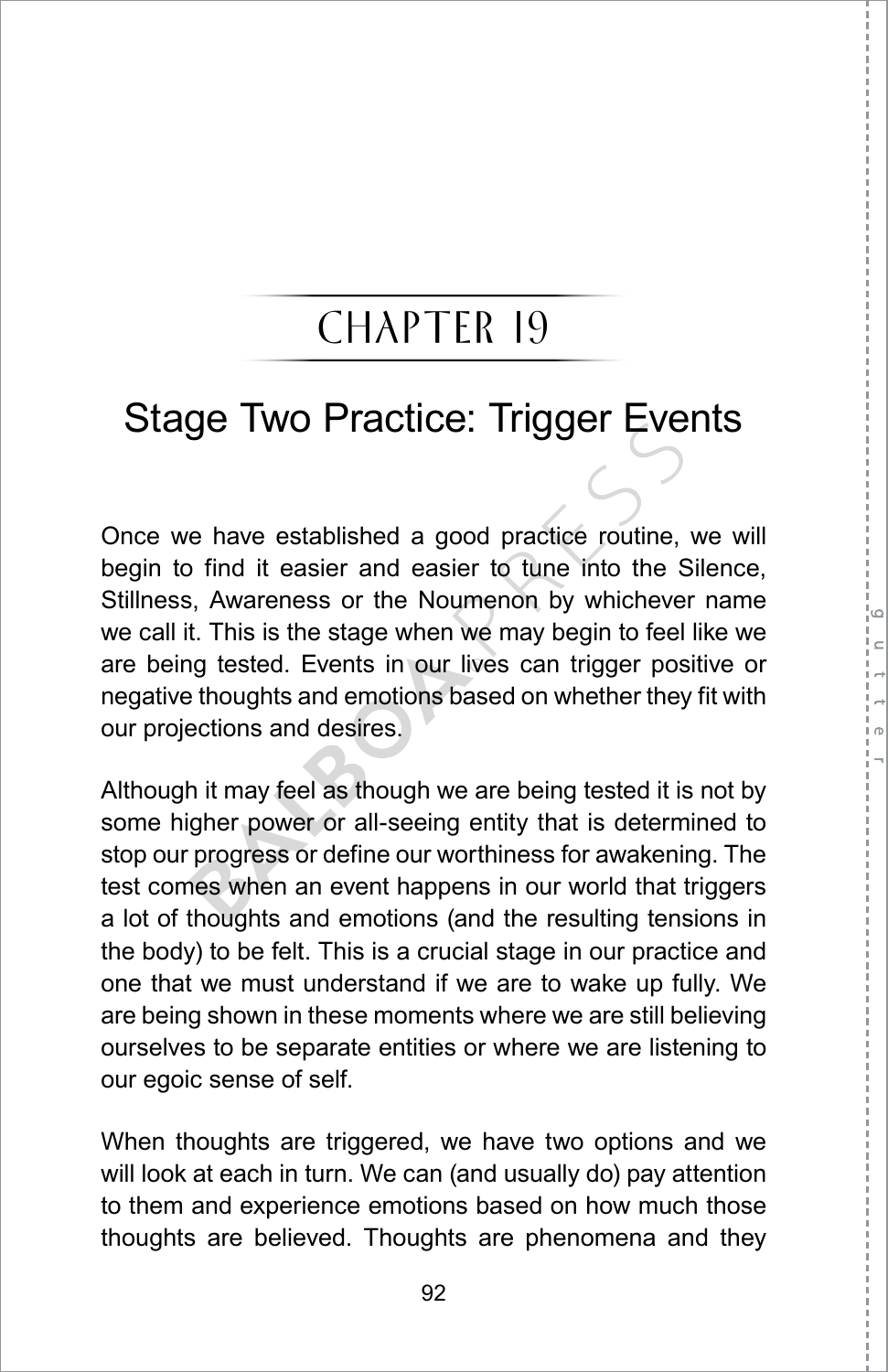emphasise the feeling of being a "someone" that is thinking and feeling the resulting emotions. When we believe these thoughts, we are automatically reinforcing our sense of being separate.

The other option is to allow the thoughts to come and the emotions too and yet remain focused on the Noumenon Itself by whatever means you tune into it. At first this may seem very difficult but it is only because the force of habit is to take attention away from the Noumenon and give it to the thoughts. A habit may be well established in our Consciousness but it is still just a habit which can be undone by paying attention to the Noumenon.

The only choice we have is whether to pay attention to the thoughts in moments like these or to turn away from the magnetic pull of the thoughts and stay with the Noumenon. Allow the body and mind to feel whatever they are feeling and remain centred on the Silence, Stillness or sense of Existence. Immediately you will begin to feel peace again and the emotional charge will begin to dissipate. If we remain focused on the pure Awareness we will find it easier and easier each time. The urge to pay attention to thoughts is simply a habit of where to put your attention; as you have seen when you are meditating and so can be reversed. The question is — will you?

### A Thousand Small Moments

We begin to live our awakening fully by being willing to turn away each time something triggers within us this strong sense of being someone that something has just happened to. No matter what thoughts come up from a trigger event it IS possible to simply take attention away from the thoughts and to say an inward "thank you" for being shown where you are still paying attention to thoughts.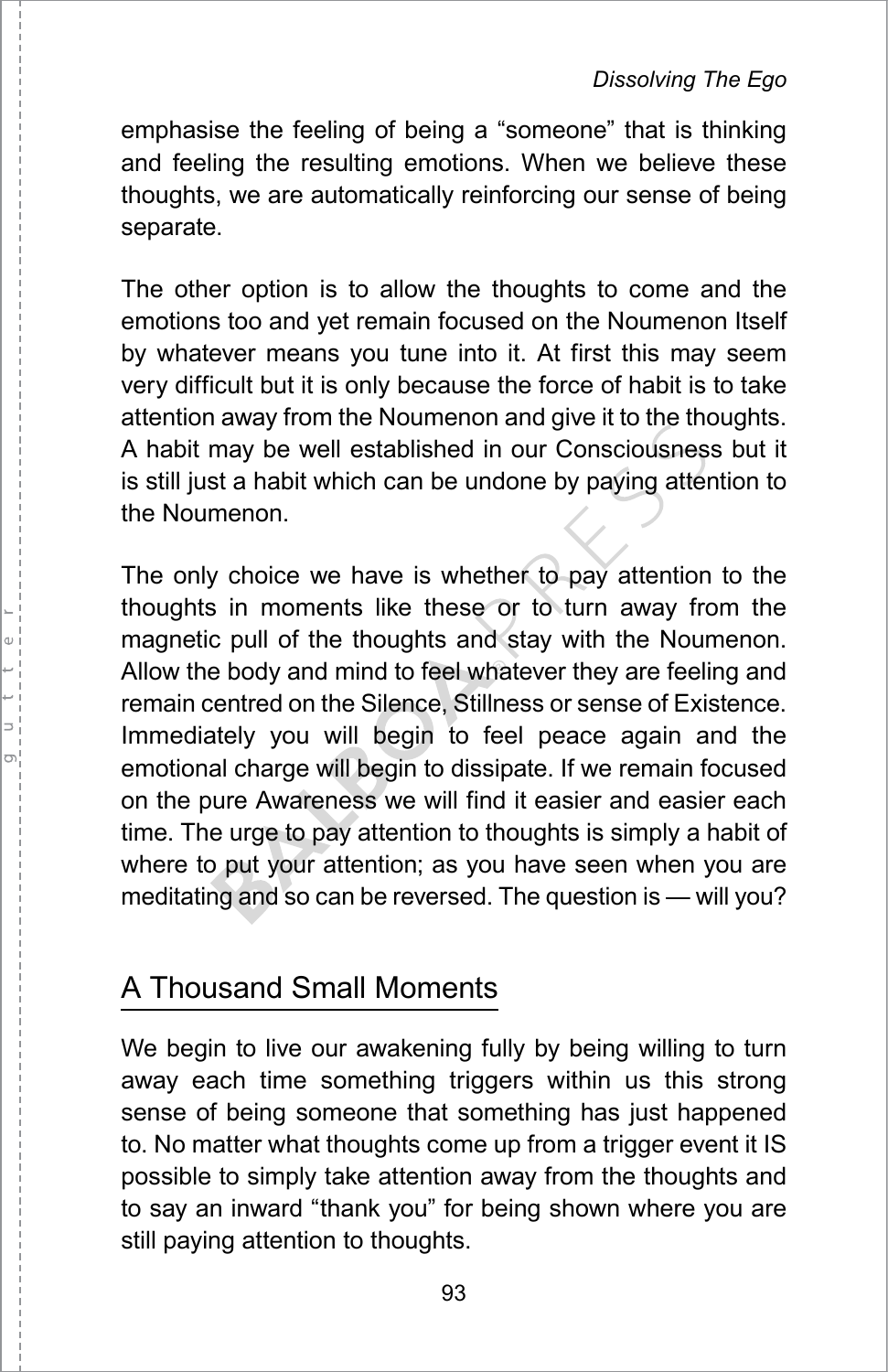Remember we can only pay attention to one thing at once; our attention is either on thoughts and phenomena or on the Silence. We are either strengthening our sense of being separate and our ability to suffer or we are dissolving the separateness. We cannot do both; the choice is always ours and we must make it every time.

In one thousand tiny moments such as these a Sage is made. Each one of us has this inner power, focus and conviction to turn away from the magnetic pull of thoughts and focus back on our True Self. It is a choice between peace and suffering. Choice by choice we bring our lives back into harmony moment by moment. This is the path of those who have awakened and there is no big secret to learn other than the fact that you can ignore any thoughts no matter how alluring they may seem to be.

When you become resolute in your decision to stay in the Noumenon AS the Noumenon then all unseen powers come to help you.

### Stage One Practice Prepares You For This

By now you should have at least tasted the true Silence that you are. By spending time on one of the stage one practices you have prepared yourself for stage two. Knowing that you are this peace, love and freedom and having felt it even for a short while, or in ever increasing frequency in your life will show you that it is worth putting the effort in for as long as it takes to turn away from thoughts when you are tested. Only by learning how to quickly and easily tune in to the Silence or Pure Beingness can you hope to do so when your mind is telling you many reasons why you cannot.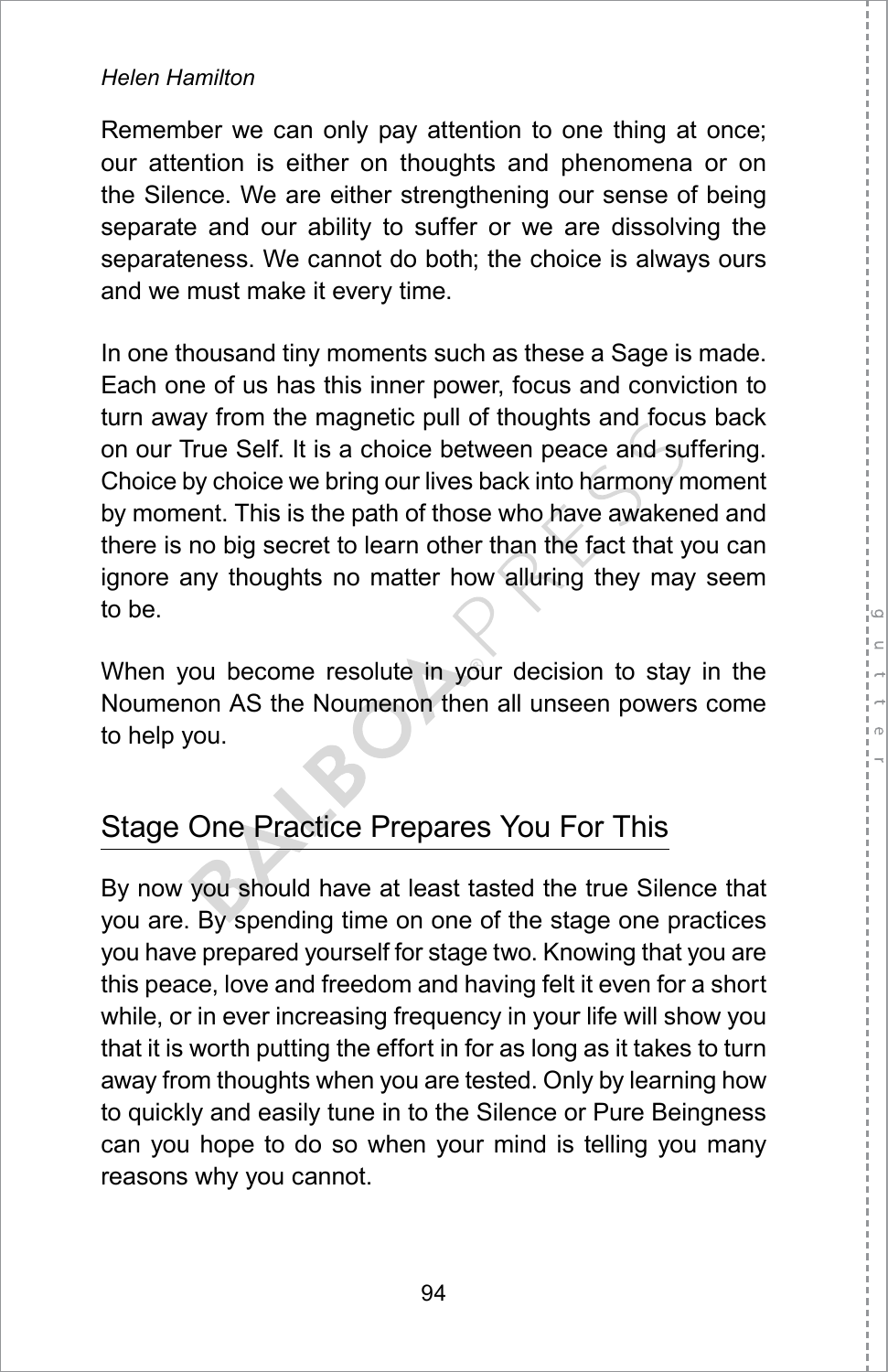It takes great strength of character to turn away from thoughts that are telling you how unfair this situation is, how you are right and the other person is wrong, how this should not be happening and how much it hurts you. Thoughts will insist on telling a story around each event that triggers the separateness of the egoic self within you but you need not listen to the stories. You are not the one telling stories NOR are you the one affected by the stories. You are the Beingness itself from which the idea of being someone is appearing.

## Use Everything You Are Given

Every event that happens and triggers suffering within you is really a great gift. It is life's way of showing you what you have not been willing to see until now. It may seem greatly unfair that the moment you are determined to stay as the Silence that all kinds of mental noise begins to make itself known to you. It may seem that when you are triggered into a thought pattern and resulting emotional state of discord that you are further away than ever from your goal. This is not the case. Life is simply showing you where you are still buying into the idea of separation; of being a "somebody" that has rights, feelings, needs, desires and goals. Life is giving you an opportunity to look at what thoughts are routinely believed in these moments and to turn back to Silence.

Anyone can adore the Silence when our mind is quiet or when we are sitting alone in our meditation space. When the mind is NOT quiet then we will find out how much we love Silence or if we trade Silence for the temporary buzz of feeling unjustly treated, outraged, upset, angry, triggered, saddened, jealous or any other state. All these states require you to believe the idea you are a separate entity.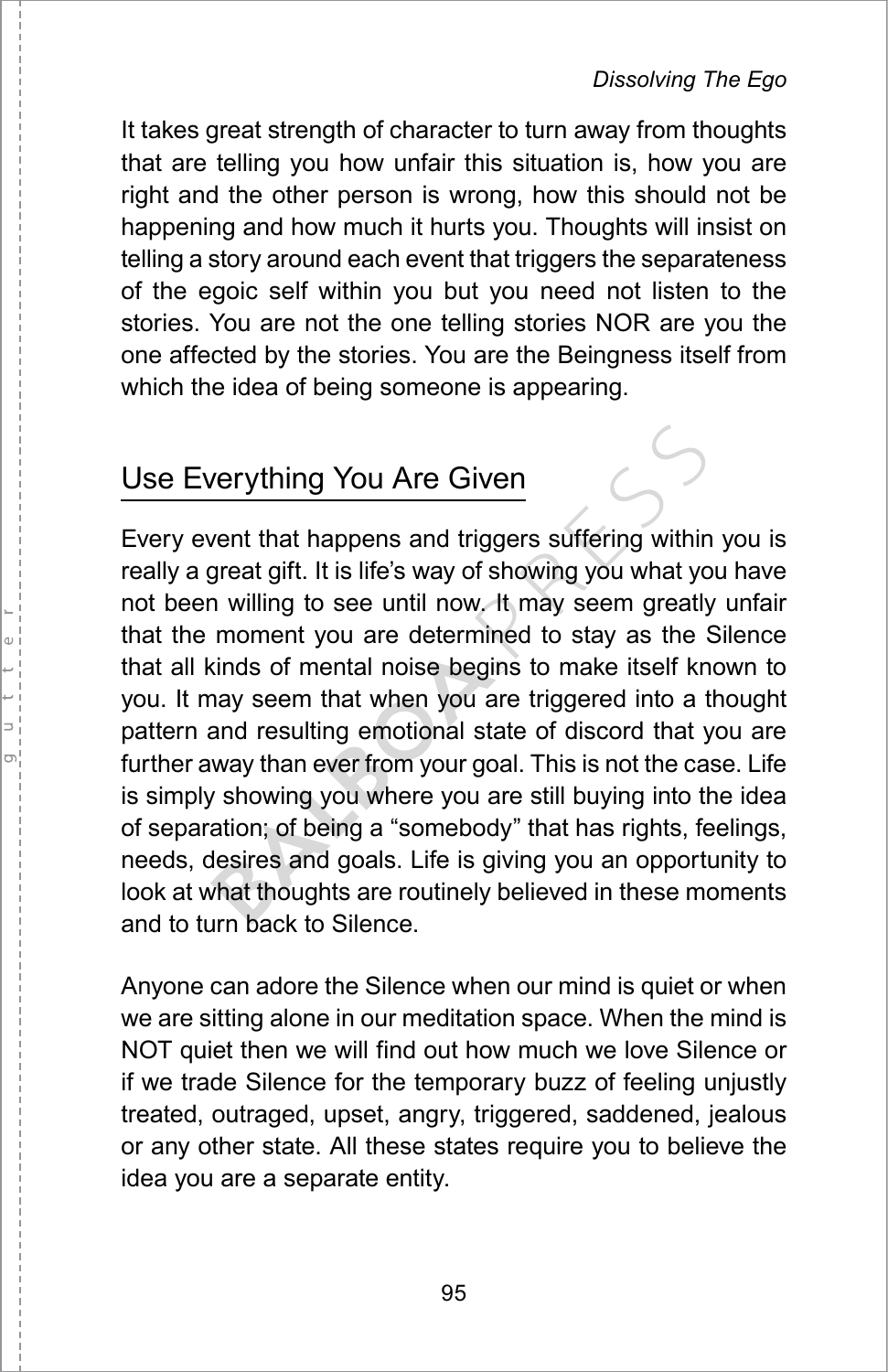If you are really serious about waking up fully then use everything you are given. Don't just order one thing from the menu of life — order everything. Ask for whatever it takes for you to wake up and mean it. Ask to be shown every place in your life where you are buying into noise and avoiding Silence. Be willing to see that which you have not wanted to see before. You see it is not so important to look at each thought pattern, emotion or sensation that comes up when you are triggered into some old reaction; but more important to look at your attention and to see whether it goes to the thoughts in a knee jerk response or if it stays with the Silence. If your attention stays in Silence it will very quickly not matter at all to you whether your mind is quiet or having a tsunami.

Use everything that happens in your life as a tool to help you wake up. Begin to look for reactions mentally, emotionally and physically. Take stock of your life and see which people, events, places or situations routinely trigger a mental and emotional response that seems to have a life of its own. These reactions have grown strong because of our habit of giving them attention. Attention feeds whatever you focus it upon with energy. You get more of what you pay attention to very quickly. Remember that attention can either be on the Silent Noumenon or on the noisy phenomena of thoughts and emotions, not both.

 $\subseteq$ 

### Win Yourself Back

When these moments come up for you it becomes obvious that the common factor is some kind of identification with being a person, separate from everything else. All that is needed is to disengage from feeding thoughts and emotions with your attention. Although it may seem difficult at first to keep your attention on the Stillness when thoughts come up, each time you hold the intention to stay in the Stillness it makes it easier.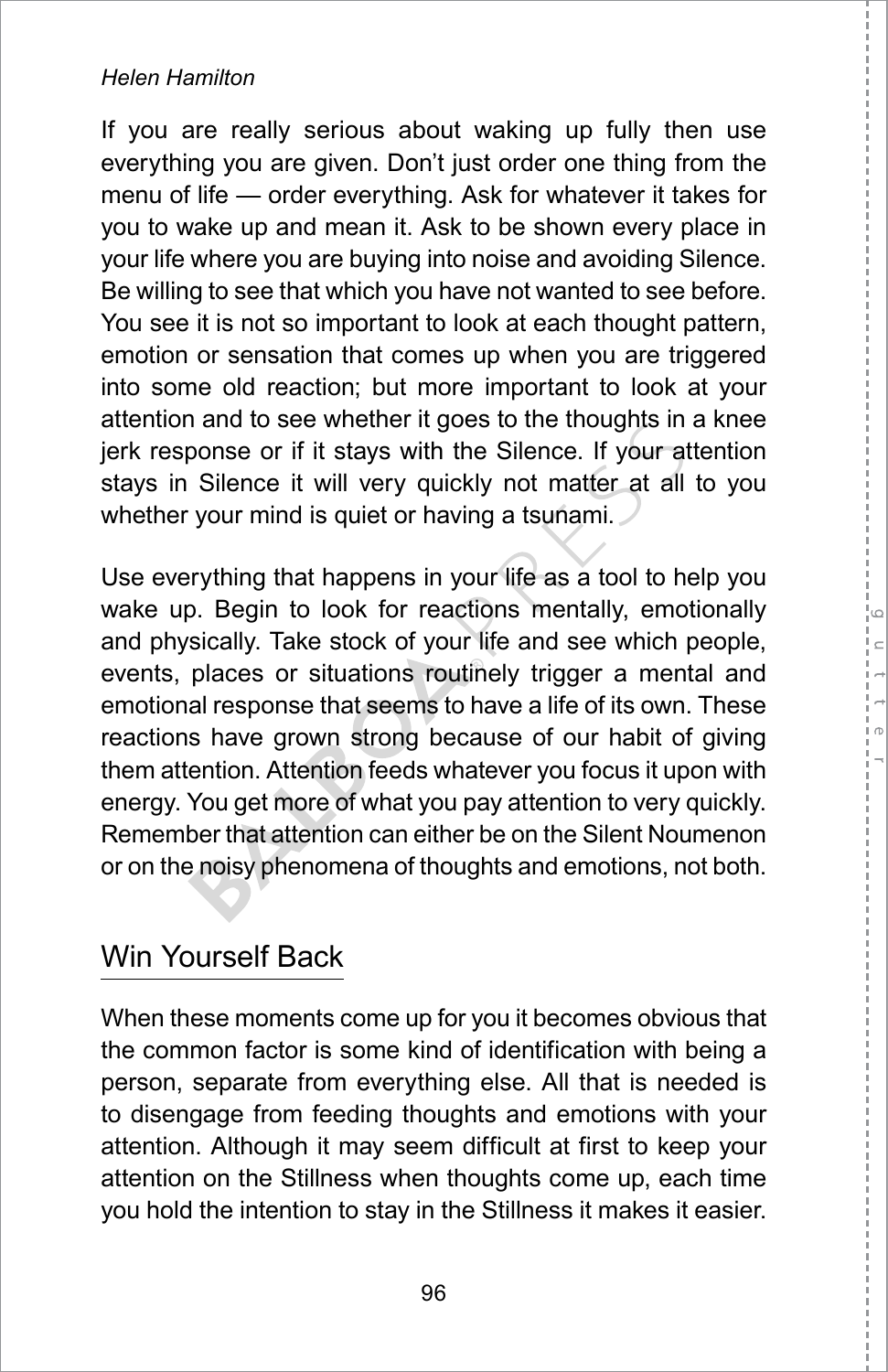Each one of the thousand moments is like a chance to win a part of yourself back and with each victory you will grow in strength, conviction and confidence in the process. You will begin to see that the ability to suffer is there only because it has not been investigated and the idea of being someone alone and separate has been allowed to persist simply through a lack of clear seeing.

When something happens in your life that causes upset, suffering and identification with being a separate person know that it is not because you are not good enough at the practice. On the contrary, it is because of your conviction and pure intention to win back your freedom that these things are happening. Here life is showing you "Win yourself back here… and here….and here too". Life is helping you, your mind is helping you by showing you where you still are more interested in thoughts than in YourSelf.

If you can begin to develop an attitude of being grateful for these trigger moments you will find yourself beyond the reach of suffering once and for all very quickly. Knowing you do not need to concern yourself with what to do about the outer situation and working on the inner situation first is key. Of course if action needs to happen in the outer world that is fine, take the action you need to but always do the inner work too. Most times the outer situation will begin to resolve just as a result of not buying into and energising the thoughts.

As you continue to stay in the Stillness even when these thoughts come to you then you will begin to become aware of patterns of the mind that you could not see before. You will gather your strength and power back each time you win some of yourself back from the mind patterns. More patterns will become easier to see and you will notice an ability slowly but surely to not automatically go with the thoughts. Each time you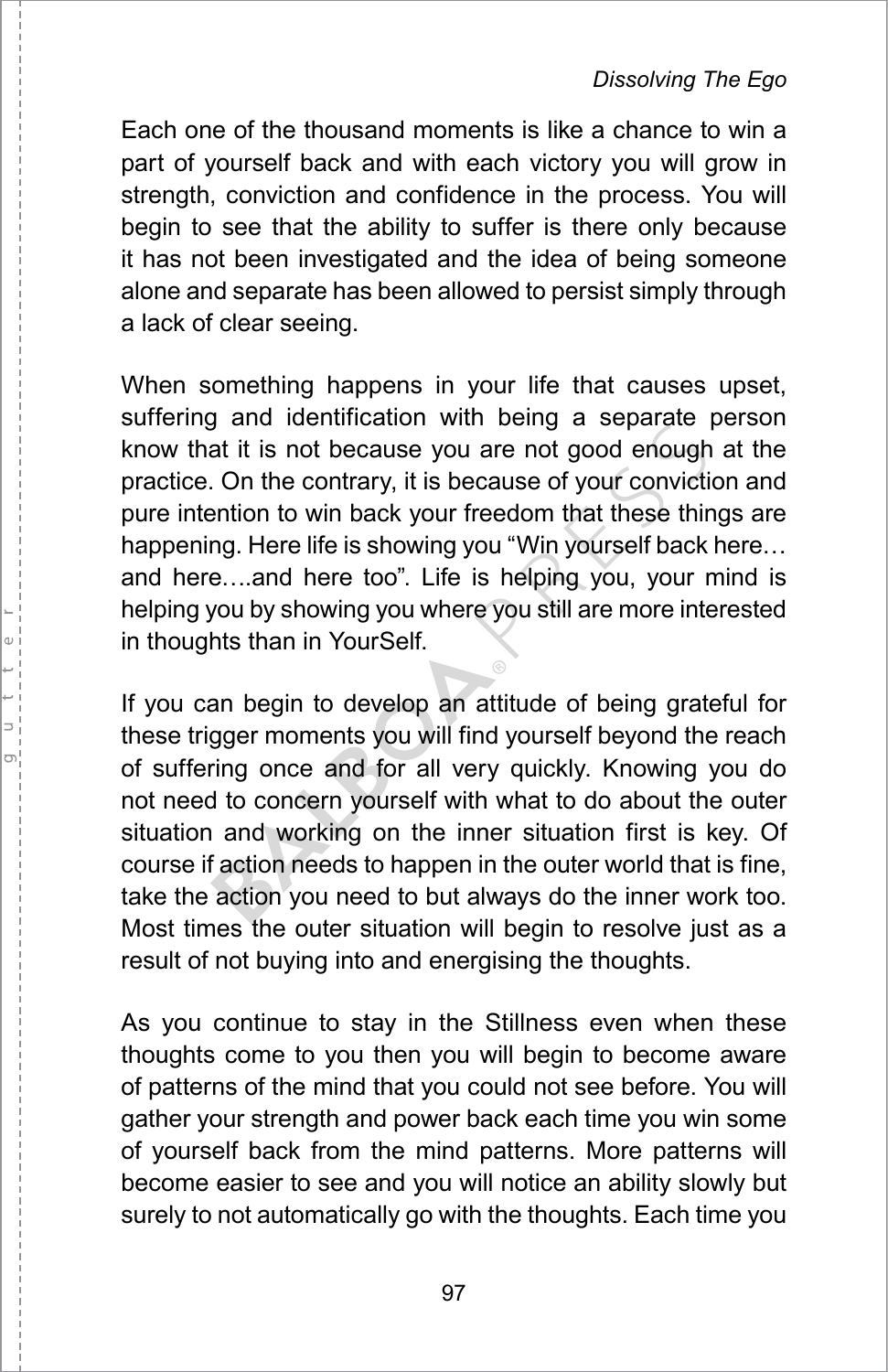overcome you get stronger and the next one becomes easier and easier. Eventually you will find that simply seeing a mind pattern is enough to dissolve it and that staying as the Stillness is effortless even when your mind is making a lot of noise.

**This whole process is much quicker, easier and simpler than your mind would have you believe! These thoughts are the reason most people do not make it to full awakening. Will you listen to them?**

> OP  $A^8$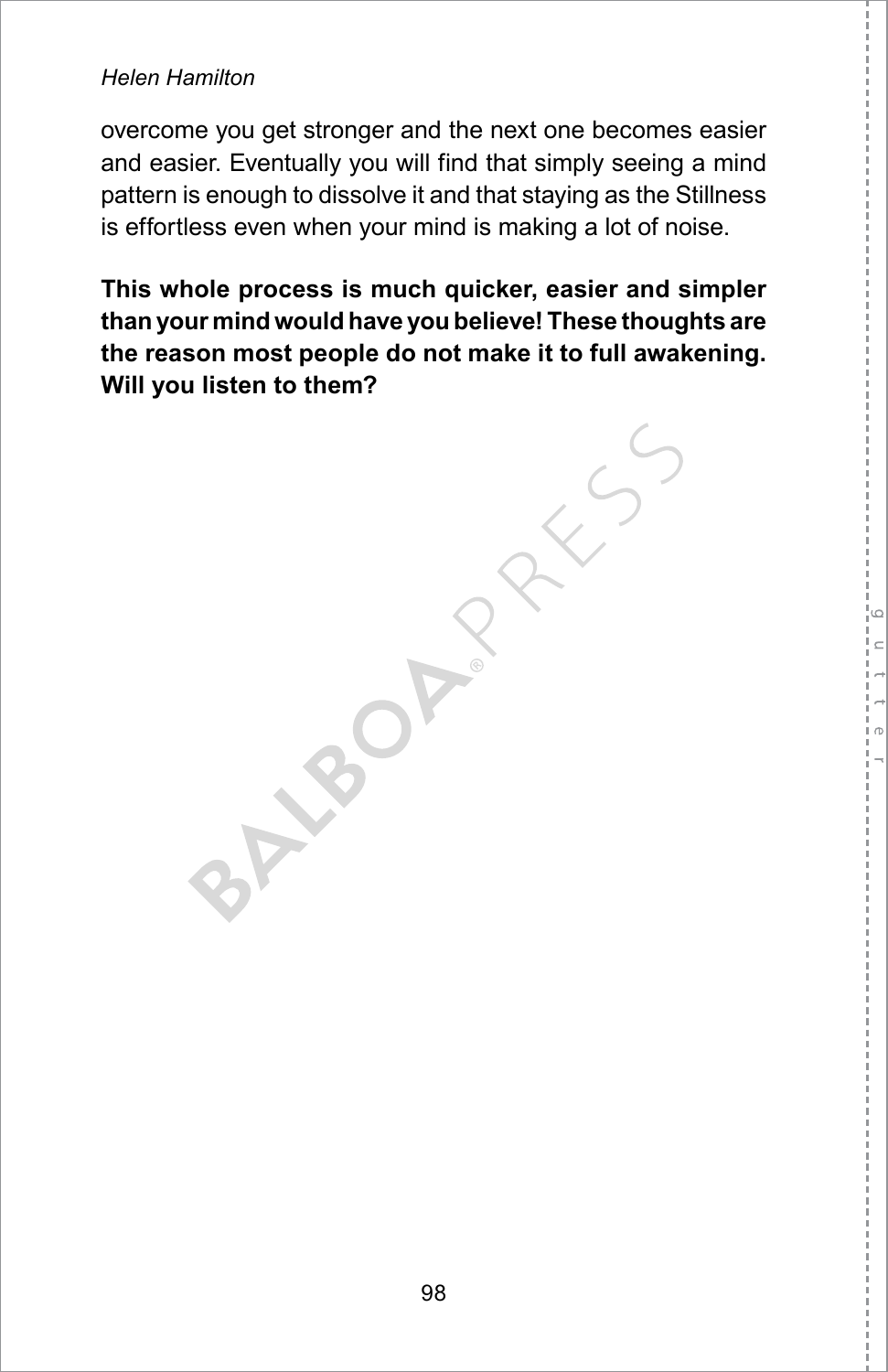# CHAPTER 20

## Stage Three Practice: Constant Effortless Meditation

As you become more established in your daily practice of formal meditation you will begin to notice that informal meditation is happening more often also. What this means is that you will begin to notice more and more often that the Noumenon is just very obviously here and you will not have to search for it.

As your practice deepens you will find that there will be times when your mind is engaged with doing something simple such as driving, cooking or listening to music and all of a sudden you will hear the Intense Silence that you are. Perhaps whilst sitting down after a day's work you will suddenly notice the Immovable Stillness. In these ways and a thousand more that I cannot possibly write down you will find the beauty, love, peace, Stillness, Silence and Awareness just presenting itself to you over and over again. Things that were once unlovable will suddenly move you to tears. Listening to music will become a whole body experience. The sunset may captivate your attention and cause you to be moved with emotion at the wonder of it.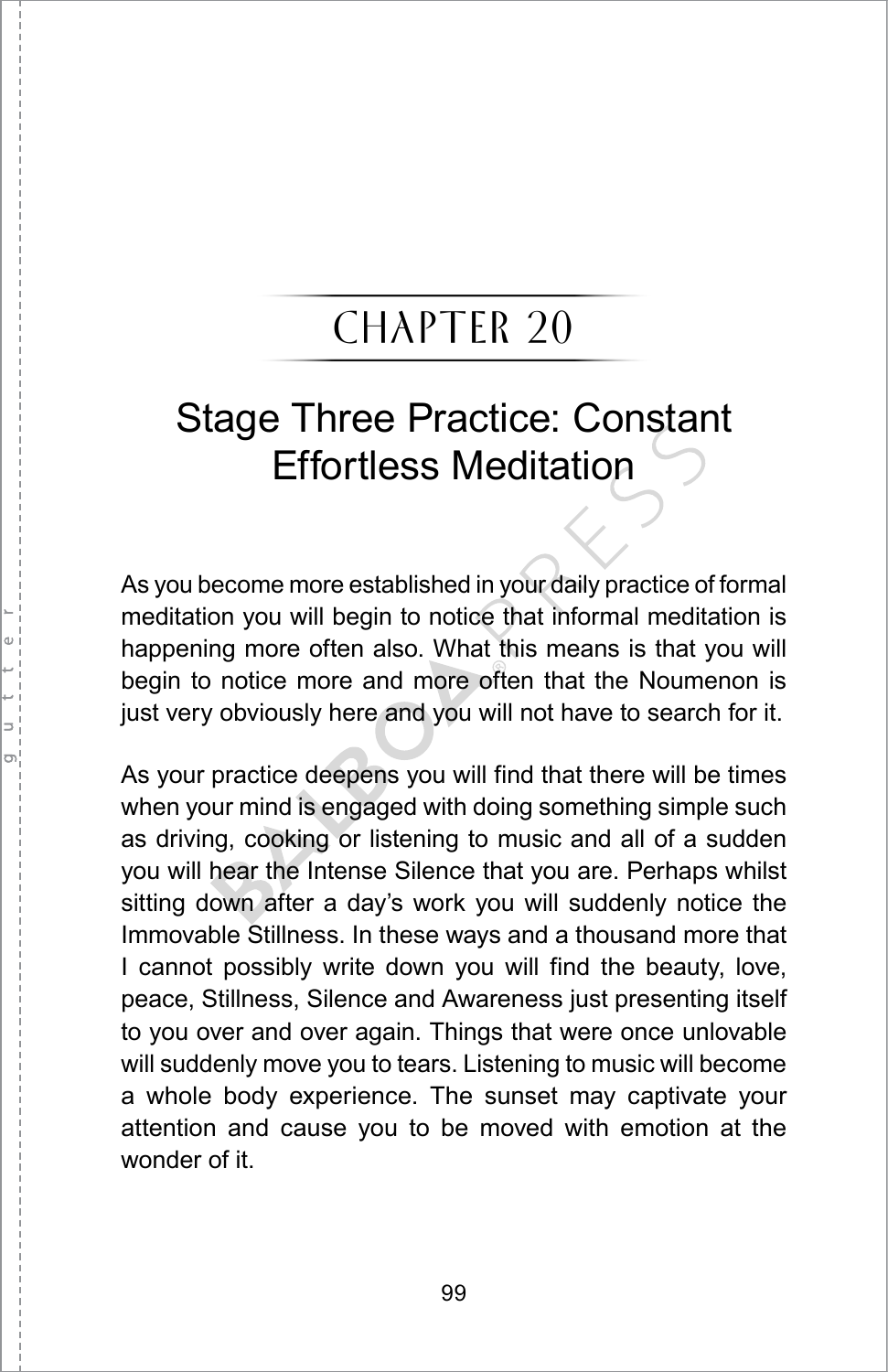When you begin to notice the Noumenon spontaneously you will find that more and more you want to tune in. Against the background of normal activities we must all do, such as picking up the kids from school or going to work, we will begin to fall in love with the Noumenon.

## Fall in Love With YourSelf

Notice that your body prefers to focus on the Noumenon rather than phenomena. Notice how relaxed and calm the body is when you are tuning in. Even your mind will want to turn towards this loving embrace of "sinking into" the Noumenon more and more. Gradually you will find that more often meditation is just happening by itself and that there is nobody making the decision to tune in. More and more the only thing you want to do is to sit and feel the Noumenon. Allow this to occur.

 $\subseteq$ 

Your mind will tell you that you will lose the ability to function in the world if you let go fully into this desire to sink deeper into the Self. This is simply not true. Over time you will see that it is possible to work, drive, eat, walk, shop and do anything whilst tuning in. Activities always have been happening by themselves and you can simply watch the body do whatever it needs to do. Let go of being the manager and be the witness only. Watch your life from the viewpoint of the Noumenon and you will begin to see that all activities happen effortlessly and do not need your input to continue. Just as you are not remembering to breathe or make your heart beat then you are not remembering to think or do.

You will notice that there are times when the Noumenon seems to be stronger or the Silence seems louder but this is simply because thoughts are quieter or you have all your attention on the Silence. When the "I am doing" thought begins to be no longer believed by you then the Silence will be with you always.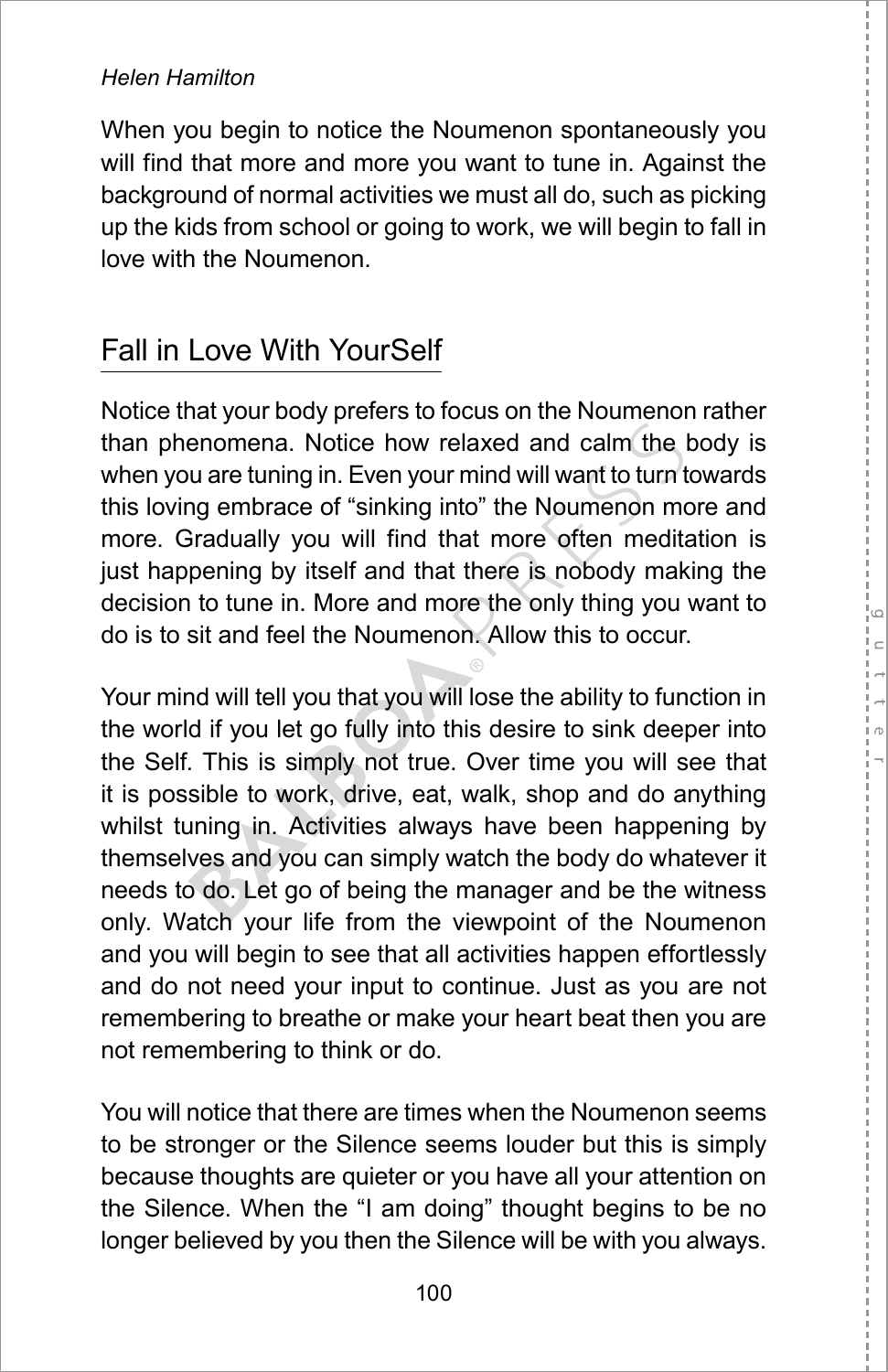Here are some ways the mind/separate sense of self claims it is necessary for your survival and should not be abandoned. It will tell you that:

"I am driving", "I am thinking", "I am planning", "I am sleeping", "I am enlightening", "I am exhausted".

None of this is occurring in Reality; all these are what the body is doing, not You. You do not sleep, eat or drive. You simply ARE.

Begin to question the reality of these thoughts and beliefs and you will see that all is occurring by itself and the sense of "me" claiming authorship is happening a split second after the action happens or the thought appears. You are only the Witness.

### **There is no doer of activities and no thinker of thoughts.**

Eventually you will rest all the time in the effortless Silence and see that there never was any separate entity that is responsible for running your life. You will find that quite naturally what needs to get done happens by itself and this has always been the case. The separate sense of self has simply been claiming credit for actions, thoughts and feelings that occur spontaneously, arising out of the Noumenon.

This mysterious sense of "me" has claimed that all actions, ideas and beliefs are due to it and it alone. Then it prides itself on the seeming successes and berates itself over the failures. None of this is happening in Reality. All is happening by itself; orchestrated by the whole universe.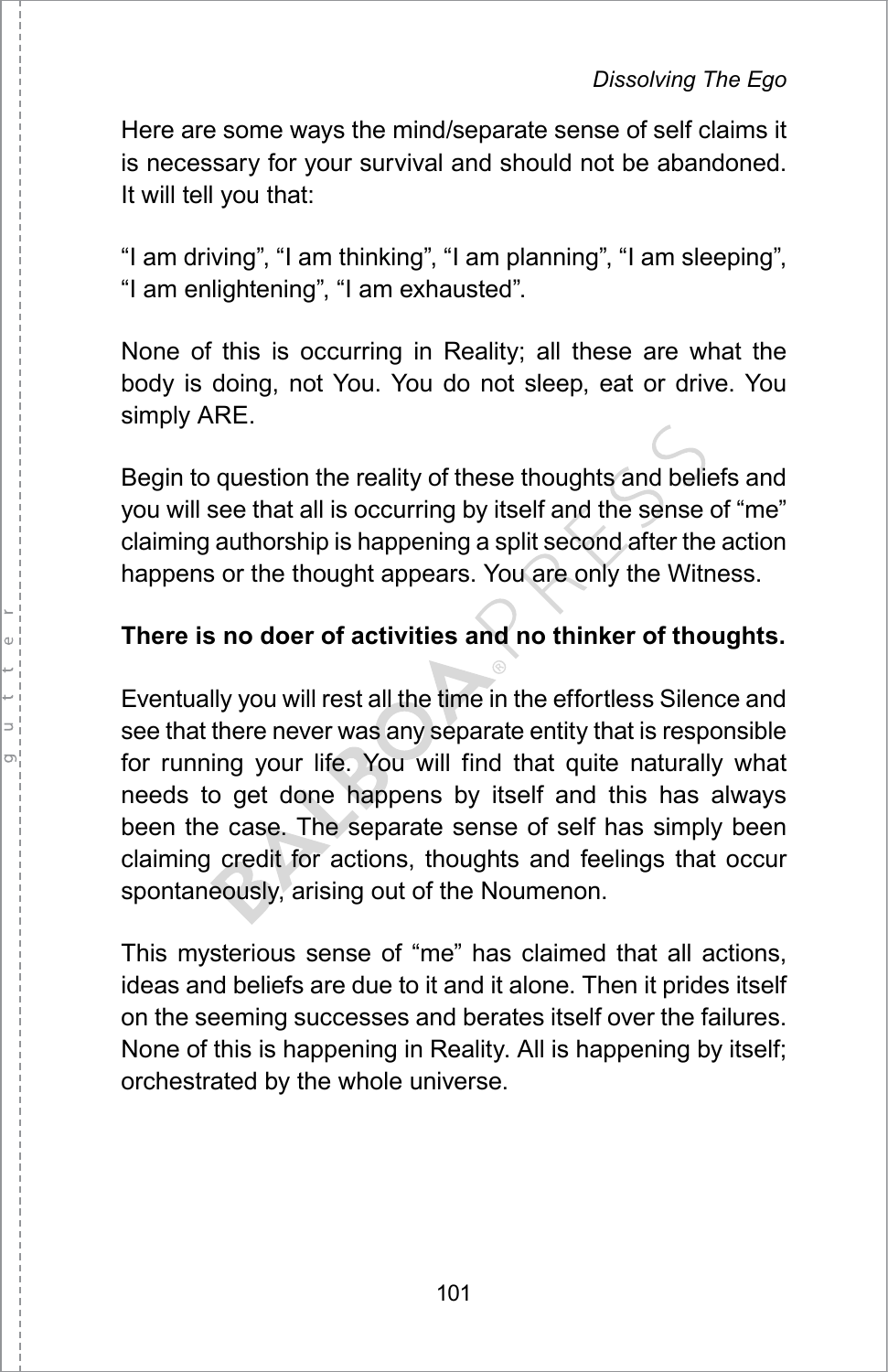## You Are Home

If you really want to wake up and you nurture the falling in love with the Noumenon then at some point you will be deeply rewarded by clear seeing. You must hold your ground and stand firm until constant meditation is effortless and is going on by itself. When this occurs you will suddenly know that you are witnessing even the Silence and Stillness. It will become obvious suddenly that you are Watching from Nowhere and that even Beingness is seen from this placeless place. This is the Absolute Reality. You are here before even Stillness or Silence. Presence presents Itself to You.

It will be seen that there is no "me" appearing in the Silence and that in fact You are That which Silence is heard in.

Enough said about this — find out for yourself as an experience and not as words on a page. BE this. It is worth any effort to be free finally and forever.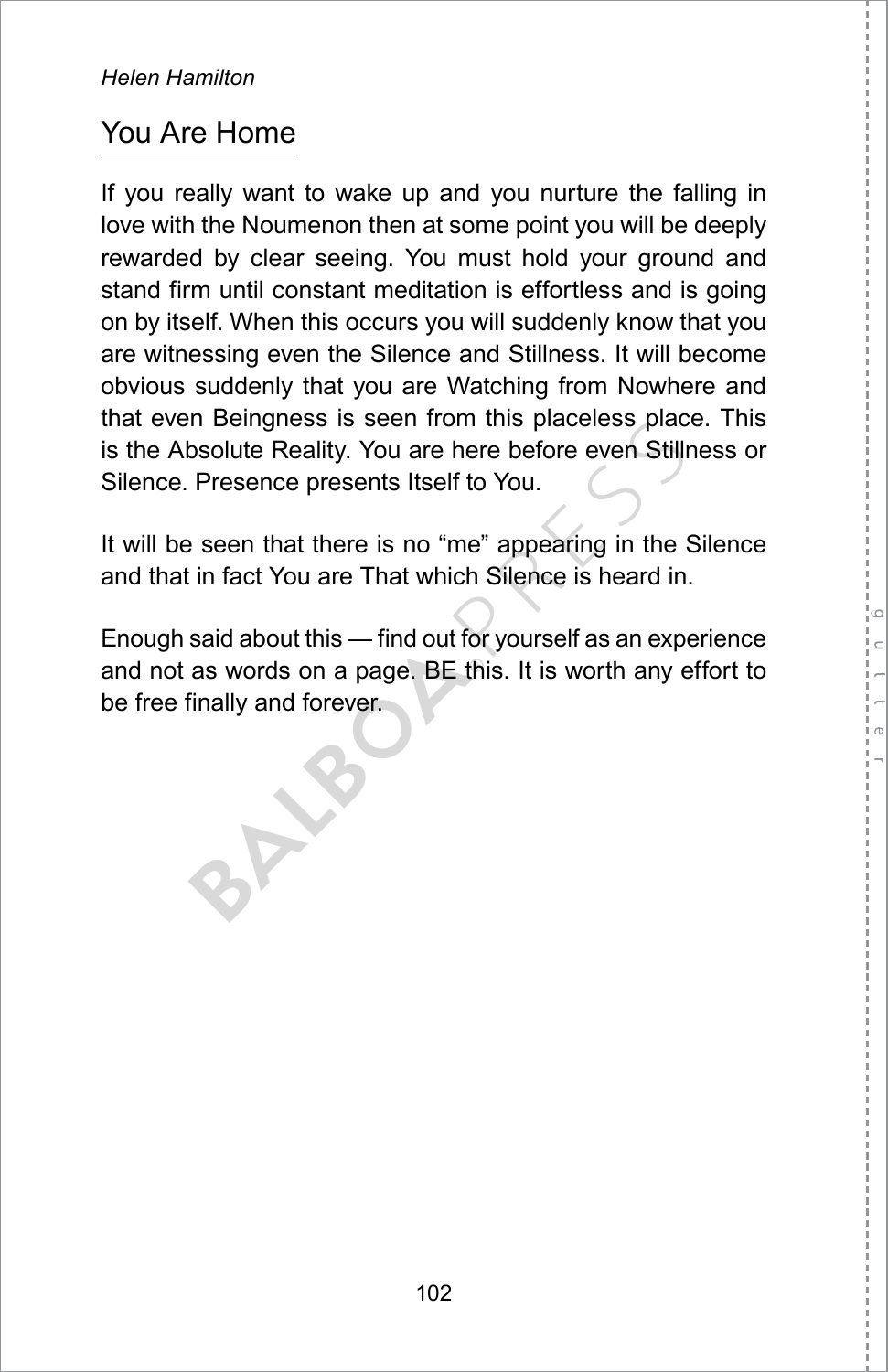# CHAPTER 21

## Self-Inquiry

There are times during our stage One and Two practice where we will come up against what seem to be very difficult obstacles which we cannot overcome. What are these obstacles? Belief in being a person that is attached to a person, place, thing or event and that we need this person, thing, place or event to make us happy. Quite often these attachments can have so much emotional charge around them that it can seemingly eclipse our ability to sense the Noumenon for a while.

An example may be that we are sitting in formal practice and we feel deep peace and then suddenly we begin to experience fear about losing our sense of being someone. No matter what we do we lose the focus and our attention seems to go directly to the thoughts and emotions which seem to have the pull of enormous gravity. Or we may be in Stage Two and out walking and some event triggers anger within us for example and it becomes so intense that we are shaking and perspiring and cannot seem to notice the Noumenon even if we remember what we are supposed to be doing.

These are examples of where Self-Inquiry can help us and it is a very useful technique which helps to dissolve emotional, mental and energetic charge around a thought or belief. Some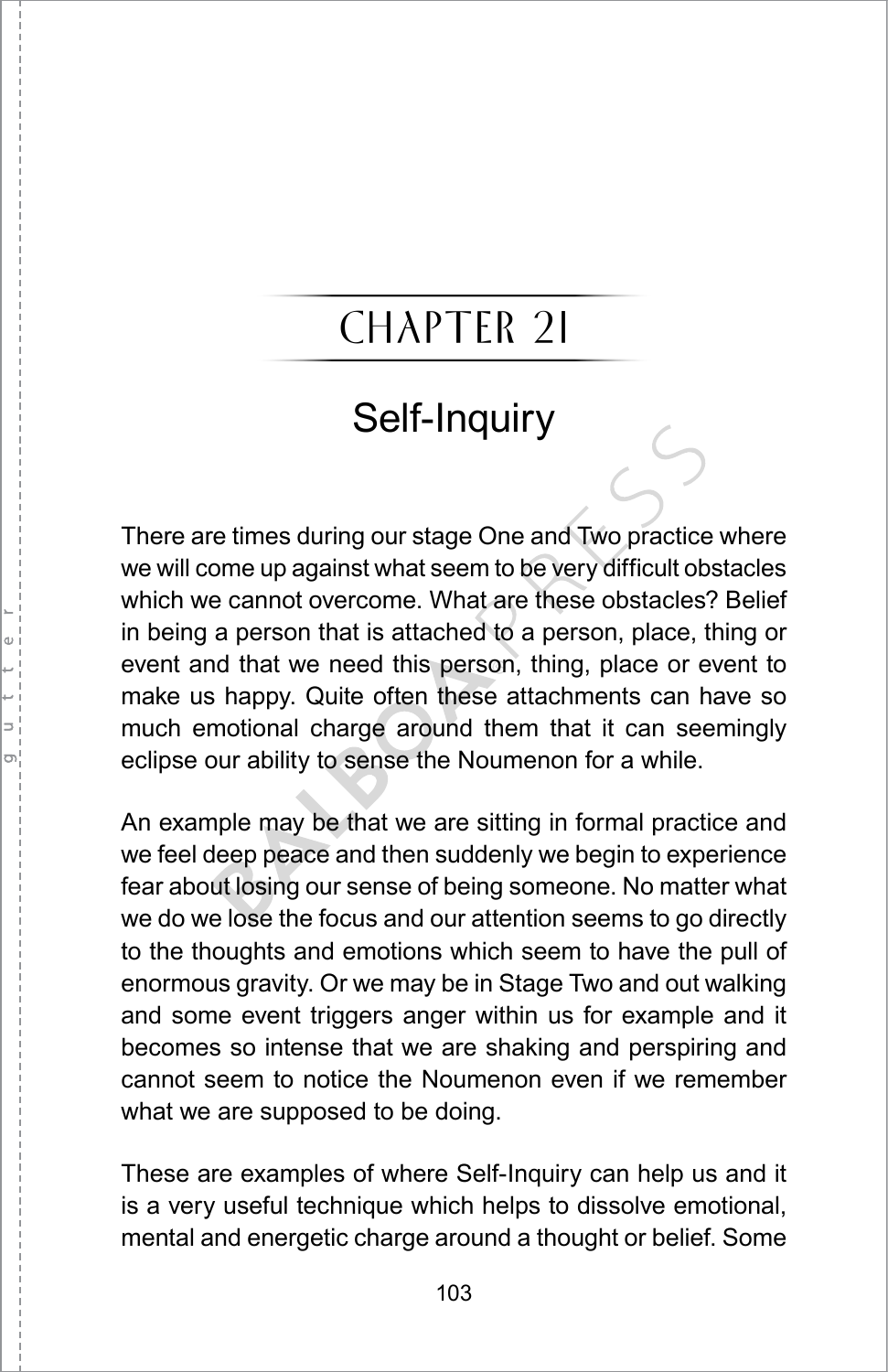beliefs have been so ingrained and repeated throughout many lifetimes that we may need an extra tool in these moments.

## What is Self-Inquiry?

All of our suffering comes because we assume that we know what we are. If we really look at all of our beliefs about ourselves we come to see they are all based upon the fact we believe that we are this mind and body; that this sense of "I" is only this. We assume this and simply never question it again. Because this belief is so deeply believed it has a lot of energy and belief from us around it. The habit and tendency to automatically assume this is true is not even noticed; let alone questioned.

Self-Inquiry is a very simple technique that acts like a mirror in which instead of assuming we know what we are we are finally able to say "I do not know what this sense of 'I' is". When we are open to actually look and see what this "I" is then we can begin to break down this energetic mass of belief around it. It is almost like melting an iceberg and Self-Inquiry is the heat. Every time we assume we are a person (a mind and a body separate from everything else) we are adding to this iceberg and every time we actually look and see inside what we are then we are allowing it to melt a little (or a lot).

 $\subseteq$ 

This belief that I am a person with problems and things to transcend and a spiritual journey to go on is simply not true and causes a lot of suffering. Self-Inquiry works best when we openly look inside our being and see if we can identify what we actually are. Amazingly when we search our Being we do not find this "me" that inhabits the body. We find we do not actually know what we are.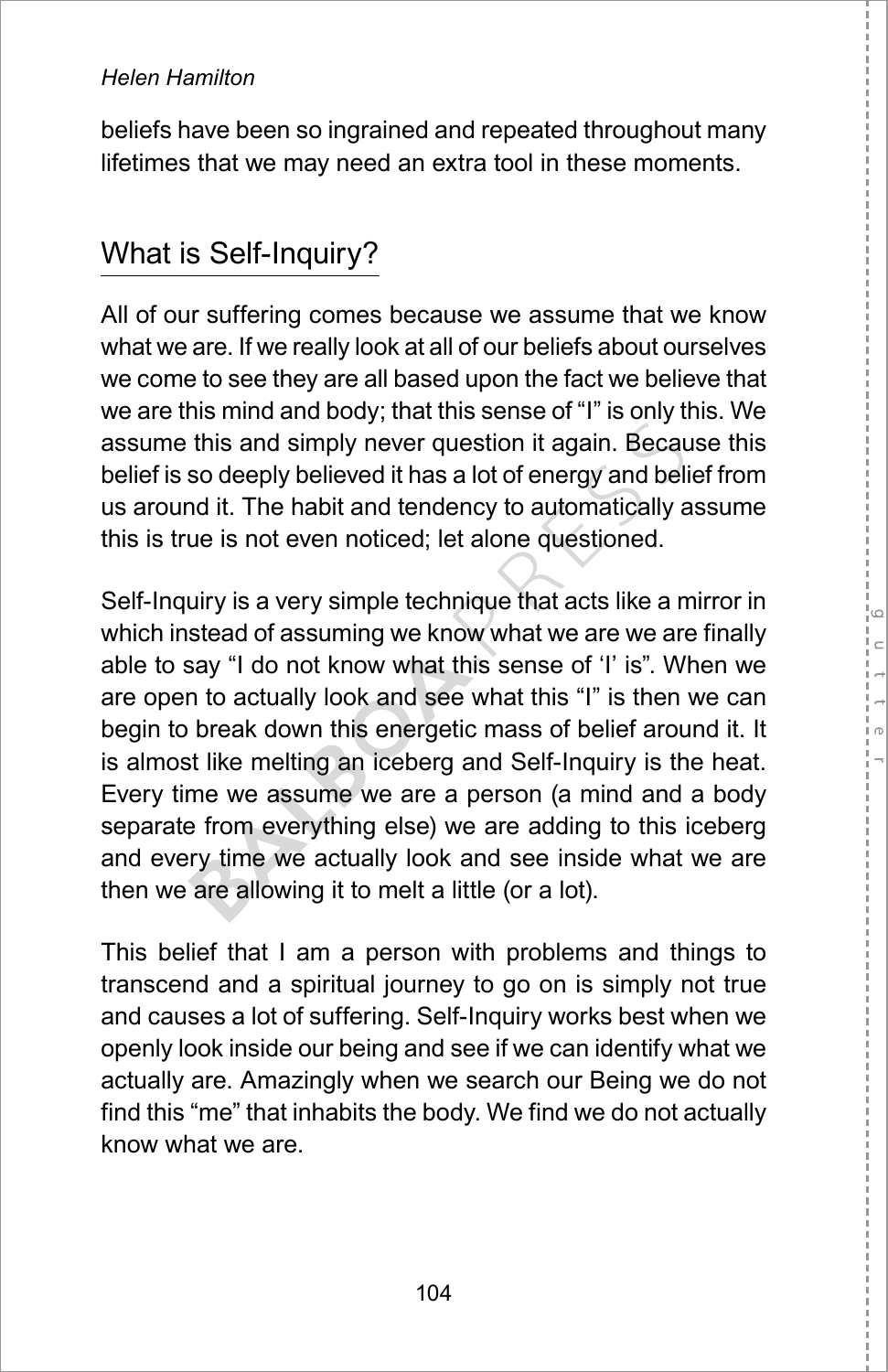## The Practice of Self-Inquiry

When we openly search our being without any pre-formed opinions about what we will find, then we come to the amazing fact that we cannot find a "me". This entity that we assumed we were is actually not locatable. We can find a body and a sense of someone being here but we cannot actually find a physical location for this "me". It is a kind of sensing or feeling into your Being, it is not a looking with the physical eyes but simply a non-physical searching. You begin to find that you cannot actually find Yourself!

For most people at first this may bring up some fear and this is normal and ok. Our minds are used to thinking of ourselves as being solid objects and while that may be true for the body it is most certainly not true for "me".

Stop right now as you read this and search what you think of as being you and see if you have any edges, boundaries, any limits. Do not assume anything and just actually look. Look and see what you can find and do not be stopped by fear; the mind is scared of what it does not know but you are not your mind.

Ask yourself "What am I?" or "Who am I?" and see what you find. We are not looking for a thought answer although of course your mind will try to supply one. Keep looking even when your mind tells you an answer and see what is revealed to you.

## Turning the Tide of Belief

Each time we look and do not find a separate locatable self that is "me" we are moving ever closer to waking up fully and finally. We have all spent many years assuming that we know what we are and we must confirm what we actually are over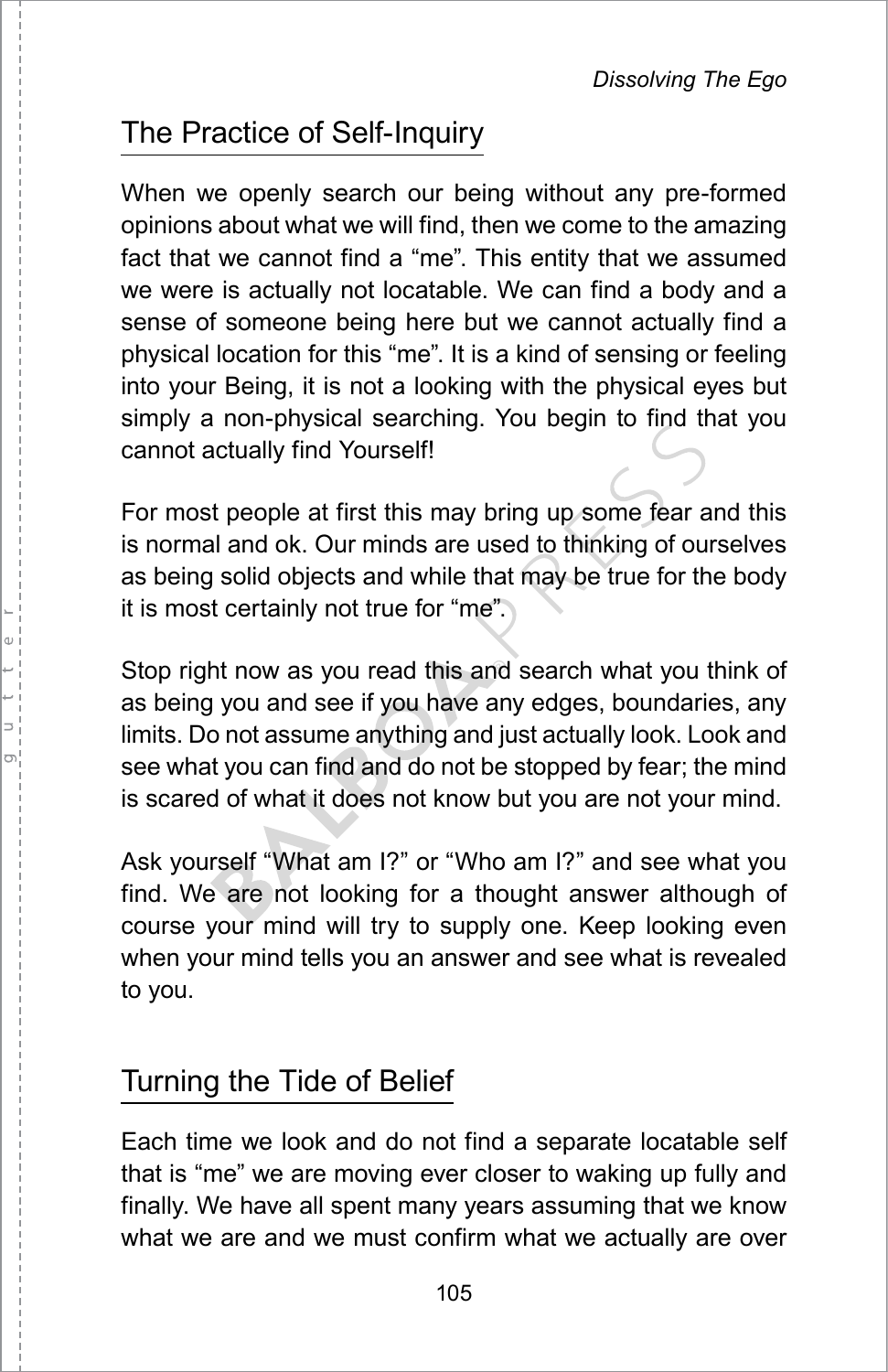and over again. As we look and find nothing tangible we are left with the intangible. As we search for a form we are left with only formlessness. As we look for an object we find only the Subjective sense of Self. As we search for a phenomenon called "me" with a location, position and size we can find only the Noumenon; a total lack of phenomena.

As we look and confirm over and over again we begin to turn around the tide of belief and see that we are not a "thing" called "me" at all. In fact we find we are a "no-thing" and that our truest essence is formless, Subjective, Nothingness or more like empty space. This empty space is sentient, intelligent and awake. All phenomena of thoughts, beliefs, bodies, and solid objects come out of this formlessness.

## How Can we Use Self-Inquiry?

We can use Self-Inquiry on its own to take us directly to the Noumenon. What is left when we do not find a solid "me" is something intangible; it is the Noumenon. We can also use self-inquiry to break down very strong beliefs that have a lot of pull magnetically. Certain thoughts and beliefs will appear again and again to show us that we are still believing them and this can interrupt our practice in such moments described in the Stage Two practice. Trigger events can cause a barrage of thoughts and an extremely noisy mind which results in a heightened or strong emotional state when the thoughts are believed.

For example we may be aware that there is only abundance in the universe and that any perceived lack is not really true but that may not be enough when we are deeply feeling the Silence and Peace in our Stage One practice and then we are presented with an unexpected bill that we cannot pay. The mind may immediately begin to present thoughts to us such as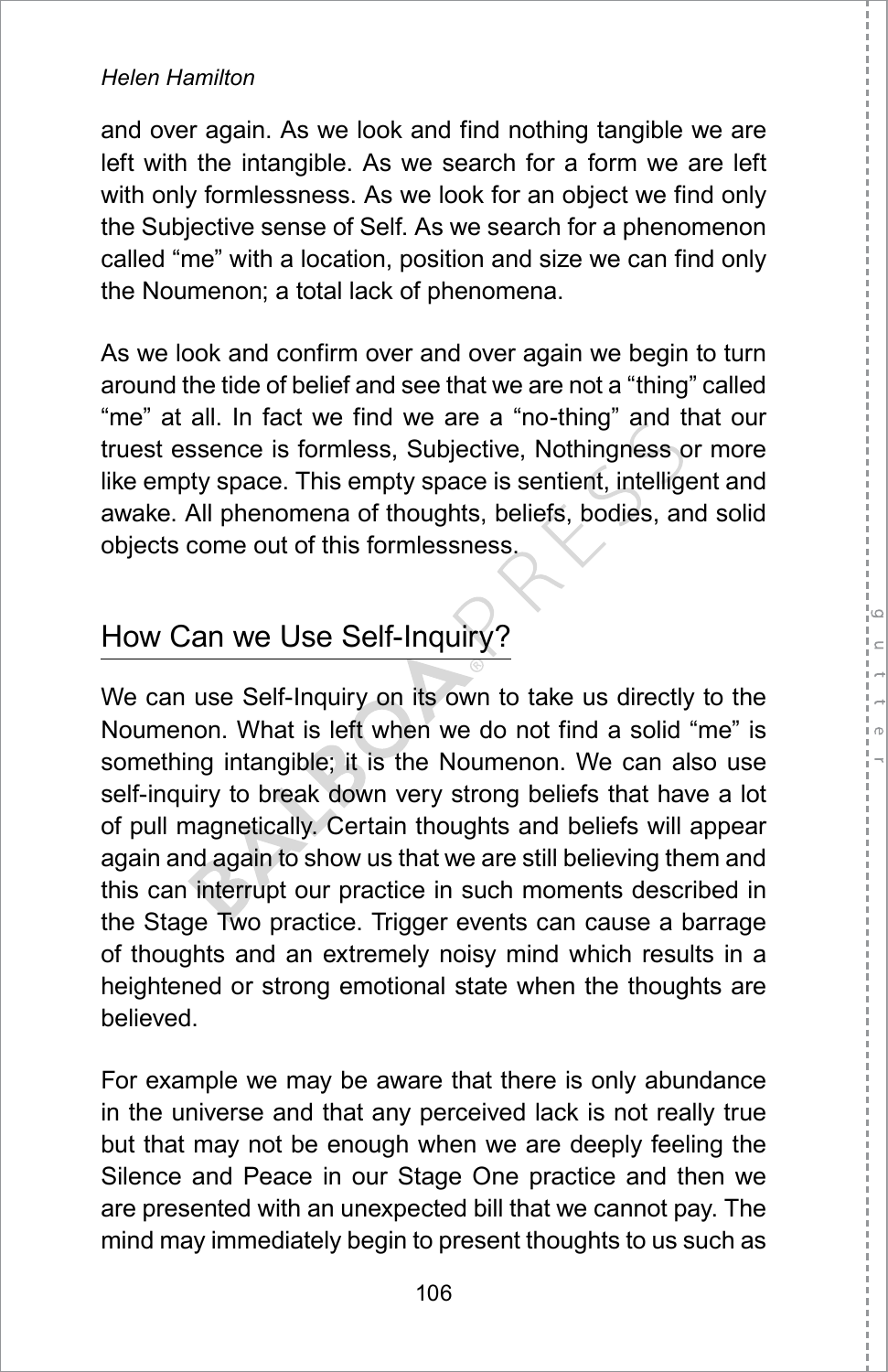"how am I going to pay this?" and "I don't have enough money" and these may be very strong neuropathways which pull our attention away from the Noumenon. As we pay attention to these thoughts we will begin to feel strong emotion from believing these thoughts and it may seem impossible in these moments to begin to feel the Noumenon again. When we believe our thoughts we create that experience for ourselves and in this case it will be lack showing up for us again. This in turn reinforces the neuropathways in our brain that produce a strong emotional response of fear, doubt and frustration again and again. We may feel it is all lost in those moments and we are back to where we started.

Self-Inquiry can help here by looking at the reality of the one that feels it is scared, the one that does not have enough. We begin to notice a lack and feel fear and automatically believe in the sense of "me" that has to find a way out of the problem or the "me" that has to find a way back to Silence. By looking inside ourselves for the sense of "me" we are redirecting the attention back to the source of the problem. Over and over in these trigger events we may notice attention immediately goes to what is happening to this sense of "me" and not to the "me" itself. Self-Inquiry questions the actuality of this "me" and begins to search for it. As we look for it and cannot find an objective sense of "me" then the emotional charge around the thoughts and beliefs here begin to dissipate.

We must use Self-Inquiry not just to make our negative emotions go away but to continue further into the inquiry to begin to undo this energetic mass of belief in this separate person. Each time we look we short cut the process to total freedom as the reality of this separate existence becomes less and less convincing. We can begin to see through this psychosomatic world of suffering that is really just a complex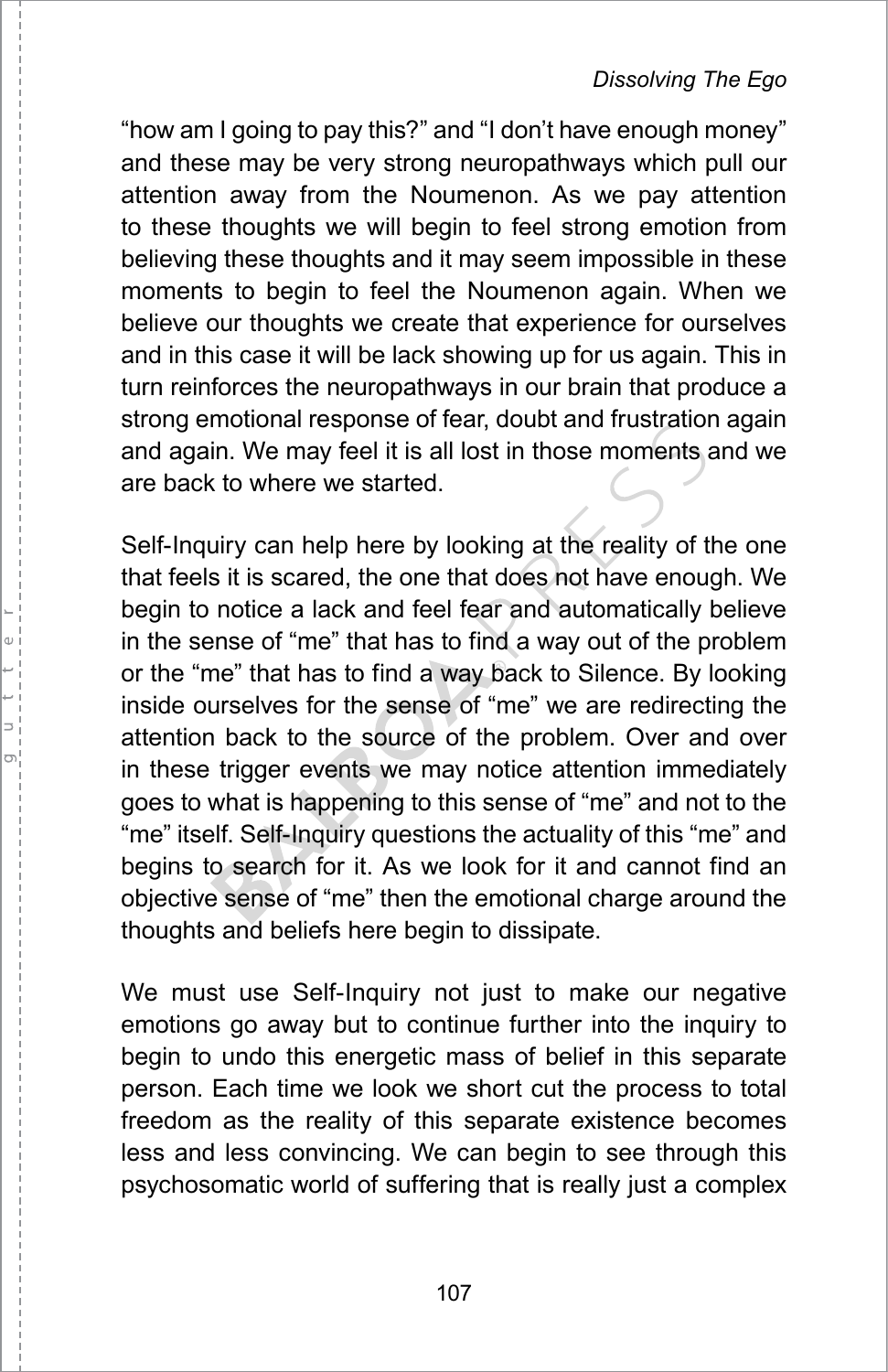series of interconnected neuropathways in our brain that have been energised by belief.

Every time we assume we are this person having a particular problem, emotion or belief we strengthen these neuropathways and suffer. Every time we question the reality of the one that is suffering we put the egoic sense of self on a countdown timer to its dissolution.

The egoic sense of self is simply a collection of unquestioned beliefs about ourselves. Once the validity of the person has been questioned you can never suffer the same again. Each time you look and do not find the actual separate person it becomes harder and harder to believe it next time.

**The first belief we assume to be true is that we are this separate person or that "I am this body". Question this belief by Self-Inquiry and all other beliefs will have no ground to stand on.**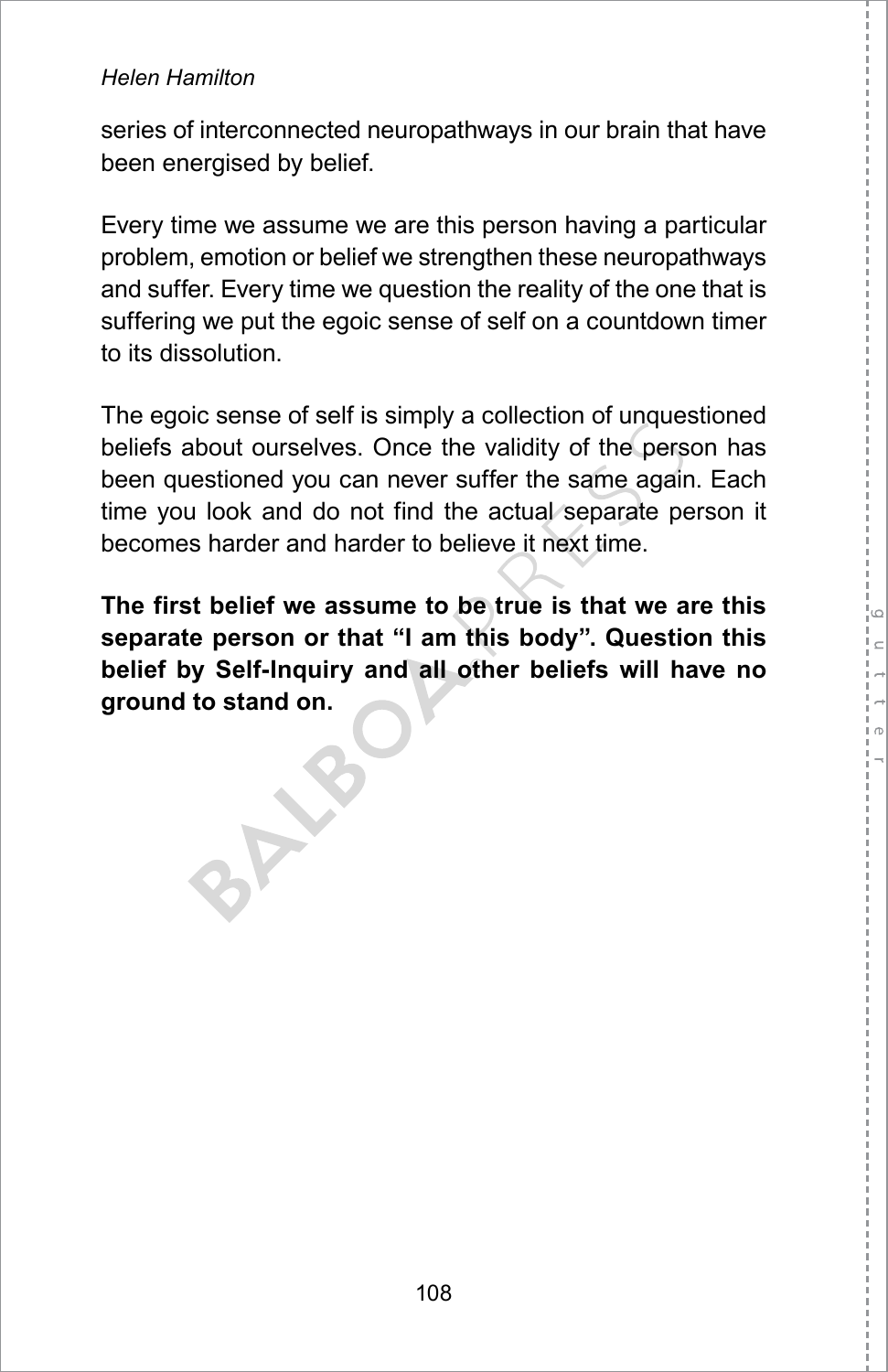# CHAPTER 22

## The Short Cut

At any point along stage One, Two or Three practice we can use the process of Self-Inquiry to speed up our progress. As we begin to spend more and more time as the Noumenon then we will be able to overcome obstacles easier and easier. Self-Inquiry helps that and at some point it will be seen very clearly that you are NOT an object and you never have been.

You will probably find that Self-Inquiry will begin to happen by itself more and more often as an area where you still believe yourself to be a person shows up for you. The habit before may have been to automatically believe the thoughts and emotions about your beliefs and this is reinforced by memories of experiences where these beliefs seemed to be very true. Quite naturally as you see yourself more and more as the Timeless, Formless One then you will begin to question automatically how real this separate person is in these moments.

### The Short Cut Process

There is a way to hasten this process too and you will know when you are ready for this because your attention will be drawn to the questions in this chapter. Suddenly the questions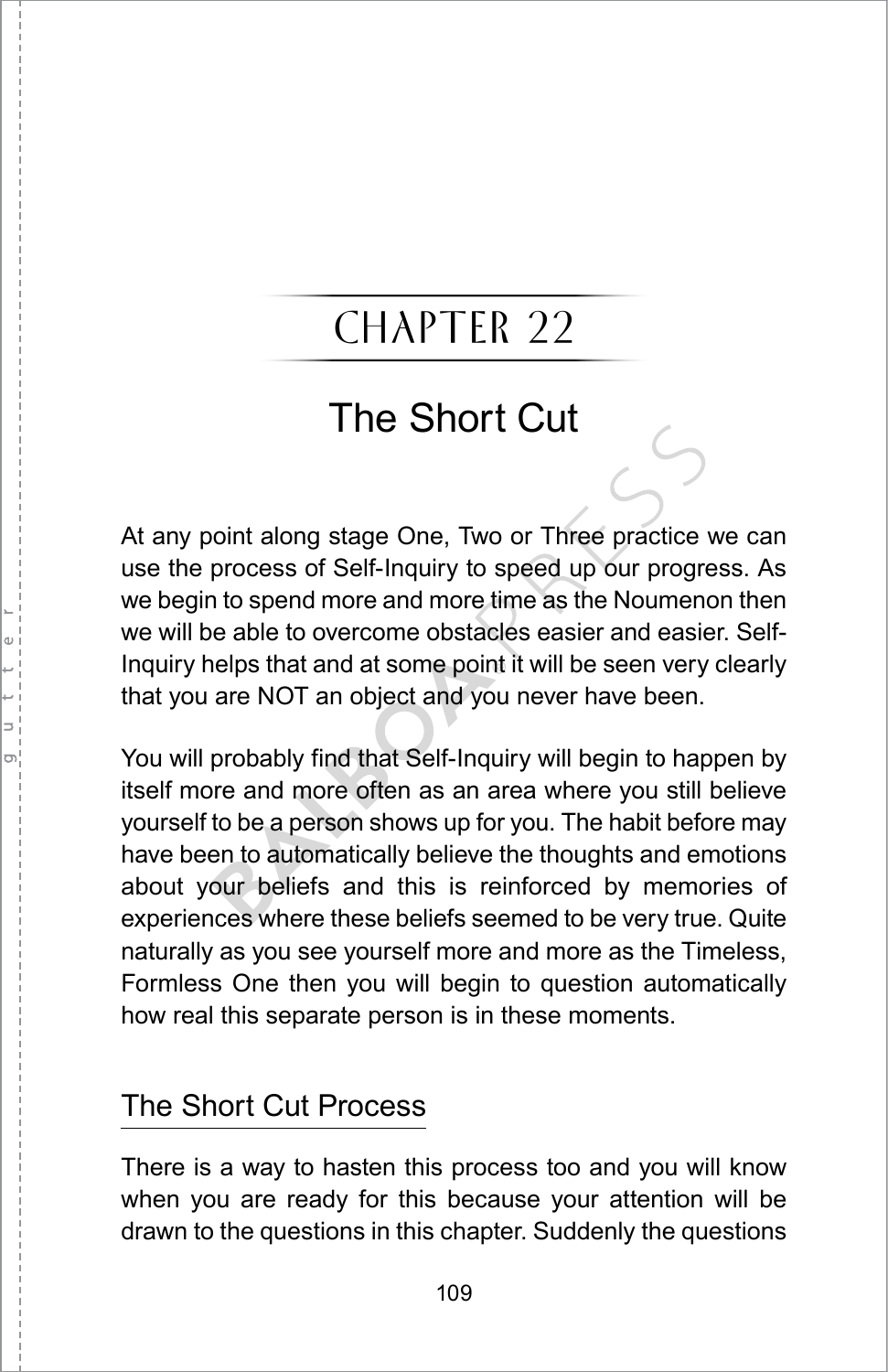will seem appealing, interesting and even though they may feel a little dangerous to the mind they draw you into them. Before you are ready the questions may seem obvious, irrelevant, boring or even pointless. At some point they will become living questions for you that you take inside your being and allow to do their work.

Waking up fully and living from the Truth always is simply a process of dissolving the energy of separation in the body caused by this belief in you as a separate being. It involves a change in brain chemistry and an openness to see yourself as being the Formlessness that no problem can affect.

The short cut process will help you with this. It is a question that is designed to dissolve the questioner. If the sense of being separate is simply an energetic mass of belief in our mind then these questions will enable clear Seeing to occur which will cut through this energetic mass.

 $\subseteq$ 

As with Self-Inquiry these questions do not require a mental answer. They are supposed to be living questions that you ask and allow the question to sink deeper into your being. It is almost as if you ask the question and then let it go. Perhaps a mental answer will come or perhaps not but it does not matter.

The Questions:

- **Can the Perceiver be perceived?**
- **Can the Observer be observed?**
- **Can the Seer be seen?**

These questions have powerful catalytic power in them and can help to awaken you. Never underestimate the power of these questions. Pick one that appeals to you and spend some time just looking and being with the question. You can even abandon all attempts to get an answer.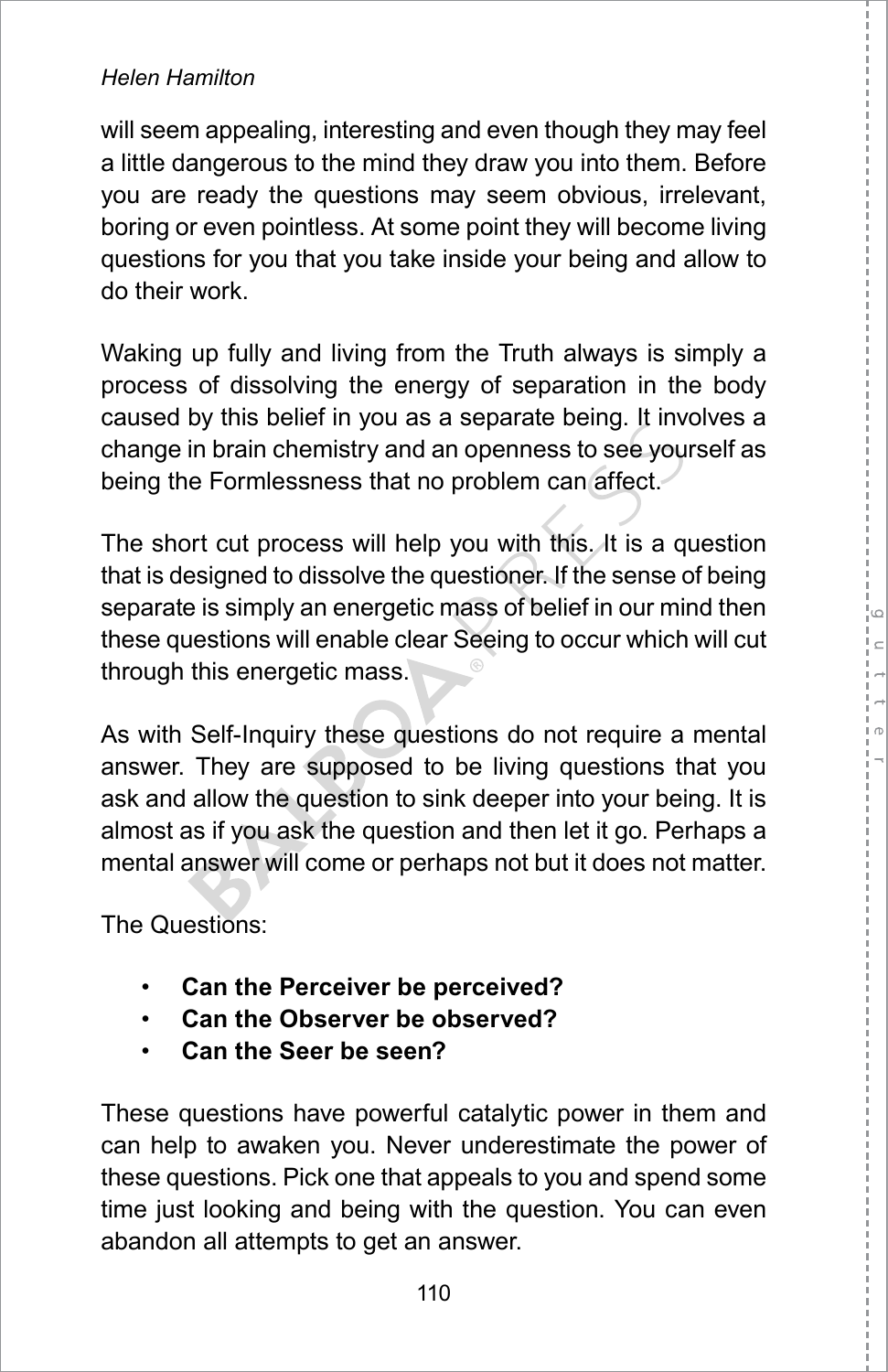### **You will become the answer!**

Something is observing your thoughts and emotions but can you observe the One observing?

Something is perceiving all this inner and outer world and all that happens in it; but can you perceive this One that is perceiving?

Something is seeing the thoughts, feelings, body, world, events, relationships and everything. Something sees the whole universe. But can the One seeing be seen?

**As you ask these questions and allow them to become a living thing inside you then you are asking with your whole Being. These questions are very direct, powerful and a concentrated form of Self-Inquiry.**

These questions have the power to end all suffering!

When you feel a pull magnetically to these questions then the end of suffering is near.

What you begin to find is that you cannot be seen, perceived or observed as an object or a phenomenon. You can only see YourSelf as the Noumenon in which all phenomena appear. Over and over it becomes confirmed again and again that you are the Noumenon viewing Itself. You are using time and space and form to perceive the Timeless and Formless One.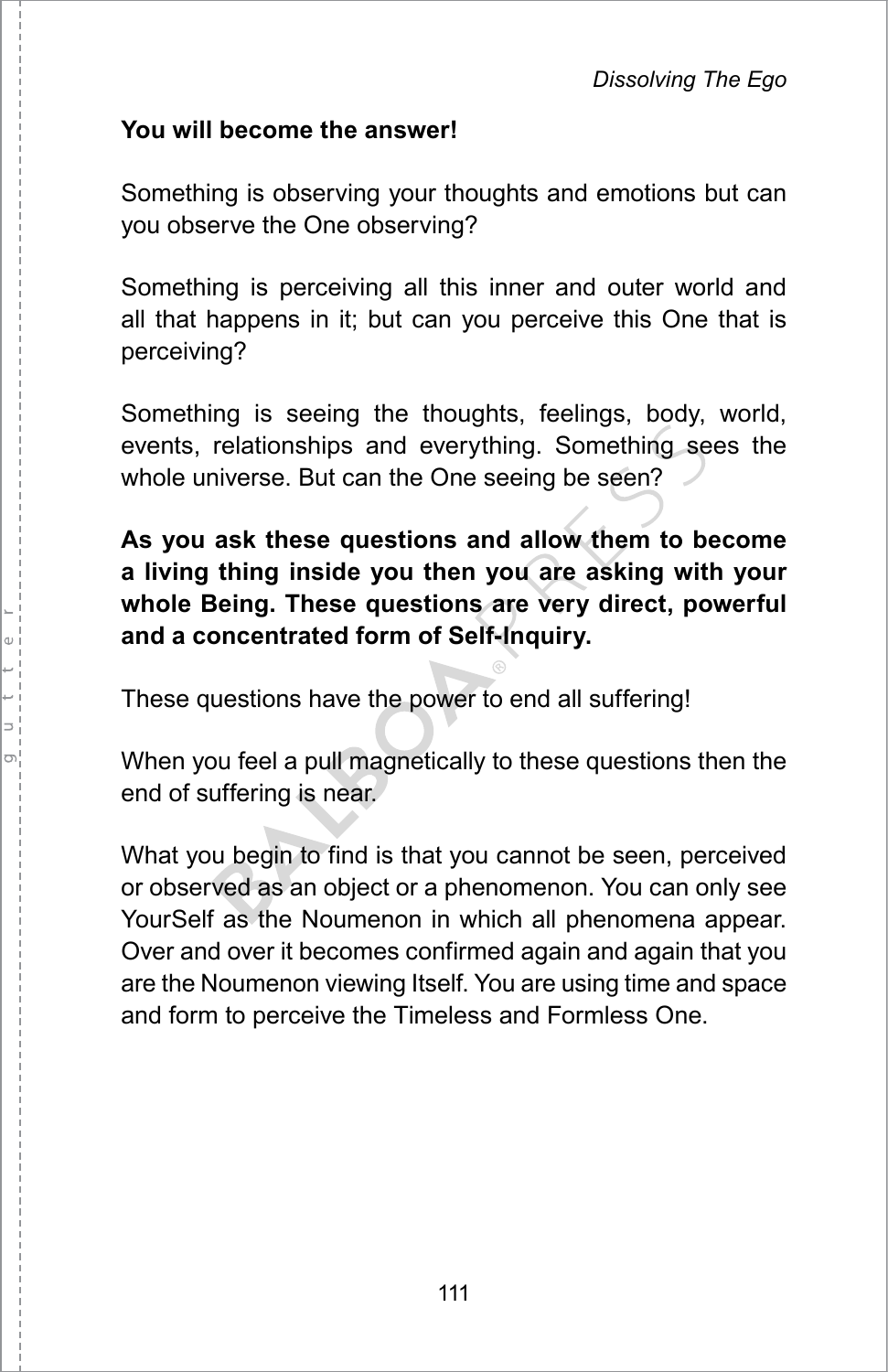# CHAPTER 23

## Resistance, Obstacles and Distractions Along the Pathway

Our mind has been used to thinking and perceiving the same way for a long time and therefore it WILL put up resistance to this process. To believe it will not or that you are not affected by it is naïve and will delay the process. Mind will produce doubts, worries, fears and seeming roadblocks along the pathway that may seem insurmountable at the time. This book is here to tell you that you can transcend ANY blockage or limitation ultimately by knowing what you are. No thought, emotion, problem or obstacle can stop you from Being what you already are. These obstacles all have a "thing-ness" quality to them and as the Ultimate Seer you are the space in which they are appearing. How much do the objects in the room affect the space in the room? Is it altered in any way if the room is full or empty?

### The Key to Moving Beyond Resistance

If we can learn to expect the obstacles to be different every time then we will be better prepared. Learning to look at the obstacles as helping us will allow us to view them more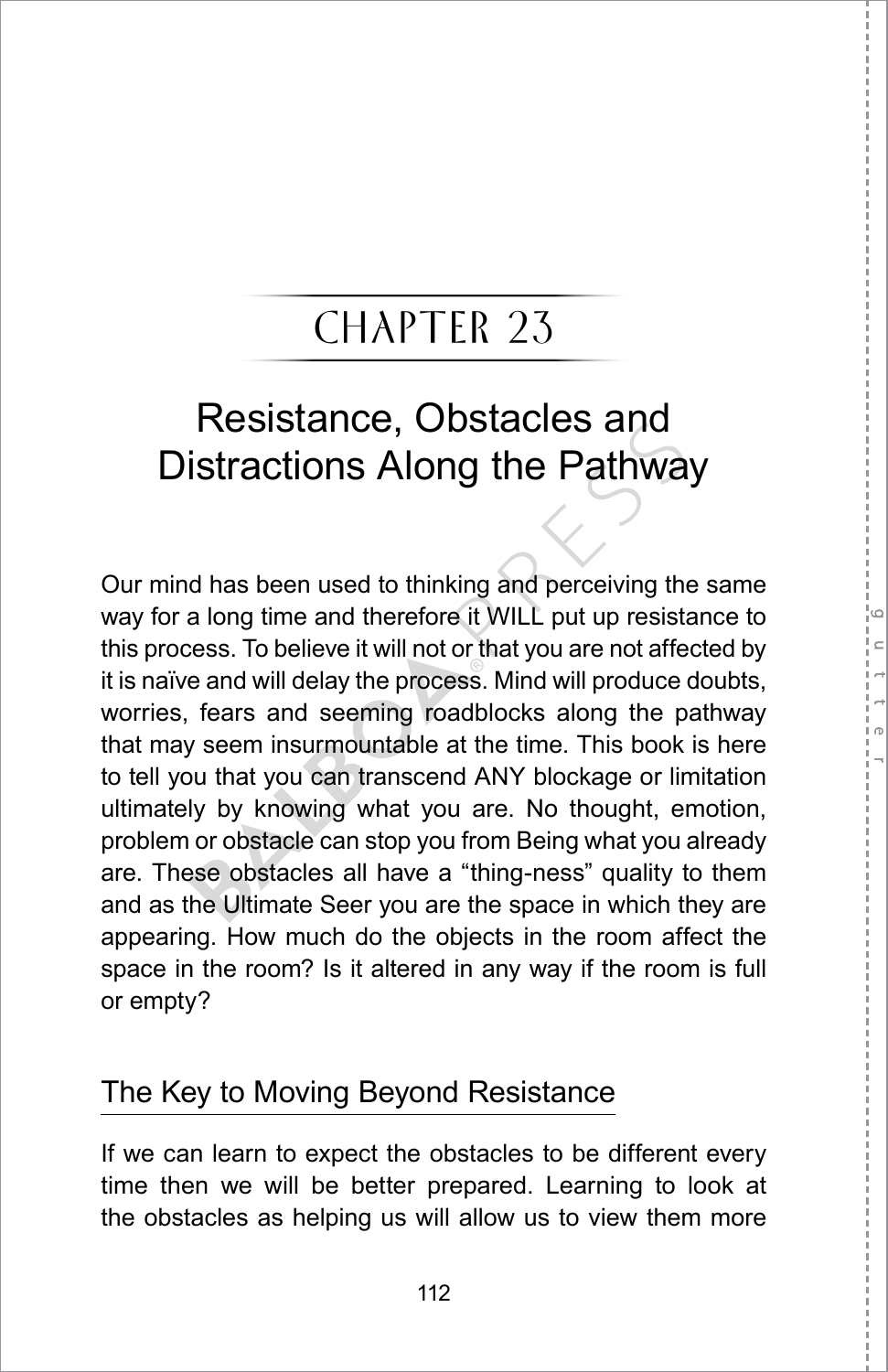compassionately and dissolve them faster. Your mind is trying to keep things the same as they always have been because it believes that is how to keep you safe. It firmly believes you are a separate being that has a finite beginning and ending and as such is doing everything it does to protect you. The mind has NO ability to see the True Self or the Noumenon because it cannot perceive something that is not an object. The mind is an object (a very subtle one) that is designed, used for and very good at perceiving objects. When we ask the mind to perceive the Subject it cannot and therefore it becomes afraid of what it cannot see or understand. When the mind begins to fear it will resist your efforts to awaken fully.

This does not need to stop you however as compassionate understanding of the mind dissolves it. Understanding WHY your mind is trying to stop you is vital and allows you to view it more as a kind of cute but annoying animal that knows no better.

We cannot expect our mind to be able to perceive That which the mind emerges out of. It would be like asking a movie to understand and comprehend the screen and projector used to view it AND the writer, actors and script. The mind is a set of automatic ways of looking at or thinking about things and as such it is not sentient. It is NOT able to make a decision and say "oh well I understand now and will stop resisting".

### **We can also begin to look at our mind as our best friend that is going to push us until we develop enough spiritual muscle power to stay as the Noumenon no matter what.**

Each time we feel some pattern of thinking and feeling about something is too strong to find the Noumenon then we are forced to look deeper within us for that strength of conviction that must be here. The Noumenon (You) is all things in potential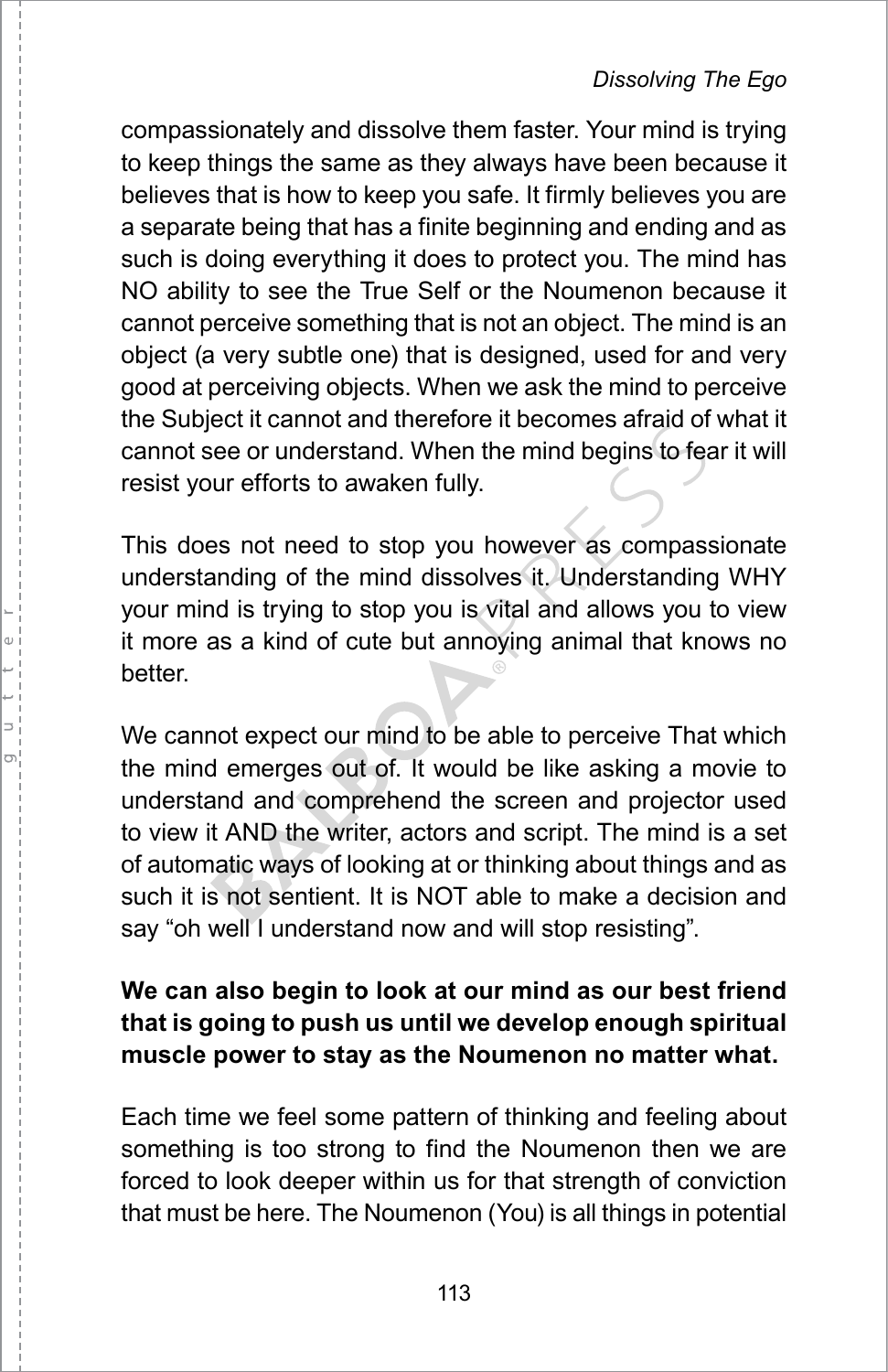and no thing in actuality yet. This means that it is a Silent, Invisible Field in which the potential exists for everything. It is therefore up to you what potential you make appear into its actuality and these trigger events are there to make you dig deeper and look for the absolute conviction that can only come from the Self and not the self.

No amount of resistance is bigger than You for You have no size. No amount of thoughts about a certain situation is more true than You for You are the Absolute Truth. No mind pattern has more power than You because You are the Infinite Power.

**Rather than wondering IF you are resisting the process right now it would be much easier, simpler and MUCH less painful to ask "please show me where I am resisting right now".**

### **Distractions**

One of the ways you will see resistance coming to the surface in practical terms is distraction. This is the mind's key way of getting you to lose your focus. It may start in a very simple way such as the thought "I don't have time to sit and tune in to the Noumenon today" or it may be a subtle feeling of restlessness that means you just cannot get comfy in your meditation seat. It may occur as feeling irritable or a sudden urge to sleep.

Most people will feel many distractions occur whilst committed to their stage one and two practice and these range from very earthly methods of distraction to sublime and "spiritual" ones. It would take a whole book in itself to list all the ways you might notice your mind trying to distract you. Everyone's path is unique to them and everyone's way of distracting themselves is unique too. Take a look at which ways you regularly take time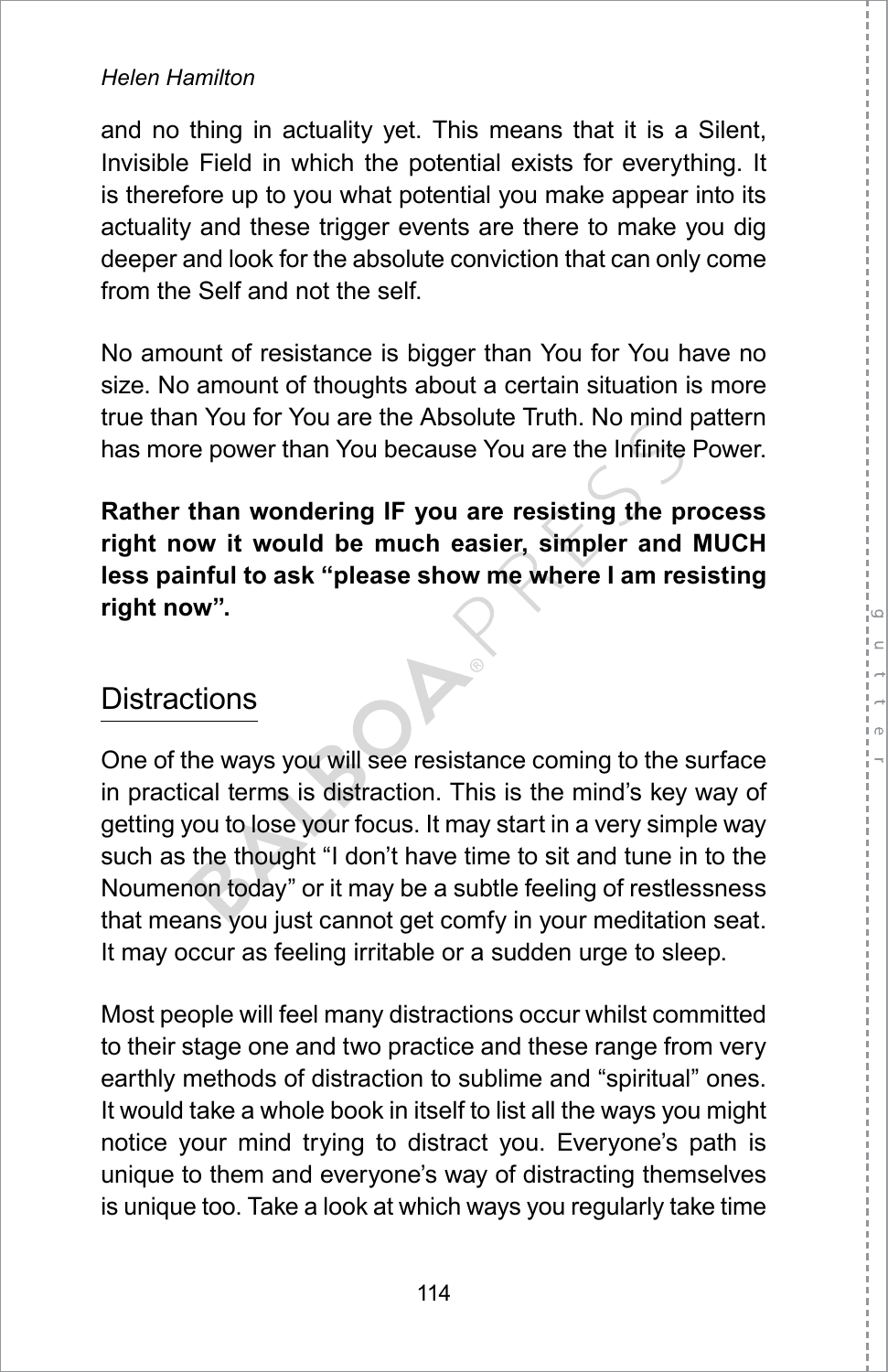for activities that do not need to be done and you will see how you are allowing yourself to be distracted!

Here is a list of common distractions that may happen for you:

- 1 Too much bliss during practice. In this situation the amount of bliss becomes seemingly too much and you feel the urge to stop. This can be dealt with by surrendering the bliss to the Noumenon/Divine and all is ok. You are the Field and the bliss is emerging out of it and You remain unaffected.
- 2 Sudden urge to fix something. Here the mind can suddenly come up with an idea to get something done, fixed or altered that seems to need to be done urgently. Simply notice that the urge only came when you sat down to meditate and that is no coincidence!
- 3 Tiredness. Each one of us will face this distraction at some point. We feel fine and calm and we sit to meditate and suddenly all we can do is yawn and our head begins to nod each time we relax into meditation. Here we can overcome this distraction by again noticing that we did not feel tired before we sat down. Notice also how magically we feel energetic again once we have gone about our business again.
- 4 Obsessively watching TV, movies or playing games. Along with this also goes social media and other sites! Notice what you habitually do often without any seeming control of it. Are you constantly glued to your phone?
- 5 Fear or some other emotion coming up. In this situation the mind can use many "what if…" questions to elicit fear such as "what if I cannot function and look after my children or work after the ego has dissolved?"
- 6 Reading spiritual books. At a certain point reading books such as this is a help to our practice but once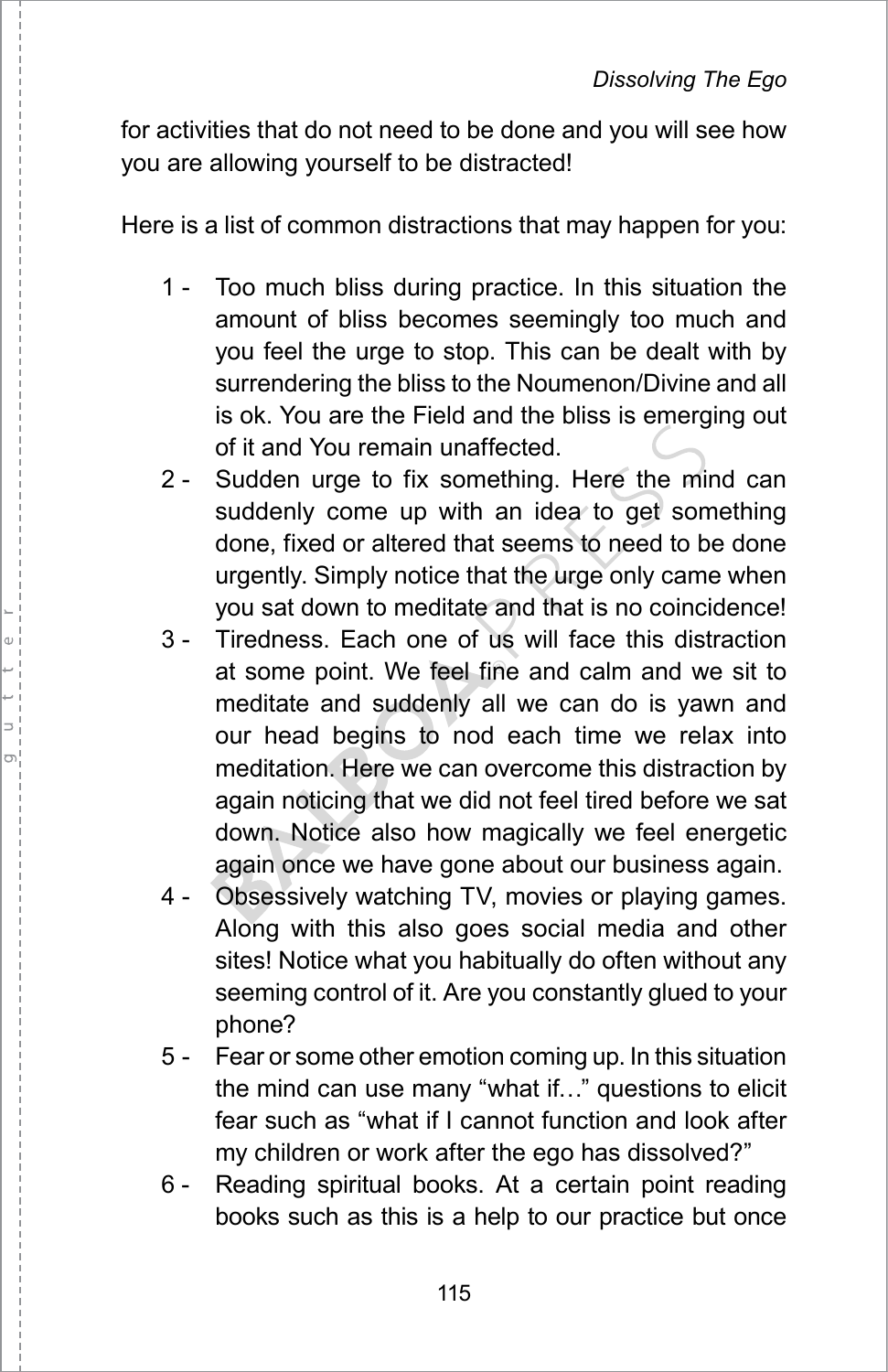we have seen what we are and have committed to our Stage One practice we may find ourselves reading again as a way to distract ourselves from the Silence. Thinking about Silence is NOT the same as listening for it. Reading about Silence is NOT the same as listening for it and Being it.

- 7 Endless questions about the process, the practice or the True Self Itself. No question can show you what you are but some questions can help to clear up doubts or confusions. At a certain point you may notice your mind is simply asking questions to make sure that you feel you need an answer to it before you can wake up fully. Many questions can be ignored once you have seen what you are. If your mind wants to obsessively ask questions then read the list of questions in the "Short Cut" chapter and focus on them.
- 8 Feeling as though you need to read one more book, attend one more Satsang or listen to one more teacher before you can wake up. This is simply not true.

 $\subseteq$ 

- 9 Feeling unworthy or not good enough to wake up fully. Again this is simply not true; you are already the Noumenon and need not become it. You only need to recognise this.
- 10 Feeling as though you need a live teacher there in front of you. Again this is not needed because the true teacher is within you and if you need a prompt then you will receive this guidance from the heart.

As we have said we cannot have a total list here of all the ways your mind will try to distract you but if you want to see what ways it is trying then you will be shown. A willingness to see is all that is needed.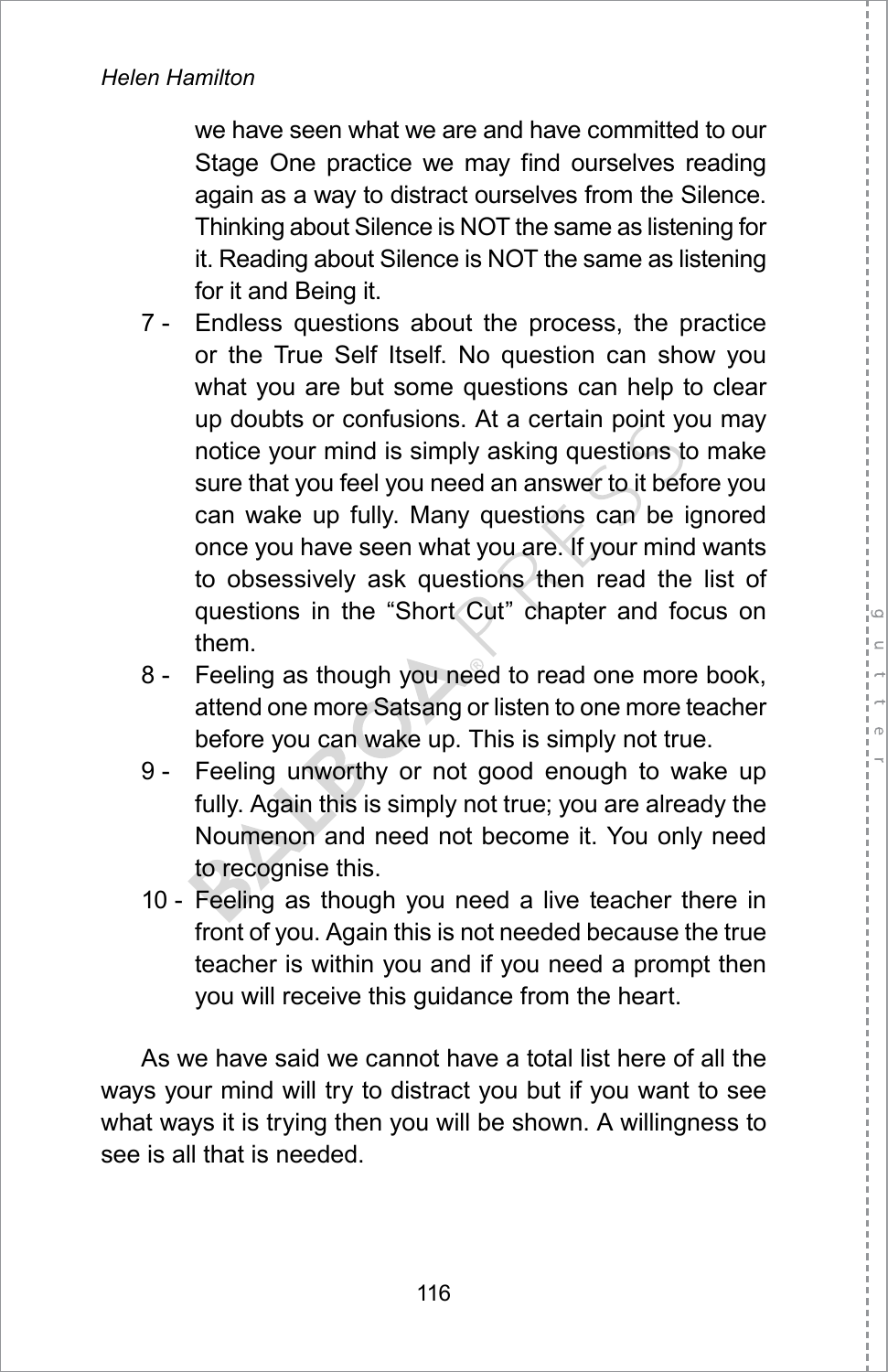### Common Obstacles

### **Fear of Not Being Able to Function**

This is common to nearly every spiritual student and occurs because our mind or separate sense of self cannot possibly accept or understand that our functioning in the world is due to the True Self right now. We fear how we will move around, go to work, raise our children and live our daily life without a separate sense of self. We live under the illusion that it is this "me" that is making it all happen and making sure we get to work on time or remember to pick up the kids from school.

As we grow and progress in our Stage One and Two practice, we will see that everything is simply happening by itself and if we need to remember something, plan something or use our mind after awakening we will and can thanks to the power of the Noumenon. Our ego was never in charge no matter how much it tried to convince us. We survived and made it into adulthood despite the ego and not because of it!

Amazingly we find the opposite of the fear is true and we are more able to function clearly and efficiently the more awake we are. We can actually listen to others for the first time instead of listening with our own agenda. We can love unconditionally and yet not be taken advantage of. We have more energy and a quiet mind to see exactly what the best course of action is without the stress of trying to decide and weigh the options, which is all the mind can do.

For the first time ever perhaps we find ourselves fully here, present and alive.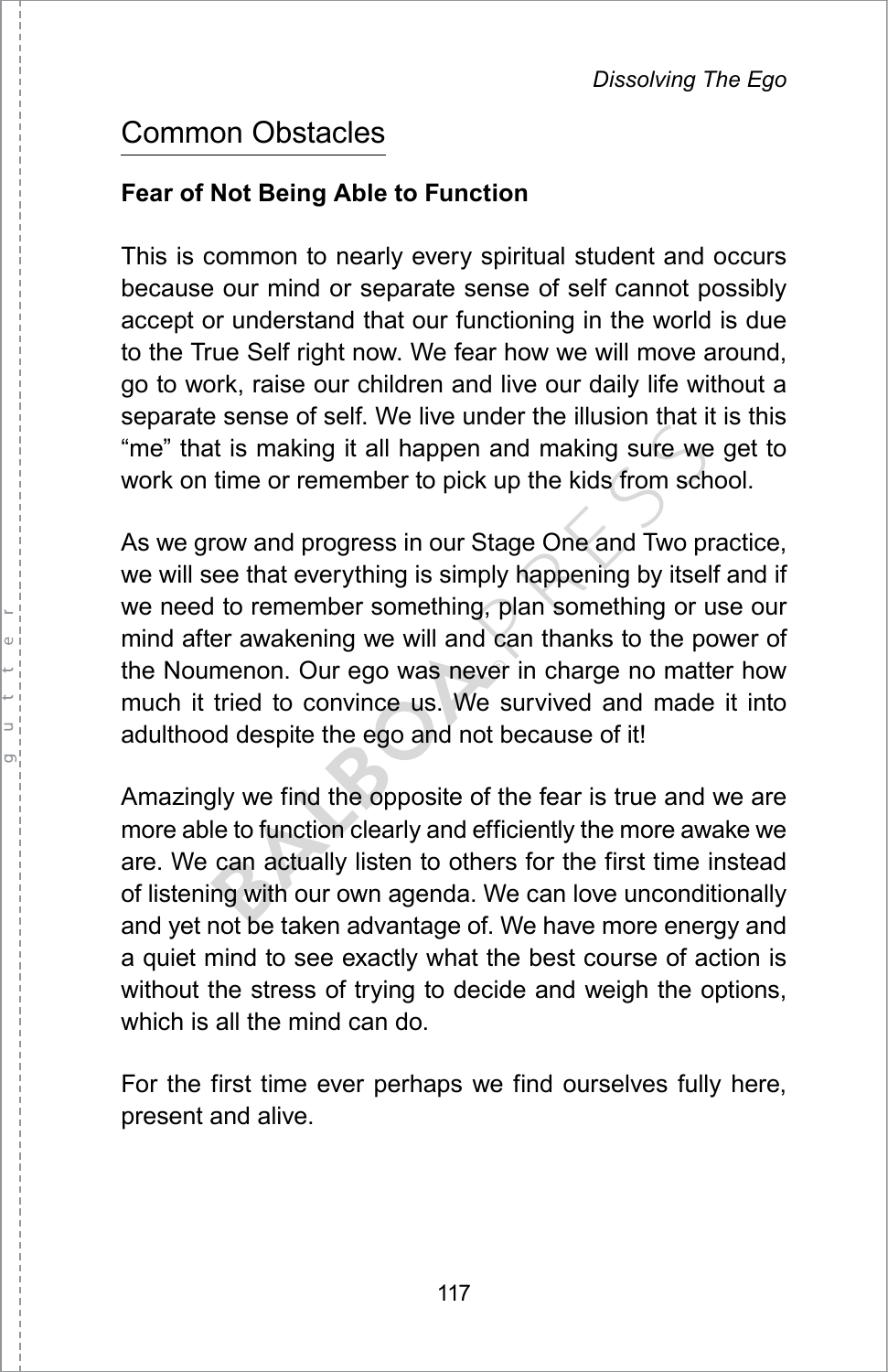### **Periods Where Nothing Seems to be Happening**

If we are serious about wanting to awaken fully we must come to accept now that there will be periods of time in our practice where it appears that nothing is happening. Inside of us and deep down there is a profound change occurring but we may not see it as yet; just as when a seedling grows we see nothing happening for a while as the roots develop under the soil. From that seedling a mighty oak tree will grow and then a whole forest of trees but if we look at this initial stage for results then we may be disappointed. Learn to disregard this need for outer results. The outer world is a world of effects only and has no power. All change comes from within and you will see soon enough. Simply keep focused and stop looking for results.

### **Too Much Stillness and Bliss**

As you move deeper into your practice you may find that Stillness, Silence and Bliss can seem to become very strong at moments. You may even experience strong surges of energy in the body and many other physical experiences. You may have moments that seem overwhelmingly loving and as though you cannot handle all the love. There might be some profound experiences or some awful despair and doubts. There may be dark moments when you seem to have lost your way.

 $\subseteq$ 

How do we cope with all this and still function and continue? The answer is always to be the Noumenon in which these moments are happening. Surrendering the bliss, doubts, fears, energetic movements or whatever is happening to the Self and staying ONLY as the Noumenon is the answer for all that may seem to occur. It is that simple. You can only struggle with too much bliss if you feel you are the one that is feeling blissful. You can only feel that the Stillness will not allow you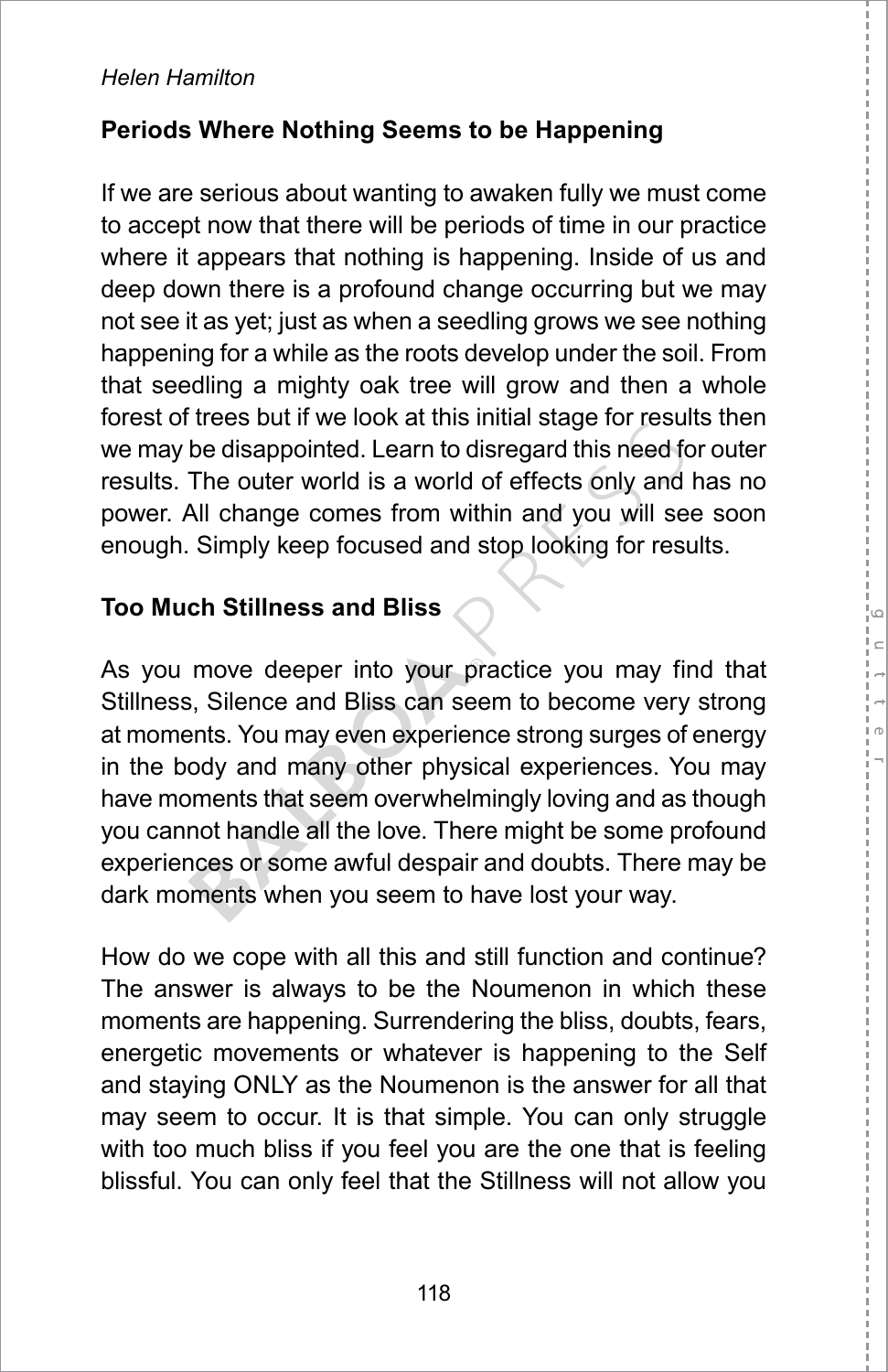to move if you think you are the one moving! Stay as the Awareness only, BE the Noumenon and all will be simple and clear. This surrendering will become automatic for you as you easily choose the Noumenon.

Whatever problem you have along the way MUST be a problem of the ego and not the Noumenon. Make a choice to be only the Noumenon and turn to it whenever you notice your attention has gone back to the sense of "me" and its problems. Do this and watch all issues melt away.

## The Power to Ignore

Eventually you will see that you are developing only one skill really and that is the power to ignore thoughts. This does not make thoughts wrong or bad! It is simply that you know where that road goes and you have been down it many times. You know what happens when you listen to your mind.

Developing the power to ignore is as simple as turning attention away and staying with YourSelf. If you were in a busy market place and you were walking through it on your honeymoon all your attention would be on your new husband or wife and you would NOT need to be dragged away from other people.

When a train comes into a station you do not automatically get on it; you wait for the one that takes you where you want to go. Similarly you do not try to get into every car in the car park but you walk only to your car and drive away. This power to ignore is innate in you but you have never used it on thoughts before. Think of everyone you met yesterday as you went through your day. Can you remember every little detail of what they said, how they moved and what they were wearing? Of course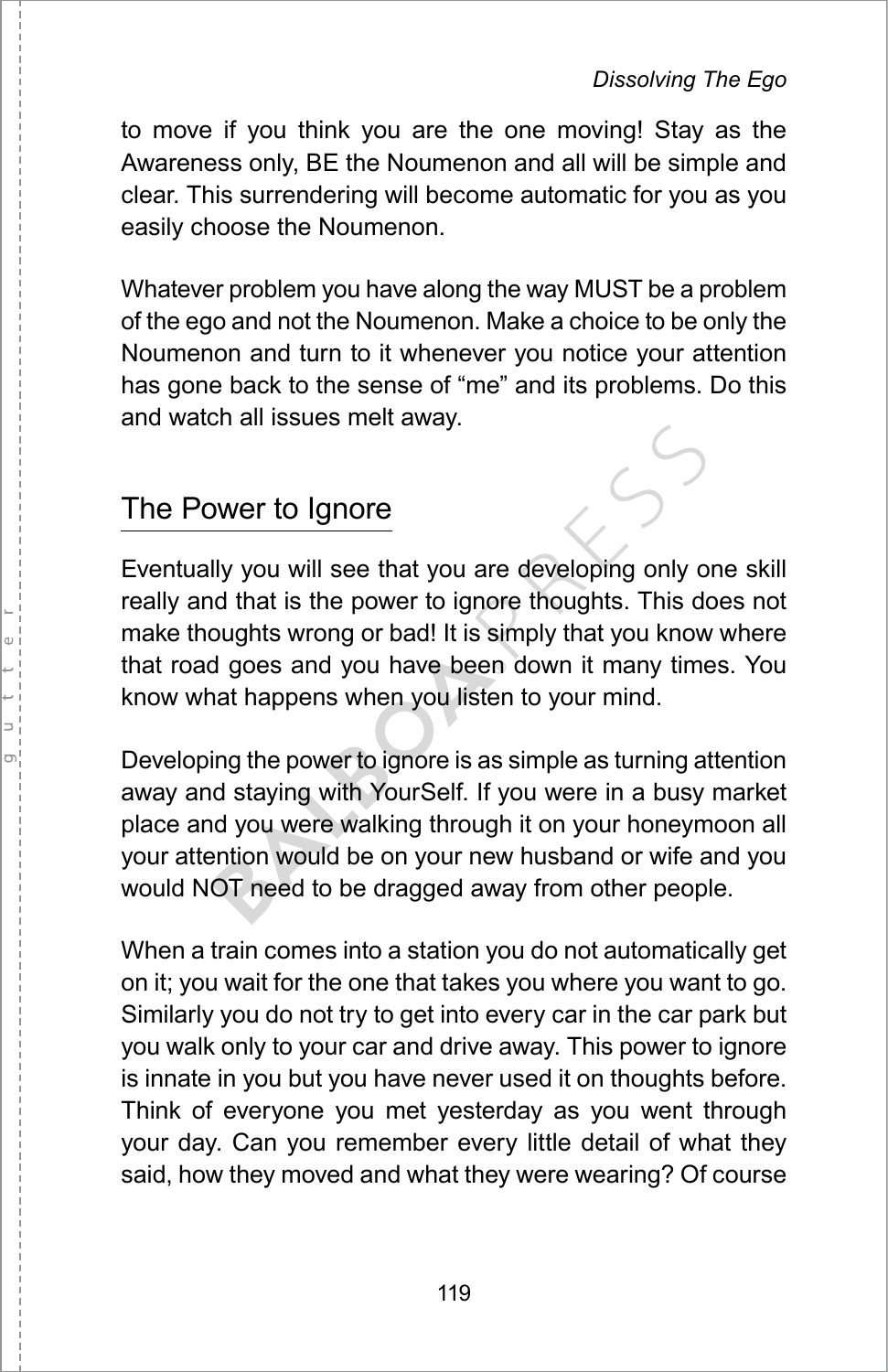not! You have naturally learned to ignore and filter out what is extraneous and not useful. Simply do this with the mind now!

What if you could simply turn away from any thought? What if no thought was appealing because you know how that ends? This power is already with you!

> OP ALBOY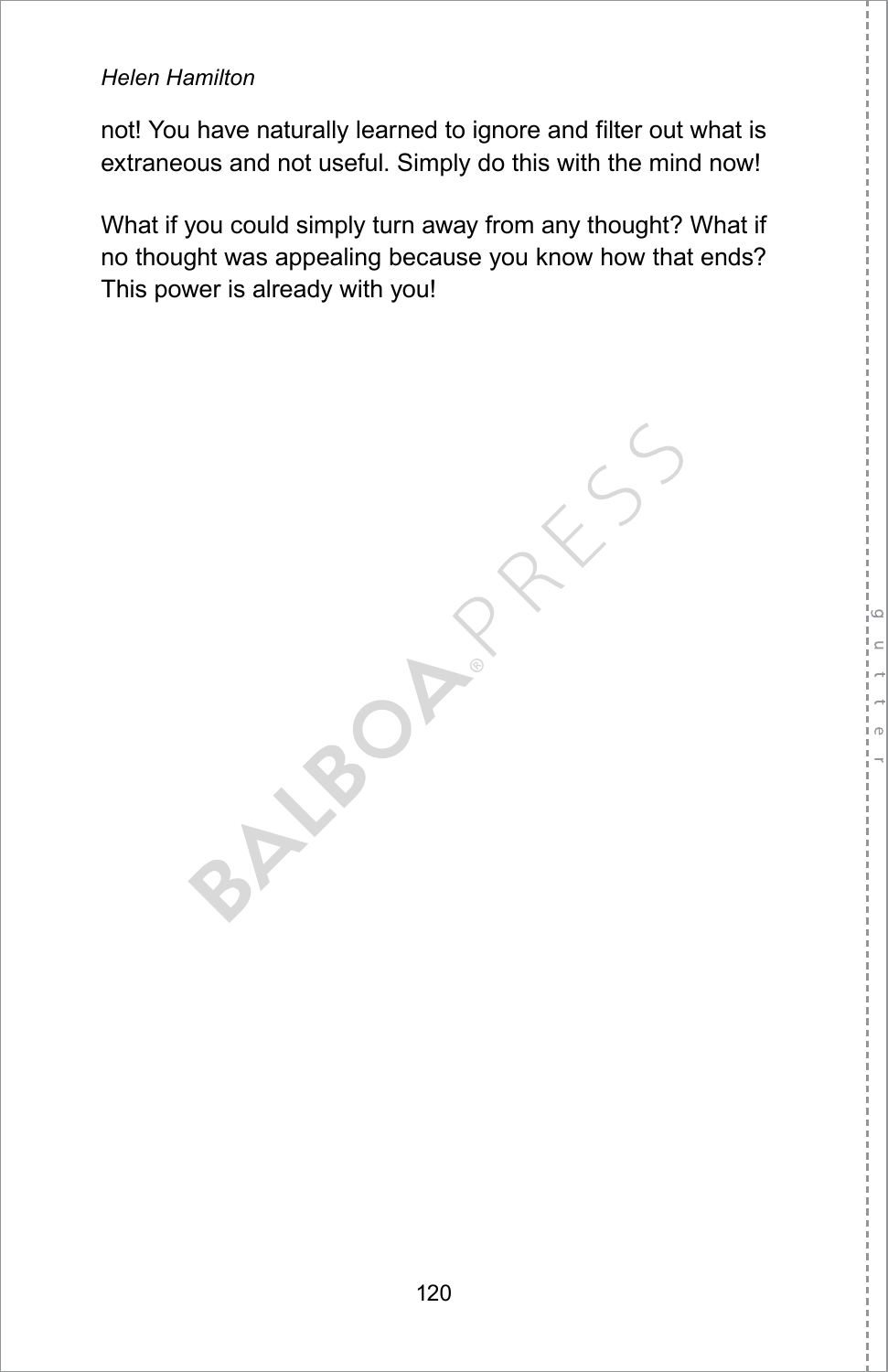# CHAPTER 24

## Asking for Help

The irony of waking up is that we come to see that we are all One Consciousness appearing as many and yet somehow we must choose to do the work alone. No Teacher, Sage or Guru can make this happen for you. You must take responsibility for the work by YourSelf and make it happen. Nobody can be in your mind choosing what to focus on in every moment. You must choose as a seemingly separate entity until the chooser has vanished. Each moment you do not make a conscious choice you are unconsciously choosing to stay asleep.

Another ironic thing is that the very moment you choose to do this work then the whole Universe begins to move for you and with you. A multitude of unseen help will come to you in all manner of ways. So you must stand alone and resolute and yet the moment you do then all the Awakened Beings that have ever walked this earth will come to aid you.

No Sage has favourites and they are there to help any genuine spiritual seeker along the way at every step. You need only ask. Some may call this praying but it can be as simple as saying "Help me please". You may feel called to ask that you be absorbed into the Infinite Field of You. You might feel more aligned to surrender everything and yourself to God.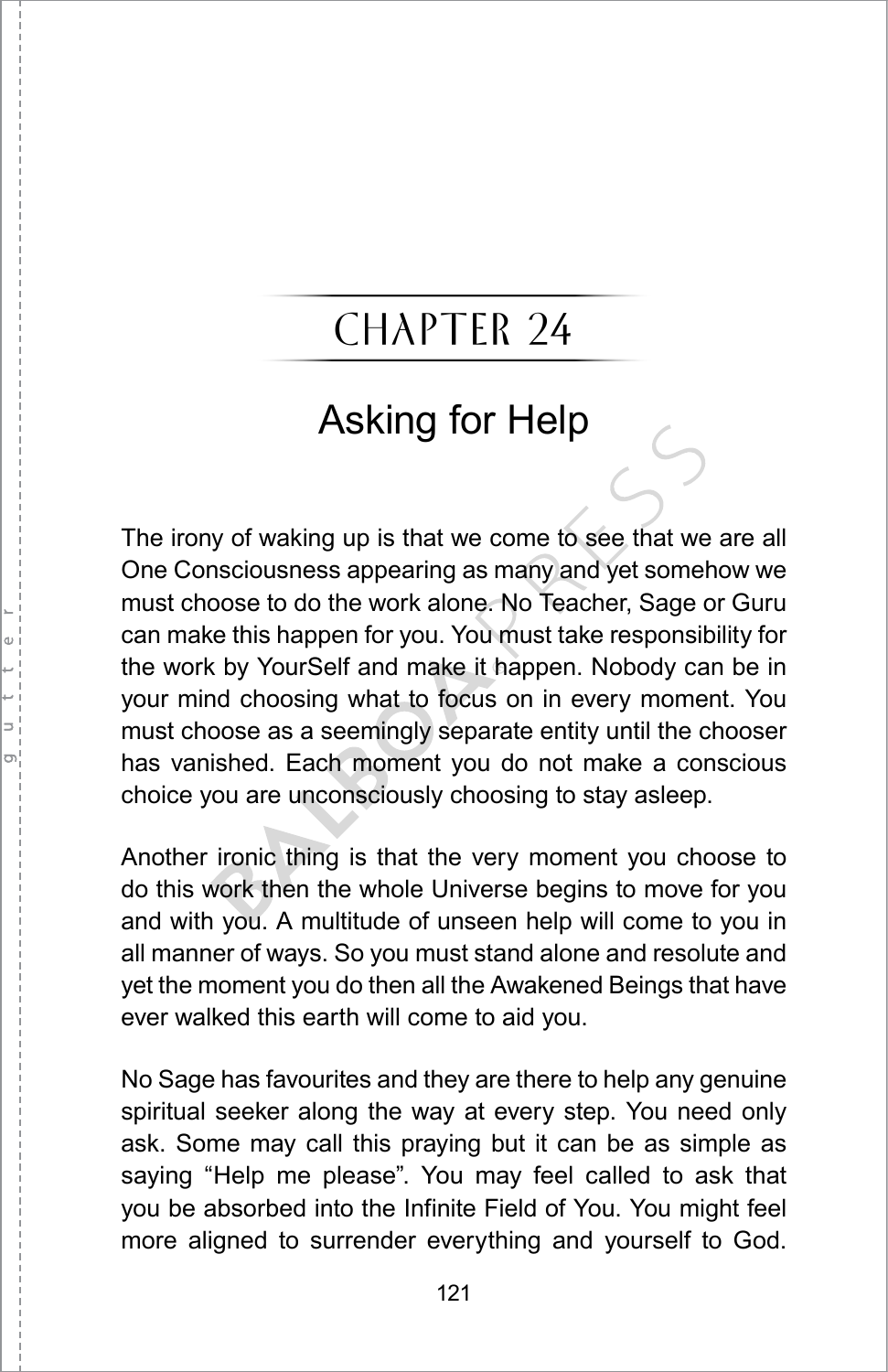Whichever way you feel the urge to admit you need help then do so. Humility is the key to success and we are never more humble than when we know we don't know what to do.

As a separate person you cannot wake up because you do not exist. You are an apparition in the Totality and as you ask for help then you allow the Field of Infinite Possibility to help you. You allow the Self to help you. You have already tried to do it by will power and effort and it did not work. Nobody ever woke up this way.

**Your mind has no idea how to wake up or even what the Awakened State feels or looks like. All it can do is look for feelings or sensations and compare them with previous ones. The Noumenon is not a feeling.**

## Ego is Arrogance

The ego survives because we think we know what to do or not do or who we are. These are all assumptions that are untrue. A Wise One knows that she does not know and this not knowing brings total peace and clarity. Ask any person you meet who they are and they will probably look at you strangely, as if it is an absurd question because they know they are the "me" or they might tell you their name. Either way it is assumed this name is me and that is all there is to it. Be humble enough to know you do not know and this undoes immediately all the arrogance.

"I know" is close-minded arrogance.

"I don't know" is humility and openness that must lead to awakening.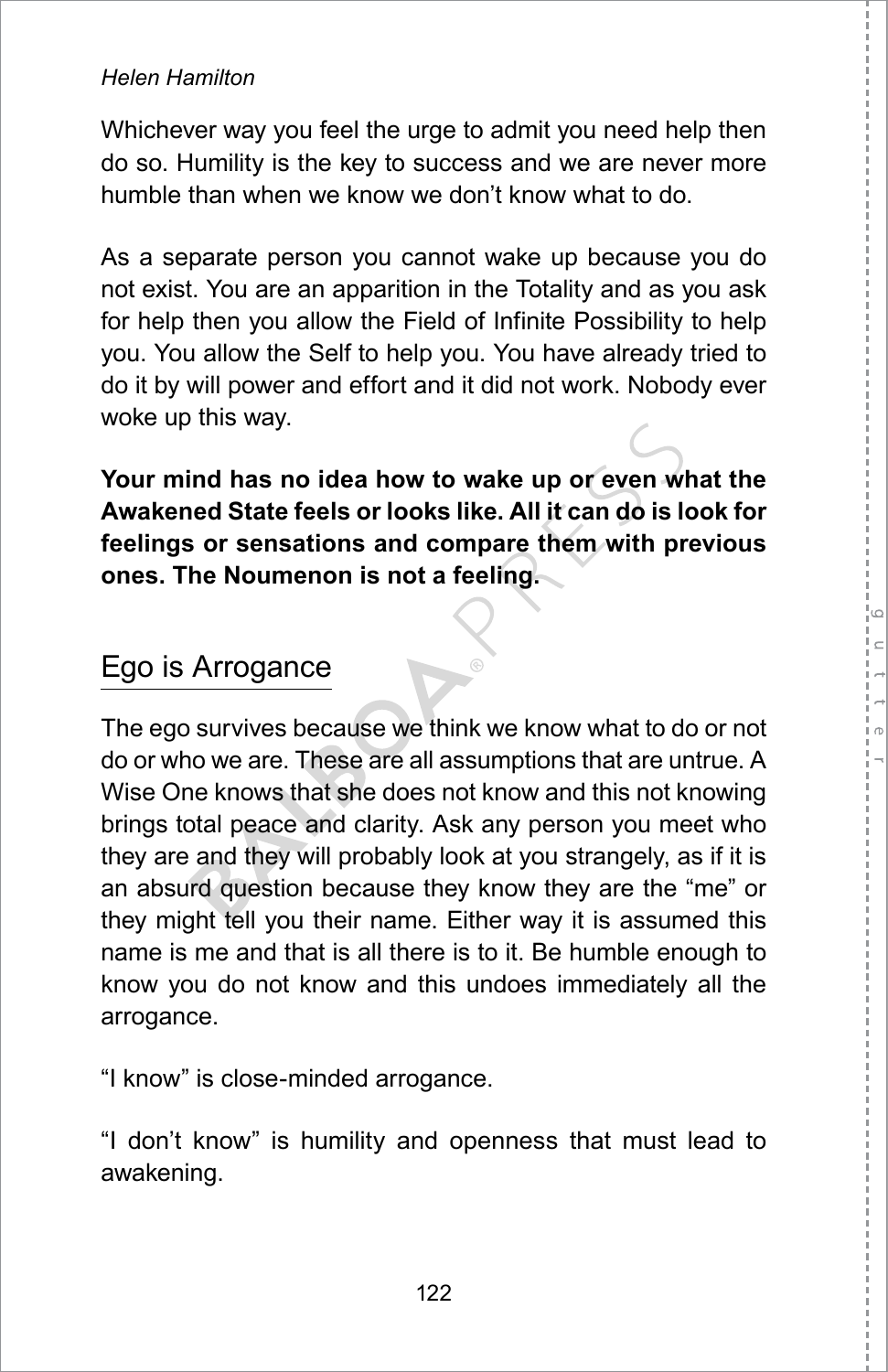The Truth is that you do not really know anything. Ask to be shown what each thing means rather than assuming "this is good" or "this is bad".

## Aligning With a Master

If you have access to a True Teacher then align with them, ask for their help. Ask for any help you can get. You may feel called to a particular Master such as Christ, Krishna or the Buddha. You may simply feel connected to the Angels or have your own way of receiving help. It does not matter what you call it because you are really finessing the Power of the Infinite Noumenon to help you.

Be open, humble and determined and you HAVE to succeed. It is not a question of if you will wake up but when. All the Sages of ages gone past and present have been through this process and there is no shortcut.

All you need will come to you; simply make the first step. Be devoted to Truth and all else will happen for you step by step.

You can do this. You are already That which you are seeking.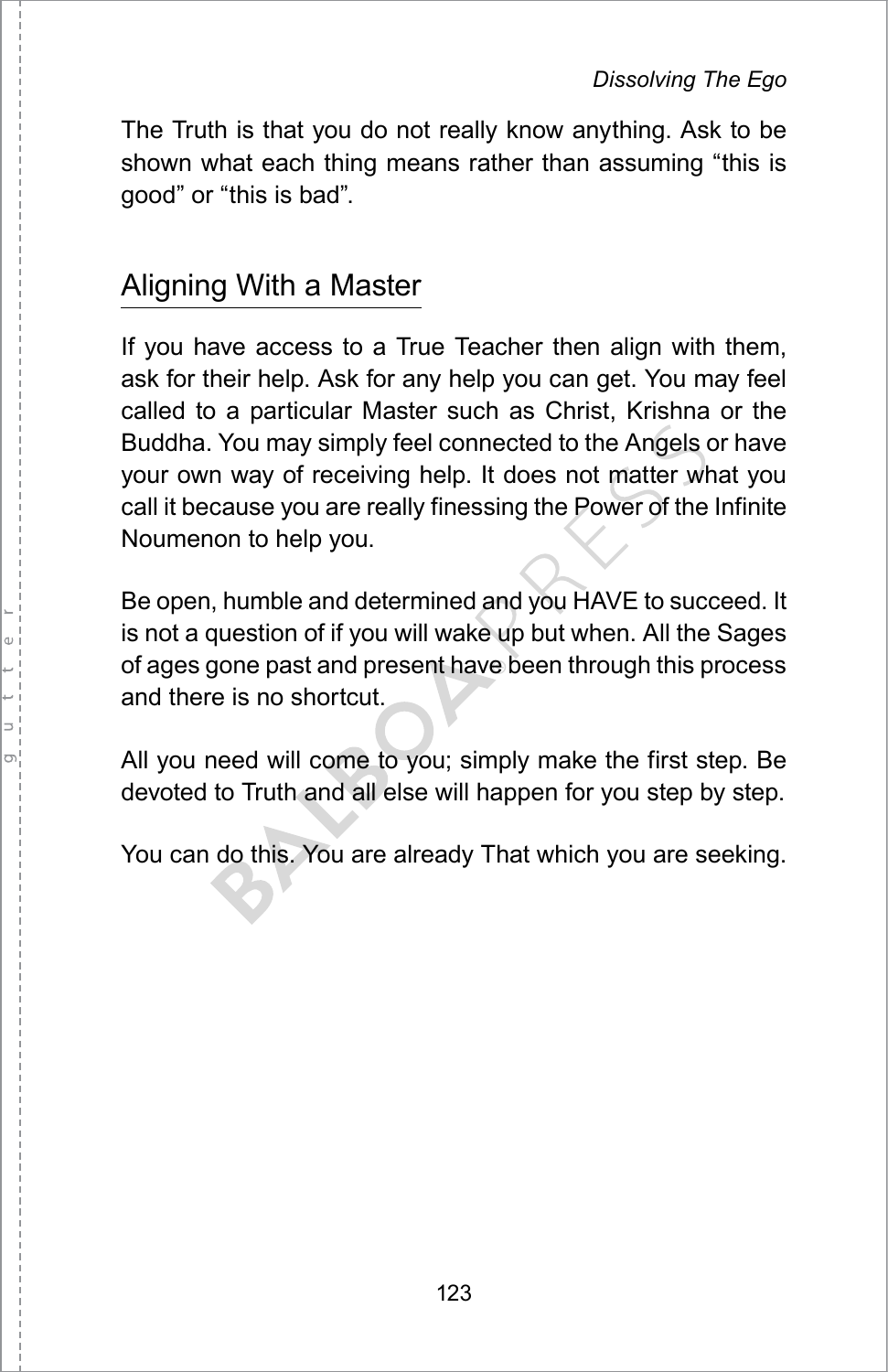# CHAPTER 25

## Summary of Common Names for the Noumenon

Below are some of the ways the Noumenon has been described in other teachings. For each set of terms there are two names. Reading through the list may help to awaken a recognition in you as you read and at certain times along the way different sets of terms may be more appealing than others.

They are all names for That Which Has No Name. Don't get attached to any name; look at what the name points to.

| <b>NOUMENON</b>      | <b>PHENOMENA</b> |
|----------------------|------------------|
| <b>Oneness</b>       | many             |
| Allness              | separation       |
| <b>Empty Mind</b>    | full mind        |
| Unity                | multiplicity     |
| <b>Silent Mind</b>   | noisy mind       |
| Non-Duality          | duality          |
| "I" as Consciousness | "I" as a person  |
| Nothingness          | somethingness    |
| Awakeness            | sleep/dream      |
| Consciousness        | unconsciousness  |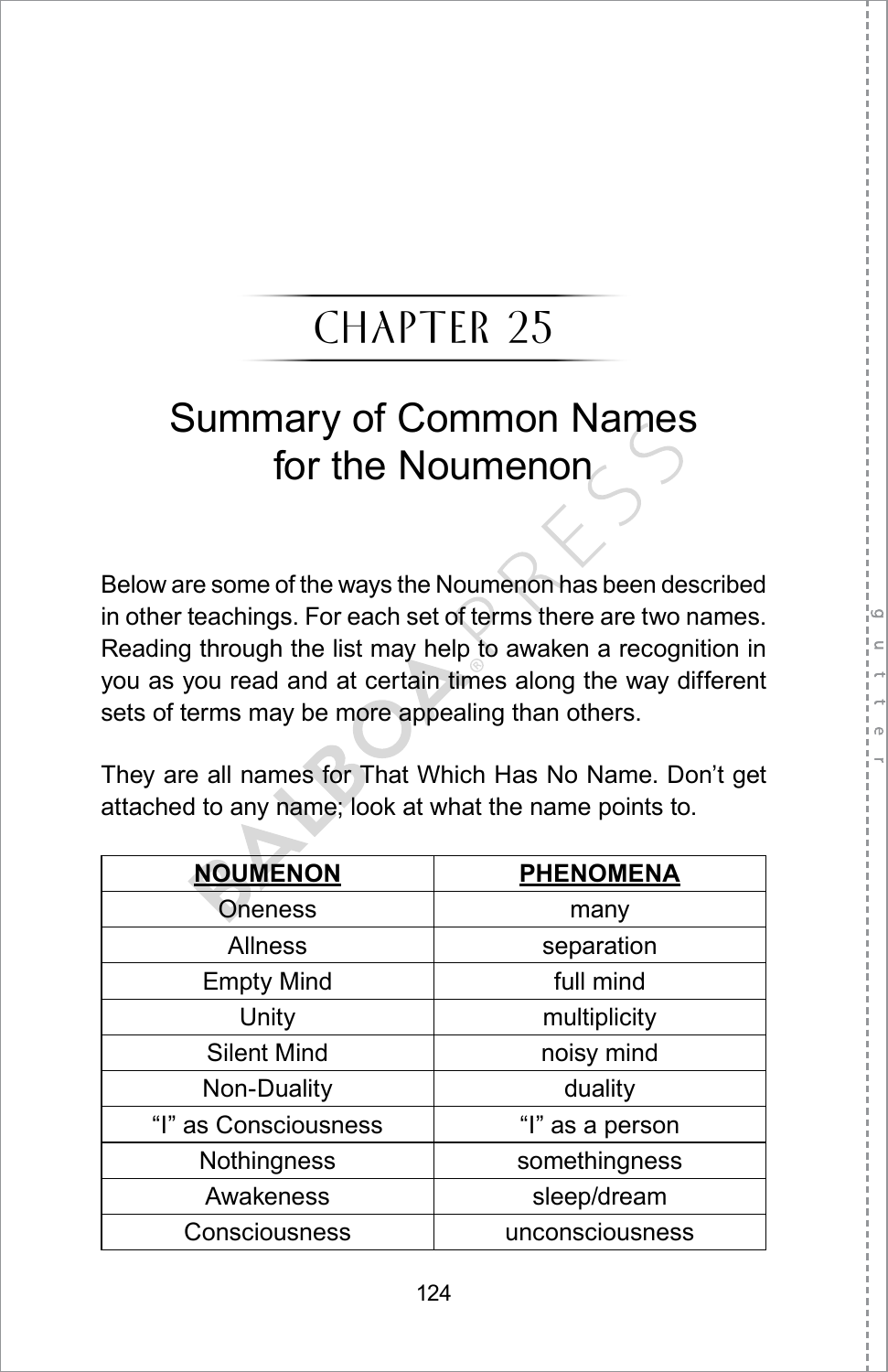| Silence               | sound                   |  |
|-----------------------|-------------------------|--|
| Subjectivity          | object                  |  |
| <b>Being</b>          | being someone/something |  |
| <b>Stillness</b>      | movement                |  |
| Presence              | person                  |  |
| God                   | ego                     |  |
| Truth                 | falsehood               |  |
| Formless              | form                    |  |
| Reality               | illusion                |  |
| Knowingness           | knowing about           |  |
| Awareness             | perception              |  |
| Context               | content                 |  |
| <b>Infinite Field</b> | finite being            |  |
| <b>Timeless</b>       | duration                |  |
|                       |                         |  |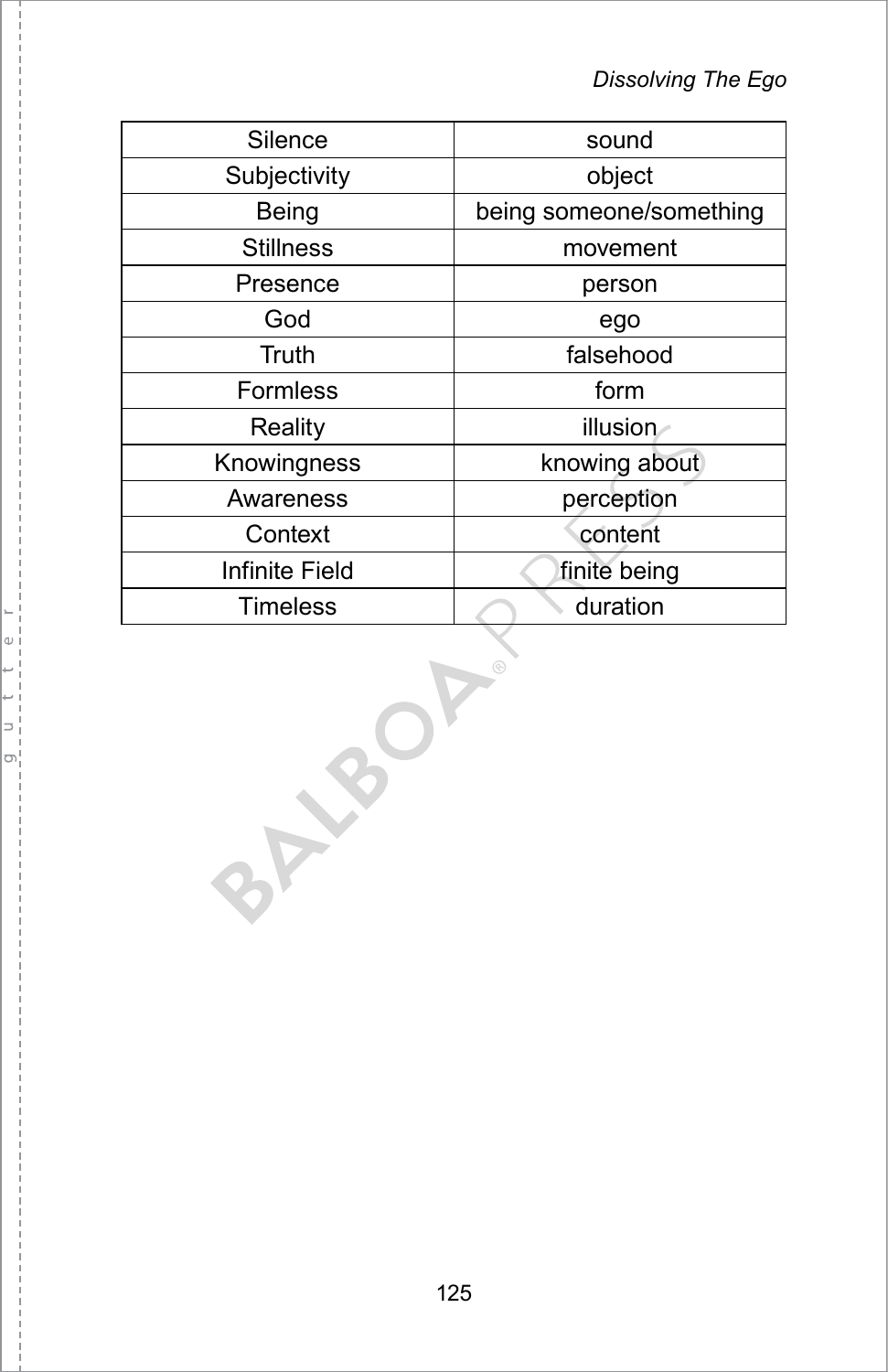BALBOARY 55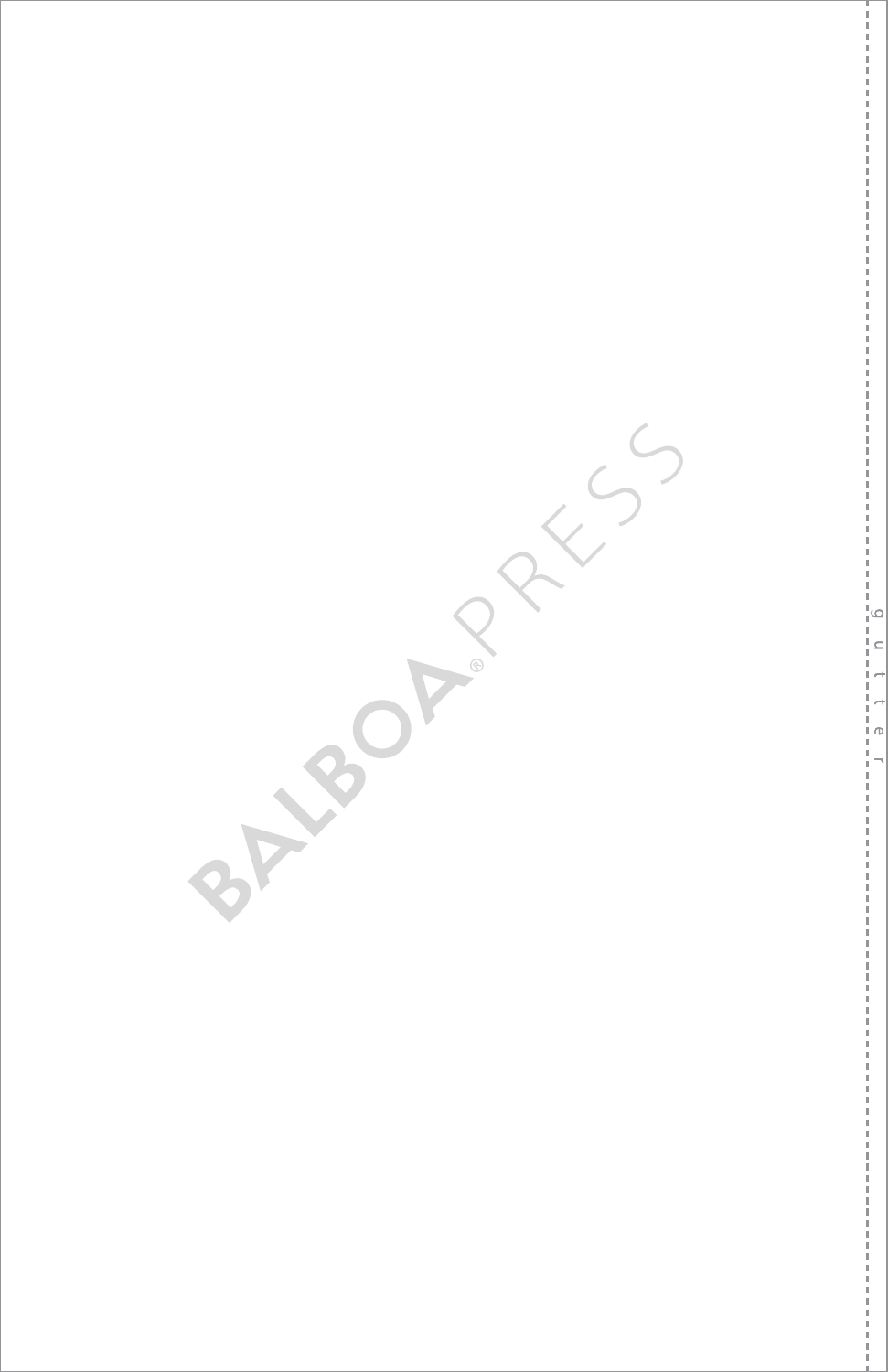If you would like more information about Helen Hamilton, her live Satsangs, silent retreats and classes please contact us:

 $\sim$ 

Our website is www.helenhamilton.org

Find us on facebook by searching @satsangwithhelenhamilton

Search for us on YouTube at "Satsangwithhelenhamilton"

Email us at evolutionofspirit@gmail.com